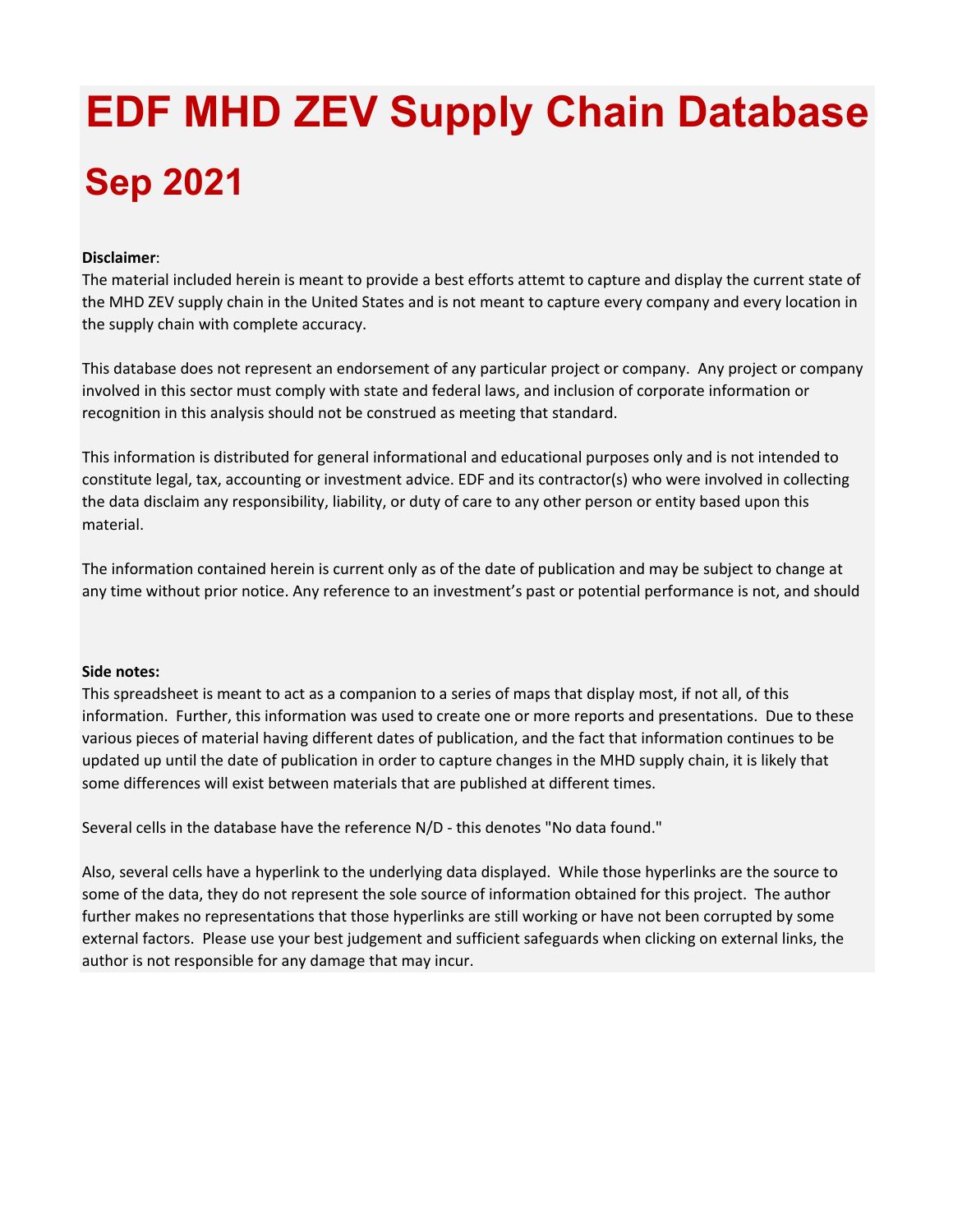| Parent Company                        | <b>Brand</b>                       | Main Industry<br>Segment    | <b>Primary Industry Sub-</b><br>Segment                          |     | us нo<br>hacturi<br>facility<br>tribution | sting or R&D |              | treet Address                       | <b>City</b>       |     | State Zip Code | ber of overal<br>employees at<br>location | <b>Investment value</b> |      | <b>Investment and Employment Source Link</b>                                                                                                   | City/ State<br>agreement<br>announcement | City/ State agreement Source Link                                                                                                                                | City/ State<br>agreement<br>value to<br>company | City/State<br>agreement<br>vear | <b>District</b> | Congressional State Legislative District State Legislative District<br><b>House / Assembly</b> | <b>Senate</b>            |
|---------------------------------------|------------------------------------|-----------------------------|------------------------------------------------------------------|-----|-------------------------------------------|--------------|--------------|-------------------------------------|-------------------|-----|----------------|-------------------------------------------|-------------------------|------|------------------------------------------------------------------------------------------------------------------------------------------------|------------------------------------------|------------------------------------------------------------------------------------------------------------------------------------------------------------------|-------------------------------------------------|---------------------------------|-----------------|------------------------------------------------------------------------------------------------|--------------------------|
| Dow Inc.                              | Dow                                |                             | Manufacturing Battery Raw Material                               |     | $\mathbf{Y}$                              |              |              | Y 1940 Ohio Ferro Rd                | Mt Meigs          |     | AL 36057       | 180                                       | N/D                     | N/D  | N/D<br>ttps://www.dnb.com/business-                                                                                                            | N/D                                      | N/D                                                                                                                                                              | N/D                                             | N/D                             | AL3             | State House District 75 State Senate District 25                                               |                          |
| Gestamp                               | Gestamp                            | Manufacturing               | <b>Body Manufacturing</b>                                        |     | $\mathbf{Y}$                              |              |              | 7000 Jefferson<br>Metropolitan Pkwy | McCalla           | AL  | 35111          | 450                                       | N/D                     | N/D  | ectory/company-<br>Files.gestamp_alabama_llc.096545188b163<br>33d659b1122b6a0.html                                                             | N/D                                      | N/D                                                                                                                                                              | N/D                                             | N/D                             | AL7             | State House District 15                                                                        | State Senate District 19 |
| H-One                                 | H-One                              | Manufacturing               | <b>Body Manufacturing</b>                                        |     | $\mathbf{Y}$ .                            |              | $\mathbf{Y}$ | 405 Industrial Blvd<br>P.O.BOX 219  | Leesburg          |     | 35983          | 480                                       | N/D                     | N/D  | ps://www.h1-<br>ny/index08.htm<br>/eng/abouto                                                                                                  | N/D                                      | N/D                                                                                                                                                              | N/D                                             | N/D                             | AL3             | State House District 39                                                                        | State Senate District 10 |
| Microchip Technology                  | Microchip<br>Technology            | Manufacturing               | Other electrical<br>omponents                                    |     | $\mathbf{v}$                              |              | $\mathbf{v}$ | 1711 Holt Rd NE                     | Tuscaloosa        |     | 35404          | 100                                       | N/D                     | N/D  | ps://www.dnb.com/business-<br>ectory/company-<br>ofiles.microsemi frequency and time corp<br>tion.d89a8030b3578558a751bc6f64356de7.l           | N/D                                      | N/D                                                                                                                                                              | N/D                                             | N/D                             | AL7             | State House District 62                                                                        | State Senate District 24 |
| NFI Group                             | New Flyer                          | Manufacturing               | Vehicle Assembly                                                 |     | <b>Y</b>                                  |              |              | Y 106 National Dr<br>6500 Jefferson | Anniston          |     | 36207          | 800                                       | N/D                     | N/D  | N/D                                                                                                                                            | N/D                                      | N/D                                                                                                                                                              | N/D                                             | N/D                             | AL3             | State House District 40                                                                        | State Senate District 12 |
| POSCO                                 | POSCO                              | Manufacturing               | <b>Battery Raw Material</b><br>Electric Motor &                  |     |                                           |              | $\mathbf{v}$ | Metropolitan Pkwy                   | McCalla           | AL  | 35111          | N/D                                       | N/D                     | N/D  | N/D<br>tps://www.al.com/business/2014/01/skf u                                                                                                 | N/D                                      | N/D                                                                                                                                                              | N/D                                             | N/D                             | AL7             | State House District 15                                                                        | State Senate District 19 |
|                                       | SKF                                | Manufacturing               | Drivetrain                                                       |     | $\mathbf{Y}$                              |              | $\mathbf{Y}$ | 2575 U.S. Hwy 78                    | Moody             |     | 35004          | 25                                        | N/D                     | N/D  | 4 million moody plant.htr                                                                                                                      | N/D                                      | N/D                                                                                                                                                              | N/D                                             | N/D                             | AL3             | State House District 50                                                                        | State Senate District 11 |
|                                       | l'opre                             | Manufacturing               | ody Manufacturing<br>lectrical system                            |     | $\mathbf{Y}$                              |              |              | 1580 County Rd 222                  | CULLMAN           |     | 35057          | $700\,$                                   | \$80,000,000            | 2018 | ps://www.madeinalabama.com/2018<br>r-countys-david-knight-receives-top-<br>mic-development-award/<br>ps://new.abb.com/docs/librariesprovider15 | $\rm N/D$                                | $\rm N/D$                                                                                                                                                        | $\mathrm{N}/\mathrm{D}$                         | N/D                             | AL4             | State House District 12                                                                        | State Senate District 4  |
| ARR                                   | ARR                                | Infrastructure              | infrastructure<br>nstruction                                     |     | $\mathbf{Y}$ .                            |              | $\mathbf{v}$ | 5601 E. Highland Dr                 | onesbord          | AR  | 72401          | 324                                       | N/D                     | N/D  | ations-usa/abb-jonesboro-<br>odf?sfvrsn=ff0a6408 2                                                                                             | N/D                                      | N/D                                                                                                                                                              | N/D                                             | N/D                             | AR1             | State House District 53                                                                        | State Senate District 21 |
| CoorsTek                              | CoorsTek                           | Manufacturing               | sattery Raw Material                                             |     | $\mathbf{v}$                              |              |              | 3315 Boone Rd                       | <b>Benton</b>     | AR  | 72015          | 200                                       | \$35,000,000            | 2020 | ps://www.arkansa<br>line.com/news/2021<br>/27/coorstek-to-add-50-jobs-at-benton-                                                               | N/D                                      | N/D                                                                                                                                                              | N/D                                             | N/D                             | AR <sub>2</sub> | State House District 28                                                                        | State Senate District 33 |
| Denso Worldwide                       | Denso                              | Manufacturing               | Other electrical<br>mponents                                     |     | $\mathbf{Y}$                              |              | $\mathbf{Y}$ | 100 Denso Rd                        | Osceola           |     | AR 72370       | 134                                       | N/D                     | N/D  | N/D                                                                                                                                            | N/D                                      | N/D                                                                                                                                                              | N/D                                             | N/D                             | AR1             | State House District 55                                                                        | State Senate District 22 |
| ANXESS                                | ANXESS                             | Aanufacturing               | sattery Raw Material                                             |     |                                           |              |              | $\sqrt{D}$                          | I Dorado          |     | 71730          | 430                                       | \$50,000,000            | 2018 | ps://www.eldoradonews.com/news/2018<br>2/lanxess-announces-50-million-investmen                                                                | $\mathsf{N}/\mathsf{D}$                  | N/D                                                                                                                                                              | N/D                                             | N/D                             | AR4             | <b>State House District 6</b>                                                                  | State Senate District 27 |
| hnslinH-3A2                           | SAF-Holland                        | Manufacturing               | Electric Motor &<br><b>Orivetrain</b>                            |     | $\mathbf{Y}$                              |              |              | 1103 S Main St                      | Dumas             | AR  | 71639          | 143                                       | N/D                     | N/D  | ps://www.arkansasedc.com/news-<br>ents/newsroom/detail/2017/08/30/saf-<br>and-expands-operations-in-dumas                                      | N/D                                      | N/D                                                                                                                                                              | N/D                                             | N/D                             | AR1             | State House District 11                                                                        | State Senate District 25 |
| enneco                                | enneco                             | Manufacturing               | lectric Motor &<br>Drivetrain                                    |     | $\mathbf{Y}$                              |              |              | 1601 Highway 49B                    | aragould          |     | 72450          | 204                                       | N/D                     | N/D  | N/D                                                                                                                                            | N/D                                      | N/D                                                                                                                                                              | N/D                                             | N/D                             | AR1             | State House District 57                                                                        | State Senate District 20 |
| ARR                                   | ARR                                | Infrastructure              | Electrical system<br>nfrastructure<br>onstruction                |     |                                           |              |              | 8001 W Buckeye Rd                   | hoenix            | A7  | 85043          | 100                                       | N/D                     | 2020 | tps://new.abb.com/news/detail/59443/abb<br>open-distribution-center-in-phoenix-crea                                                            | N/D                                      | N/D                                                                                                                                                              | N/D                                             | N/D                             | AZ7             | State House District 19                                                                        | State Senate District 19 |
| <b>Atlis Motor Vehicles</b>           | Atlis Motor Vehicles Manufacturing |                             | Vehicle Assembly                                                 | Y.  | $\mathbf{Y}$                              |              | $\mathbf{v}$ | 1828 N Higley Rd                    | Mesa              |     | AZ 85205       | 47                                        | \$1,054,000             | N/D  | N/D                                                                                                                                            | N/D                                      | N/D                                                                                                                                                              | N/D                                             | N/D                             | AZ5             | State House District 25                                                                        | State Senate District 25 |
| <b>Battery Solutions</b>              | Battery Solutions                  | Midlife                     | Battery Recycling                                                |     | $\mathbf{Y}$ .                            |              | $\mathbf{v}$ | 618 E Auto Center Dr STE<br>111     | Mesa              | AZ. | 85204          | 64                                        | N/D                     | N/D  | N/D                                                                                                                                            | N/D                                      | N/D                                                                                                                                                              | N/D                                             | N/D                             | AZ9             | State House District 26                                                                        | State Senate District 26 |
| Blink Charging Co.                    |                                    | Infrastructure              | Electrical system<br>nfrastructure                               |     | $\mathbf{Y}$                              |              |              | 2404 W. 14th St                     | empe              | AZ  | 85281          | 18                                        | N/D                     | N/D  | N/D                                                                                                                                            | N/D                                      | N/D                                                                                                                                                              | N/D                                             | N/D                             | AZ9             | State House District 26                                                                        | State Senate District 26 |
| Chargepoint                           | Chargepoint                        | Infrastructure              | onstruction<br>lectrical system<br>infrastructure<br>onstruction |     |                                           |              | Ÿ            | 7350 North Dobson Rd<br>Suite #104  | <b>Scottsdale</b> | AZ. | 85256          | $17\,$                                    | \$10,000,000            | 2014 | s://www.chargepoint.com/about/news/ch<br>epoint-expands-us-presence-marking-<br>tinued-growth-largest-electric-vehicle/                        | N/D                                      | N/D                                                                                                                                                              | N/D                                             | N/D                             | AZ6             | State House District 26                                                                        | State Senate District 26 |
| Chargepoint                           | hargepoint                         | nfrastructure               | lectrical syster<br>infrastructure                               |     |                                           |              | $\mathbf{Y}$ | 9977 North 90th St                  | :ottsdale         | AZ  | 85256          | 12                                        | N/D                     | N/D  | N/D                                                                                                                                            | N/D                                      | N/D                                                                                                                                                              | N/D                                             | N/D                             | AZ6             | State House District 23                                                                        | State Senate District 23 |
| Infineon Technologies                 | finenn<br>Technologies             | <b>Manufacturing</b>        | onstruction<br>Other electrical<br>omponents                     |     |                                           |              |              | 1333 S Spectrum Blvd                | handler           | AZ. | 85286          | 80                                        | N/D                     | 2016 | ps://www.expansionsolutionsmagazine.co<br>neon-celebrates-the-expansion-of-its-mes<br>conductor-fabrication-facility/                          | N/D                                      | N/D                                                                                                                                                              | N/D                                             | N/D                             | AZ5             | State House District 17                                                                        | State Senate District 17 |
|                                       | .eoni                              | Manufacturing               | Other electrical<br>omponents                                    |     |                                           |              | Y            | 3100 N. Campbell Ave,<br>Ste. 101   | Tuscon            |     | AZ 85719       | 14                                        | N/D                     | N/D  | tps://www.dnb.com/business-<br>ectory/company-<br>Files.leoni wiring systems inc.000a4d3854                                                    | N/D                                      | N/D                                                                                                                                                              | N/D                                             | N/D                             | AZ2             | State House District 9                                                                         | State Senate District 9  |
| <b>LINK Group</b>                     | Link Engineering                   | R&D and Training            | R&D                                                              |     |                                           | $\mathbf{Y}$ | $\mathbf{v}$ | 20715 West Happy Valley             | Wittman           |     | AZ 85361       | N/D                                       | N/D                     | N/D  | ac2de4e47a428df23.h<br>N/D                                                                                                                     | N/D                                      | N/D                                                                                                                                                              | N/D                                             | N/D                             | AZ8             | State House District 22                                                                        | State Senate District 22 |
| Microchip Technology                  | ompany<br>Microchin<br>Technology  | Manufacturing               | Other electrical<br>omponents                                    |     |                                           |              |              | 2355 West Chandler Blvd             | Chandler          | AZ  | 85224          | 1250                                      | N/D                     | N/D  | os://www.dnb.com/business-<br>ectory/company-<br>ofiles.microchip_technology_inc.0a746b9e1b                                                    | N/D                                      | N/D                                                                                                                                                              | N/D                                             | N/D                             | AZ9             | State House District 18                                                                        | State Senate District 18 |
| Nikola                                | Nikola                             | Manufacturing               | Vehicle Assembly                                                 | Y Y |                                           |              |              | Y 4141 E BRdway Rd                  | Phoenix           |     | AZ 85040       | 450                                       | N/D                     | N/D  | 519a196cdb2deb826f2.html<br>N/D                                                                                                                | N/D                                      | N/D                                                                                                                                                              | N/D                                             | N/D                             | AZ7             | State House District 27 State Senate District 27                                               |                          |
| Nikola                                | Nikola                             | Manufacturing               | <b>Vehicle Assembly</b>                                          |     | $\mathbf{v}$                              |              |              | $N$ $N/D$                           | coolidge.         | A7  | 85128          | N/D                                       | \$600,000,000           | 2019 | tps://nikolamotor.com/press_releases/niko<br>prporation-breaks-ground-on-coolidge-multi-<br>duct-factory-4-0-manufacturing-facility-86         | Tax relief                               | os://www.pinalcentral.com/coo<br>e examiner/news/coolidge-gives-<br>zreen-light-to-nikola-motors-<br>ement/article 6f9d48b3-3e70-<br>Sf5c-a5e0-a9487fc759a1.html | \$4,800,000                                     | 2018                            | A71             | State House District 8                                                                         | State Senate District 8  |
|                                       | <b>VXP</b>                         | Manufacturing               | Other electrical<br>omponents                                    |     | Ÿ                                         |              |              | 1300 North Alma School              | handler           | AZ  | 85224          | 1500                                      | N/D                     | N/D  | ps://www.azcentral.com/story/money/<br>is/tech/2020/10/23/nxp-semiconductors-<br>etro-phoenix-gets-upgrade-5-g-<br>luction/3721692001/         | N/D                                      | N/D                                                                                                                                                              | N/D                                             | N/D                             | AZ9             | State House District 17                                                                        | State Senate District 17 |
| ON Semiconductor                      | ON Semiconductor                   | Manufacturing               | Other electrical<br>components                                   |     |                                           |              |              | 5005 East McDowell Rd               | hoenb             | AZ  | 85008          | 1000                                      | N/D                     | N/D  | ps://www.mainebiz.biz/article/on-<br>niconductor-lays-off-hundreds-worldwid<br>luding-some-in-south-portland                                   | N/D                                      | N/D                                                                                                                                                              | N/D                                             | N/D                             | AZ7             | State House District 24                                                                        | State Senate District 24 |
| Sensata                               | Sensata                            | Manufacturing               | Other electrical<br>mponents                                     |     | $\mathbf{Y}$                              |              | $\mathbf{v}$ | 2102 W Quail Ave #2                 | <b>Phoenix</b>    |     | A7 85027       | N/D                                       | N/D                     | N/D  | N/D                                                                                                                                            | N/D                                      | N/D                                                                                                                                                              | N/D                                             | N/D                             | AZ6             | State House District 15                                                                        | State Senate District 15 |
| STMicroelectronics                    | <b>STMicroelectronics</b>          | Manufacturing               | ther electrical<br>mponents                                      |     |                                           |              |              | 7033 E. Greenway Pkwy<br>uite 300   | Scottsdale        | AZ. | 85254          | 180                                       | N/D                     | N/D  | N/D                                                                                                                                            | N/D                                      | N/D                                                                                                                                                              | N/D                                             | N/D                             | AZ6             | State House District 15                                                                        | State Senate District 15 |
| TRU Group                             | Boston-Power Inc                   | Manufacturing               | <b>Battery Pack Production</b>                                   |     |                                           |              |              | 141 S 6th Ave # 1025                | <b>Tucson</b>     | AZ  | 85702          | 10                                        | N/D                     | N/D  | N/D                                                                                                                                            | N/D                                      | N/D                                                                                                                                                              | N/D                                             | N/D                             | AZ3             | State House District 3                                                                         | State Senate District 3  |
| Video Voice Data<br>Communications    | Video Voice Data<br>Communications | Infrastructure              | nfrastructure<br>pgrades/maintenance                             |     |                                           |              |              | 3090 Ave. Unit #3E                  | ama               | AZ  | 85365          | N/D                                       | N/D                     | N/D  | N/D                                                                                                                                            | N/D                                      | N/D                                                                                                                                                              | N/D                                             | N/D                             | AZ3             | State House District 13                                                                        | State Senate District 13 |
| Zero Electric Vehicles. Zero Electric | /ehicles, Inc.                     | <b>R&amp;D and Training</b> | R&D                                                              |     |                                           |              |              | 1258 W Southern Ave                 | empe              | AZ  | 85282          | 24                                        | N/D                     | N/D  | N/D                                                                                                                                            | N/D                                      | N/D                                                                                                                                                              | N/D                                             | N/D                             | AZ9             | State House District 26                                                                        | State Senate District 26 |
| <b>AC Propulsion</b>                  | <b>AC Propulsion</b>               | Manufacturing               | lectric Motor &<br>Drivetrain                                    |     |                                           |              |              | 441 Borrego Ct.                     | San Dimas         | CA  | 91773          | 30                                        | N/D                     | N/D  | N/D                                                                                                                                            | N/D                                      | N/D                                                                                                                                                              | N/D                                             | N/D                             | CA32            | Assembly District 41                                                                           | State Senate District 25 |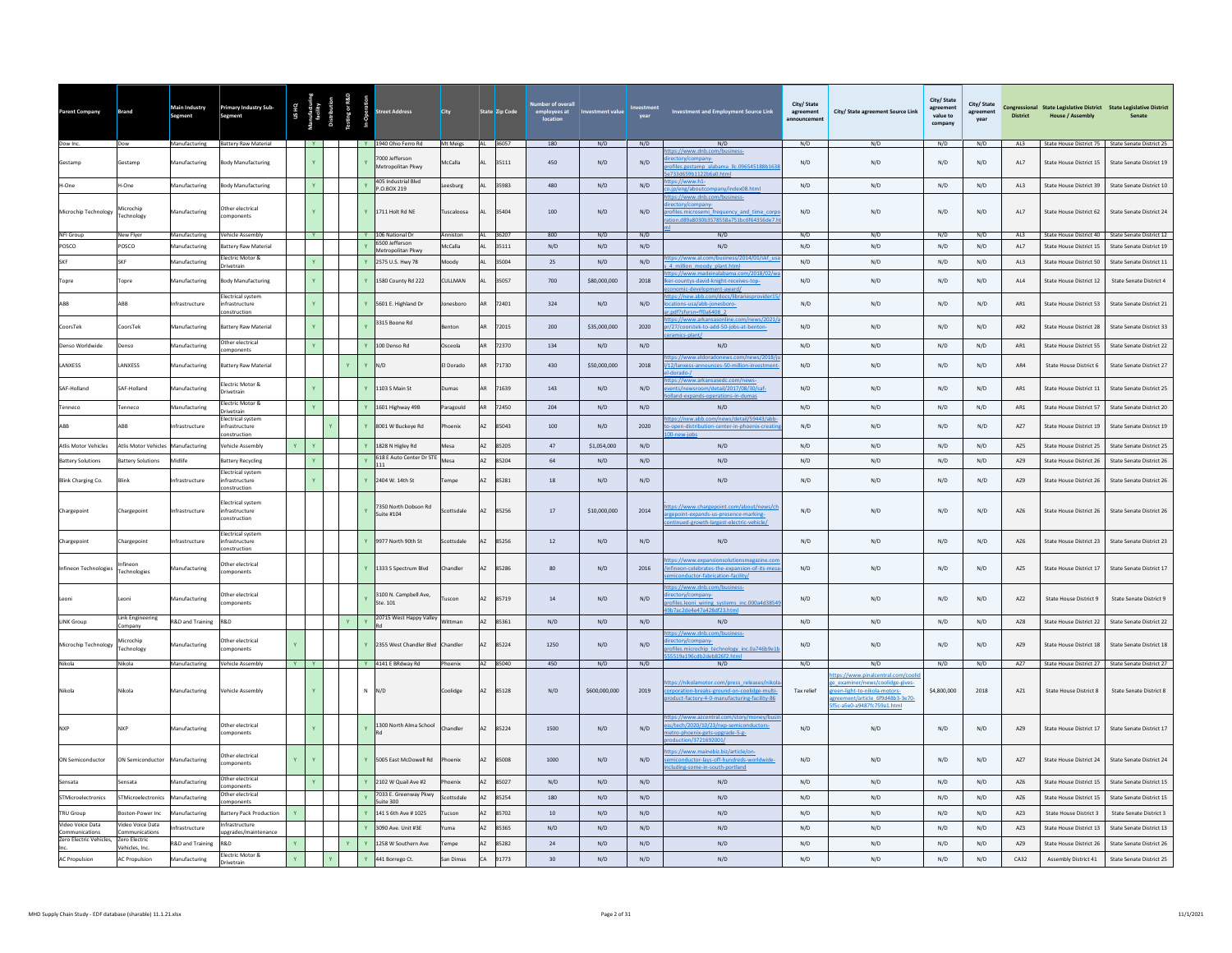| <b>Parent Company</b>                    | Brand                                     | Main Industry<br>Segment          | <b>Primary Industry Sub-</b><br>Segment                    | USHQ         |               |              |              | <b>Street Address</b>                                 | City                                    |                        | State Zip Code       | <b>Number of overal</b><br>employees at<br>location | ment value    |            | <b>Investment and Employment Source Link</b>                                                                                                                                                                               | City/State<br>agreement<br>announcement | City/ State agreement Source Link                                                               | City/ State<br>agreement<br>value to<br>company | City/State<br>agreement<br>vear | <b>District</b> | <b>House / Assembly</b>                             | Congressional State Legislative District State Legislative District |
|------------------------------------------|-------------------------------------------|-----------------------------------|------------------------------------------------------------|--------------|---------------|--------------|--------------|-------------------------------------------------------|-----------------------------------------|------------------------|----------------------|-----------------------------------------------------|---------------|------------|----------------------------------------------------------------------------------------------------------------------------------------------------------------------------------------------------------------------------|-----------------------------------------|-------------------------------------------------------------------------------------------------|-------------------------------------------------|---------------------------------|-----------------|-----------------------------------------------------|---------------------------------------------------------------------|
| Alpha Motor<br>Corporation               | Alpha Motor<br>Corporation                | Manufacturing                     | /ehicle Assembly                                           | Y.           |               |              |              | 530 Technology Dr Suite<br>100                        | Irvine                                  |                        | CA 92618             | 10                                                  | N/D           | N/D        | N/D                                                                                                                                                                                                                        | N/D                                     | N/D                                                                                             | N/D                                             | N/D                             | CA45            | Assembly District 74                                | State Senate District 37                                            |
| Ample                                    | Ample                                     | Midlife                           | sattery Swapping                                           |              |               |              |              | Y 100 Hooper St,                                      | San Francisco                           | CA                     | 94107                | 67                                                  | \$70,000,000  | 2021       | m/2021/03/03/from<br>les-of-nearly-a-billion-dollars-ample-<br>urrects-better-places-battery-swapping-                                                                                                                     | N/D                                     | N/D                                                                                             | N/D                                             | N/D                             | CA12            | Assembly District 17                                | State Senate District 11                                            |
| Amply Power                              | Amply Power                               | nfrastructure                     | oftware                                                    | Y            |               |              |              | 335 E Middlefield Rd                                  | Mountain<br>fiour                       | CA                     | 94043                | 18                                                  | N/D           | N/D        | N/D                                                                                                                                                                                                                        | N/D                                     | N/D                                                                                             | N/D                                             | N/D                             | CA18            | <b>Assembly District 24</b>                         | State Senate District 13                                            |
| AmpUp                                    | <b>\mpUp</b>                              | <b>nfrastructure</b>              | nfrastructure installatio                                  |              |               |              |              | 20725 Valley Green Dr                                 | Cupertino                               | CA                     | 95014                | 30                                                  | N/D           | N/D        | N/D                                                                                                                                                                                                                        | N/D                                     | N/D                                                                                             | N/D                                             | N/D                             | CA17            | <b>Assembly District 28</b>                         | <b>State Senate District 15</b>                                     |
| Analog Devices Inc<br>Analog Devices Inc | Analog Devices Inc<br>Analog Devices Inc. | Manufacturing<br>Manufacturing    | Inverter & Converter<br>Inverter & Converter               |              | Y<br>Y        |              |              | Y 275 S Hillview Dr<br>Y 2555 Augustine Dr            | <b>Milpitas</b><br>Santa Clara          |                        | CA 95035<br>CA 95054 | 106<br>84                                           | N/D<br>N/D    | N/D<br>N/D | N/D<br>N/D                                                                                                                                                                                                                 | N/D<br>N/D                              | N/D<br>N/D                                                                                      | N/D<br>N/D                                      | N/D<br>N/D                      | CA17<br>CA17    | <b>Assembly District 25</b><br>Assembly District 25 | State Senate District 10<br>State Senate District 10                |
| Andromeda Power LLC                      | Andromeda Power                           | ifrastructure                     | nfrastructure installatio                                  |              | Y             |              |              | Y 2500 Mira Mar Ave                                   | Long Beach                              | CA                     | 90815                | $10\,$                                              | N/D           | N/D        | N/D                                                                                                                                                                                                                        | N/D                                     | N/D                                                                                             | N/D                                             | N/D                             | CA47            | Assembly District 70                                | <b>State Senate District 33</b>                                     |
| Andromeda Power LLC                      | Andromeda Power                           | nfrastructure                     | nfrastructure installation                                 |              |               |              |              | P.O. Box 1933                                         | Costa Mesa                              | CA                     | 92628                | 10                                                  | N/D           | N/D        | N/D                                                                                                                                                                                                                        | N/D                                     | N/D                                                                                             | N/D                                             | N/D                             | CA45            | <b>Assembly District 74</b>                         | State Senate District 37                                            |
| Aptiv                                    | Aptiv                                     | Manufacturing                     | Inverter & Converter                                       |              |               |              |              | Y   Y 5137 Clareton Dr #220v Agoura Hills             |                                         |                        | CA 91301             | 62                                                  | N/D           | N/D        | N/D                                                                                                                                                                                                                        | N/D                                     | N/D                                                                                             | N/D                                             | N/D                             | CA33            | Assembly District 50                                | State Senate District 27                                            |
| AVL                                      | AVL (Drivetrain)                          | <b>Manufacturing</b>              | lectric Motor &                                            |              |               |              |              | 25111 Arctic Ocean Dr                                 | Lake Forest                             | CA                     | 92630                | 130                                                 | N/D           | N/D        | N/D                                                                                                                                                                                                                        | N/D                                     | N/D                                                                                             | N/D                                             | N/D                             | CA45            | <b>Assembly District 68</b>                         | <b>State Senate District 37</b>                                     |
| AVL                                      | <b>AVL</b> (Drivetrain)                   | <b>Manufacturing</b>              | <b>Orivetrain</b><br>lectric Motor &                       |              |               |              |              | 101 Jefferson Dr. Office                              | Menlo Park                              | $\mathcal{C}$ $\Delta$ | 94025                | 40                                                  | N/D           | N/D        | N/D                                                                                                                                                                                                                        | N/D                                     | N/D                                                                                             | N/D                                             | N/D                             | CA14            | <b>Assembly District 24</b>                         | State Senate District 13                                            |
| AVL List Gmbh                            | AVL List Gmbh                             | R&D and Training                  | <b>Orivetrain</b><br>R&D                                   |              |               | $\mathbf{Y}$ |              | 242<br>Y 25111 Arctic Ocean Dr                        | Lake Forest                             | CA.                    | 92630                | 10                                                  | N/D           | N/D        | N/D                                                                                                                                                                                                                        | N/D                                     | N/D                                                                                             | N/D                                             | N/D                             | CA45            | Assembly District 68                                | State Senate District 37                                            |
| <b>AVI List Gmbh</b>                     | AVI List Gmbh                             | R&D and Training                  | <b>R&amp;D</b>                                             |              |               | $\mathbf{Y}$ | $\mathbf{v}$ | 101 Jefferson Dr, Office<br>242                       | Menlo Park                              | CA                     | 94025                | 30                                                  | N/D           | N/D        | N/D                                                                                                                                                                                                                        | N/D                                     | N/D                                                                                             | N/D                                             | N/D                             | CA14            | <b>Assembly District 24</b>                         | State Senate District 13                                            |
| A-Z Bus, Inc.                            | A-Z Bus, Inc.                             | Midlife                           | esale Dealerships                                          |              |               |              |              | Y 1900 S. Riverside Ave                               | Colton                                  |                        | 92324                | 25                                                  | N/D           | N/D        | N/D                                                                                                                                                                                                                        | N/D                                     | tps://ngtnews.com/a-z-bus-sales-<br>vers-electric-school-buses-<br>ough-the-vw-mitigation-trust | N/D                                             | 2020                            | CA31            | Assembly District 47                                | State Senate District 20                                            |
| A-Z Bus, Inc.                            | A-Z Bus, Inc.                             | Midlife                           | <b>Resale Dealerships</b>                                  |              |               |              |              | Y 3418 52nd Ave                                       | Sacramento                              |                        | CA 95823             | 25                                                  | N/D           | N/D        | N/D                                                                                                                                                                                                                        | N/D                                     | N/D                                                                                             | N/D                                             | N/D                             | CA6             | <b>Assembly District 9</b>                          | State Senate District 6                                             |
| BattSwap Inc<br>Bertrandt                | BattSwap Inc<br>Bertrandt                 | <b>Midlife</b><br>Manufacturing   | <b>Battery Swapping</b><br>attery Pack Production          |              |               |              |              | Y 1370 Willow Rd<br>1273 Reamwood Ave                 | Palo Alto<br>Sunnvyale                  | CA                     | CA 94025<br>94089    | $\overline{\mathbf{3}}$<br>N/D                      | N/D<br>N/D    | N/D<br>N/D | N/D<br>N/D                                                                                                                                                                                                                 | N/D<br>N/D                              | N/D<br>N/D                                                                                      | N/D<br>N/D                                      | N/D<br>N/D                      | CA14<br>CA17    | <b>Assembly District 24</b><br>Assembly District 24 | State Senate District 13<br>State Senate District 13                |
|                                          |                                           |                                   |                                                            |              |               |              |              |                                                       |                                         |                        |                      |                                                     |               |            | ance.yahoo.co                                                                                                                                                                                                              |                                         |                                                                                                 |                                                 |                                 |                 |                                                     |                                                                     |
| Bidgely                                  | <b>Sidgely</b>                            | nfrastructure                     | ioftware<br>lectrical system                               |              |               |              |              | 110 Pioneer Way, Suite G                              |                                         | CA                     | 94041                | 159                                                 | \$8,000,000   | 2020       | res-us-8-million-130000112.html                                                                                                                                                                                            | N/D                                     | N/D                                                                                             | N/D                                             | N/D                             | CA18            | Assembly District 24                                | State Senate District 13                                            |
| Blink Charging Co.                       | <b>ilink</b>                              | ifrastructure                     | nfrastructure<br>onstruction<br>lectrical system           |              |               |              |              | 555 West 5th St, Floor 34 Los Angeles                 |                                         |                        | 90013                | N/D                                                 | N/D           | N/D        | N/D                                                                                                                                                                                                                        | N/D                                     | N/D                                                                                             | N/D                                             | N/D                             | CA37            | Assembly District 53                                | State Senate District 30                                            |
| <b>BTCPower</b>                          | <b>BTCPower</b>                           | frastructure                      | nfrastructure<br>nstruction                                | Y            |               |              |              | <b>BRdband TelCom Power</b><br>Inc. 1719 S. Grand Ave | Santa Ana                               | CA                     | 92705                | 75                                                  | N/D           | N/D        | ps://www.owler.com/company/btcpower                                                                                                                                                                                        | N/D                                     | N/D                                                                                             | N/D                                             | N/D                             | CA45            | Assembly District 69                                | State Senate District 34                                            |
|                                          | <b>BYD (Batteries)</b>                    | lanufacturing                     | attery Pack Production                                     |              |               |              |              | 1800 S. Figueroa St                                   | Los Angeles                             |                        | 90015                | 10                                                  | N/D           | N/D        | N/D                                                                                                                                                                                                                        | N/D                                     | N/D                                                                                             | N/D                                             | N/D                             | CA37            | <b>Assembly District 59</b>                         | State Senate District 30                                            |
| <b>BYD</b>                               | <b>RYD (Vehicle</b><br>Manufacturing)     | Manufacturing                     | ehicle Assembly                                            |              |               |              |              | 1800 S. Figueroa St                                   | Los Angeles                             |                        | 90015                | 50                                                  | N/D           | N/D        | N/D                                                                                                                                                                                                                        | N/D                                     | N/D                                                                                             | N/D                                             | N/D                             | CA37            | <b>Assembly District 59</b>                         | State Senate District 30                                            |
|                                          | <b>BYD (Vehicle</b><br>Manufacturing)     | Manufacturing                     | Vehicle Assembly                                           |              |               |              |              | Y 46147 BYD Blvd                                      | Lancaster                               | CA                     | 93534                | 650                                                 | \$53,000,000  | 2018       | https://en.byd.com/news-posts/press-release<br>byd-continues-u-s-investment-with-new-5-<br>illion-warehouse-facility/<br>https://www.greenbiz.com/article/worlds-<br>biggest-electric-vehicle-company-youve-never<br>heard | N/D                                     | N/D                                                                                             | N/D                                             | N/D                             | $C_A23$         | Assembly District 36                                | State Senate District 21                                            |
|                                          | <b>BYD (Batteries)</b>                    | Manufacturing                     | attery Pack Production                                     |              | Y             |              |              | 46147 BYD Blvd                                        | Lancaster                               | CA                     | 93534                | 90                                                  | N/D           | N/D        | N/D                                                                                                                                                                                                                        | N/D                                     | N/D                                                                                             | N/D                                             | N/D                             | CA23            | <b>Assembly District 36</b>                         | State Senate District 21                                            |
| Canoo                                    | Canoo                                     | Manufacturing                     | ehicle Assembly                                            | $\mathbf{Y}$ | Y             |              |              | Canoo Inc. 19951 Marine                               | Torrance                                | CA                     | 90503                | 310                                                 | N/D           | N/D        | N/D                                                                                                                                                                                                                        | N/D                                     | N/D                                                                                             | N/D                                             | N/D                             | CA33            | Assembly District 66                                | State Senate District 26                                            |
| Chargenet Holdings,                      | Chargenet Holdings,                       | Infrastructure                    | nfrastructure installation                                 | Y            |               |              |              | Y 3295 Meade Ave                                      | San Diego                               | CA                     | 92116                | 10                                                  | N/D           | N/D        | N/D                                                                                                                                                                                                                        | N/D                                     | N/D                                                                                             | N/D                                             | N/D                             | CA53            | <b>Assembly District 78</b>                         | State Senate District 39                                            |
| Chargepoint                              | Chargepoint                               | nfrastructure                     | lectrical system<br>nfrastructure<br>onstruction           |              |               |              |              | Y 240 East Hacienda Ave                               | Campbell                                | CA                     | 95008                | 433                                                 | \$493,000,000 | 2020       | tp://www.businessworld.iN/Drticle/Electric<br>hicle-Charging-Network-Chargepoint-To-Go<br>ublic-At-2-4-Billion-Valuation/24-09-2020-<br>24210/                                                                             | State Grant                             | s://patch.com/massachu<br>n/salem-gets-charge-out-76k-state<br>ant-national-grid-funds          | \$76,872                                        | 2021                            | CA18            | <b>Assembly District 28</b>                         | State Senate District 15                                            |
| Chargie                                  | Chargie<br>Chroma Systems                 | nfrastructure                     | Software                                                   | Y            |               |              | Y .          | 3947 Landmark St                                      | Culver City                             |                        | CA 90232             | 10                                                  | N/D           | N/D        | N/D                                                                                                                                                                                                                        | N/D                                     | N/D                                                                                             | N/D                                             | N/D                             | CA37            | Assembly District 54                                | State Senate District 30                                            |
| Chroma ATE                               | iolutions, Inc.                           | R&D and Training                  | R&D<br><b>Vehicle Assembly</b>                             | Y<br>Y       | $\mathbf{Y}$  |              | Y            | 19772 Pauling<br>Y 414 Olive St                       | Foothill Ranch CA                       |                        | 92610                | 62<br>10                                            | N/D<br>N/D    | N/D<br>N/D | N/D<br>N/D                                                                                                                                                                                                                 | N/D<br>N/D                              | N/D<br>N/D                                                                                      | N/D<br>N/D                                      | N/D<br>N/D                      | CA45<br>CA24    | Assembly District 68                                | State Senate District 37<br>State Senate District 19                |
| CityFreighter<br>Clean Tech Institute    | CityFreighter<br>Clean Tech Institute     | Manufacturing<br>R&D and Training | raining and retraining                                     |              |               |              |              | NASA Ames Research                                    | Santa Barbara CA 93101<br>Moffett Field | CA                     | 94035                | N/D                                                 | N/D           | N/D        | N/D                                                                                                                                                                                                                        | N/D                                     | N/D                                                                                             | N/D                                             | N/D                             | CA19            | Assembly District 37<br>Assembly District 29        | State Senate District 17                                            |
| Clippe                                   | Clipper Creek                             | rastructure                       | ntities<br>ectrical syster<br>ifrastructure                |              |               |              |              | Center<br>11850 Kemper Rd                             | uburn                                   | CA                     | 95603                | 45                                                  | N/D           | N/D        | N/D                                                                                                                                                                                                                        | $\rm N/D$                               | N/D                                                                                             | N/D                                             | N/D                             | CA1             | Assembly District 1                                 | <b>State Senate District 1</b>                                      |
| Complete Coach Works                     | Zero Emission<br>Propulsion System        | <b>Manufacturing</b>              | onstruction<br>lectric Motor &<br>rivetrain                | Y.           |               |              |              | 1863 Service Court                                    | Riverside                               | CA                     | 92507                | 150                                                 | N/D           | N/D        | N/D                                                                                                                                                                                                                        | N/D                                     | N/D                                                                                             | N/D                                             | N/D                             | CA41            | Assembly District 61                                | State Senate District 31                                            |
| Complete Coach Works                     | Zero Emissio                              | <b>Manufacturing</b>              | lectric Motor &                                            |              |               |              |              | 2301 Monarch St Suite                                 | <b>Alameda</b>                          | CA                     | 94501                | 130                                                 | N/D           | N/D        | N/D                                                                                                                                                                                                                        | N/D                                     | N/D                                                                                             | N/D                                             | N/D                             | CA13            | Assembly District 18                                | State Senate District 9                                             |
| Continental                              | ropulsion System<br>Continental           | <b>Manufacturing</b>              | <b>Drivetrain</b><br>werter & Converter                    |              |               |              |              | 1004<br>3901 North First St                           | San Jose                                | CA                     | 95134                | 300                                                 | N/D           | N/D        | N/D                                                                                                                                                                                                                        | N/D                                     | N/D                                                                                             | N/D                                             | N/D                             | CA17            | Assembly District 25                                | State Senate District 10                                            |
| Controlled Thermal ResiCRS               | Automotive Inc                            | Manufacturing                     | <b>Battery Raw Material</b>                                |              |               |              |              | N 447 West Aten Rd                                    | Imperial                                |                        | CA 92251             | N/D                                                 | N/D           | N/D        | N/D                                                                                                                                                                                                                        | N/D                                     | N/D                                                                                             | N/D                                             | N/D                             | CA51            | <b>Assembly District 56</b>                         | State Senate District 40                                            |
| CoorsTek                                 | CoorsTek                                  | Manufacturing                     | <b>Battery Raw Material</b><br>Electric Motor &            |              | <b>V</b>      |              |              | Y 2065 Thibodo Rd<br>11440 West Bernardo              | Vista                                   |                        | CA 92081             | 101                                                 | N/D           | N/D        | N/D                                                                                                                                                                                                                        | N/D                                     | N/D                                                                                             | N/D                                             | N/D                             | CA49            | Assembly District 76                                | State Senate District 36                                            |
| <b>Delta Electronics</b>                 | Delta (Drivetrain)                        | anufacturing                      | <b>Inivetrain</b>                                          |              |               |              |              | ourt. Suite #356                                      | San Diego                               |                        | 92127                | 25                                                  | N/D           | N/D        | N/D                                                                                                                                                                                                                        | $\rm N/D$                               | N/D                                                                                             | N/D                                             | $\rm N/D$                       | CA52            | <b>Assembly District 77</b>                         | State Senate District 39                                            |
| <b>Delta Electronics</b>                 | Delta (Drivetrain)                        | lanufacturing                     | lectric Motor &<br><b>Orivetrain</b>                       |              |               |              |              | 14910 Summit Dr                                       | Eastvale                                |                        | 2880                 | 45                                                  | N/D           | N/D        | N/D                                                                                                                                                                                                                        | N/D                                     | N/D                                                                                             | N/D                                             | N/D                             | CA42            | <b>Assembly District 60</b>                         | State Senate District 31                                            |
| <b>Delta Electronics</b>                 | Delta (Drivetrain)                        | <b>Manufacturing</b>              | lectric Motor &<br><b>Drivetrain</b>                       |              |               |              |              | 46101 Fremont Blvd                                    | remont                                  |                        | 94538                | 150                                                 | N/D           | N/D        | N/D                                                                                                                                                                                                                        | N/D                                     | N/D                                                                                             | N/D                                             | $\rm N/D$                       | CA17            | Assembly District 25                                | State Senate District 10                                            |
| <b>Delta Electronics</b>                 | Delta (EV Charging)                       | nfrastructure                     | lectrical system<br>nfrastructure<br>onstruction           |              |               |              |              | 46101 Fremont Rlvd                                    | <b>Pmont</b>                            | CA                     | 94538                | 150                                                 | N/D           | N/D        | N/D                                                                                                                                                                                                                        | N/D                                     | N/D                                                                                             | N/D                                             | N/D                             | CA17            | <b>Assembly District 25</b>                         | State Senate District 10                                            |
| Dow Inc.<br>Dow Inc.                     | Dow<br>Dow                                | Manufacturing<br>Manufacturing    | <b>Battery Raw Material</b><br><b>Battery Raw Material</b> |              | Y<br><b>Y</b> |              |              | Y 14445 Alondra Blyd<br>Y 25500 Whitesell St          | La Mirada<br>Hayward                    |                        | CA 90638<br>CA 94545 | N/D<br>57                                           | N/D<br>N/D    | N/D<br>N/D | N/D<br>N/D                                                                                                                                                                                                                 | N/D<br>N/D                              | N/D<br>N/D                                                                                      | N/D<br>N/D                                      | N/D<br>N/D                      | CA38<br>CA15    | Assembly District 57<br>Assembly District 20        | State Senate District 32<br>State Senate District 10                |
| Draexlemaier Group                       | Draexlemaier<br>Components                | <b>Ianufacturing</b>              | <b>Sattery Pack Production</b>                             |              |               |              |              | Y 801 Challenger St                                   | vermore                                 | CA                     | 94551                | 80                                                  | \$42,700,000  | 2018       | ://www.eo<br>tate.com/<br>:/20181204<br>Imaier-completes-427m-expansion-with-                                                                                                                                              | N/D                                     | N/D                                                                                             | N/D                                             | N/D                             | CA15            | Assembly District 16                                | State Senate District 7                                             |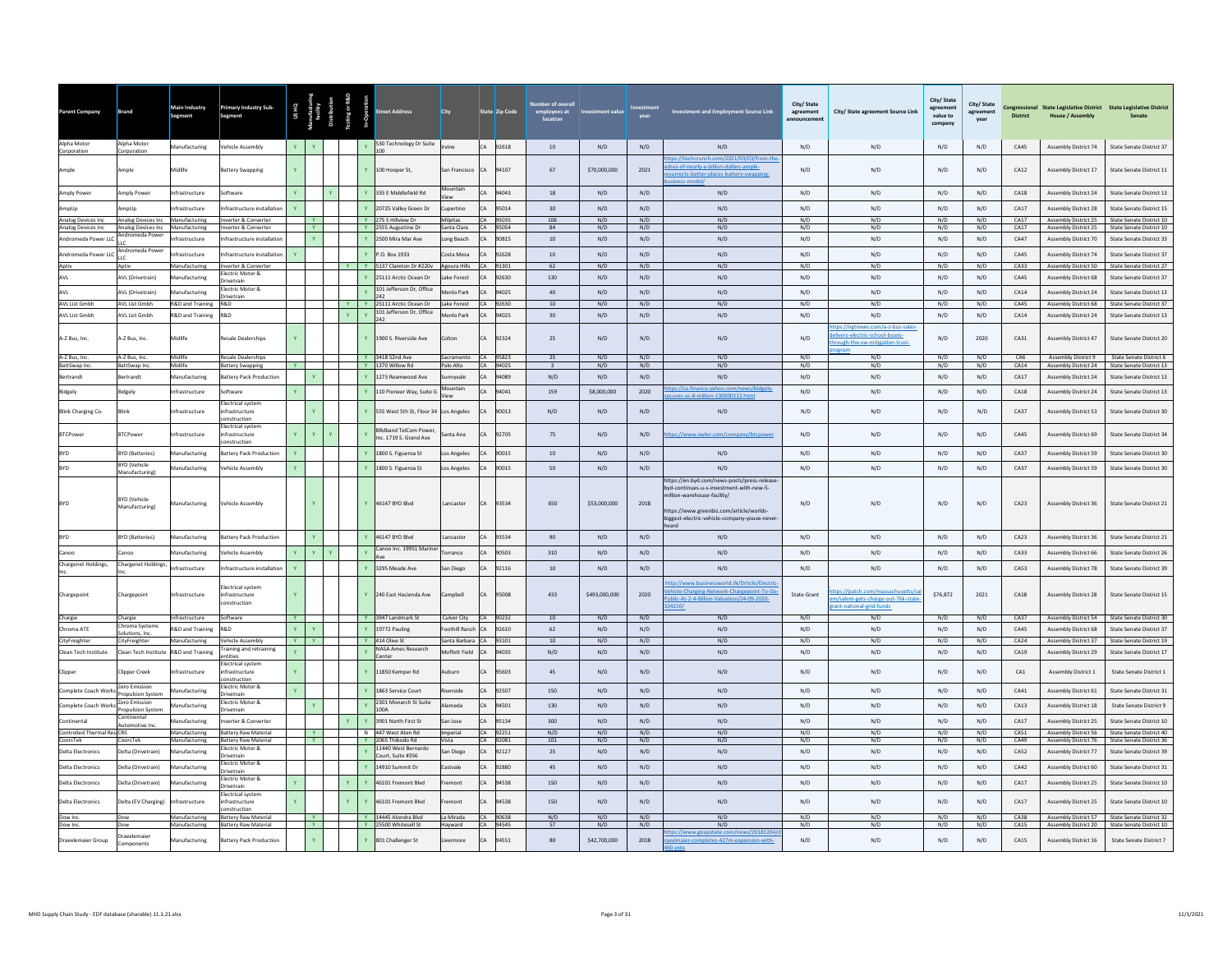| Parent Company                       | Brand                           | Main Industry<br>Segment                     | <b>Primary Industry Sub-</b><br>Segment            |              | US HQ<br>Tanufacturin<br>facility<br>Distribution | esting or R&D<br>In-Operation |              | .<br>treet Address                      | <b>City</b>                         |           | State <mark>Zip Code</mark> | ber of overa<br>employees at<br>location | stment valu  | vear       | <b>Investment and Employment Source Link</b>                                                                                                   | City/State<br>agreement  | City/ State agreement Source Link                                                                                                   | City/ State<br>agreement<br>value to<br>company | City/State<br>agreement<br>year | <b>District</b> | <b>House / Assembly</b>                      | Congressional State Legislative District State Legislative District<br>Senate |
|--------------------------------------|---------------------------------|----------------------------------------------|----------------------------------------------------|--------------|---------------------------------------------------|-------------------------------|--------------|-----------------------------------------|-------------------------------------|-----------|-----------------------------|------------------------------------------|--------------|------------|------------------------------------------------------------------------------------------------------------------------------------------------|--------------------------|-------------------------------------------------------------------------------------------------------------------------------------|-------------------------------------------------|---------------------------------|-----------------|----------------------------------------------|-------------------------------------------------------------------------------|
| E.ON                                 | Innogy eMobility                | ifrastructure                                | ectrical system<br>infrastructure<br>instruction   |              |                                                   |                               |              | Y 111 Pacifica Ste. 220                 | Irvine                              | CA        | 92618                       | N/D                                      | N/D          | 2018       | tegory/mergers-<br>isitions/58/710245/innogy-acquires-<br>ling-company-btcpower-to-strengthen-<br>ent-in-us-market.html                        | $\mathsf{N}/\mathsf{D}$  | N/D                                                                                                                                 | N/D                                             | N/D                             | CA45            | Assembly District 74                         | State Senate District 37                                                      |
| <b>EDF Renewables</b>                | owerFlex Systems                | ifrastructure                                | nfrastructure installation                         |              |                                                   |                               |              | 450 1st St, Suite P                     | Los Altos                           | CA        | 94022                       | 33                                       | N/D          | N/D        | ps://www.linkedin.com/com                                                                                                                      | N/D                      | N/D                                                                                                                                 | N/D                                             | N/D                             | CA18            | Assembly District 24                         | State Senate District 13                                                      |
| Einride<br>Electriphi                | Einride<br>Electriphi           | Manufacturing<br>nfrastructure               | <b>Vehicle Assembly</b><br>Software                | <b>Y</b>     |                                                   |                               |              | Y 470 Ramona St<br>Y 1155 Indiana St.   | Palo Alto<br>San Francisco CA 94107 |           | CA 94301                    | 10<br>30 <sup>°</sup>                    | N/D<br>N/D   | N/D<br>N/D | N/D<br>N/D                                                                                                                                     | N/D<br>N/D               | N/D<br>N/D                                                                                                                          | N/D<br>N/D                                      | N/D<br>N/D                      | CA18<br>CA12    | Assembly District 17                         | Assembly District 24 State Senate District 13<br>State Senate District 11     |
| <b>Endera Motors</b>                 | <b>Endera Motors</b>            | Manufacturing                                | Vehicle Assembly                                   | Y.           |                                                   |                               |              | Y 517 4th Ave, Ste 401                  | San Diego                           |           | CA 92101                    | 25                                       | N/D          | N/D        | N/D                                                                                                                                            | N/D                      | N/D                                                                                                                                 | N/D                                             | N/D                             | CA52            |                                              | Assembly District 78 State Senate District 39                                 |
| <b>Endera Motors</b>                 | ndera Motors<br>(Charging)      | frastructure                                 | lectrical system<br>ifrastructure<br>onstruction   | Y            |                                                   |                               |              | Y 517 4th Ave, Ste 401                  | San Diego                           |           | 92101                       | 50                                       | N/D          | N/D        | N/D<br>os://www.businesswire.cor                                                                                                               | N/D                      | N/D                                                                                                                                 | N/D                                             | N/D                             | CA52            | <b>Assembly District 78</b>                  | State Senate District 39                                                      |
| Enevate                              | Enevate                         | Manufacturing                                | Battery Cell Production                            | Y.           |                                                   |                               |              | Y 101 Theory # 200,                     | rvine                               | <b>CA</b> | 92617                       | $^{\rm 58}$                              | \$81,000,000 | 2021       | 0210005278/en/Fidelity-Leads-81M-<br>estment-in-Enevate-to-Accelerat<br>nmercialization-of-Fast-Charging-Electric-<br>hicle-Battery-Technology | N/D                      | $\rm N/D$                                                                                                                           | N/D                                             | N/D                             | CA45            | Assembly District 74                         | State Senate District 37                                                      |
| Engie                                | EVBox                           | frastructure                                 | lectrical system<br>nfrastructure<br>nstruction    |              |                                                   |                               | $Y$ N/D      |                                         | Los Angeles                         |           | 0001                        | $\,$ 1 $\,$                              | N/D          | N/D        | tps://cleantechnica.com/2020/02/20/evbox<br>ounces-new-north-american-headquarte<br>duction-facility-outside-chicago-il/                       | N/D                      | N/D                                                                                                                                 | N/D                                             | N/D                             | CA40            | <b>Assembly District 59</b>                  | <b>State Senate District 33</b>                                               |
| Engie                                | EVBox                           | frastructure                                 | lectrical system<br>nfrastructure<br>onstruction   |              |                                                   |                               | $Y$ N/D      | uite 670 4100 Newpor                    | San Francisco                       | CA        | 94016                       | $\overline{\mathbf{3}}$                  | N/D          | N/D        | tps://evbox.com/assets/pdfs/2019 Year in<br>view.pdf                                                                                           | N/D                      | N/D                                                                                                                                 | N/D                                             | N/D                             | CA14            | Assembly District 24                         | State Senate District 13                                                      |
| <b>Envirotech Vehicles</b>           | <b>EVT Motors</b>               | Manufacturing                                | /ehicle Assembly                                   |              |                                                   |                               |              |                                         | Newport                             | CA        | 92660                       | 60                                       | N/D          | N/D        | N/D                                                                                                                                            | N/D                      | N/D                                                                                                                                 | N/D                                             | N/D                             | CA48            | Assembly District 74                         | State Senate District 37                                                      |
| Eurofins<br>Eurofins                 | Metlabs<br>Metlabs              | R&D and Training R&D<br>R&D and Training R&D |                                                    |              |                                                   | Y                             |              | Y 33439 Western Ave<br>Y 3162 Belick St | Union City<br>Santa Clara           |           | CA 94587<br>CA 95054        | 15<br>15                                 | N/D<br>N/D   | N/D<br>N/D | N/D<br>N/D                                                                                                                                     | N/D<br>N/D               | N/D<br>N/D                                                                                                                          | N/D<br>N/D                                      | N/D<br>N/D                      | CA15<br>CA17    | Assembly District 20                         | State Senate District 10<br>Assembly District 25 State Senate District 10     |
| <b>EV Connect</b>                    | <b>EV Connect</b>               | nfrastructure                                | Software                                           |              |                                                   |                               |              | Y 615 N Nash St Suite 203               | El Segundo                          | CA        | 90245                       | 71                                       | \$12,000,000 | 2019       | ps://techcrunch.com/2019/10/22/electric<br>ehicle-charging-software-ev-connect-raises-12<br>lion/                                              | State / utility<br>grant | s://www.pmewswire.c<br>leases/ev-connect-to-help-expand<br>lifornia-charging-infrastructure-<br>der-436m-ev-program-<br>278776.html | \$436,000,000                                   | 2021                            | CA33            | Assembly District 62                         | State Senate District 26                                                      |
| <b>EV Safe Charge</b>                | EV Safe Charge                  | nfrastructure                                | Infrastructure installatior                        | $\mathbf{v}$ |                                                   |                               |              | 555 West 5th St, 35th                   | Los Angeles                         | CA        | 90013                       | $\overline{7}$                           | N/D          | N/D        | N/D                                                                                                                                            | N/D                      | N/D                                                                                                                                 | N/D                                             | N/D                             | CA34            | Assembly District 53                         | State Senate District 30                                                      |
| FDG                                  | Chanje                          | Manufacturing                                | <b>Vehicle Assembly</b>                            | <b>Y</b>     |                                                   |                               |              | Y 12824 Cerise Ave                      | Los Angeles CA 90250                |           |                             | 10                                       | N/D          | N/D        | N/D                                                                                                                                            | N/D                      | N/D                                                                                                                                 | N/D                                             | N/D                             | CA43            |                                              | Assembly District 62 State Senate District 35                                 |
| Ford                                 | Ford<br>Freewire                | Manufacturing                                | Vehicle Assembly<br>lectrical system               |              |                                                   |                               |              | Y 3251 Hillview Ave                     | Palo Alto                           |           | CA 94304                    | 200                                      | N/D          | N/D        | N/D<br>os://www.venturecapitaljournal.com/freev                                                                                                | N/D                      | N/D<br>://freewiretech.com                                                                                                          | N/D                                             | N/D                             | CA18            |                                              | Assembly District 24 State Senate District 13                                 |
| Freewire Technologies                | Technologies                    | frastructure                                 | nfrastructure<br>instruction                       | Y            |                                                   |                               |              | 1933 Davis St Ste 301A                  | San Leandro                         | <b>CA</b> | 94577                       | 66                                       | \$50,000,000 | 2021       | technologies-snaps-up-50m-series-c/<br>ps://www.dnb.com/business                                                                               | Cash grant               | e-receives-california-energy-<br>/bnsward                                                                                           | \$3,468,490                                     | 2021                            | CA13            | <b>Assembly District 18</b>                  | State Senate District 9                                                       |
| Garrett                              | Garrett                         | Manufacturing                                | lectric Motor &<br>rivetrain                       |              |                                                   |                               |              | 2525 W 190TH St                         | Torrance                            | CA        | 90504                       | 120                                      | N/D          | N/D        | ectory/company-<br>ofiles.garrett_transportation_i_inc.50bfb339<br>d03e0d84d.html                                                              | N/D                      | N/D                                                                                                                                 | N/D                                             | N/D                             | CA43            | <b>Assembly District 66</b>                  | State Senate District 35                                                      |
| Gillie                               | Gillig                          | Manufacturing                                | Vehicle Assembly                                   |              | <b>I</b> Y                                        |                               |              | Y 25972 Eden Landing Rd Hayward         |                                     |           | CA 94545                    | 50                                       | N/D          | N/D        | N/D<br>p://https/www.gillig.com/post/gillig-                                                                                                   | N/D                      | N/D                                                                                                                                 | N/D                                             | N/D                             | CA15            | Assembly District 20                         | State Senate District 10                                                      |
| Gillig                               | Gillie                          | <b>Manufacturing</b>                         | ehicle Assembly                                    | Y            |                                                   |                               |              | 451 Discovery Dr                        | vermore                             | CA        | 94551                       | 850                                      | N/D          | N/D        | nches-new-600k-square-foot-facility-in-                                                                                                        | N/D                      | N/D                                                                                                                                 | N/D                                             | N/D                             | CA15            | Assembly District 16                         | State Senate District 7                                                       |
| GM                                   | Brightdrop                      | <b>Manufacturing</b>                         | ehicle Assembly                                    |              |                                                   |                               |              |                                         | San Francisco                       |           | 94016                       | 140                                      | N/D          | N/D        | N/D                                                                                                                                            | N/D                      | N/D                                                                                                                                 | N/D                                             | N/D                             | CA14            | Assembly District 24                         | State Senate District 13                                                      |
| <b>Green Power</b>                   | <b>Green Power</b>              | <b>Manufacturing</b>                         | /ehicle Assembly                                   |              |                                                   |                               |              | 8885 Haven Ave, Suite<br>150            | Rancho<br>Cucamonga                 | CA        | 91730                       | 20                                       | N/D          | N/D        | N/D                                                                                                                                            | N/D                      | N/D                                                                                                                                 | N/D                                             | N/D                             | CA31            | Assembly District 40                         | State Senate District 23                                                      |
| <b>Green Power</b><br>Hummingbird EV | Green Power<br>Hummingbird EV   | Manufacturing<br>Manufacturing               | <b>Vehicle Assembly</b><br><b>Vehicle Assembly</b> | $-92$        | <b>Y</b>                                          |                               |              | Y 90 W Poplar<br>Y 5787 Preston Ave     | Porterville<br>Livermore            |           | CA 93257<br>CA 94551        | 30<br>20                                 | N/D<br>N/D   | N/D<br>N/D | N/D<br>N/D                                                                                                                                     | N/D<br>N/D               | N/D<br>N/D                                                                                                                          | N/D<br>N/D                                      | N/D<br>N/D                      | CA23<br>CA15    | Assembly District 26<br>Assembly District 16 | State Senate District 14<br>State Senate District 7                           |
| In-Charge Energy                     | n-Charge Energy                 | rastructure                                  | nfrastructure installatio                          |              |                                                   |                               |              | 1433 Fifth St                           | anta Monica                         | CA        | 90401                       | 21                                       | N/D          | 2021       | s://inchargeus.com/newoffice/                                                                                                                  | N/D                      | N/D                                                                                                                                 | N/D                                             | N/D                             | CA33            | Assembly District 50                         | State Senate District 26                                                      |
| Infineon Technologies                | Infineon                        | <b>Manufacturing</b>                         | ther electrical                                    |              |                                                   |                               |              | 101 Pacific Coast Hwy                   | El Segundo                          |           | 90245                       | 600                                      | N/D          | N/D        | N/D                                                                                                                                            | N/D                      | N/D                                                                                                                                 | N/D                                             | N/D                             | CA33            | Assembly District 62                         | State Senate District 26                                                      |
|                                      | Technologies<br>nfineor         |                                              | omponents<br>ther electrical                       |              |                                                   |                               |              |                                         |                                     |           |                             |                                          |              |            |                                                                                                                                                |                          |                                                                                                                                     |                                                 |                                 |                 |                                              |                                                                               |
| Infineon Technologies                | Technologies<br>fineor          | Manufacturing                                | omponents<br>ther electrical                       |              |                                                   |                               |              | 41915 Business Park Dr                  | <b>Temecula</b>                     | CA        | 92590                       | 120                                      | N/D          | N/D        | N/D                                                                                                                                            | N/D                      | N/D                                                                                                                                 | N/D                                             | N/D                             | CA50            | <b>Assembly District 75</b>                  | State Senate District 28                                                      |
| Infineon Technologies                | Technologies                    | Manufacturing                                | omponents                                          |              |                                                   |                               |              | 640 N McCarthy Blyd                     | Milpitas                            | CA        | 95035                       | 500                                      | N/D          | N/D        | N/D                                                                                                                                            | N/D                      | N/D                                                                                                                                 | N/D                                             | N/D                             | CA17            | <b>Assembly District 25</b>                  | State Senate District 10                                                      |
| Infineon Technologies                | ıfineor<br>Technologies         | Manufacturing                                | ther electrical<br>mponents                        |              |                                                   |                               |              | 2520 Junction Ave                       | San Jose                            | CA        | 95134                       | 200                                      | N/D          | N/D        | N/D                                                                                                                                            | N/D                      | N/D                                                                                                                                 | N/D                                             | N/D                             | CA17            | <b>Assembly District 25</b>                  | State Senate District 10                                                      |
| <b>Innogy Emobility</b>              | Recargo                         | Infrastructure                               | ioftware                                           | $\mathbf{v}$ |                                                   |                               |              | Y 2231 Campus Dr                        | El Segundo                          |           | CA 90245                    | 30                                       | N/D          | N/D        | N/D                                                                                                                                            | N/D                      | N/D                                                                                                                                 | N/D                                             | N/D                             | CA27            | Assembly District 49                         | State Senate District 22                                                      |
| <b>KBI Recycling</b>                 | letriev Technologie<br>Keysight | <b>Aidlife</b>                               | attery Recycling                                   |              |                                                   |                               |              | 125 East Commercial St A                | Anaheim                             | CA        | 92801                       | $10\,$                                   | N/D          | N/D        | N/D                                                                                                                                            | N/D                      | N/D                                                                                                                                 | N/D                                             | N/D                             | CA46            | <b>Assembly District 69</b>                  | State Senate District 29                                                      |
| Keysight Technologies                | <b>Technologies</b>             | &D and Training                              | R&D                                                |              |                                                   |                               |              | 5301 Stevens Creek Blvd                 | Santa Clara                         |           | 5051                        | 400                                      | N/D          | N/D        | N/D                                                                                                                                            | N/D                      | N/D                                                                                                                                 | N/D                                             | N/D                             | CA17            | <b>Assembly District 25</b>                  | State Senate District 10                                                      |
| Keysight Technologies                | Keysight<br>Technologies        | R&D and Training                             | R&D                                                |              |                                                   |                               |              | 1400 Fountaingrove Pkv                  | Santa Rosa                          | CA        | 95403                       | 1300                                     | N/D          | N/D        | N/D                                                                                                                                            | N/D                      | N/D                                                                                                                                 | N/D                                             | N/D                             | CA5             | Assembly District 2                          | <b>State Senate District 2</b>                                                |
| Keysight Technologies                | Keysight<br>Technologies        | R&D and Training                             | R&D                                                |              |                                                   | $\mathbf{Y}$                  | $\mathbf{Y}$ | 10090 Foothills Blvd                    | toseville                           | CA        | 95747                       | 200                                      | N/D          | N/D        | N/D                                                                                                                                            | N/D                      | N/D                                                                                                                                 | N/D                                             | N/D                             | CA4             | Assembly District 6                          | State Senate District 4                                                       |
| Kitu Systems                         | Kitu Systems                    | frastructure                                 | Software                                           |              |                                                   |                               |              | Y 3760 Convoy St                        | San Diego                           | CA        | 92111                       | 34                                       | N/D          | N/D        | N/D                                                                                                                                            | N/D                      | N/D                                                                                                                                 | N/D                                             | N/D                             | <b>CA52</b>     | <b>Assembly District 77</b>                  | State Senate District 39                                                      |
| Liberty Plug-Ins                     | Liberty Acces<br>Technologies   | nfrastructure                                | nfrastructure installation                         | $\mathbf{v}$ |                                                   |                               |              | 1482 East Valley Rd Ste<br>329          | Santa Barbara                       | CA        | 93108                       | 8                                        | \$1,070,000  | 2020       | ://www.sta<br><u>tengine.c</u>                                                                                                                 | N/D                      | N/D                                                                                                                                 | N/D                                             | N/D                             | CA24            | Assembly District 37                         | State Senate District 19                                                      |
| Littelfuse                           | Littelfuse                      | Manufacturing                                | ther electrical<br>mponents                        |              |                                                   |                               |              | 2500 Mira Mar Ave                       | Long Beach                          |           | 90815                       | N/D                                      | N/D          | N/D        | N/D                                                                                                                                            | N/D                      | N/D                                                                                                                                 | N/D                                             | N/D                             | CA47            | Assembly District 70                         | State Senate District 33                                                      |
| Littelfuse                           | ittelfuse                       | lanufacturing                                | Other electrical                                   |              |                                                   |                               |              | 145 Columbia                            | liso Viejo                          |           | 2656                        | N/D                                      | N/D          | N/D        | N/D                                                                                                                                            | N/D                      | N/D                                                                                                                                 | N/D                                             | N/D                             | CA48            | <b>Assembly District 73</b>                  | State Senate District 36                                                      |
| Littelfuse                           | littelfuse                      | Manufacturing                                | omponents<br>Other electrical<br>omponents         |              |                                                   |                               |              | Y 1832 W Collins Ave                    | Orange                              | CA        | 92867                       | 100                                      | N/D          | N/D        | tps://www.dnb.com/business-<br>ectory/co<br>files.us sensor corp.e53ff7b36e3a41af5e43                                                          | N/D                      | N/D                                                                                                                                 | N/D                                             | N/D                             | CAA6            | Assembly District 68                         | State Senate District 37                                                      |
| Littelfuse                           | Littelfuse                      | Manufacturing                                | ther electrical                                    |              |                                                   |                               |              | 4268 Solar Way                          | remont                              | CA        | 94538                       | N/D                                      | N/D          | N/D        | N/D                                                                                                                                            | N/D                      | N/D                                                                                                                                 | N/D                                             | N/D                             | CA17            | <b>Assembly District 25</b>                  | State Senate District 10                                                      |
| Littelfuse                           | Littelfuse                      | Manufacturing                                | ther electrical<br>mponents                        |              |                                                   |                               |              | 1590 Buckeye Dr                         | Milpitas                            | CA        | 95035                       | N/D                                      | N/D          | N/D        | N/D                                                                                                                                            | N/D                      | N/D                                                                                                                                 | N/D                                             | N/D                             | CA17            | <b>Assembly District 25</b>                  | State Senate District 10                                                      |
| LS Power                             | <b>FVGo</b>                     | nfrastructure                                | lectrical system<br>nfrastructure<br>onstruction   | Y            |                                                   |                               |              | 11390 West Olympic<br>Ivd Map Suite 250 | Los Angeles                         | CA        | 90064                       | 130                                      | N/D          | N/D        | N/D                                                                                                                                            | N/D                      | N/D                                                                                                                                 | N/D                                             | N/D                             | $C_A37$         | <b>Assembly District 54</b>                  | State Senate District 26                                                      |
| Mahle                                | Mahle                           | <b>Manufacturing</b>                         | lectric Motor &                                    |              |                                                   |                               |              | 5540 and 5548 Bandini                   | Bell                                |           | 90201                       | N/D                                      | N/D          | N/D        | N/D                                                                                                                                            | N/D                      | N/D                                                                                                                                 | N/D                                             | N/D                             | CA40            | Assembly District 63                         | State Senate District 33                                                      |
|                                      | Meritor                         |                                              | rivetrain<br>lectric Motor &                       |              |                                                   |                               |              | Blvd                                    | Escondido                           | CA        | 92029                       | 258                                      |              | N/D        | N/D                                                                                                                                            |                          | N/D                                                                                                                                 | N/D                                             |                                 | CA50            |                                              |                                                                               |
| Meritor                              |                                 | Manufacturing                                | <b>Orivetrain</b>                                  |              |                                                   |                               |              | 2057 Aldergrove Ave                     |                                     |           |                             |                                          | N/D          |            |                                                                                                                                                | N/D                      |                                                                                                                                     |                                                 | N/D                             |                 | Assembly District 75                         | State Senate District 38                                                      |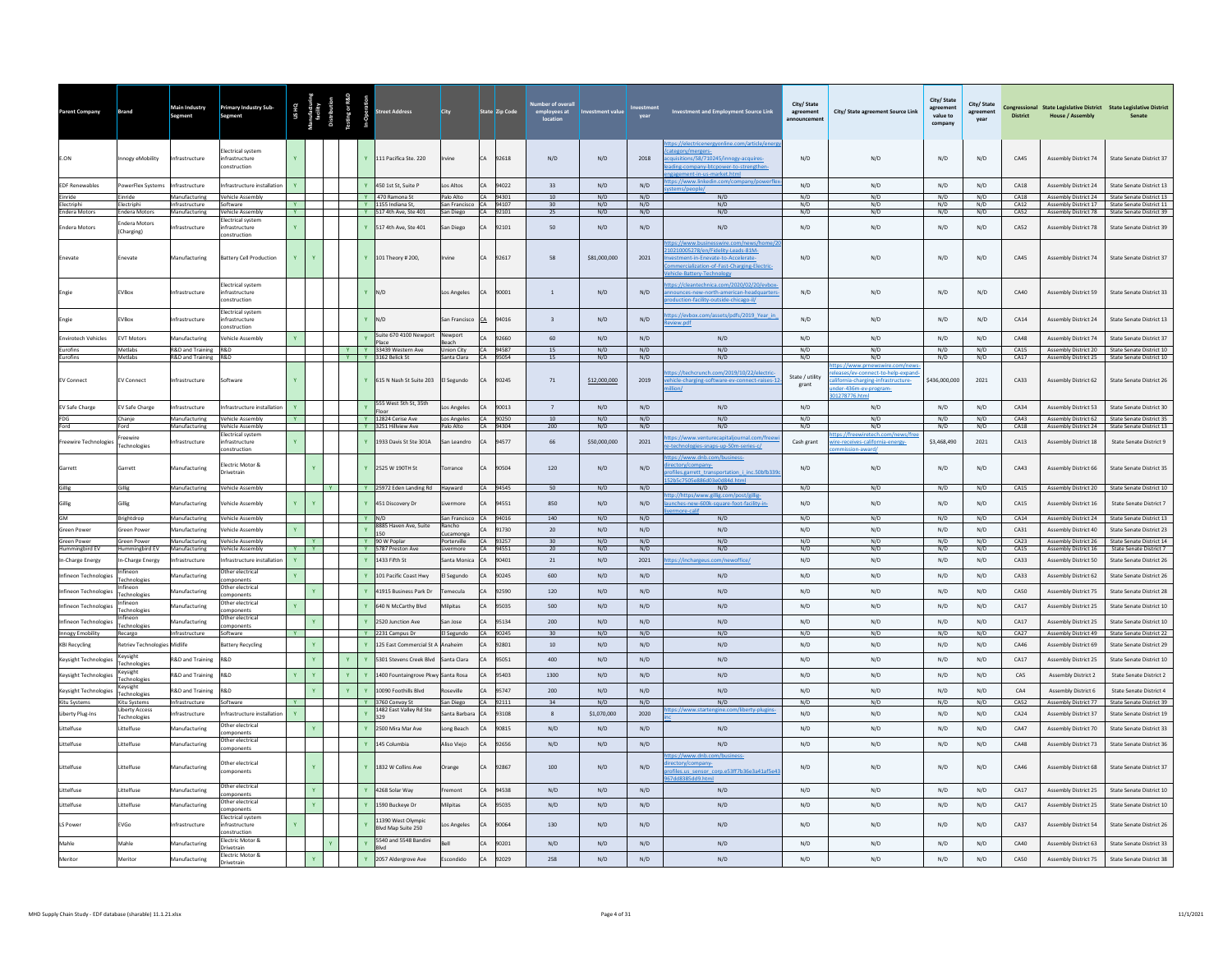| Parent Company                | <b>Brand</b>                               | Main Industry<br>Segment               | <b>Primary Industry Sub-</b><br>Segment          |              |   |    | treet Address                                                           | City                |           | State Zip Code    | employees at<br>location | nvestment value            | year         | <b>Investment and Employment Source Link</b>                                                                                                                                                                                                                                                                                 | City/State<br>agreement<br><b>Innouncemen</b> | City/ State agreement Source Link | City/ State<br>ment<br>agre<br>value to<br>company | City/State<br>agreement<br>year | <b>District</b>     | <b>House / Assembly</b>                      | Congressional State Legislative District State Legislative District<br>Senate |
|-------------------------------|--------------------------------------------|----------------------------------------|--------------------------------------------------|--------------|---|----|-------------------------------------------------------------------------|---------------------|-----------|-------------------|--------------------------|----------------------------|--------------|------------------------------------------------------------------------------------------------------------------------------------------------------------------------------------------------------------------------------------------------------------------------------------------------------------------------------|-----------------------------------------------|-----------------------------------|----------------------------------------------------|---------------------------------|---------------------|----------------------------------------------|-------------------------------------------------------------------------------|
| Meritor                       | Meritor                                    | Manufacturing                          | Electric Motor &<br>Drivetrain                   |              |   |    | Y 2415 Auto Park Way                                                    | Escondido           |           | CA 92029          | 172                      | \$12,000,000               | 2015-2019    | tps://www.ttnews.com/articles/meritor-                                                                                                                                                                                                                                                                                       | N/D                                           | N/D                               | N/D                                                | N/D                             | CA50                | Assembly District 75                         | State Senate District 38                                                      |
| Microchip Technology          | Microchip<br>Technology                    | Manufacturing                          | ther electrical<br>mponents                      |              |   |    | Y One Enterprise                                                        | Aliso Viejo         | CA        | 92656             | 50                       | N/D                        | N/D          | s://www.dnb.com/business-<br>ctory/company-<br>lles.microsemi_corporation.262c5ce08f6ea<br>a14921f7833f60fb.html                                                                                                                                                                                                             | N/D                                           | N/D                               | N/D                                                | N/D                             | CA48                | Assembly District 73                         | State Senate District 36                                                      |
| Microchip Technology          | Microchip<br>Technology                    | Manufacturing                          | ther electrical<br>mponents                      |              |   |    | Y 11861 Western Ave                                                     | Garden Grove CA     |           | 92841             | 250                      | N/D                        | N/D          | tps://www.dnb.com/business-<br>ectory/company-profiles.microsemi corp-<br>ver management group holding.e93a6156<br>26602e1535d028dc626c4.html                                                                                                                                                                                | N/D                                           | N/D                               | N/D                                                | N/D                             | CA47                | Assembly District 72                         | State Senate District 34                                                      |
| Microchip Technology          | Microchip<br>Technology                    | Manufacturing                          | Other electrical<br>omponents                    |              | Y |    | Y 1380 Bordeaux Dr                                                      | Sunnyvale           | CA        | 94089             | N/D                      | N/D                        | N/D          | N/D                                                                                                                                                                                                                                                                                                                          | N/D                                           | N/D                               | N/D                                                | N/D                             | CA17                | Assembly District 24                         | State Senate District 13                                                      |
| Microchip Technology          | Microchip<br><b>Fechnology</b>             | Manufacturing                          | ther electrical<br>omponents                     |              |   |    | 3000 Oakmead Village Dr Santa Clara                                     |                     | CA        | 95051             | N/D                      | N/D                        | N/D          | N/D                                                                                                                                                                                                                                                                                                                          | N/D                                           | N/D                               | N/D                                                | N/D                             | CA17                | <b>Assembly District 25</b>                  | State Senate District 10                                                      |
| Microchip Technology          | Microchip<br>Technology                    | <b>Aanufacturing</b>                   | ther electrical<br>mponents                      |              |   |    | Y 3870 N 1st St                                                         | San Jose            | CA        | 95134             | 52                       | N/D                        | N/D          | ps://www.dnb.com/b<br>ctory/company-<br>ofiles.microsemi_corporation.46491f935d121<br>178378daaca7h46d36.html                                                                                                                                                                                                                | N/D                                           | N/D                               | N/D                                                | N/D                             | CA17                | <b>Assembly District 25</b>                  | State Senate District 10                                                      |
| Microchip Technology          | Microchin<br>Technology                    | Aanufacturing                          | ther electrical<br>omponents                     |              |   |    | 101 Creekside Ridge Ct<br>Ste 100                                       | seville             | CA        | 95678             | 13                       | N/D                        | N/D          | tps://www.dnb.com/business<br>ectory/company-<br>ofiles.microsemi storage solutions inc.9ea!<br>c3bbc578283e6c89f4a1e0c6f7.html                                                                                                                                                                                              | N/D                                           | N/D                               | N/D                                                | N/D                             | CA4                 | Assembly District 6                          | <b>State Senate District 4</b>                                                |
| Mitsubishi                    | Mitsubishi Materials Manufacturing         |                                        | <b>Battery Raw Material</b><br>Other electrical  |              |   |    | Y 3535 Hyland Ave Ste 200 Costa Mesa                                    | Mountain            | CA        | 92626             | 50                       | N/D                        | N/D          | tps://www.dnb.com/business-<br>ectory/company-<br>files.mitsubishi materials usa corp.fbe537<br>7517hc5714601h0eh71haed1.html                                                                                                                                                                                                | N/D                                           | N/D                               | N/D                                                | N/D                             | CAA8                | Assembly District 74                         | State Senate District 37                                                      |
| Mitsubishi<br>Monarch Tractor | Mitsubishi Electric<br>Monarch Tractor     | Manufacturing<br>Manufacturing         | omponents<br><b>Vehicle Assembly</b>             | <b>Y</b> Y Y |   |    | Y 579 Clyde Ave #320<br>Y 203 Lawrence Dr                               | Livermore           | CA        | 94043<br>CA 94551 | N/D<br>45                | N/D<br>N/D                 | N/D<br>N/D   | N/D<br>N/D                                                                                                                                                                                                                                                                                                                   | N/D<br>N/D                                    | N/D<br>N/D                        | N/D<br>N/D                                         | N/D<br>N/D                      | CA18<br>CA15        | Assembly District 24<br>Assembly District 16 | State Senate District 13<br>State Senate District 7                           |
| Motiv Power Systems           | Motiv Power<br>Systems                     | anufacturing                           | ody Manufacturing                                |              |   |    | 330 Hatch Dr                                                            | Foster City         |           | 94404             | 50                       | N/D                        | N/D          | N/D                                                                                                                                                                                                                                                                                                                          | N/D                                           | N/D                               | N/D                                                | N/D                             | CA14                | <b>Assembly District 22</b>                  | State Senate District 13                                                      |
| Motiv Power Systems           | Motiv Power<br>Systems                     | <b>Manufacturing</b>                   | ody Manufacturing                                |              |   |    | 3510 Breakwater Court                                                   | Hayward             |           | 4545              | 40                       | N/D                        | N/D          | N/D                                                                                                                                                                                                                                                                                                                          | N/D                                           | N/D                               | N/D                                                | N/D                             | CA15                | Assembly District 20                         | State Senate District 10                                                      |
| <b>MP Materials</b>           | <b>MP Materials</b>                        | Manufacturing                          | attery Raw Material                              |              |   |    | Y 67750 Bailey Rd                                                       | Mountain Pass       | <b>CA</b> | 92366             | 208                      | N/D                        | N/D          | N/D                                                                                                                                                                                                                                                                                                                          | N/D                                           | N/D                               | N/D                                                | N/D                             | CA8                 | Assembly District 33                         | State Senate District 16                                                      |
| National Instruments          | National<br>nstruments                     | <b>R&amp;D</b> and Training            | R&D                                              |              |   |    | Y 4600 Patrick Henry Dr A                                               | Santa Clara         |           | 95054             | 260                      | N/D                        | N/D          | N/D                                                                                                                                                                                                                                                                                                                          | N/D                                           | N/D                               | N/D                                                | N/D                             | CA17                | <b>Assembly District 25</b>                  | State Senate District 10                                                      |
| NextGen Acquisition<br>Corp.  | <b>XOS Trucks</b>                          | Manufacturing                          | <b>Vehicle Assembly</b>                          |              |   |    | Y 3550 TYBURN Ave                                                       | Los Angeles         | CA        | 90065             | 110                      | \$575,000,000              | 2021         | https://www.freightwaves.com/news/electric<br>chassis-maker-xos-trucks-agrees-to-\$575m-<br>spac-merger; https://xostrucks.com/docs/Xos<br>PIPE-Deck-022121.pdf                                                                                                                                                              | N/D                                           | N/D                               | N/D                                                | N/D                             | CA34                | Assembly District 51                         | State Senate District 24                                                      |
| NH Research                   | NH Research                                | R&D and Training R&D                   |                                                  | Y            |   |    | Y Y 16601 Hale Ave<br>5000 East Spring St Ste                           | Irvine              |           | CA 92606          | 70                       | N/D                        | N/D          | N/D                                                                                                                                                                                                                                                                                                                          | N/D                                           | N/D                               | N/D                                                | N/D                             | CA45                | <b>Assembly District 74</b>                  | State Senate District 37                                                      |
| Nichia                        | Nichia                                     | Manufacturing                          | attery Raw Material                              |              |   | Y. | 625                                                                     | Long Beach          | CA        | 90815             | 11                       | N/D                        | N/D          | N/D                                                                                                                                                                                                                                                                                                                          | N/D                                           | N/D                               | N/D                                                | N/D                             | CA47                | Assembly District 70                         | State Senate District 33                                                      |
| Nichia                        | Nichia                                     | Manufacturing                          | <b>Battery Raw Material</b>                      |              |   |    | Y 20480 Pacifica Dr Suite B Cupertino                                   |                     | CA        | 95014             | 11                       | N/D                        | N/D          | N/D                                                                                                                                                                                                                                                                                                                          | N/D                                           | N/D                               | N/D                                                | N/D                             | CA17                | <b>Assembly District 28</b>                  | State Senate District 15                                                      |
| <b>NTS</b>                    | <b>NTS</b>                                 | Aidlife                                | attery Swapping<br>R&D                           |              |   |    | 3100-3200 N 1st St<br>2125 East Katella Ave                             | San Jose<br>Anaheim | CA        | 95134<br>92806    | 283<br>13                | N/D                        | N/D<br>2018  | 69A%E6%9D%A5/people/?facetGeoRegion<br>ps://www.nts.com/services/education/pre                                                                                                                                                                                                                                               | N/D                                           | $\rm N/D$                         | N/D<br>N/D                                         | $\mathsf{N}/\mathsf{D}$         | CA17<br>CAA6        | Assembly District 25                         | State Senate District 10                                                      |
| <b>NTS</b>                    | <b>NTS</b>                                 | R&D and Training                       |                                                  |              |   |    | Suite 250                                                               | Fullerton           |           |                   | 34                       | N/D                        |              | ases/new-corporate-center-anaheim/<br>N/D                                                                                                                                                                                                                                                                                    | N/D<br>N/D                                    | N/D<br>N/D                        | N/D                                                | N/D                             |                     | Assembly District 69                         | State Senate District 34                                                      |
|                               |                                            | R&D and Training R&D<br>Infrastructure | Infrastructure installation                      | Y            |   |    | Y Y 1536 East Valencia Dr<br>2468 Historic Decatur Rd,<br>$Y$ Suite 200 | San Diego           | CA        | CA 92831<br>92106 | 16                       | \$500,000<br>\$750,000,000 | 2020<br>2021 | tps://www.prnewswire.com/news-<br>leases/nuvve-and-stonepeak-to-pursue-a-75<br>illion-joint-venture-levo-to-deploy-turnkey-<br>ectric-vehicle-charging-and-transportation-a<br>a-service-for-school-buses-and-other-<br>mercial-fleets-301292262.html<br>s://www.linkedin.com/company/nuwe/pe<br>le/?facetGeoRegion=us%3A732 | N/D                                           | N/D                               | N/D                                                | N/D<br>N/D                      | <b>CA39</b><br>CA52 | Assembly District 78                         | Assembly District 65 State Senate District 29<br>State Senate District 39     |
| Pacific Gas & Electric        | Pacific Gas & Electric Infrastructure      |                                        | nfrastructure installation                       | Y.           |   |    | Y 300 Lakeside Dr                                                       | <b>Jakland</b>      | CA        | 94612             | 12000                    | \$385,000,000              | 2020         | ps://s1.q4cdn.com/880135780/files/doc_d<br>loads/2020/05/1/Module-2 Final2.pdf                                                                                                                                                                                                                                               | N/D                                           | N/D                               | N/D                                                | N/D                             | CA13                | Assembly District 18                         | <b>State Senate District 9</b>                                                |
| Pearce Services               | MaxGen                                     | nfrastructure                          | lectrical system<br>infrastructure<br>nstruction | Y            |   |    | Y 1222 Vine St, Suite 301                                               | Paso Robles         | CA        | 93446             | 376                      | N/D                        | N/D          | tps://www.dnb.com/business-<br>rectory/company-<br>ofiles.maxgen energy services corporation<br>609b8c147da4b57aa77928011316e.html                                                                                                                                                                                           | N/D                                           | N/D                               | N/D                                                | N/D                             | CA24                | Assembly District 35                         | State Senate District 17                                                      |
| Phihong                       | Phihong                                    | nfrastructure                          | lectrical system<br>infrastructure<br>nstruction | Y            |   |    | Y 47800 Fremont Blvd                                                    | emont               | CA        | 94538             | 75                       | N/D                        | N/D          | ps://www.dnb.com/busines<br>ectory/company-<br>ofiles.phihong_usa_corp.52556254e1d44e56<br>8e48b35134c60e2.html#:~:text=Phihong%20<br>A%20Corp.%20has%2075.million%20in%20s                                                                                                                                                  | N/D                                           | N/D                               | N/D                                                | N/D                             | CA17                | Assembly District 25                         | State Senate District 10                                                      |
| Plug In America               | Plug In America                            | R&D and Training                       | raining and retraining<br>ntities                | Y            |   |    | Y 1270 S Alfred St #351268 Los Angeles                                  |                     | CA        | 90035-9668        | 36                       | N/D                        | N/D          | N/D                                                                                                                                                                                                                                                                                                                          | N/D                                           | N/D                               | N/D                                                | N/D                             | CA37                | Assembly District 50                         | State Senate District 26                                                      |
| Proterra                      | roterra                                    | Manufacturing                          | ehicle Assembly                                  |              |   |    | Y 383 Chervl Lane                                                       | City of Industry CA |           | 91789             | 150                      | \$20,000,000               | 2020         | ps://www.prnewswire.com/news-<br>eases/next-generation-proterra-ev-battery-<br>anufacturing-facility-opens-in-los-angeles-<br>htv-301190402.html                                                                                                                                                                             | N/D                                           | N/D                               | N/D                                                | N/D                             | CA39                | <b>Assembly District 55</b>                  | State Senate District 29                                                      |
| Proterra                      | Proterra                                   | Manufacturing                          | Vehicle Assembly                                 | $\mathbf{Y}$ |   |    | Y 1815 Rollins Rd                                                       | Burlingame          |           | CA 94010          | 175                      | \$700,000,000              | N/D          | N/D                                                                                                                                                                                                                                                                                                                          | N/D                                           | N/D                               | N/D                                                | N/D                             | CA14                | Assembly District 22                         | State Senate District 13                                                      |
| QuantumScape Corp<br>Renesas  | QuantumScape Corp Manufacturing<br>Renesas | Manufacturing                          | Battery Pack Production<br><b>BMS</b>            | Y            | Y |    | Y 1730 Technology Dr<br>Y 1001 Murphy Ranch Rd Milpitas                 | San Jose            | CA        | 95110<br>CA 95035 | 207<br>48                | N/D<br>N/D                 | N/D<br>N/D   | N/D<br>N/D                                                                                                                                                                                                                                                                                                                   | N/D<br>N/D                                    | N/D<br>N/D                        | N/D<br>N/D                                         | N/D<br>N/D                      | CA19<br>CA17        | Assembly District 25                         | State Senate District 10<br>Assembly District 25 State Senate District 10     |
| Renesas                       | Renesas                                    | Manufacturing                          | <b>BMS</b>                                       | <b>Y</b>     |   |    | Y 1001 Murphy Ranch Rd Milpitas                                         |                     |           | CA 95035          | N/D                      | N/D                        | N/D          | N/D                                                                                                                                                                                                                                                                                                                          | N/D                                           | N/D                               | N/D                                                | N/D                             | CA17                | <b>Assembly District 25</b>                  | State Senate District 10                                                      |
| Renesas                       | Renesas                                    | Manufacturing                          | <b>BMS</b>                                       |              |   | Y. | 6024 Silver Creek Valley                                                | San Jose            | CA        | 95138             | 172                      | N/D                        | N/D          | N/D                                                                                                                                                                                                                                                                                                                          | N/D                                           | N/D                               | N/D                                                | N/D                             | CA19                | Assembly District 27                         | State Senate District 17                                                      |
| Renesas                       | Renesas                                    | Manufacturing                          | <b>BMS</b>                                       | Y.           |   |    | Y 6024 Silver Creek Valley                                              | San Jose            | CA        | 95138             | N/D                      | N/D                        | N/D          | N/D                                                                                                                                                                                                                                                                                                                          | N/D                                           | N/D                               | N/D                                                | N/D                             | CA19                | Assembly District 27                         | State Senate District 17                                                      |
| <b>REV</b> Group              | ENC                                        |                                        | Manufacturing Vehicle Assembly                   | $Y = Y$      |   |    | Y 9670 Galena St #3089 Riverside                                        |                     |           | CA 92509          | 304                      | N/D                        | N/D          | N/D                                                                                                                                                                                                                                                                                                                          | N/D                                           | N/D                               | N/D                                                | N/D                             | CA41                |                                              | Assembly District 60 State Senate District 31                                 |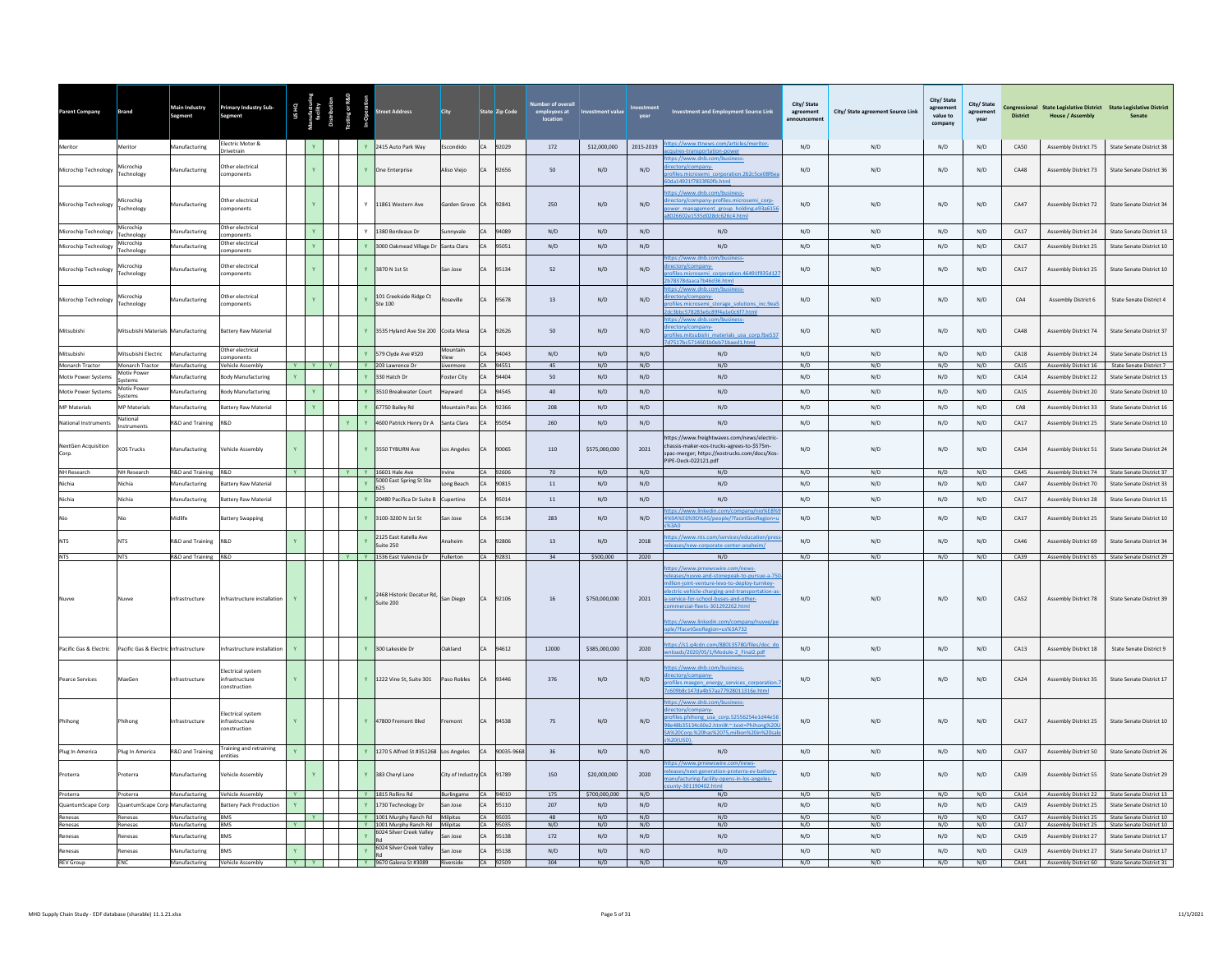| Parent Company                                                | <b>Brand</b>                                          | Main Industry<br>Segment | <b>Primary Industry Sub-</b><br>Segment                          | <b>USHQ</b>    |              |                              |              | eet Address                                   | City                       |    | State Zip Code | employees at<br>location | stment value  | vear | <b>Investment and Employment Source Link</b>                                                                                                                                                             | City/State<br>agreement<br><b>Innouncemen</b> | City/ State agreement Source Link | City/ State<br>agreement<br>value to<br>compan | City/State<br>agreement<br>year | <b>District</b>  | <b>House / Assembly</b>     | Congressional State Legislative District State Legislative District<br>Senate |
|---------------------------------------------------------------|-------------------------------------------------------|--------------------------|------------------------------------------------------------------|----------------|--------------|------------------------------|--------------|-----------------------------------------------|----------------------------|----|----------------|--------------------------|---------------|------|----------------------------------------------------------------------------------------------------------------------------------------------------------------------------------------------------------|-----------------------------------------------|-----------------------------------|------------------------------------------------|---------------------------------|------------------|-----------------------------|-------------------------------------------------------------------------------|
|                                                               | Rivian                                                | Manufacturing            | Vehicle Assembly                                                 |                |              | $\mathbf{Y}$                 | Y            | Rivian Automotive 1059 E Carson<br>Bedmar St  |                            | CA | 90746          | 100                      | N/D           | N/D  | N/D                                                                                                                                                                                                      | N/D                                           | N/D                               | $\mathrm{N}/\mathrm{D}$                        | N/D                             | CA44             | Assembly District 64        | State Senate District 35                                                      |
|                                                               |                                                       | Manufacturing            | /ehicle Assembly                                                 |                |              | $\mathbf{Y}$                 | Y            | 15770 Laguna Canyon Rd<br>#100                | Irvine                     | CA | 92618          | 1000                     | N/D           | N/D  | tps://www.greaterirvinechamber.com/ar<br>or-of-the-month<br>ive/p/item/26830/electric-auto-maker-<br>n-charges-up-irvine-<br>ence#:":text=The%202.6%20million%2Ds<br>re%2Dfoot,employ%20up%20to%201%2C00 | N/D                                           | N/D                               | N/D                                            | N/D                             | CA45             | Assembly District 74        | State Senate District 37                                                      |
| Rivian                                                        | tivian                                                | Manufacturing            | ehicle Assembly                                                  |                |              | $\mathbf{Y}$<br>$\mathbf{v}$ |              | 2708 Orchard Pkwy Suite                       | San Jose                   | CA | 95134          | 100                      | N/D           | N/D  | N/D                                                                                                                                                                                                      | N/D                                           | N/D                               | N/D                                            | N/D                             | CA17             | Assembly District 25        | State Senate District 10                                                      |
| Romeo Power                                                   | omeo Power                                            | Manufacturing            | <b>Battery Pack Production</b>                                   | $\mathbf{Y}$   | $\mathbf{Y}$ |                              |              | 4380 Ayers Ave                                | Vernon                     | CA | 90058          | 165                      | N/D           | N/D  | N/D                                                                                                                                                                                                      | N/D                                           | N/D                               | $\mathrm{N}/\mathrm{D}$                        | N/D                             | CA40             | Assembly District 53        | State Senate District 33                                                      |
| <b>SAF International</b>                                      | <b>SAF International</b>                              | R&D and Training         | raining and retraining<br>ntities                                |                |              |                              |              | 470 Ramona St                                 | Palo Alto                  | CA | 94301          | 20                       | N/D           | N/D  | N/D                                                                                                                                                                                                      | N/D                                           | N/D                               | N/D                                            | N/D                             | C <sub>A18</sub> | <b>Assembly District 24</b> | State Senate District 13                                                      |
| Samsung                                                       | samsung SDI                                           | Manufacturing            | <b>Battery Pack Production</b>                                   |                |              |                              |              | 3655 North 1st St                             | San Jose                   | CA | 95134          | 130                      | N/D           | N/D  | N/D                                                                                                                                                                                                      | N/D                                           | N/D                               | N/D                                            | N/D                             | CA17             | Assembly District 25        | State Senate District 10                                                      |
| <b>SEA Electric</b>                                           | <b>SEA Electric</b>                                   | Manufacturing            | lectric Motor &<br>Drivetrain                                    | $\mathbf{v}$   |              |                              |              | 436 Alaska Ave                                | Torrance                   |    | 90503          | 60                       | N/D           | N/D  | N/D                                                                                                                                                                                                      | N/D                                           | N/D                               | N/D                                            | N/D                             | CA43             | Assembly District 66        | State Senate District 35                                                      |
| Sempra Energy                                                 | San Diego Gas &<br>lectric                            | nfrastructure            | Infrastructure installation                                      | $\mathbf{Y}$   |              |                              |              | 8326 Century Park Court                       | San Diego                  |    | 92123          | 1400                     | \$107,400,000 | 2019 | s://www.ttnews.com/articles/san-diego<br>Ils-out-1074-million-large-vehicle-charging-                                                                                                                    | N/D                                           | N/D                               | N/D                                            | N/D                             | <b>CA52</b>      | Assembly District 77        | State Senate District 39                                                      |
| Sensata                                                       | ensata                                                | Manufacturing            | Other electrical                                                 |                | Y            |                              | $\mathbf{v}$ | 1496 Lawrence Dr                              | Thousand                   | CA | 91320          | $\mathrm{N}/\mathrm{D}$  | N/D           | N/D  | N/D                                                                                                                                                                                                      | N/D                                           | N/D                               | $\mathrm{N}/\mathrm{D}$                        | N/D                             | CA26             | Assembly District 44        | State Senate District 27                                                      |
| ensata                                                        | ensata                                                | Manufacturing            | omponents<br>Ither electrical                                    |                |              |                              |              | 1499 Poinsettia Ave UNIT                      | Oaks<br>Vista              | CA | 92081          | N/D                      | N/D           | N/D  | N/D                                                                                                                                                                                                      | N/D                                           | N/D                               | $\mathrm{N}/\mathrm{D}$                        | N/D                             | CA49             | Assembly District 76        | State Senate District 36                                                      |
| ensata                                                        | Sensata                                               | Manufacturing            | omponents<br>ther electrica                                      |                |              |                              | $\mathbf{Y}$ | 160<br>6382 Rose In                           |                            | CA | 93013          | 270                      | N/D           | N/D  | N/D                                                                                                                                                                                                      | N/D                                           | N/D                               | N/D                                            | N/D                             | $C_A24$          | Assembly District 37        | State Senate District 19                                                      |
|                                                               | ireenlots                                             | frastructure             | mponents<br>lectrical system<br>nfrastructure                    | $\mathbf Y$    |              |                              |              | 767 S Alameda St                              | Carpenteria<br>Los Angeles |    | 0021           | 95                       | N/D           | N/D  | N/D                                                                                                                                                                                                      | $\rm N/D$                                     | N/D                               | N/D                                            | N/D                             | CA34             | Assembly District 53        | <b>State Senate District 30</b>                                               |
| Siemens                                                       | iemens                                                | Infrastructure           | onstruction<br>lectrical system<br>infrastructure<br>onstruction |                |              | $\mathbf{Y}$                 | $Y$ N/D      |                                               | Los Angeles                |    | 90001          | 1100                     | \$13,500,000  | 2017 | <b>nress</b><br>eleases.html#JmM9MyZIPXVuZGVmaW5IZCZ<br>TIwMTctMTEtMzAmaz11bmRlZmluZWQmaTI<br>OTA2IGF0IGh0dHBzOi8vbmV3cy51c2Euc2llb                                                                      | $\mathsf{N}/\mathsf{D}$                       | N/D                               | $\mathrm{N}/\mathrm{D}$                        | N/D                             | CA40             | Assembly District 59        | State Senate District 33                                                      |
| Siemens, AES                                                  | luence                                                | Manufacturing            | Other electrical                                                 |                |              |                              | $\mathbf{Y}$ | 986 Mission St. 3rd Floor                     | San Francisco              | CA | 94103          | 30                       | N/D           | N/D  | ps://www.linkedin.com/company/fluencee                                                                                                                                                                   | N/D                                           | N/D                               | N/D                                            | N/D                             | CA12             | Assembly District 17        | State Senate District 11                                                      |
| Sila Nanotechnologies                                         |                                                       | Manufacturing            | omponents<br>Battery Raw Material                                | $\mathbf{Y}$   | $\mathbf{v}$ |                              |              | 2450 Mariner Square                           | Alameda                    | CA | 94501          | 240                      | N/D           | N/D  | N/D                                                                                                                                                                                                      | N/D                                           | N/D                               | N/D                                            | N/D                             | CA13             | <b>Assembly District 18</b> | State Senate District 9                                                       |
| SolecTrac                                                     | lanotechnologies<br>SolecTrac                         | Manufacturing            | <b>Vehicle Assembly</b>                                          |                | $Y = Y + Y$  |                              |              | Y 3663 Regional Pkwy                          | Santa Rosa                 |    | CA 95403       | $10\,$                   | N/D           | N/D  | N/D                                                                                                                                                                                                      | N/D                                           | N/D                               | N/D                                            | N/D                             | CAS              | <b>Assembly District 2</b>  | State Senate District 2                                                       |
| Solvay                                                        | solvay                                                | Manufacturing            | <b>Battery Raw Material</b>                                      |                | Y            |                              | $\mathbf{Y}$ | 20851 SOUTH SANTA FE<br>Ave                   | Long Beach                 | CA | 90810          | N/D                      | N/D           | N/D  | N/D                                                                                                                                                                                                      | N/D                                           | N/D                               | N/D                                            | N/D                             | CA44             | Assembly District 64        | State Senate District 35                                                      |
| Southern California<br>Edison                                 | Southern California<br>Edison                         | <b>nfrastructure</b>     | nfrastructure installatior                                       |                |              |                              |              | Y 2244 Walnut Grove Ave                       | Rosemead                   | CA | 91770          | N/D                      | \$356,000,000 | 2020 | tps://www.edison.com/content/dam/eix/di<br>ents/investors/corporate-gove<br>nance/eix-<br>e-2019-annual-report.pdf                                                                                       | N/D                                           | N/D                               | N/D                                            | N/D                             | CA27             | Assembly District 49        | <b>State Senate District 22</b>                                               |
| Southwest<br><b>Transportation</b><br><b>Workforce Center</b> | Southwest<br>ransportation<br>Workforce Center        | R&D and Training         | raining and retraining<br>ntities                                |                |              |                              | $\mathbb{N}$ | 6300 E. State University<br>Dr, Ste. 255      | Long Beach                 |    | 90815          | N/D                      | N/D           | N/D  | N/D                                                                                                                                                                                                      | N/D                                           | N/D                               | N/D                                            | N/D                             | CA47             | Assembly District 70        | State Senate District 34                                                      |
| SPI Energy                                                    | hoenix Motor Cars Manufacturing                       |                          | /ehicle Assembly                                                 | $\mathbf{Y}$   |              |                              |              | 401 S. Doubleday Ave                          | Ontario                    | CA | 91761          | 30                       | N/D           | N/D  | N/D                                                                                                                                                                                                      | N/D                                           | N/D                               | N/D                                            | N/D                             | CA35             | Assembly District 52        | State Senate District 20                                                      |
| <b>Stable Auto</b>                                            | Stable Auto                                           | Infrastructure           | Software<br>Other electrical                                     | $\overline{Y}$ |              |                              |              | Y 1999 Bryant St<br>28202 Cabot Rd, Suite     | San Francisco              |    | CA 94110       | 15                       | N/D           | N/D  | N/D                                                                                                                                                                                                      | N/D                                           | N/D                               | N/D                                            | N/D                             | CA12             | Assembly District 17        | State Senate District 11                                                      |
| STMicroelectronics                                            | STMicroelectronics                                    | Manufacturing            | omponents<br>Other electrical                                    |                |              |                              |              | 110<br>2755 Great America Way                 | Laguna Niguel              | CA | 92677          | 25                       | N/D           | N/D  | N/D                                                                                                                                                                                                      | N/D                                           | N/D                               | N/D                                            | N/D                             | CA48             | Assembly District 73        | State Senate District 36                                                      |
| STMicroelectronics                                            | TMicroelectronics                                     | Manufacturing            | omponents<br>Electrical system                                   |                |              |                              |              | 3rd Floor<br>19681, Da Vinci, Foothill        | Santa Clara                |    | 5054           | 280                      | N/D           | N/D  | N/D                                                                                                                                                                                                      | N/D                                           | N/D                               | N/D                                            | N/D                             | CA17             | Assembly District 25        | State Senate District 10                                                      |
| <b>Tellus Power Green</b>                                     | Fellus Power Green                                    | Infrastructure           | infrastructure<br>construction<br>Electrical system              |                |              |                              |              | Ranch                                         | Lake Forest                | CA | 92610          | N/D                      | N/D           | N/D  | N/D                                                                                                                                                                                                      | N/D                                           | N/D                               | N/D                                            | N/D                             | CA45             | Assembly District 68        | State Senate District 37                                                      |
| Tellus Power Green                                            | ellus Power Green                                     | Infrastructure           | infrastructure<br>onstruction                                    | $\mathbf{Y}$   |              |                              |              | Y 5251 California Ave # 160 Irvine            |                            |    | 92617          | N/D                      | N/D           | N/D  | N/D                                                                                                                                                                                                      | N/D                                           | N/D                               | N/D                                            | N/D                             | CA45             | Assembly District 74        | <b>State Senate District 37</b>                                               |
| Tesla                                                         | esla (Trucks)                                         | Manufacturing            | Vehicle Assembly                                                 | $Y =$          | $Y =$        |                              |              | Y 45500 Fremont Blvd                          | Fremont                    |    | CA 94538       | 10000                    | N/D           | N/D  |                                                                                                                                                                                                          | N/D                                           | N/D                               | N/D                                            | N/D                             | CA17             | <b>Assembly District 25</b> | State Senate District 10                                                      |
| <b>Tesla Motors</b>                                           | Maxwell                                               | Manufacturing            | <b>Battery Pack Production</b>                                   | $\mathbf{Y}$   |              |                              |              | Y 3888 Calle Fortunada                        | San Diego                  | CA | 92123          | 461                      | N/D           | N/D  | :://www.dnb.co<br>ectory/company-<br>ofiles.maxwell_technologies_inc.559f0aea9e<br>342583a85caa922d1ee0.html                                                                                             | N/D                                           | N/D                               | N/D                                            | N/D                             | CA52             | <b>Assembly District 77</b> | State Senate District 39                                                      |
| The Lion Electric<br>Company                                  | The Lion Electric<br>Company                          | Manufacturing            | Vehicle Assembly                                                 | $\mathbf{Y}$   | Ÿ            |                              |              | 4522 Parker Ave<br>McClellan Park, Suite 350  | acramento                  | CA | 95652          | 50                       | N/D           | N/D  | N/D                                                                                                                                                                                                      | N/D                                           | N/D                               | N/D                                            | N/D                             | CA6              | Assembly District 8         | State Senate District 6                                                       |
|                                                               |                                                       | Manufacturing            | nverter & Converter                                              |                |              |                              |              | 5220 Pacific Concourse Dr Los Angeles<br>#340 |                            | CA | 90045          | N/D                      | N/D           | N/D  | N/D                                                                                                                                                                                                      | N/D                                           | N/D                               | N/D                                            | N/D                             | CAA3             | <b>Assembly District 62</b> | State Senate District 35                                                      |
|                                                               |                                                       | Manufacturing            | Inverter & Converter                                             |                |              |                              |              | Y 9276 Scranton Rd #450 San Diego             |                            |    | CA 92121       | N/D                      | N/D           | N/D  | N/D                                                                                                                                                                                                      | N/D                                           | N/D                               | N/D                                            | N/D                             | CA52             |                             | Assembly District 77 State Senate District 39                                 |
|                                                               | l'oshiba America                                      | Manufacturing            | <b>Inverter &amp; Converter</b><br>Other electrical              |                |              |                              |              | Y 2900 Semiconductor Dr Santa Clara           |                            |    | CA 95051       | 1700                     | N/D           | N/D  | N/D                                                                                                                                                                                                      | N/D                                           | N/D                               | N/D                                            | N/D                             | CA17             | Assembly District 25        | State Senate District 10                                                      |
| 'oshiba                                                       | lectronic<br>Components, In<br><b>Toshiba America</b> | nufacturing              | components                                                       | $\mathbf Y$    |              |                              |              | Y 5231 California Ave                         |                            |    | 32617          | 300                      | N/D           | N/D  | N/D                                                                                                                                                                                                      | N/D                                           | N/D                               | N/D                                            | N/D                             | CA45             | <b>Assembly District 74</b> | State Senate District 37                                                      |
| Toshiha                                                       | lectronic<br>omponents, Inc                           | Manufacturing            | Other electrica<br>components<br>Electrical system               |                |              |                              |              | Y 2610 Orchard Pkwy                           | San Jose                   | CA | 95134          | 150                      | N/D           | N/D  | N/D<br>ps://www.dailybreeze.com/2019/09/24/ti                                                                                                                                                            | N/D                                           | N/D                               | N/D                                            | N/D                             | CA17             | <b>Assembly District 25</b> | State Senate District 10                                                      |
| <b>Tritium</b>                                                | <b>ritium</b>                                         | nfrastructure            | infrastructure<br>onstruction                                    |                |              |                              | $Y$ N/D      |                                               | Los Angeles                | CA | 90001          | 25                       | N/D           | 2019 | -opens-torrance-facility-to-make-ev-                                                                                                                                                                     | N/D                                           | N/D                               | N/D                                            | N/D                             | CA40             | <b>Assembly District 59</b> | <b>State Senate District 33</b>                                               |
| 'ritium                                                       | ritium                                                | <b>nfrastructure</b>     | lectrical system<br>infrastructure<br>construction               | $\mathbf{Y}$   |              |                              |              | 20000 Vermont Ave                             | Torrance                   |    | 90502          | 30                       | N/D           | 2017 | tps://tritiumcharging.com/tritium-opens-firs<br>-office/                                                                                                                                                 | N/D                                           | N/D                               | N/D                                            | N/D                             | CA43             | Assembly District 64        | State Senate District 35                                                      |
| TSMC                                                          | <b>SMC</b>                                            | Manufacturing            | Other electrical<br>mponents                                     |                |              |                              |              | 2851 Junction Ave                             | San Jose                   | CA | 95134          | 948                      | N/D           | N/D  | N/D                                                                                                                                                                                                      | N/D                                           | N/D                               | N/D                                            | N/D                             | CA17             | <b>Assembly District 25</b> | State Senate District 10                                                      |
| <b>TUV Group</b>                                              | <b>TUV Rheinland</b>                                  | R&D and Training R&D     |                                                                  |                |              | Y                            |              | Y 5015 Brandin Court                          | remont                     | CA | 94538          | $\overline{4}$           | N/D           | 2020 | tp://www.globenewswire.com/en/news<br>ease/2020/10/27/2115154/0/en/TUV-<br>heinland-Adds-State-of-the-Art-3m-Semi-<br>echoic-Chamber-to-IoT-Wireless-Excellence                                          | N/D                                           | N/D                               | N/D                                            | N/D                             | CA17             | Assembly District 25        | State Senate District 10                                                      |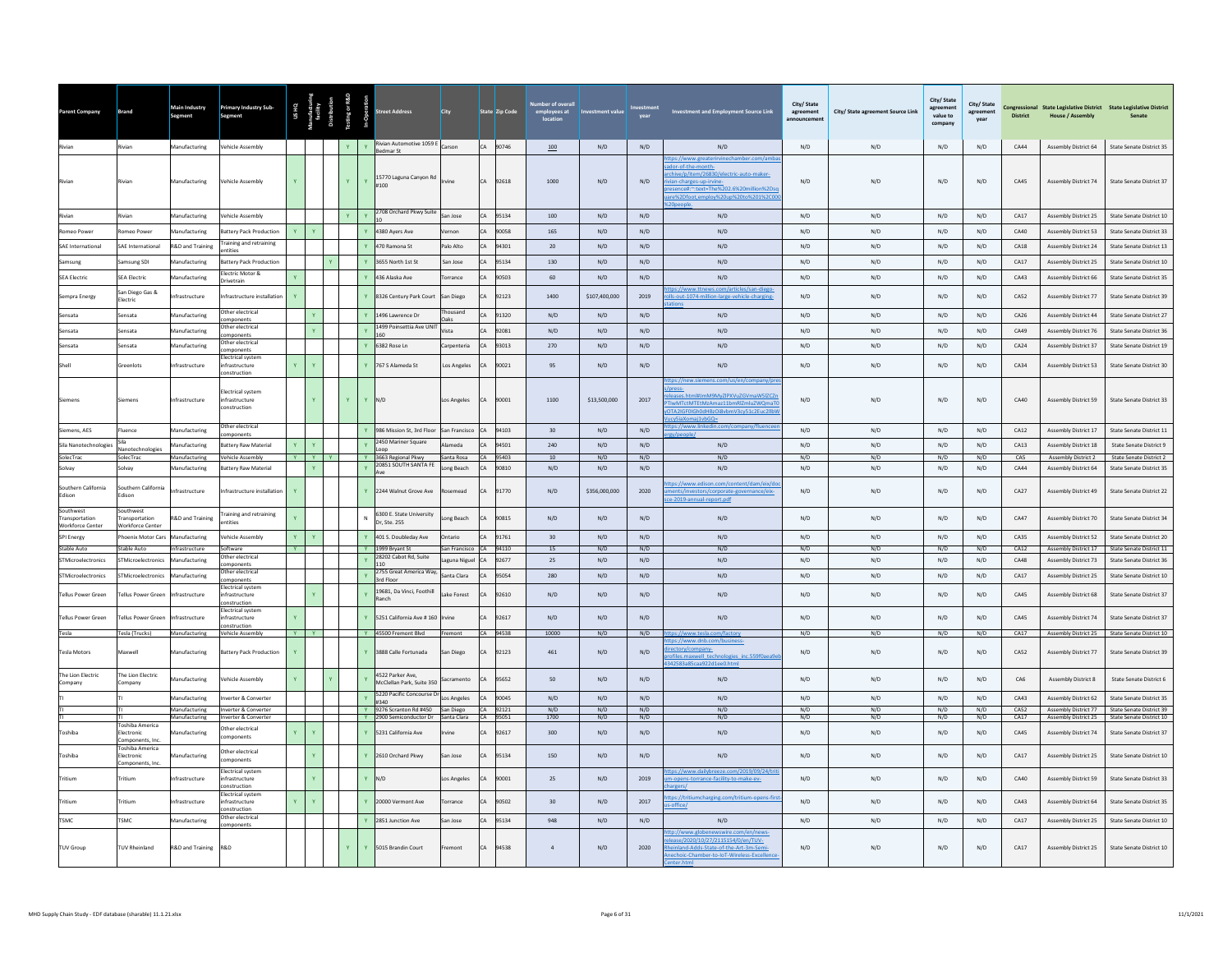| Parent Company                     | Brand                                 | Main Industry<br>Segment       | <b>Primary Industry Sub-</b><br>Segment           |              | US HQ<br>Masturin<br>facility<br>stribution | esting or R&D<br>sting or R&D<br>In-Operation |              | reet Address                                          | City                  |               | State Zip Code    | Number of overal<br>employees at<br>location | <b>Investment value</b> | vear        | Investment and Employment Source Link                                                                                                                                                           | City/State<br>agreement | City/ State agreement Source Link             | City/ State<br>agreement<br>value to<br>company | City/State<br>agreement<br>year | <b>District</b> | <b>House / Assembly</b>                                    | Congressional State Legislative District State Legislative District<br>Senate |
|------------------------------------|---------------------------------------|--------------------------------|---------------------------------------------------|--------------|---------------------------------------------|-----------------------------------------------|--------------|-------------------------------------------------------|-----------------------|---------------|-------------------|----------------------------------------------|-------------------------|-------------|-------------------------------------------------------------------------------------------------------------------------------------------------------------------------------------------------|-------------------------|-----------------------------------------------|-------------------------------------------------|---------------------------------|-----------------|------------------------------------------------------------|-------------------------------------------------------------------------------|
| TUV Group                          | <b>TUV Rheinland</b>                  | R&D and Training R&D           |                                                   |              |                                             | $\mathbf{Y}$                                  |              | Y 1279 Quarry Lane, Suite A Pleasanton                |                       |               | CA 94566          | 18                                           | N/D                     | 2020        | ps://www.tuv.com/news/en/usa/about_us<br>ess 1/press releases/newscontent usa 54<br>04.html/tuv-rheinland-adds-wireless-<br>existence-testing-capability-to-support-<br>dical-device-compliance | N/D                     | N/D                                           | N/D                                             | N/D                             | C A 15          | <b>Assembly District 16</b>                                | <b>State Senate District 7</b>                                                |
| <b>TXC Technology Inc</b>          | <b>TXC Technology Inc</b>             | Manufacturing                  | werter & Converte                                 |              |                                             |                                               |              | 451 West Lambert Rd.<br>Suite 201                     |                       | CA            | 92821             | 15                                           | N/D                     | N/D         | N/D                                                                                                                                                                                             | N/D                     | N/D                                           | N/D                                             | N/D                             | CA39            | <b>Assembly District 55</b>                                | State Senate District 29                                                      |
| US Hybrid                          | US Hybrid                             | Manufacturing                  | Flectric Motor &<br>Drivetrain                    | Y.           | $\mathbf{Y}$                                |                                               |              | 445 Maple Ave                                         | Torrance              | CA            | 90503             | 35                                           | N/D                     | N/D         | N/D                                                                                                                                                                                             | N/D                     | N/D                                           | N/D                                             | N/D                             | CA43            | Assembly District 66                                       | <b>State Senate District 35</b>                                               |
| <b>UTAC Ceram</b>                  | Millhrook                             | R&D and Training               | R&D                                               |              |                                             | $\mathbf{Y}$                                  | $\mathbf{v}$ | 31157 Wiegman Rd                                      | hawward               | CA            | 94544             | 26                                           | N/D                     | 2019        | tps://www.millbrook.co.uk/news/2019/n<br>ok-brings-ev-testing-to-the-west-coast-with-                                                                                                           | N/D                     | N/D                                           | N/D                                             | N/D                             | C A 15          | <b>Assembly District 20</b>                                | State Senate District 10                                                      |
| Valeo                              | Valeo                                 | Manufacturing                  | Electric Motor &<br>Drivetrain                    |              |                                             |                                               |              | 2100-2142 Palm Ave                                    | San Mateo             |               | 94403             | 31                                           | N/D                     | N/D         | N/D                                                                                                                                                                                             | N/D                     | N/D                                           | N/D                                             | N/D                             | CA14            | Assembly District 22                                       | State Senate District 13                                                      |
| Vector<br>Velocity Vehicle Group   | Vector Informatik<br>Velocity Vehicle | R&D and Training<br>Midlife    | R&D<br><b>Resale Dealerships</b>                  | Y.           | $-$ Y $-$                                   | Y.                                            | $\mathbf{v}$ | Y 66 Bovet Rd, Suite 300<br>2429 S. Peck Rd           | San Mateo<br>Whittier | CA            | CA 94402<br>90601 | 10<br>N/D                                    | N/D<br>N/D              | N/D<br>N/D  | N/D<br>N/D                                                                                                                                                                                      | N/D<br>N/D              | N/D<br>N/D                                    | N/D<br>N/D                                      | N/D<br>N/D                      | CA14<br>CA38    | <b>Assembly District 22</b><br><b>Assembly District 57</b> | State Senate District 13<br>State Senate District 32                          |
| Video Voice Data                   | Group<br>Video Voice Data             |                                | rastructure                                       |              |                                             |                                               |              |                                                       |                       |               |                   |                                              |                         |             |                                                                                                                                                                                                 |                         |                                               |                                                 |                                 |                 |                                                            |                                                                               |
| Communications<br>Video Voice Data | Communications<br>Video Voice Data    | Infrastructure                 | upgrades/maintenance<br>nfrastructure             |              |                                             |                                               |              | 1435 S. Cucamonga Ave<br>9715 Carroll Centre Rd       | Ontario               |               | CA 91761          | N/D                                          | N/D                     | N/D         | N/D                                                                                                                                                                                             | N/D                     | N/D                                           | N/D                                             | N/D                             | CA35            | <b>Assembly District 52</b>                                | State Senate District 20                                                      |
| Communications<br>Video Voice Data | Communications<br>Video Voice Data    | Infrastructure                 | pgrades/maintenance<br>rastructure                |              |                                             |                                               |              | #101<br>82-680 Showcase Park                          | san Diego             | CA            | 92126             | N/D                                          | N/D                     | N/D         | N/D                                                                                                                                                                                             | N/D                     | N/D                                           | N/D                                             | N/D                             | CAS2            | Assembly District 77                                       | State Senate District 39                                                      |
| Communications<br>Video Voice Data | Communications<br>/ideo Voice Data    | Infrastructure                 | pgrades/maintenance<br>ifrastructure              |              |                                             |                                               |              | Way Unit #1                                           | ndin                  |               | CA 92203          | N/D                                          | N/D                     | N/D         | N/D                                                                                                                                                                                             | N/D                     | N/D                                           | N/D                                             | N/D                             | CA36            | <b>Assembly District 56</b>                                | State Senate District 28                                                      |
| Communications                     | ommunications                         | Infrastructure                 | pgrades/maintenance                               |              |                                             |                                               | $\mathbf{v}$ | 1091 McCullom St                                      | I Centro              | CA            | 92243             | N/D                                          | N/D                     | N/D         | N/D                                                                                                                                                                                             | N/D                     | N/D                                           | N/D                                             | N/D                             | CA51            | <b>Assembly District 56</b>                                | State Senate District 40                                                      |
| Video Voice Data<br>Communications | Video Voice Data<br>Communications    | Infrastructure                 | ifrastructure<br>ipgrades/maintenance             |              |                                             |                                               |              | 12681 Pala Dr, Garden<br>Grove                        | os Angeles            |               | 92841             | N/D                                          | N/D                     | N/D         | N/D                                                                                                                                                                                             | N/D                     | N/D                                           | N/D                                             | N/D                             | CA47            | <b>Assembly District 72</b>                                | State Senate District 34                                                      |
| Volta                              | Volta                                 | Infrastructure                 | lectrical system<br>infrastructure<br>onstruction |              |                                             |                                               |              | Y 155 De Harn St                                      | San Francisco         | CA            | 94103             | 170                                          | N/D                     | N/D         | tps://www.linkedin.com/search/results/pr<br>/?currentCompany=%5B%221846715%22%5<br>ent1rn=%58%22102095887%22%2C%22900<br>084%22%2C%22102277331%22%5D&origin=<br><b>FTED SEARCH</b>              | N/D                     | N/D                                           | N/D                                             | N/D                             | $C_A12$         | <b>Assembly District 17</b>                                | State Senate District 11                                                      |
| Volvo                              | <b>Volvo Lights</b>                   | R&D and Training               | <b>Training and retraining</b><br>ntities         |              |                                             |                                               | Y            | 3600 Workman Mill Rd                                  | Whittier              |               | 90601             | 30                                           | \$90,000,000            | 2019        | tps://www.lightsproject.com/project-map/                                                                                                                                                        | Cash Grant              | tps://www.lightsproject.com/d<br>ity-henefits | \$45,000,000                                    | 2019                            | CA38            | <b>Assembly District 57</b>                                | <b>State Senate District 32</b>                                               |
| Volvo                              | Volvo Lights                          | R&D and Training               | raining and retraining<br>ntities                 |              |                                             |                                               |              | 701 S Mt Vernon Ave                                   | <b>Remardino</b>      | CA            | 92410             | 20                                           | N/D                     | N/D         | N/D                                                                                                                                                                                             | N/D                     | N/D                                           | N/D                                             | N/D                             | CA31            | Assembly District 47                                       | State Senate District 20                                                      |
| Wallbox                            | <b>Nallbox</b>                        | Infrastructure                 | lectrical system<br>infrastructure<br>nstruction  |              |                                             |                                               |              | 883 N. Shoreline Blvd,<br>Suite B200                  | Mountain<br>View      |               | 94043             | 14                                           | \$19,800,000            | 2021        | bs://www.prnewswire.com/news-<br>eases/wallbox-scouting-us-manufacturing-<br>tion-301271153.html                                                                                                | N/D                     | N/D                                           | N/D                                             | N/D                             | CA18            | Assembly District 24                                       | State Senate District 13                                                      |
| Weavegrid                          | Weavegrid                             | Infrastructure                 | Software<br>lectrical syste                       | Y.           |                                             |                                               |              | Y 222 7th St, 2nd Floor                               | San Francisco         |               | CA 94103          | 22                                           | N/D                     | N/D         | N/D                                                                                                                                                                                             | N/D                     | N/D                                           | N/D                                             | N/D                             | CA12            | <b>Assembly District 17</b>                                | State Senate District 11                                                      |
| Webasto                            | <b>EVSolutions</b>                    | Infrastructure                 | nfrastructure<br>nstruction<br>lectric Motor &    |              | Y.                                          |                                               |              | 1333 S Mayflower Ave                                  | <b>Monrovia</b>       |               | 91016             | 100                                          | N/D                     | N/D         | N/D                                                                                                                                                                                             | N/D                     | N/D                                           | N/D                                             | N/D                             | CA32            | Assembly District 41                                       | <b>State Senate District 25</b>                                               |
| Wrightspeed                        | Wrightspeed                           | Manufacturing                  | <b>Orivetrain</b>                                 | Y.           | $\mathbf{Y}$                                |                                               | $\mathbf{v}$ | 650 West Tower Ave                                    | Alameda               | CA            | 94501             | 45                                           | N/D                     | N/D         | N/D                                                                                                                                                                                             | N/D                     | N/D                                           | N/D                                             | N/D                             | CA13            | <b>Assembly District 18</b>                                | State Senate District 9                                                       |
| XI Fleet                           | <b>XI Fleet</b>                       | Midlife                        | Vehicle Retrofitting                              |              |                                             |                                               |              | 19681 Da Vinci                                        | Foothill Ranch        |               | CA 92610          | 15                                           | N/D                     | N/D         | N/D                                                                                                                                                                                             | N/D                     | N/D                                           | N/D                                             | N/D                             | CAA5            | <b>Assembly District 68</b>                                | State Senate District 37                                                      |
| Ztractor<br>CoorsTek               | Ztractor<br>CoorsTek                  | Manufacturing<br>Manufacturing | <b>Vehicle Assembly</b><br>Battery Raw Material   |              | YYY<br>$\mathbf{Y}$                         |                                               |              | Y 470 Ramona St<br>14143 Denver West Pkw<br>Suite 400 | Palo Alto<br>Golden   | CO            | CA 94301<br>80401 | 20<br>500                                    | N/D<br>\$120,000,000    | N/D<br>2016 | N/D<br>ps://www.coorstek.com/english/news-<br>nts/news/coorstek-building-new-120-<br>n-center-for-advanced-materials/                                                                           | N/D<br>N/D              | N/D<br>N/D                                    | N/D<br>N/D                                      | N/D<br>N/D                      | CA18<br>CO7     | Assembly District 24<br>State House District 23            | State Senate District 13<br>State Senate District 20                          |
| CoorsTek                           | corsTek                               | Manufacturing                  | Battery Raw Material                              |              |                                             |                                               |              | 2449 Riverside Pkwy                                   | Grand Junction        | co            | 81505             | 190                                          | \$11,000,000            | 2019        | ps://www.gjsentinel.com/news/business/<br>stek-to-expand-in-gi/article aa67321c-ae97-<br>e9-ac62-20677ce05640.html                                                                              | <b>Tax Benefits</b>     | N/D                                           | \$11,000,000                                    | 2019                            | CO <sub>3</sub> | State House District 55                                    | State Senate District 7                                                       |
| Keysight Technologies              | Keysight<br>Technologies              | R&D and Training               | <b>R&amp;D</b>                                    |              |                                             | $\mathbf{Y}$                                  | $\mathbf{Y}$ | 900 S Taft Ave                                        | veland                | co            | 80537             | 300                                          | N/D                     | N/D         | N/D                                                                                                                                                                                             | N/D                     | N/D                                           | N/D                                             | N/D                             | CO <sub>2</sub> | State House District 51                                    | State Senate District 15                                                      |
| <b>Keysight Technologies</b>       | Keysight<br>Technologies              | R&D and Training R&D           |                                                   |              | $\mathbf{Y}$                                | $\mathbf{Y}$                                  |              | 1900 Garden of the Gods                               | Colorado<br>Springs   | co            | 80907             | 500                                          | N/D                     | N/D         | N/D                                                                                                                                                                                             | N/D                     | N/D                                           | N/D                                             | N/D                             | CO <sub>5</sub> | State House District 20                                    | State Senate District 9                                                       |
| <b>Lightning eMotors</b>           | Lightning eMotors                     | Manufacturing                  | Electric Motor &<br>Drivetrain                    |              |                                             |                                               |              | 815 14th St, SW, STE<br>A100                          | oveland               | co            | 80537             | 100                                          | \$5,000,000             | 2021        | tp://https/www.businesswire.com/news/h<br>2/20210121005142/en/Lightning-eMotors-<br>Ids-Production-Capacity-Space-to-Meet-<br>wing-Demand-From-Fleets-for-Electric-                             | N/D                     | N/D                                           | N/D                                             | N/D                             | CO <sub>2</sub> | State House District 51                                    | State Senate District 15                                                      |
| Microchip Technology               | Microchip<br>Technology               | Manufacturing                  | Other electrical<br>components                    |              | $\mathbf{Y}$                                |                                               |              | Y 75 Technology Dr                                    | Lowell                | co            | 01851             | 75                                           | N/D                     | N/D         | tps://www.dnb.com/business-<br>rectory/company-profiles.microsemi_corp-<br>massachusetts 26e61ca009c8f2e2750139173<br>b2d55.html                                                                | N/D                     | N/D                                           | N/D                                             | N/D                             | MA3             | 18th Middlesex District                                    | First Middlesex District                                                      |
| Microchip Technology               | Microchin<br>Technology               | Manufacturing                  | Other electrical<br>omnonents                     |              | Ÿ                                           |                                               | Y            | 4775 Walnut St Ste B                                  | <b>Soulder</b>        | co            | 80301             | 50                                           | N/D                     | N/D         | tps://www.dnb.com/business-<br>ectory/company-<br>ofiles.microsemi frequency and time corp<br>ion.ad246156ec0120b0ae46491b9d2212ab.                                                             | N/D                     | N/D                                           | N/D                                             | N/D                             | CO <sub>2</sub> | State House District 10                                    | State Senate District 18                                                      |
| Microchip Technology               | Microchip<br>Technology               | Manufacturing                  | Other electrical<br>omponents                     |              | $\mathbf{Y}$                                |                                               |              | 1150 E Cheyenne<br>Mountain Blvd                      | Colorado<br>prings    | $\infty$      | 80906             | 500                                          | N/D                     | N/D         | tps://evertig.com/news/47524                                                                                                                                                                    | N/D                     | N/D                                           | N/D                                             | N/D                             | CO <sub>5</sub> | State House District 20                                    | State Senate District 12                                                      |
| National Car Charging              | <b>Vational Car</b><br>Charging       | Infrastructure                 | nfrastructure installatio                         | $\mathbf{v}$ |                                             |                                               | $\mathbf{v}$ | 209 Kalamath St. Ste 3                                | Denver                | co            | 80223             | $10\,$                                       | N/D                     | N/D         | N/D                                                                                                                                                                                             | N/D                     | N/D                                           | N/D                                             | N/D                             | CO <sub>1</sub> | <b>State House District 5</b>                              | State Senate District 32                                                      |
| Prieto Battery                     | rieto Batter                          | Manufacturing                  | <b>Battery Cell Production</b>                    | Y.           | $-{\bf Y}$                                  |                                               |              | 2301 Research Blvd Ste<br>104                         | Fort Collins          | co            | 80526             | 15                                           | N/D                     | N/D         | N/D                                                                                                                                                                                             | N/D                     | N/D                                           | N/D                                             | N/D                             | CO <sub>2</sub> | State House District 53                                    | State Senate District 14                                                      |
| Solid Power                        | Solid Power                           | Manufacturing                  | <b>Battery Cell Production</b>                    | Y.           | $\mathbf{Y}$                                |                                               | $\mathbf{v}$ | 486 S. Pierce Ave. Unit E                             | Inuisville            | <sub>co</sub> | 80027             | 58                                           | \$130,000,000           | 2021        | tps://www.prnewswire.com/news-<br>ases/bmw-and-ford-invest-in-solid-power<br>secure-all-solid-state-batteries-for-future-<br>ctric-vehicles-301281750.html                                      | N/D                     | N/D                                           | N/D                                             | N/D                             | 0 <sup>2</sup>  | State House District 12                                    | State Senate District 17                                                      |
| STMicroelectronics                 | STMicroelectronics                    | Manufacturing                  | Other electrical<br>mponents                      |              |                                             |                                               |              | 390 Interlocken Crescent<br>Suite 350                 | roomfield             | CO            | 80021             | 10                                           | N/D                     | N/D         | N/D                                                                                                                                                                                             | N/D                     | N/D                                           | N/D                                             | N/D                             | CO <sub>2</sub> | State House District 33                                    | State Senate District 23                                                      |
| STMicroelectronics                 | STMicroelectronics                    | Manufacturing                  | Other electrical<br>mponents                      |              |                                             |                                               |              | 6309 Monarch Park Place<br>suite 202                  | Niwot                 | CO            | 80503             | 10                                           | N/D                     | N/D         | N/D                                                                                                                                                                                             | N/D                     | N/D                                           | N/D                                             | N/D                             | CO <sub>2</sub> | State House District 11                                    | State Senate District 18                                                      |
| STMicroelectronics                 | STMicroelectronics Manufacturing      |                                | Other electrical                                  |              |                                             |                                               |              | 2837 Mercy Dr                                         | Fort Collins          | co            | 80526             | $10\,$                                       | N/D                     | N/D         | N/D                                                                                                                                                                                             | N/D                     | N/D                                           | N/D                                             | N/D                             | CO <sub>2</sub> | State House District 53                                    | State Senate District 14                                                      |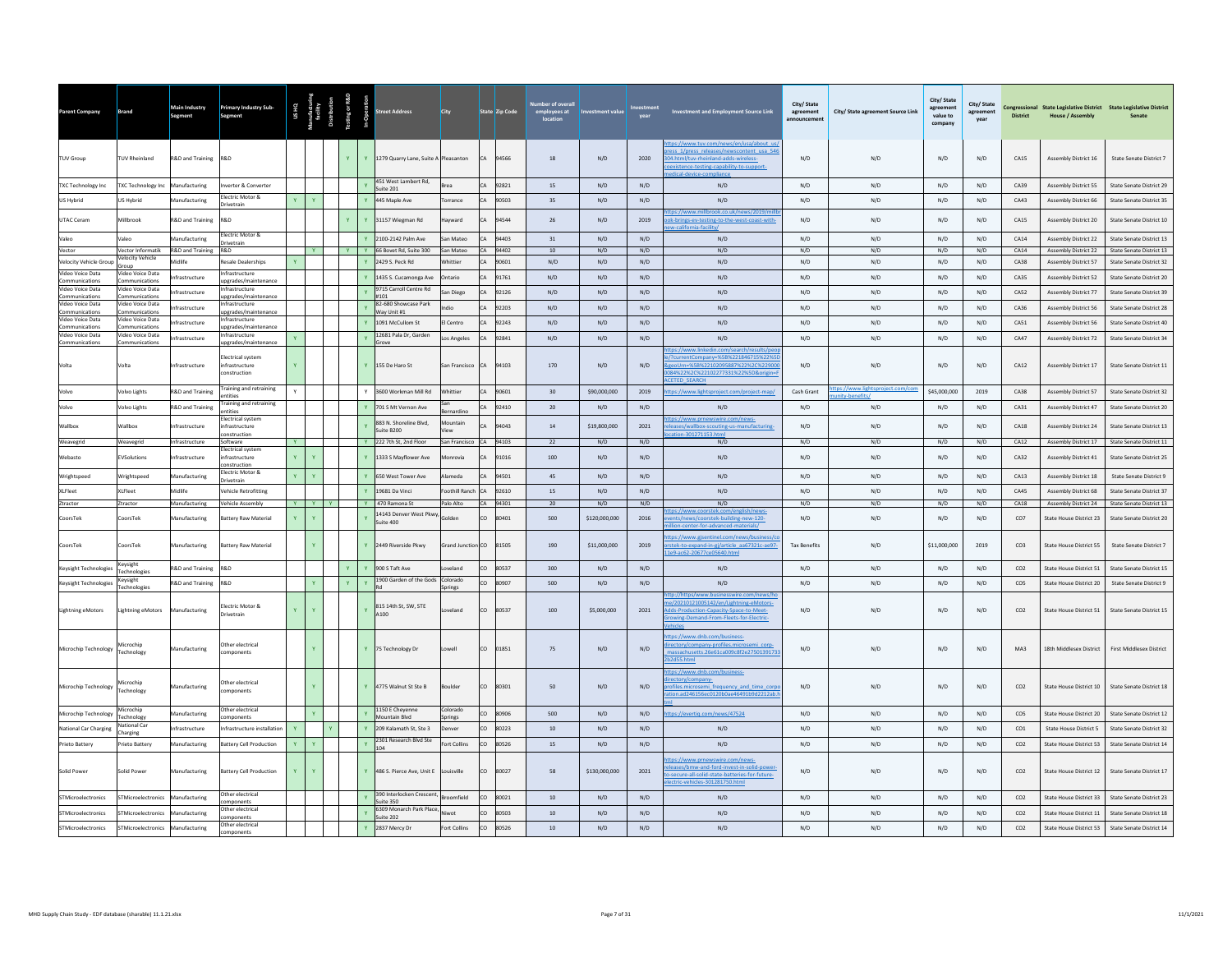| <b>Parent Company</b>               | <b>Brand</b>                        | Main Industry<br>Segment       | <b>Primary Industry Sub-</b><br>Segment                         |              |              |    |    |              |                                                 | City                      |           | State Zip Code       | employees at<br>location | nvestment value | vear       | <b>Investment and Employment Source Link</b>                                                                                                                                                                                                                 | City/State<br>agreement<br><b>Inouncemen</b> | City/ State agreement Source Link | City/ State<br>agreement<br>value to<br>company | City/State<br>agreement<br>year | <b>District</b>  | Congressional State Legislative District State Legislative District<br><b>House / Assembly</b> | Senate                                               |
|-------------------------------------|-------------------------------------|--------------------------------|-----------------------------------------------------------------|--------------|--------------|----|----|--------------|-------------------------------------------------|---------------------------|-----------|----------------------|--------------------------|-----------------|------------|--------------------------------------------------------------------------------------------------------------------------------------------------------------------------------------------------------------------------------------------------------------|----------------------------------------------|-----------------------------------|-------------------------------------------------|---------------------------------|------------------|------------------------------------------------------------------------------------------------|------------------------------------------------------|
| <b>Xcel Energy</b>                  | <b>Xcel Energy</b>                  | Infrastructure                 | Infrastructure installation                                     |              |              |    |    |              | Y 1225 17th St                                  | Denver                    |           | CO 80202             | 2378                     | \$115,000,000   | 2021       | tps://www.utilitydive.com/news/colorado<br>oves-xcels-110m-transportation<br>trification-plan-with-st/593367/<br>os://coloradosun.com/2020/12/23/ev-<br>Neouber-obsoloo-mspone-ets                                                                           | N/D                                          | N/D                               | N/D                                             | N/D                             | CO1              | State House District 5                                                                         | State Senate District 34                             |
|                                     | ABB                                 | nfrastructure                  | lectrical system<br><b>nfrastructure</b><br>onstruction         |              |              |    |    |              | Y 45 Griffin Rd South                           | <b>Bloomfield</b>         | CT        | 06002                | 200                      | \$16,000,000    | 2019       | tps://www.globenewswire.com/fr/news-<br>ase/2019/12/05/1956902/0/eN/DBB-<br>ctrification-invested-more-than-120-mil<br>r-its-US-business-in-2019.html<br>tps://new.abb.com/docs/librariesprovider15<br>cations-usa/abb-bloomfield-<br>.pdf?sfyrsn=410a6408 2 | N/D                                          | N/D                               | N/D                                             | N/D                             | CT1              | State House District 15                                                                        | State Senate District 2                              |
| Control Module                      | EVSE LLC                            | ifrastructure                  | lectrical system<br>nfrastructure<br>onstruction                |              |              |    |    |              | 89 Phoenix Ave                                  | Enfield                   |           | 06082                | N/D                      | N/D             | N/D        | N/D                                                                                                                                                                                                                                                          | N/D                                          | N/D                               | N/D                                             | N/D                             | CT <sub>2</sub>  | State House District 58                                                                        | State Senate District 7                              |
| CoorsTek                            | CoorsTek                            | Manufacturing                  | Battery Raw Material                                            |              |              |    |    |              | Y 10 Airport Park Rd                            | East Granby CT 06026      |           |                      | 30                       | N/D             | N/D        | N/D<br>tps://www.eversource.com/content/ema                                                                                                                                                                                                                  | N/D                                          | N/D                               | N/D                                             | N/D                             | CT <sub>1</sub>  | State House District 61 State Senate District 7                                                |                                                      |
| EverSource                          | EverSource                          | Infrastructure                 | Infrastructure installation                                     |              |              |    |    |              | Y 56 Prospect St                                | Hartford                  | CT.       | 06103                | 1381                     | N/D             | N/D        | about/sustainability/focus-areas/energy-<br>rage-electric-vehicles<br>tps://www.eversource.com/content/docs/d<br>ult-source/investors/2020-annual-<br>rt.pdf?sfvrsn=e40dc62_4                                                                                | N/D                                          | N/D                               | N/D                                             | N/D                             | CT1              | State House District 4                                                                         | State Senate District 1                              |
| <b>Oasis Charger</b><br>Corporation | uiceBar                             | frastructure                   | lectrical system<br>ifrastructure<br>nstruction                 |              |              |    |    |              | 111 Roberts St Suite C                          | East Hartford             |           | 06108                | 20                       | N/D             | N/D        | N/D                                                                                                                                                                                                                                                          | N/D                                          | N/D                               | N/D                                             | N/D                             | CT1              | State House District 11                                                                        | State Senate District 3                              |
| <b>Oasis Charger</b><br>Corporation | luice Bar                           | nfrastructure                  | <b>Electrical system</b><br>nfrastructure<br>onstruction        | Y            |              |    |    |              | Y 10-12 S. Main St                              | Norwalk                   |           | 06854                | 20 <sup>°</sup>          | N/D             | N/D        | N/D                                                                                                                                                                                                                                                          | N/D                                          | N/D                               | N/D                                             | N/D                             | CT4              | State House District 140                                                                       | State Senate District 25                             |
| US Hybrid                           | US Hybrid                           | <b>Aanufacturing</b>           | lectric Motor &<br>rivetrain                                    |              |              |    |    |              | Y 175 Governor's Highway                        | South Windso              |           | 06074                | 15                       | N/D             | N/D        | N/D                                                                                                                                                                                                                                                          | N/D                                          | N/D                               | N/D                                             | N/D                             | CT1              | State House District 14                                                                        | State Senate District 3                              |
| Verdek Green<br>Technologies        | <b>/erdek</b> Green<br>Technologies | nfrastructure                  | nfrastructure installation                                      | $\mathbf{Y}$ |              |    |    |              | 123 Rolling Meadow Rd                           | Madison                   |           | 06443                | 17                       | N/D             | N/D        | N/D                                                                                                                                                                                                                                                          | N/D                                          | N/D                               | N/D                                             | N/D                             | CT <sub>2</sub>  | State House District 101                                                                       | State Senate District 12                             |
| Siemens                             | iemens                              | frastructure                   | lectrical system<br>ifrastructure<br>onstruction                | $\mathbf{v}$ |              |    |    |              | 300 New Jersey Ave, Suite Washington<br>1000    | DC.                       |           | 20001                | 500                      | N/D             | N/D        | N/D                                                                                                                                                                                                                                                          | $\mathsf{N}/\mathsf{D}$                      | N/D                               | $\mathrm{N}/\mathrm{D}$                         | $\rm N/D$                       | <b>DC98</b>      |                                                                                                | Ward 6                                               |
| Dow Inc.                            | <b>VOC</b>                          | Manufacturing                  | attery Raw Material                                             |              |              |    |    |              | 200 Powder Mill Rd<br>Building 249              | Willmington               |           | 19803                | N/D                      | N/D             | N/D        | N/D                                                                                                                                                                                                                                                          | N/D                                          | N/D                               | N/D                                             | N/D                             | DEO              | State House District 4                                                                         | State Senate District 4                              |
| DuPont                              | DuPont                              | Manufacturing                  | attery Raw Material                                             |              | $\mathbf{Y}$ |    |    |              | Y 200 Powder Mill Rd                            | Wilmington                | DF        | 19803                | 2000                     | \$200,000,000   | 2017       | os://www.delawareonline.com/story/news<br>17/01/09/breen-dupont-invest-200m-<br>ental-station/96372908/                                                                                                                                                      | N/D                                          | N/D                               | N/D                                             | N/D                             | DE0              | State House District 4                                                                         | State Senate District 4                              |
| DuPont                              | <b>DuPont</b>                       | <b>Aanufacturing</b>           | attery Raw Material                                             | Y            |              |    |    |              | Building 730, 974 Centre                        | Wilmington                | DF        | 19805                | 1000                     | N/D             | N/D        | os://cen.acs.org/business/investment/DuPc<br>sell-Chestnut-Run-Laboratory/99/i2                                                                                                                                                                              | N/D                                          | N/D                               | N/D                                             | N/D                             | DEO              | State House District 13                                                                        | State Senate District 7                              |
| Solvay                              | Solvay                              | Manufacturing                  | attery Raw Material                                             |              |              |    |    | <b>Y</b>     | 100 INTERCHANGE BLVD                            | Newark                    | DF        | 19711                | N/D                      | N/D             | N/D        | N/D                                                                                                                                                                                                                                                          | N/D                                          | N/D                               | N/D                                             | N/D                             | DE0              | State House District 25                                                                        | State Senate District 8                              |
| <b>ABC Companies</b>                | <b>ABC Companies</b>                | Midlife                        | Resale Dealerships                                              | Y            |              | Y. | Y. |              | Y 17469 West Colonial Dr                        | Winter Garden FL          |           | 34787                | 500                      | N/D             | 2021       | ps://www.masstransitmag.com/tech<br>cellaneous/press-release/21205895/abc<br>panies-abc-companies-launches-new-svt-                                                                                                                                          | N/D                                          | N/D                               | N/D                                             | N/D                             | FL10             | State House District 44                                                                        | State Senate District 11                             |
| Blink Charging Co.                  | Blink                               | ifrastructure                  | lectrical system<br>ifrastructure<br>onstruction                | Y            |              |    |    |              | 605 Lincoln Rd, 5th Floor                       | Miami Beach               |           | 33139                | 64                       | N/D             | 2020       | s://www.globenewswire.com/new<br>lease/2020/11/24/2132918/0/en/Blink-<br>arging-Acquires-U-Go-Charging-and-its-<br>o-of-EV-Charging-Stations.html                                                                                                            | N/D                                          | N/D                               | N/D                                             | N/D                             | FL27             | State House District 113                                                                       | State Senate District 38                             |
| Royal Terberg Group                 | Ferberg Special<br>/ehicles         | Manufacturing                  | ehicle Assembly                                                 | $\mathbf{Y}$ |              |    |    |              | Y 2790 NW 79 Ave                                | Miami                     |           | 33122                | N/D                      | N/D             | 2020       | tps://www.just-auto.com/news/analog-<br>vices-introduces-wireless-battery-<br>nagement-system-for-eys id197663.aspx                                                                                                                                          | N/D                                          | N/D                               | N/D                                             | N/D                             | FL25             | State House District 115                                                                       | State Senate District 36                             |
| Ryder                               | Ryder                               | Midlife                        | ehicle Maintenance                                              | $\mathbf{Y}$ |              |    |    |              | 11690 N.W. 105th St                             | Miami                     |           | 33178                | N/D                      | N/D             | N/D        | N/D                                                                                                                                                                                                                                                          | N/D                                          | N/D                               | N/D                                             | N/D                             | <b>FL25</b>      | State House District 103                                                                       | State Senate District 36                             |
| <b>TLC Truck and</b><br>Equipment   | <b>TLC Truck and</b><br>Equipment   | <b>lidlife</b>                 | lesale Dealerships                                              |              |              |    |    |              | 1440 N Powerline Rd                             | Pompano<br>Beach          |           | 33069                | N/D                      | N/D             | N/D        | N/D                                                                                                                                                                                                                                                          | N/D                                          | N/D                               | N/D                                             | N/D                             | <b>FL20</b>      | State House District 92                                                                        | State Senate District 33                             |
| ABB                                 | ABB                                 | <b>nfrastructure</b>           | <b>Electrical system</b><br><b>nfrastructure</b><br>onstruction |              |              |    |    |              | Y 2018 Powers Ferry Rd SE                       | Atlanta                   | GA        | 30339                | 100                      | N/D             | N/D        | tps://new.abb.com/docs/librariesprovider15<br>ations-usa/abb-atlanta-<br>df?sfyrsn=4d0a6408_2                                                                                                                                                                | N/D                                          | N/D                               | N/D                                             | N/D                             | GA6              | State House District 43                                                                        | State Senate District 6                              |
| <b>Blue Bird</b>                    | <b>Blue Bird</b>                    | Manufacturing                  | ehicle Assembly                                                 |              |              |    |    |              | 402 Bluebird Blvd                               | Fort Valley               | GA        | 31030                | 2050                     | \$9,000,000     | 2018       | ps://thejournal.com/articles/2017/01/27/d<br>rtment-of-energy-awards-blue-bird-4.4-<br>lion-to-develop-electric-school-bus.aspx                                                                                                                              | N/D                                          | N/D                               | N/D                                             | N/D                             | GA <sub>2</sub>  | State House District 139                                                                       | State Senate District 18                             |
| <b>Blue Bird</b>                    | <b>Blue Bird</b>                    | Manufacturing                  | ehicle Assembly                                                 | Y            |              |    |    |              | 3920 Arkwright Rd                               | Macon                     | GA        | 31210                | 220                      | N/D             | N/D        | N/D                                                                                                                                                                                                                                                          | N/D                                          | N/D                               | N/D                                             | N/D                             | GA8              | State House District 141                                                                       | State Senate District 25                             |
| Dekra                               | Dekra                               | R&D and Training               | <b>R&amp;D</b>                                                  |              |              |    |    | $\mathbf{v}$ | 1945 The Exchange SE<br>#300                    | Atlanta                   | <b>GA</b> | 30339                | 6                        | N/D             | N/D        | N/D                                                                                                                                                                                                                                                          | N/D                                          | N/D                               | N/D                                             | N/D                             | GA11             | State House District 42                                                                        | State Senate District 6                              |
| Dow Inc.<br>Durr                    | Dow<br>eamTechnik                   | Manufacturing<br>lanufacturing | <b>Battery Raw Material</b><br>Electric Motor &                 |              | $\mathbf{Y}$ |    |    | $\mathbf{v}$ | Y 1881 West Oak Pkwy<br>5155 Sugarloaf Pkwy Uni | Marietta<br>Lawrenceville |           | GA 30062<br>GA 30043 | 75<br>55                 | N/D<br>N/D      | N/D<br>N/D | N/D<br>N/D                                                                                                                                                                                                                                                   | N/D<br>N/D                                   | N/D<br>N/D                        | N/D<br>N/D                                      | N/D<br>N/D                      | GA6<br>GA7       | State House District 37<br>State House District 101                                            | State Senate District 33<br>State Senate District 48 |
| <b>GM</b>                           | Brightdrop                          | Manufacturing                  | rivetrain<br>Vehicle Assembly                                   |              |              |    |    | Y N/D        |                                                 | Atlanta                   |           | GA 30301             | 18                       | N/D             | N/D        | N/D                                                                                                                                                                                                                                                          | N/D                                          | N/D                               | N/D                                             | N/D                             | GA11             |                                                                                                | State House District 40 State Senate District 6      |
| <b>Heliox Energy</b>                | <b>Heliox Energy</b>                | Infrastructure                 | nfrastructure installation                                      | Y            | Y.           |    |    | $\mathsf{N}$ | 165 Ottley Dr Northeast,<br>Brookwood Hills     | Atlanta                   |           | GA 30324             | 70                       | N/D             | 2021       | tps://www.prweb.com/releases/heliox_ent<br>north american market to deploy chargin<br>nfrastructure for public transport comme<br>I vehicles/prweb17930456.htm                                                                                               | N/D                                          | N/D                               | N/D                                             | N/D                             | GA5              | State House District 55                                                                        | State Senate District 39                             |
| Hella                               | Hella                               | Manufacturing                  | <b>BMS</b>                                                      |              |              |    |    |              | Y 201 Kelly Dr                                  | Peachtree City GA 30269   |           |                      | 82                       | N/D             | N/D        | tps://www.dnb.com/business-<br>ectory/company-<br>files.hella automotive sales inc.917c8dd8<br>162091458646d2fef575.html                                                                                                                                     | N/D                                          | N/D                               | N/D                                             | N/D                             | GA3              | State House District 72                                                                        | State Senate District 16                             |
| Hitachi                             | Hitachi Astemo<br>Americas, Inc.    | <b>Aanufacturing</b>           | lectric Motor &<br>Drivetrain                                   |              |              |    |    |              | Y 1000 Unisia Dr                                | Monroe                    |           | 30655                | 1000                     | \$100,000,000   | 2019       | os://www.globalatlanta.com/hitachi-<br>omotive-to-invest-100-million-in-expai                                                                                                                                                                                | N/D                                          | N/D                               | N/D                                             | N/D                             | GA <sub>10</sub> | State House District 115                                                                       | State Senate District 46                             |
| Hvundai Motor<br>Company            | lyundai Transys                     | Manufacturing                  | lectric Motor &<br><b>Drivetrain</b>                            |              |              |    |    |              | 3735 Kia Pkwy                                   | West Point                |           | 31833                | 1100                     | \$9,000,000     | 2021       | tps://www.ledger-<br>quirer.com/news/business/article25049298                                                                                                                                                                                                | N/D                                          | N/D                               | N/D                                             | N/D                             | GA3              | State House District 133                                                                       | State Senate District 29                             |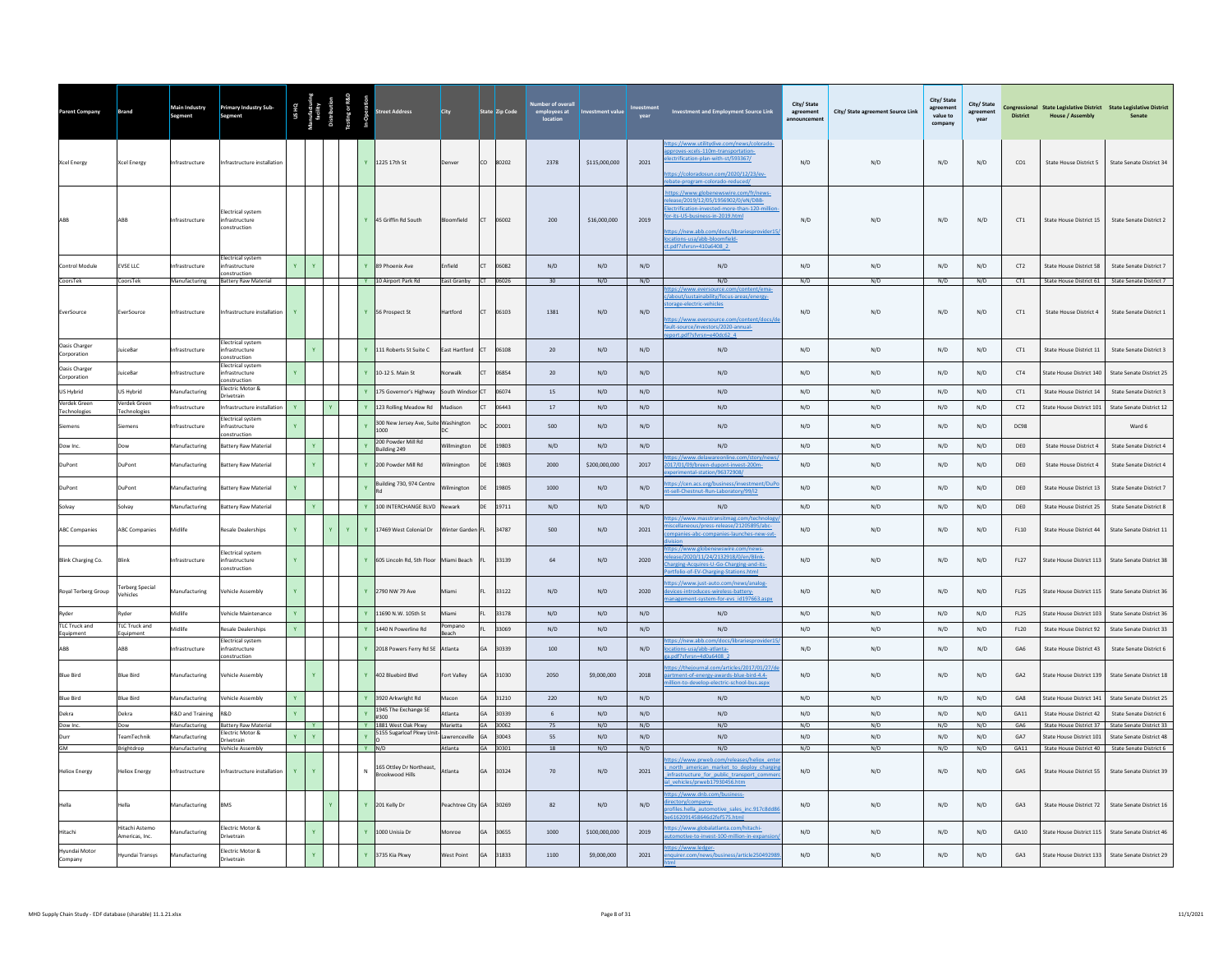| <b>Parent Company</b>                | <b>Brand</b>                                     | <b>Main Industry</b><br>Segment | Primary Industry Sub-<br>Segment         | <b>US HQ</b> |              |              | reet Address                                 | <b>City</b>        | State Zip Code     | nber of overall<br>employees at<br>Incation | nvestment value |            | <b>Investment and Employment Source Link</b>                                                                                        | City/State<br>agreement<br><b>Innouncement</b> | City/ State agreement Source Link                                                       | City/ State<br>ament<br>agr<br>value to<br>company | City/State<br>agreement<br>year | <b>District</b> | <b>House / Assembly</b>                            | Congressional State Legislative District State Legislative District<br>Senate |
|--------------------------------------|--------------------------------------------------|---------------------------------|------------------------------------------|--------------|--------------|--------------|----------------------------------------------|--------------------|--------------------|---------------------------------------------|-----------------|------------|-------------------------------------------------------------------------------------------------------------------------------------|------------------------------------------------|-----------------------------------------------------------------------------------------|----------------------------------------------------|---------------------------------|-----------------|----------------------------------------------------|-------------------------------------------------------------------------------|
| Hyundai Motor<br>Company             | Ivundai Transys                                  | Manufacturing                   | Electric Motor &<br>rivetrain            |              |              |              | 6801 Kia Pkwy                                | <b>Nest Point</b>  | GA 31833           | 678                                         | N/D             | N/D        | N/D                                                                                                                                 | N/D                                            | N/D                                                                                     | N/D                                                | N/D                             | GA3             | State House District 133                           | State Senate District 29                                                      |
| Kendrion                             | Cendrion                                         | Manufacturing                   | ther electrical<br>mponents              |              | Y.           |              | 300 Lake Ridge Dr SE                         | Smyrna             | 30082<br>GA        | 9                                           | N/D             | N/D        | N/D                                                                                                                                 | N/D                                            | N/D                                                                                     | N/D                                                | N/D                             | GA13            | State House District 53                            | State Senate District 38                                                      |
| Mahle                                | Mahle                                            | Manufacturing                   | ectric Motor &<br>ivetrain               |              | Y            |              | 201 Kelly Dr                                 | Peachtree City GA  | 30269              | N/D                                         | N/D             | N/D        | N/D                                                                                                                                 | N/D                                            | N/D                                                                                     | N/D                                                | N/D                             | GA3             | State House District 72                            | State Senate District 16                                                      |
| Murata Power<br>Solutions Inc.       | Murata Power<br>olutions Inc                     | Manufacturing                   | verter & Converter                       |              |              |              | 3079 Premier Pkwy, Suite                     | Duluth             | GA<br>30097        | N/D                                         | N/D             | N/D        | N/D                                                                                                                                 | N/D                                            | N/D                                                                                     | N/D                                                | N/D                             | GA7             | State House District 97                            | State Senate District 48                                                      |
| Nichia                               | <b>Vichia</b>                                    | Manufacturing                   | attery Raw Material                      |              |              |              | 3575 Koger Blvd, Suite<br>375                | uluth              | 30096              | $11\,$                                      | N/D             | N/D        | N/D                                                                                                                                 | N/D                                            | N/D                                                                                     | N/D                                                | N/D                             | GA7             | State House District 100                           | <b>State Senate District 5</b>                                                |
|                                      |                                                  |                                 |                                          |              |              |              | 6465 E. Johns Crossing.                      |                    |                    |                                             |                 |            | ps://www.marketscreener.com/quote/                                                                                                  |                                                |                                                                                         |                                                    |                                 |                 |                                                    |                                                                               |
| POSCO                                | OSCO                                             | Aanufacturing                   | attery Raw Material                      |              |              |              | Suite 200                                    | ohns Creek         | 30097              | 40                                          | N/D             | N/D        | OSCO-6494927/news/POSCO-nbsp-America-<br>es-to-Atlanta-23670933                                                                     | N/D                                            | N/D                                                                                     | N/D                                                | N/D                             | GA6             | State House District 50                            | State Senate District 48                                                      |
| Siemens, AES                         | luence                                           | Manufacturing                   | ther electrical<br>mponents              |              |              |              | 1725 Windward<br>Concourse, Suite 420        | Alpharetta         | GA<br>30004        | 30                                          | N/D             | N/D        | ps://www.linkedin.com/company/fluencee                                                                                              | N/D                                            | N/D                                                                                     | N/D                                                | N/D                             | GA7             | State House District 22                            | State Senate District 27                                                      |
| SK Innovation                        | SK Innovation                                    | Manufacturing                   | <b>Battery Cell Production</b>           |              | $\mathbf{Y}$ |              | 1760 Steve Reynolds<br>ndustrial Pkwy        | ommerce            | 30529<br><b>GA</b> | N/D                                         | \$2,600,000,000 | 2019       | tps://www.greencarreports.com/news/1131<br>1 battery-supplier-sk-innovation-won-t-be-<br>ined-in-the-us-after-all                   | Tax relief                                     | tps://www.fox5atlanta.com/n<br>ckson-county-battery-plant-<br>inished-for-trade-secret- | \$300,000,000                                      | 2019                            | GA9             | State House District 31                            | State Senate District 50                                                      |
|                                      | <b>KF</b>                                        | <b>Manufacturing</b>            | lectric Motor &<br>rivetrain             |              | <b>Y</b>     |              | 5385 McEver Rd                               | lowery<br>kranch   | 30542              | 250                                         | N/D             | N/D        | tps://www.gainesvilletimes.com/news/skf-<br>sa-seeking-become-part-flowery-branch/                                                  | N/D                                            | N/D                                                                                     | N/D                                                | N/D                             | GA9             | State House District 30                            | State Senate District 49                                                      |
| Solvay                               | Solvay                                           | Manufacturing                   | attery Raw Materia                       |              | Y.           |              | 4500 McGINNIS FERRY R                        | ALPHARETTA         | 30005<br>GA        | N/D                                         | N/D             | N/D        | N/D                                                                                                                                 | N/D                                            | N/D                                                                                     | N/D                                                | N/D                             | GA7             | State House District 22                            | State Senate District 27                                                      |
| Solvay                               | Solvay                                           | Manufacturing                   | <b>Battery Raw Material</b>              |              | $\mathbf{v}$ | $\mathbf{v}$ | 3702 CLANTON Rd                              | Augusta            | <b>GA</b><br>30906 | 189                                         | \$85,000,000    | 2015       | tps://www.augustatomorrow.com/interna<br>al-company-solvay-specialty-polymers-buildin<br>w-85-million-facility-in-augusta/          | N/D                                            | N/D                                                                                     | N/D                                                | N/D                             | GA12            | State House District 125                           | State Senate District 22                                                      |
| Southern Co.                         | Southern Co.                                     | nfrastructure                   | frastructure<br>pgrades/maintenance      |              |              |              | 30 Ivan Allen Junior Blyd                    | Atlanta            | 30308<br><b>GA</b> | N/D                                         | N/D             | 2021       | tps://www.entergynewsroom.com/news/six<br>ilities-create-multi-state-electric-vehicle-<br>ging-stations-network/                    | N/D                                            | N/D                                                                                     | N/D                                                | N/D                             | GA5             | State House District 57                            | State Senate District 36                                                      |
| Southern Co                          | Seorgia Power                                    | nfrastructure                   | nfrastructure installation               | Y            |              |              | 241 Ralph McGill Blvd NE                     | Atlanta            | 30308              | N/D                                         | \$6,000,000     | 2020       | tps://www.environmentalleader.com/20<br>georgia-power-to-electrify-portion-of-its-                                                  | N/D                                            | N/D                                                                                     | N/D                                                | N/D                             | GA5             | State House District 58                            | State Senate District 36                                                      |
| SOM                                  | SOM                                              | Manufacturing                   | attery Raw Material                      | $\mathbf{v}$ |              |              | 2727 Paces Ferry Rd SE,<br>Bldg. 2, Ste 1425 | Atlanta            | GA<br>30339        | 50                                          | N/D             | N/D        | N/D                                                                                                                                 | N/D                                            | N/D                                                                                     | N/D                                                | N/D                             | GA11            | State House District 40                            | State Senate District 6                                                       |
| Teklas                               | Teklas                                           | Manufacturing                   | ther electrical<br>omponents             |              |              |              | 320 South Industrial Blvd                    | Calhoun            | 30701<br><b>GA</b> | 120                                         | \$6,500,000     | 2020       | tps://www.assemblymag.com/articles/96072<br>ectric-vehicle-parts-manufacturer-to-open-<br>nhlu nlant-in-georgia                     | N/D                                            | N/D                                                                                     | N/D                                                | N/D                             | GA14            | <b>State House District 5</b>                      | State Senate District 52                                                      |
| Tenneco                              | Tenneco                                          | Manufacturing                   | ectric Motor &<br>rivetrain              |              | Y.           |              | 200 Mc Intyre Dr                             | Hartwell           | GA<br>30643        | 516                                         | N/D             | N/D        | N/D                                                                                                                                 | N/D                                            | N/D                                                                                     | N/D                                                | N/D                             | GA9             | State House District 32                            | State Senate District 24                                                      |
| Textron                              | extron                                           | Manufacturing                   | attery Pack Production                   |              |              |              | 920 Mike Padgett Hwy                         | ugusta             | 30906<br><b>GA</b> | N/D                                         | N/D             | N/D        | N/D                                                                                                                                 | N/D                                            | N/D                                                                                     | N/D                                                | N/D                             | GA12            | State House District 125                           | State Senate District 22                                                      |
| Textron                              | extron                                           | Aanufacturing                   | attery Pack Production                   |              |              |              | 464 Mike Padgett Hwy                         | Augusta            | 30906              | N/D                                         | N/D             | N/D        | N/D                                                                                                                                 | N/D                                            | N/D                                                                                     | N/D                                                | N/D                             | GA12            | State House District 125                           | State Senate District 22                                                      |
| Toshiba                              | Toshiba America<br>lectronic<br>Components, Inc. | lanufacturing                   | ther electrical<br>omponents             |              |              |              | 2970 Clairmont Rd NE.<br>Suite 905           | tlanta             | 30329              | 70                                          | N/D             | N/D        | N/D                                                                                                                                 | N/D                                            | N/D                                                                                     | N/D                                                | N/D                             | GA5             | State House District 82                            | State Senate District 42                                                      |
|                                      |                                                  | Manufacturing                   | lectric Motor &<br>rivetrain             |              |              |              | 1261 Palmour Dr. SW                          | <b>iainesville</b> | <b>GA</b><br>30501 | $300 -$                                     | N/D             | N/D        | N/D                                                                                                                                 | N/D                                            | N/D                                                                                     | N/D                                                | N/D                             | GA9             | State House District 30                            | State Senate District 49                                                      |
|                                      |                                                  | <b>Aanufacturing</b>            | lectric Motor &<br>rivetrain             |              |              |              | 1925 New Harvest Rd.<br>S.W.                 | inesville          | 30507              | 300                                         | \$200,000,000   | 2021       | N/D                                                                                                                                 | N/D                                            | N/D                                                                                     | N/D                                                | N/D                             | GA9             | State House District 30                            | State Senate District 49                                                      |
| A-Z Bus, Inc.                        | A-Z Bus, Inc.                                    | Midlife                         | Resale Dealerships                       |              |              |              | Y 91-265 Kalaeloa Blvd                       | Kapolei            | 96707              | 25                                          | N/D             | N/D        | N/D                                                                                                                                 | N/D                                            | N/D                                                                                     | N/D                                                | N/D                             | H11             | State House District 43                            | State Senate District 21                                                      |
| Soderholm Bus and<br>Mobility        | oderholm Bus and<br><b>Aobility</b>              | Midlife                         | ehicle Retrofitting                      |              |              |              | 2044 Dillingham Blvd                         | Ionolulu           | 96819              | 5                                           | N/D             | N/D        | N/D                                                                                                                                 | N/D                                            | N/D                                                                                     | N/D                                                | N/D                             | H11             | State House District 30                            | State Senate District 15                                                      |
| US Hybrid                            | JS Hybrid                                        | Manufacturing                   | lectric Motor &<br>rivetrain             |              | Y.           |              | 531 Cooke St                                 | onolulu            | 96813              | 10                                          | N/D             | N/D        | N/D                                                                                                                                 | N/D                                            | N/D                                                                                     | N/D                                                | N/D                             | H11             | <b>State House District 26</b>                     | State Senate District 12                                                      |
| Arconic                              | Arconic                                          | Aanufacturing                   | ody Manufacturing                        |              |              |              | 4879 State St. PO Box<br>3567                | verdale            | 52722              | 2500                                        | N/D             | N/D        | ps://www.facebook.com/ArconicDa<br>rks/about/?ref=nage_internal                                                                     | N/D                                            | N/D                                                                                     | N/D                                                | N/D                             | IA <sub>2</sub> | State House District 94                            | State Senate District 47                                                      |
| CVG                                  | CVG                                              | Manufacturing                   | ody Manufacturing                        |              | $\mathbf{v}$ |              | 301 W Spruce St                              | Monona             | 52159              | 120                                         | N/D             | N/D        | ps://www.kcrg.com/content<br>set-to-close-in-Monona-will-now-stay-open<br>461864.htm                                                | N/D                                            | N/D                                                                                     | N/D                                                | N/D                             | IA1             | State House District 56                            | State Senate District 28                                                      |
| Danfoss Group<br><b>SEA Electric</b> | Danfoss<br><b>SEA Electric</b>                   | Manufacturing                   | Inverter & Converter<br>ectric Motor &   |              | Y<br>Y       | Y            | 2800 East 13th St<br>SEA Electric LLC        | Ames<br>Des Moines | 50010<br>50312     | 622<br>30                                   | N/D<br>N/D      | N/D        | N/D<br>N/D                                                                                                                          | N/D<br>N/D                                     | N/D<br>N/D                                                                              | N/D<br>N/D                                         | N/D<br>N/D                      | IA4<br>IA3      | State House District 45<br>State House District 41 | State Senate District 23<br>State Senate District 21                          |
| Cruz Cobalt Corp                     | Cruz Cobalt Corp                                 | Manufacturing<br>Manufacturing  | rivetrain<br><b>Rattery Raw Material</b> |              | <b>Y</b>     | N            |                                              | <b>Wallace</b>     | ID<br>83873        | N/D                                         | N/D             | N/D<br>N/D | N/D                                                                                                                                 | N/D                                            | N/D                                                                                     | N/D                                                | N/D                             | ID1             | State House District 7                             | State Senate District 7                                                       |
| Sensata                              | Sensata                                          | Manufacturing                   | ther electrical<br>mponents              |              |              |              | 10335 Emerald St #100                        | Boise              | 83704              | N/D                                         | N/D             | N/D        | N/D                                                                                                                                 | N/D                                            | N/D                                                                                     | N/D                                                | N/D                             | ID2             | State House District 15                            | State Senate District 15                                                      |
| Tenneco                              | ennero                                           | Manufacturing                   | ectric Motor &                           |              | Y.           |              | 503 Weatherhead St                           | Angola             | 46703              | N/D                                         | N/D             | N/D        | N/D                                                                                                                                 | N/D                                            | N/D                                                                                     | N/D                                                | N/D                             | IN3             | State House District 51                            | State Senate District 13                                                      |
| <b>AllCell Technologies</b>          | AllCell Technologies                             | Manufacturing                   | rivetrain<br>attery Pack Production      | $\mathbf{Y}$ |              |              | 2321 W. 41st St                              | Chicago            | 60609              | 44                                          | N/D             | N/D        | N/D                                                                                                                                 | N/D                                            | N/D                                                                                     | N/D                                                | N/D                             | IL4             | State House District 2                             | <b>State Senate District 1</b>                                                |
| Ameren                               | Ameren Illinois                                  | <b>nfrastructure</b>            | nfrastructure installation               |              |              |              | 6 Executive Dr                               | ollinsville        | 62234              | N/D                                         | N/D             | 2020       | tps://www.wglt.org/show/wglts-sound-<br>eas/2020-10-15/ameren-plans-investment-in                                                   | N/D                                            | N/D                                                                                     | N/D                                                | N/D                             | <b>IL15</b>     | <b>State House District 108</b>                    | State Senate District 54                                                      |
|                                      |                                                  |                                 |                                          |              |              |              | Customer Place,                              |                    |                    |                                             |                 |            | ectric-vehicle-charging-stations                                                                                                    |                                                |                                                                                         |                                                    |                                 |                 |                                                    |                                                                               |
| Arconic                              | Arconic                                          | Manufacturing                   | ody Manufacturing                        |              |              |              | ermilion County                              | Danville           | 61834              | N/D                                         | N/D             | N/D        | N/D                                                                                                                                 | N/D                                            | N/D                                                                                     | N/D                                                | N/D                             | IL15            | State House District 104                           | State Senate District 52                                                      |
| Autokiniton Global<br>Group          | utokiniton / Tower<br>ternational                | Manufacturing                   | Body Manufacturing                       |              | Y.           |              | 12350 S Ave O                                | hicago             | 60633              | 448                                         | N/D             | N/D        | N/D                                                                                                                                 | N/D                                            | N/D                                                                                     | N/D                                                | N/D                             | IL2             | State House District 33                            | State Senate District 17                                                      |
| BorgWarner                           | BorgWarner                                       | Manufacturing                   | attery Pack Production                   |              |              |              | 700 South 25th Ave                           | Bellwood           | 60104              | 820                                         | N/D             | N/D        | tps://www.dnb.com/business-<br>ectory/company-<br>ofiles.borgwarner transmission systems lic<br>7f08d7d3b526a397b131b06a9a675b.html | N/D                                            | N/D                                                                                     | N/D                                                | N/D                             | IL7             | State House District 7                             | State Senate District 4                                                       |
| BorgWarner                           | BorgWarner                                       | Manufacturing                   | <b>Battery Pack Production</b>           |              |              |              | 2437 W. North Ave                            | Melrose Park       | 60160              | 18                                          | N/D             | N/D        | ttp://www.buzzfile.com/business/Borgwarner<br>$-708 - 731 - 4540$                                                                   | N/D                                            | N/D                                                                                     | N/D                                                | N/D                             | IL5             | State House District 77                            | State Senate District 39                                                      |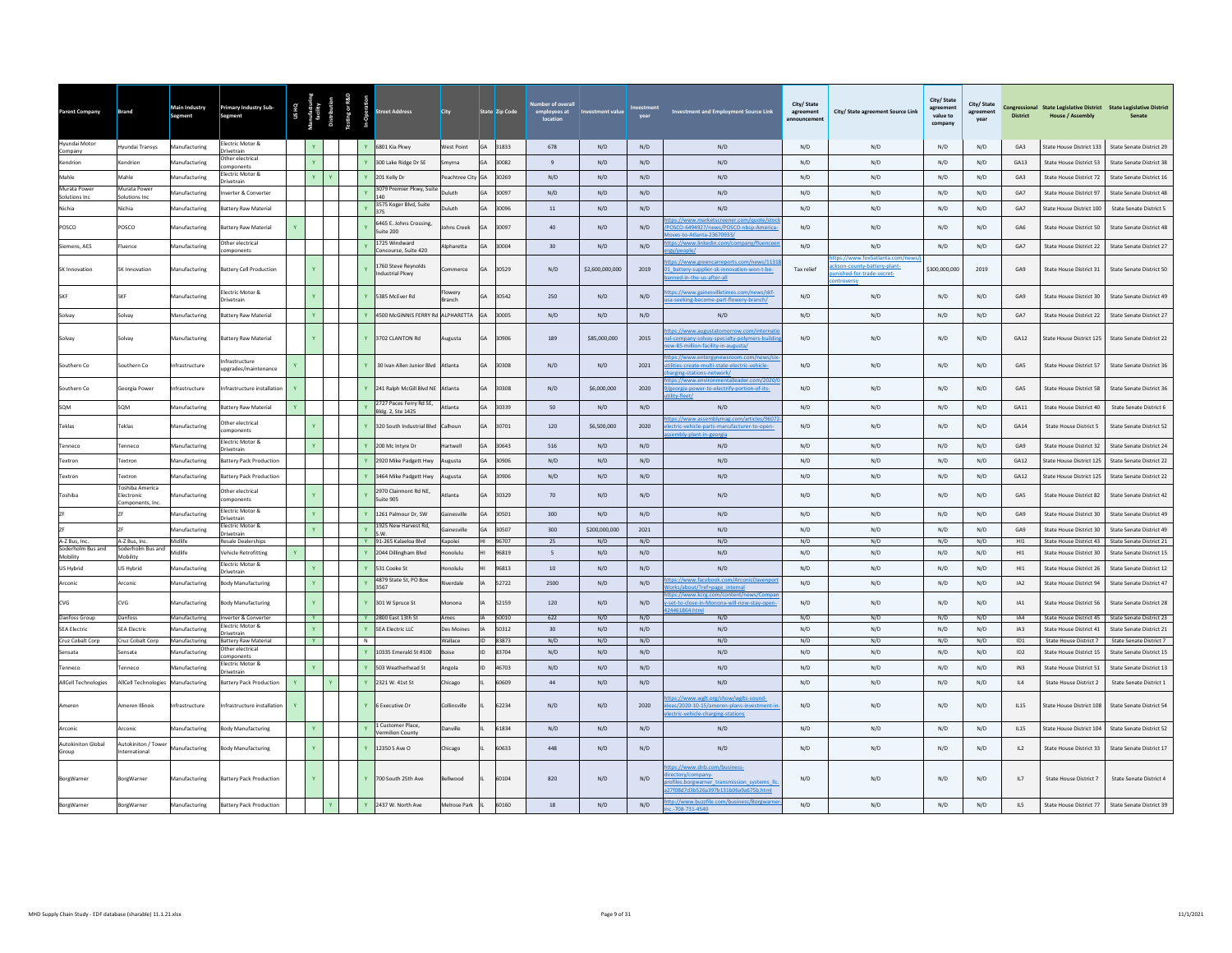| <b>Parent Company</b>                | <b>Brand</b>                        | Main Industry<br>Segment       | <b>Primary Industry Sub-</b><br>Segment                    |                       |                          |              |              |                                                                                    | City                 | State Zip Code | ber of overal<br>employees at<br>location | <b>Investment value</b> |                         | <b>Investment and Employment Source Link</b>                                                                                                                                                                                                                  | City/State<br>agreement<br>announcement | City/ State agreement Source Link | City/ State<br>agreement<br>value to<br>company | City/State<br>agreement<br>vear | <b>District</b>    | <b>House / Assembly</b>                           | Congressional State Legislative District State Legislative District          |
|--------------------------------------|-------------------------------------|--------------------------------|------------------------------------------------------------|-----------------------|--------------------------|--------------|--------------|------------------------------------------------------------------------------------|----------------------|----------------|-------------------------------------------|-------------------------|-------------------------|---------------------------------------------------------------------------------------------------------------------------------------------------------------------------------------------------------------------------------------------------------------|-----------------------------------------|-----------------------------------|-------------------------------------------------|---------------------------------|--------------------|---------------------------------------------------|------------------------------------------------------------------------------|
| BorgWarner                           | BorgWarner                          | Manufacturing                  | Battery Pack Production                                    |                       |                          |              |              | Y 1350 Franklin Grove Rd                                                           | Dixon                | 61021          | 250                                       | \$9,400,000             | 2014                    | https://www.prnewswire.com/news-<br>releases/borgwarner-expands-operations-in-<br>fixon-illinois-271223521.html:<br>https://www.dnb.com/business-<br>directory/company-<br>profiles.borgwarner inc.fe6dff44e189b7449a4d<br>2c4732cee607.html                  | N/D                                     | N/D                               | N/D                                             | N/D                             | <b>IL16</b>        | State House District 90                           | State Senate District 45                                                     |
|                                      | <b>Sosch</b>                        | <b>Manufacturing</b>           | verter & Converter                                         |                       |                          |              |              | Y 2800 South 25th Ave                                                              | Broadview            | 60155          | 350                                       | N/D                     | N/D                     | ps://www.vfpress.news/articles/bu<br>h-moving-automotive-division-from-<br>ew-to-oakbrook-terr                                                                                                                                                                | N/D                                     | N/D                               | N/D                                             | N/D                             | IL7                | State House District 7                            | State Senate District 4                                                      |
| Bosch                                | Bosch                               | Manufacturing                  | werter & Converter                                         |                       |                          |              |              | Y 5150 Prairie Stone Pkwy                                                          | loffman<br>Estates   | 60192          | 200                                       | N/D                     | N/D                     | ps://www.dnb.com/business-<br>ectory/company-<br>files.bosch_rexroth_corporation.970924d27<br>94765f289730c5d4e6106.html                                                                                                                                      | N/D                                     | N/D                               | N/D                                             | N/D                             | IL8                | State House District 52                           | State Senate District 26                                                     |
| Continental                          | Continental<br>Automotive Inc       | Manufacturing                  | werter & Converter                                         |                       |                          |              |              | 21440, West Lake Cook                                                              | Deer Park            | 60047          | 10                                        | N/D                     | N/D                     | N/D                                                                                                                                                                                                                                                           | N/D                                     | N/D                               | N/D                                             | N/D                             | IL6                | State House District 51                           | State Senate District 26                                                     |
| Continental AG                       | Vitesco<br>Technologies             | Manufacturing                  | lectric Motor &<br>Drivetrain                              |                       |                          | $\mathbf{Y}$ |              | Y 21440 Lake Cook Rd                                                               | Deer Park            | 60010          | 200                                       | N/D                     | N/D                     | N/D                                                                                                                                                                                                                                                           | N/D                                     | N/D                               | N/D                                             | N/D                             | IL6                | State House District 51                           | State Senate District 26                                                     |
| CTS                                  | <b>CTS</b>                          | Aanufacturing                  | ther electrical<br>omponents                               |                       |                          |              |              | Y 4925 Indiana Ave                                                                 | Lisle                | 60532          | 110                                       | N/D                     | N/D                     | tps://www.dnb.com/business-<br>rectory/company-<br>rofiles.cts_corporation.6040ceec9319362b86<br>18c533f5daf2.html                                                                                                                                            | N/D                                     | N/D                               | N/D                                             | N/D                             | IL6                | State House District 42                           | State Senate District 21                                                     |
| Curtiss-Wright                       | Arens Controls                      | Manufacturing                  | verter & Converter                                         | $\mathbf{Y}$          | $\mathbf{Y}$             |              |              | Y 3602 N Kennicott Ave                                                             | Arlington<br>Heights | 60004          | 90                                        | N/D                     | N/D                     | N/D                                                                                                                                                                                                                                                           | N/D                                     | N/D                               | N/D                                             | N/D                             | IL8                | State House District 57                           | State Senate District 29                                                     |
| Danfoss Group                        | Danfoss                             | Manufacturing                  | verter & Converter                                         |                       |                          |              |              | 4401 N. Bell School Rd,<br>Loves Park                                              | loves Park           | 61111          | 350                                       | N/D                     | N/D                     | N/D                                                                                                                                                                                                                                                           | N/D                                     | N/D                               | N/D                                             | N/D                             | IL16               | State House District 69                           | State Senate District 35                                                     |
| Dow Inc.                             | Dow                                 | Manufacturing                  | <b>Sattery Raw Material</b>                                |                       | Y.<br>Y                  |              |              | Y 2401 East Pratt Blvd                                                             | Elk Grove<br>Village | 60007          | 45                                        | N/D                     | N/D                     | N/D                                                                                                                                                                                                                                                           | N/D                                     | N/D                               | N/D                                             | N/D                             | $\parallel$ 8      | <b>State House District 55</b>                    | State Senate District 28                                                     |
| Dow Inc.<br>Dow Inc.                 | Dow<br>Dow                          | Manufacturing<br>Manufacturing | <b>Battery Raw Material</b><br><b>Sattery Raw Material</b> |                       | $\mathbf{v}$             |              |              | Y 5005 Barnard Mill Rd<br>Y 1645 South Kilbourn Ave                                | Ringwood<br>Chicago  | 60072<br>60623 | N/D<br>N/D                                | N/D<br>N/D              | N/D<br>N/D              | N/D<br>N/D                                                                                                                                                                                                                                                    | N/D<br>N/D                              | N/D<br>N/D                        | N/D<br>N/D                                      | N/D<br>N/D                      | <b>IL14</b><br>IL7 | State House District 63<br>State House District 9 | State Senate District 32<br><b>State Senate District 5</b>                   |
| Dow Inc.                             | Dow                                 | Manufacturing                  | <b>Battery Raw Material</b>                                |                       | Y                        |              |              | Y 1400 Harvard Dr                                                                  | Kankakee             | 60901          | 75                                        | N/D                     | N/D                     | N/D                                                                                                                                                                                                                                                           | N/D                                     | N/D                               | N/D                                             | N/D                             | IL2                | State House District 79                           | State Senate District 40                                                     |
| Dow Inc.                             | Dow                                 | Manufacturing                  | <b>Sattery Raw Material</b>                                |                       | Y.                       |              |              | Y 1255 North 5th St                                                                | Charleston           | 61920          | N/D                                       | N/D                     | N/D                     | N/D                                                                                                                                                                                                                                                           | N/D                                     | N/D                               | N/D                                             | N/D                             | IL15               | State House District 110                          | State Senate District 55                                                     |
| Engie                                | EVBox                               | Infrastructure                 | lectrical system<br>infrastructure<br>onstruction          | $\mathbf{Y}$          | $\underline{\mathtt{Y}}$ |              | $\mathbf{Y}$ | 1930 Innovation Way,<br>Suite 200                                                  | Libertyville         | 60048          | 100                                       | \$425,000,000           | 2020                    | ps://news.evbox.com/en-WW/193402-<br>box-group-to-become-public-company-via<br>iness-combination-with-tpg-pace-benefici<br>anc<br>ttps://cleantechnica.com/2020/02/20/evbox<br>nounces-new-north-american-headquarter<br>duction-facility-outside-chicago-il/ | N/D                                     | N/D                               | N/D                                             | N/D                             | II 10              | State House District 51                           | State Senate District 26                                                     |
| E-T-A Engineering<br>Technology      | E-T-A Engineering<br>Technology     | Manufacturing                  | <b>BMS</b>                                                 |                       |                          |              |              | 1551 Bishop Court                                                                  | Mt. Prospect         | 60056          | 46                                        | N/D                     | N/D                     | ttps://www.dnb.com/business-<br>irectory/company-<br>rofiles.oakland industries Itd.d6a7f049f695e<br>d4f7117078cb0e.ht                                                                                                                                        | N/D                                     | N/D                               | N/D                                             | N/D                             | IL10               | State House District 57                           | State Senate District 29                                                     |
| <b>Ewert Energy</b>                  | Orion BMS                           | Manufacturing                  | <b>BMS</b>                                                 | <b>Y</b>              | ™ ∴                      |              |              | Y 161 E St Charles Rd                                                              | Carol Stream II      | 60188          | 15                                        | N/D                     | N/D                     | N/D<br>ps://www.dnb.com/business-                                                                                                                                                                                                                             | N/D                                     | N/D                               | N/D                                             | N/D                             | IL6                |                                                   | State House District 42 State Senate District 21                             |
| Hella                                | Hella                               | Manufacturing                  | <b>ZMS</b>                                                 |                       |                          |              |              | Y 1101 Vincennes Ave                                                               | Flora                | 62839          | 540                                       | N/D                     | N/D                     | ctory/company-<br>files.hella electronics corporation.7aee4a5<br>9b64c0b2912da7f6681205.html                                                                                                                                                                  | N/D                                     | N/D                               | N/D                                             | N/D                             | II15               | State House District 109                          | State Senate District 55                                                     |
| JNS Power & Control<br>Systems, Inc. | JNS Power & Contro<br>Systems, Inc. | nfrastructure                  | nfrastructure installation                                 | Y.                    |                          |              |              | Y 830 Seton Court                                                                  | Wheeling             | 60090          | N/D                                       | N/D                     | N/D                     | N/D                                                                                                                                                                                                                                                           | N/D                                     | N/D                               | N/D                                             | N/D                             | IL10               | State House District 59                           | State Senate District 30                                                     |
| Littelfuse                           | Littelfuse                          | Manufacturing                  | Other electrical<br>omponents                              |                       |                          |              |              | 1400 Business Center Dr<br>Suite 101                                               | Mount<br>Prospect    | 60056          | 40                                        | N/D                     | N/D                     | ps://investor.littelfuse.com/news-<br>eases/news-release-details/littelfuse-open<br>ew-technology-center-mount-prospect-ill                                                                                                                                   | N/D                                     | N/D                               | N/D                                             | N/D                             | <b>IL10</b>        | State House District 57                           | State Senate District 29                                                     |
| Littelfuse                           | Littelfuse                          | Manufacturing                  | ther electrical<br>omponents                               | Y                     |                          |              |              | 8755 West Higgins Rd,<br>Suite 500                                                 | Chicago              | 60631          | 700                                       | N/D                     | N/D                     | tps://www.dnb.com/business-<br>ectory/company-<br>ofiles.littelfuse inc.0dcca7eadee8d3612ede6<br>$th12503$ html                                                                                                                                               | N/D                                     | N/D                               | N/D                                             | N/D                             | IL9                | State House District 55                           | State Senate District 28                                                     |
| Littelfuse                           | Littelfuse                          | Manufacturing                  | ther electrical<br>mponents                                |                       |                          |              |              | Y 2110 S Oak St                                                                    | Champaign            | 61820          | 22                                        | N/D                     | N/D                     | tps://www.news-gazette.com/news/littelfu<br>nmits-to-15-year-lease-at-ui-research-<br>rk/article 7df4f8ec-f8ba-5d13-91dc-<br>Imtd 3b Chdaht 1dhi                                                                                                              | N/D                                     | N/D                               | N/D                                             | N/D                             | IL13               | State House District 103                          | State Senate District 52                                                     |
| METHODE<br><b>ELECTRONICS</b>        | METHODE<br><b>ELECTRONICS</b>       | <b>Aanufacturing</b>           | ther electrical<br>mponents                                | $\mathbf{Y}$          |                          |              |              | 8750 West Bryn Mawr<br>Ave, Suite 1000                                             | Chicago              | 60631          | 300                                       | N/D                     | N/D                     | tps://www.dnb.com/business-<br>ectory/company-<br>files.methode electronics inc.d1425cc248<br>df5866e0c574fd720c.html                                                                                                                                         | N/D                                     | N/D                               | N/D                                             | N/D                             | IL9                | State House District 55                           | State Senate District 28                                                     |
| Mitsubishi                           | Mitsubishi Materials Manufacturing  |                                | Battery Raw Material                                       |                       |                          |              |              | 1314B N. Plum Grove Rd Schaumburg                                                  |                      | 60173          | $10\,$                                    | N/D                     | N/D                     | tps://www.linkedin.com/co<br>dalerrea Innonio I                                                                                                                                                                                                               | N/D                                     | N/D                               | N/D                                             | N/D                             | IL8                | State House District 56                           | State Senate District 28                                                     |
| Motherson Group                      | PKC                                 | Manufacturing                  | verter & Converter                                         |                       |                          |              |              | <b>Washington Commons</b><br><b>Business Park, 650 Fast</b><br>Diehl Rd, Suite 110 | anerville            | 60563          | N/D                                       | N/D                     | N/D                     | N/D                                                                                                                                                                                                                                                           | N/D                                     | N/D                               | N/D                                             | N/D                             | II6                | State House District 41                           | State Senate District 21                                                     |
| Navistar<br>Navistar                 | International<br>IC Bus             | Manufacturing<br>Manufacturing | <b>Vehicle Assembly</b><br><b>Vehicle Assembly</b>         | $-92$<br>$\mathbf{Y}$ |                          |              |              | Y 2701 Navistar Dr<br>Y 2701 Navistar Dr                                           | Lisle<br>alzi I      | 60532<br>60532 | 1100<br>1100                              | N/D<br>N/D              | N/D<br>N/D              | N/D<br>N/D                                                                                                                                                                                                                                                    | N/D<br>N/D                              | N/D<br>N/D                        | N/D<br>N/D                                      | N/D<br>N/D                      | II6<br>II6         | State House District 42                           | State Senate District 21<br>State House District 42 State Senate District 21 |
| Navitas Systems                      | Navitas Systems                     | <b>Manufacturing</b>           | attery Pack Production                                     | Y.                    |                          |              |              | Y 2200 Cabot Dr, Suite 105                                                         | Lisle                | 60532          | $\rm N/D$                                 | N/D                     | $\mathrm{N}/\mathrm{D}$ | N/D                                                                                                                                                                                                                                                           | N/D                                     | N/D                               | N/D                                             | $\rm N/D$                       | IL6                | State House District 42                           | State Senate District 21                                                     |
| NFI Group                            | Motor Coach<br>Industries           | Aanufacturing                  | ehicle Assembly                                            | Y.                    |                          |              |              | Y 200 E Oakton St                                                                  | Des Plaines          | 60018          | 200                                       | N/D                     | N/D                     | N/D                                                                                                                                                                                                                                                           | N/D                                     | N/D                               | N/D                                             | N/D                             | IL9                | State House District 55                           | State Senate District 28                                                     |
| Piston Auto                          | Piston Auto                         | Manufacturing                  | <b>Sattery Pack Production</b>                             |                       | Y                        |              |              | Y 3458 Morreim Dr                                                                  | Belvidere            | 61008          | N/D                                       | N/D                     | N/D                     | N/D                                                                                                                                                                                                                                                           | N/D                                     | N/D                               | N/D                                             | N/D                             | IL16               | State House District 69                           | State Senate District 35                                                     |
| Rivian                               | Rivian                              | Manufacturing                  | /ehicle Assembly                                           |                       |                          | Y            |              | Y 100 Rivian Motorway                                                              | Normal               | 61761          | 1200                                      | \$1,000,000,000         | 2017                    | ps://www.wglt.org/business-and-<br>onomy/2020-02-13/750-million-rivians-<br>estment-at-normal-manufacturing-plant                                                                                                                                             | <b>Tax Relief</b>                       | N/D                               | \$49,500,000                                    | 2017                            | IL18               | State House District 88                           | State Senate District 44                                                     |
| Senior                               |                                     | Manufacturing                  | <b>Battery Raw Material</b>                                |                       |                          |              |              | Y 300 E Devon Ave                                                                  | Bartlett             | 60103          | 107                                       | N/D                     | N/D                     | os://www.linkedin.com/company/se<br>xonics/people/?facetGeoRegion=us%3A0                                                                                                                                                                                      | N/D                                     | N/D                               | N/D                                             | N/D                             | IL8                | State House District 45                           | State Senate District 23                                                     |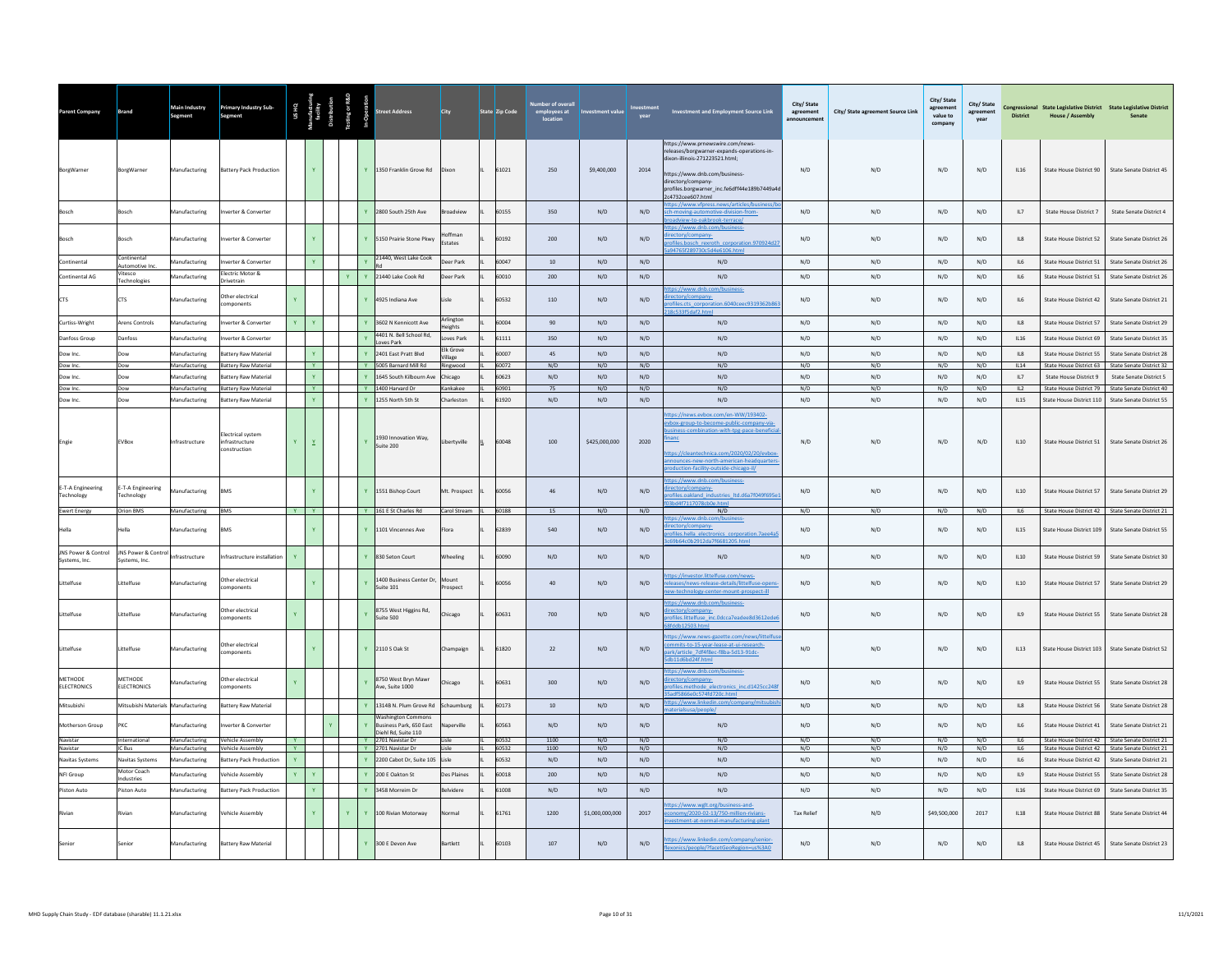| arent Company                              | <b>Brand</b>                                   | Main Industry<br>Segment       | <b>Primary Industry Sub-</b><br>Segment       | <b>USHQ</b> |              |                   | eet Address                                          | City                            |    | State Zip Code | er of overal<br>employees at<br>location | <b>Investment value</b> |            | Investment and Employment Source Link                                                                                                                                                                                                 | City/State<br>agreement<br><b>Innouncemen</b> | City/ State agreement Source Link                                                                                                                      | City/ State<br>agreement<br>value to<br>company | City/State<br>agreement<br>year | <b>District</b> | Congressional State Legislative District State Legislative District<br><b>House / Assembly</b> |                                                                                                      |
|--------------------------------------------|------------------------------------------------|--------------------------------|-----------------------------------------------|-------------|--------------|-------------------|------------------------------------------------------|---------------------------------|----|----------------|------------------------------------------|-------------------------|------------|---------------------------------------------------------------------------------------------------------------------------------------------------------------------------------------------------------------------------------------|-----------------------------------------------|--------------------------------------------------------------------------------------------------------------------------------------------------------|-------------------------------------------------|---------------------------------|-----------------|------------------------------------------------------------------------------------------------|------------------------------------------------------------------------------------------------------|
|                                            | <b>SKF</b>                                     | Manufacturing                  | Electric Motor &<br>Drivetrain                |             |              | $\mathbf{Y}$      | 890 N. State St, Suite 200 Elgin                     |                                 |    | 60123          | N/D                                      | N/D                     | N/D        | N/D                                                                                                                                                                                                                                   | N/D                                           | N/D                                                                                                                                                    | N/D                                             | N/D                             | IL8             | State House District 43                                                                        | State Senate District 22                                                                             |
| Sold ITW Insulation<br>Systems, and Kester | Illinois Tool Works                            | Manufacturing                  | Other electrical<br>omponents                 |             |              |                   | Y 155 Harlem Ave                                     | ilenview                        |    | 60025          | 550                                      | N/D                     | N/D        | https://www.chicagotribune.com/business/ct-<br>tw-move-glenview-0226-biz-20150225-<br>story.html<br>https://www.dnb.com/business-<br>directory/company-<br>profiles.illinois tool works inc.7efd005f0ca25!<br>Scbfe615ea3ee0fd61.html | N/D                                           | N/D                                                                                                                                                    | N/D                                             | N/D                             | IL9             | State House District 15                                                                        | State Senate District 8                                                                              |
| Solvav                                     | Solvay                                         | Manufacturing                  | <b>Battery Raw Material</b>                   |             | $\mathbf{Y}$ |                   | 14000 SOUTH SEELEY Ave Blue Island                   |                                 |    | 60406          | N/D                                      | N/D                     | N/D        | N/D                                                                                                                                                                                                                                   | N/D                                           | N/D                                                                                                                                                    | N/D                                             | N/D                             | IL1             | State House District 30                                                                        | State Senate District 15                                                                             |
| solvay                                     | Solvay                                         | Manufacturing                  | <b>Battery Raw Material</b>                   |             | $\mathbf{Y}$ |                   | 1020 STATE St                                        | hicago<br>eights                |    | 60411          | $27$                                     | N/D                     | N/D        | N/D                                                                                                                                                                                                                                   | N/D                                           | N/D                                                                                                                                                    | N/D                                             | N/D                             | IL2             | State House District 80                                                                        | State Senate District 40                                                                             |
| Solvay                                     | solvay                                         | Manufacturing                  | <b>Battery Raw Material</b>                   |             |              |                   | 3500 MISSOURI Ave                                    | LORTON                          |    | 62205          | 35                                       | N/D                     | 2019       | tps://buildingindiana.com/alcoa-and-usw-<br>ch-tentative-labor-agreement/                                                                                                                                                             | $\rm N/D$                                     | N/D                                                                                                                                                    | N/D                                             | N/D                             | IL12            | State House District 114                                                                       | State Senate District 57                                                                             |
| STMicroelectronics                         | STMicroelectronics                             | Manufacturing                  | Other electrical<br>omponents                 |             |              |                   | 200 N Martingale, Suite<br>300                       | chaumburg                       |    | 60173          | 75                                       | N/D                     | N/D        | N/D                                                                                                                                                                                                                                   | N/D                                           | N/D                                                                                                                                                    | N/D                                             | N/D                             | IL8             | State House District 56                                                                        | State Senate District 28                                                                             |
| enneco                                     | enneco                                         | Aanufacturing                  | lectric Motor &                               |             |              |                   | 500 North Field Dr                                   | ake Forest                      |    | 60045          | 150                                      | N/D                     | N/D        | N/D                                                                                                                                                                                                                                   | N/D                                           | N/D                                                                                                                                                    | N/D                                             | N/D                             | IL10            | <b>State House District 58</b>                                                                 | State Senate District 29                                                                             |
| The Lion Electric<br>Company               | The Lion Electric<br>Company                   | Manufacturing                  | Irivetrain<br><b>Vehicle Assembly</b>         |             |              |                   | N 3835 Youngs Rd                                     | Joliet                          |    | 60434          | 30                                       | \$70,000,000            | 2021       | ps://www.prnewswire.com/news-<br>eases/lion-electric-announces-us-<br>anufacturing-facility-in-illinois-the-largest-all<br>lectric-medium-and-heavy-duty-vehicles-plan<br>-the-us-301286604.html                                      | <b>Tax Benefits</b>                           | N/D                                                                                                                                                    | \$7,900,000                                     | N/D                             | IL11            | State House District 86                                                                        | State Senate District 43                                                                             |
|                                            |                                                | Manufacturing                  | nverter & Converter                           |             |              |                   | 475 N Martingale Rd #850 Schaumburg                  |                                 |    | 60173          | N/D                                      | N/D                     | N/D        | N/D                                                                                                                                                                                                                                   | N/D                                           | N/D                                                                                                                                                    | N/D                                             | N/D                             | IL8             | State House District 56                                                                        | State Senate District 28                                                                             |
| oshiba                                     | Toshiba America<br>Electronic<br>omponents, In | nufacturing                    | Other electrical<br>components                |             |              |                   | 2150 E. Lake Cook Rd.<br>Suite 310                   | uffalo Grov                     |    | 60089          | 60                                       | N/D                     | N/D        | N/D                                                                                                                                                                                                                                   | N/D                                           | N/D                                                                                                                                                    | N/D                                             | N/D                             | IL10            | State House District 59                                                                        | State Senate District 30                                                                             |
| <b>XLFleet</b>                             | <b>XLFleet</b>                                 | R&D and Training<br>Midlife    | <b>R&amp;D</b><br><b>Vehicle Retrofitting</b> |             |              |                   | Y 333 Pfingsten Rd<br>Y 2132 Glenayre Way            | Northbrook<br>Quincy            |    | 60062<br>62305 | 404<br>15                                | N/D<br>N/D              | N/D<br>N/D | N/D<br>N/D                                                                                                                                                                                                                            | N/D<br>N/D                                    | N/D<br>N/D                                                                                                                                             | N/D<br>N/D                                      | N/D<br>N/D                      | IL10<br>IL18    | State House District 18<br>State House District 94                                             | State Senate District 9<br>State Senate District 47                                                  |
| Allison Transmission                       | Allison Transmission Manufacturing             |                                | Electric Motor &<br>Drivetrain                |             |              | $\mathbf{Y}$      | One Allison Way                                      | ndianapolis                     |    | 46222-3271     | 2600                                     | N/D                     | N/D        | s://www.dnb.com/business<br>ectory/company-<br>files.allison transmission inc.ace8b2f177f6<br>10095648b819e02.html                                                                                                                    | N/D                                           | N/D                                                                                                                                                    | N/D                                             | N/D                             | IN4             | State House District 40                                                                        | State Senate District 24                                                                             |
| American Axle                              | American Axle                                  | Manufacturing                  | Electric Motor &<br>rivetrain                 |             |              | $\mathbf{v}$      | 2903 East Fort Wayne Av                              | Rochester                       |    | 46975          | $\rm N/D$                                | N/D                     | N/D        | N/D                                                                                                                                                                                                                                   | N/D                                           | N/D                                                                                                                                                    | N/D                                             | N/D                             | IN2             | State House District 17                                                                        | State Senate District 18                                                                             |
| <b>AMP Electric Vehicles</b>               | WorkHorse                                      | Manufacturing                  | Vehicle Assembly                              |             | $\mathbf{Y}$ | $\mathbf{v}$      | 940 State Route 32                                   | Inion City                      |    | 47390          | 30                                       | N/D                     | N/D        | N/D                                                                                                                                                                                                                                   | N/D                                           | N/D                                                                                                                                                    | N/D                                             | N/D                             | IN <sub>6</sub> | State House District 33                                                                        | State Senate District 27                                                                             |
| Antiv                                      | Antiv                                          | Manufacturing                  | nverter & Converter                           |             | $\mathbf{v}$ | $\mathbb{N}$      | N/D                                                  | amiltor<br>punty                |    | 46031          | $\Omega$                                 | \$42,000,000            | 2020       | tps://www.ibj.com/articles/aptiv-mum-on-<br>2m-project-in-hamilton-county-with-350-nev                                                                                                                                                | Tax relief                                    | ps://www.ibj.com/articles/aptiv-<br>um-on-42m-project-in-hamilton-<br>unty-with-350-new-jobs                                                           | \$8,000,000                                     | 2020                            | IN <sub>5</sub> | State House District 32                                                                        | State Senate District 21                                                                             |
|                                            | Aptiv                                          | Manufacturing                  | verter & Converter                            |             |              | Y<br>$\mathbf{Y}$ | <b>Westfield Business</b><br>Centre, 17001 Oak Ridge | Vestfield                       |    | 46074          | 56                                       | \$9,000,000             | 2019       | tps://www.youarecurrent.com/2019/10/15<br>h-company-aptiv-lands-in-westfield/                                                                                                                                                         | N/D                                           | N/D                                                                                                                                                    | N/D                                             | N/D                             | IN <sub>5</sub> | State House District 32                                                                        | State Senate District 20                                                                             |
| Aptiv                                      | Aptiv                                          | Manufacturing                  | Inverter & Converter                          |             |              |                   | Y   Y   2151 E Lincoln Rd                            | Kokomo                          |    | IN 46902       | 208                                      | N/D                     | N/D        | N/D<br>ps://www.dnb.com/business-                                                                                                                                                                                                     | N/D                                           | N/D                                                                                                                                                    | N/D                                             | N/D                             | IN4             | State House District 30                                                                        | State Senate District 21                                                                             |
| Arconic                                    | Arconic                                        | Manufacturing                  | <b>Body Manufacturing</b>                     |             | Y            |                   | 3131 E. Main St                                      | Lafayette                       |    | 47905          | 800                                      | N/D                     | N/D        | ectory/company-<br>ofiles.arconic lafayette llc.bbe2ab27e6679a<br>144ffb385c04953.html                                                                                                                                                | N/D                                           | N/D                                                                                                                                                    | N/D                                             | N/D                             | IN4             | State House District 27                                                                        | State Senate District 22                                                                             |
| <b>Autokiniton Global</b><br>Group         | Autokiniton / Tower<br>nternational            | Manufacturing                  | <b>Body Manufacturing</b>                     |             | $\mathbf{Y}$ | $\mathbf{v}$      | 801 W 15th St                                        | Auburn                          |    | 46706          | 175                                      | N/D                     | N/D        | N/D                                                                                                                                                                                                                                   | N/D                                           | N/D                                                                                                                                                    | N/D                                             | N/D                             | IN3             | State House District 52                                                                        | State Senate District 14                                                                             |
| Benteler                                   | nteler                                         | Manufacturing                  | <b>Body Manufacturing</b>                     |             | $\mathbf{v}$ |                   | Y 910 Eisenhower Dr S                                | Goshen                          |    | 46526          | 270                                      | \$26,000,000            | 2020       | ps://www.goshennews.com/news/bentele<br>nomic-revitalization-area-narrowly-passes-<br>ncil/article 42001dba-4857-11ea-ae52-<br>60037e00f.html                                                                                         | Tax relief                                    | tps://www.goshennews.com/new<br>enteler-economic-revitalization-<br>rea-narrowly-passes-<br>puncil/article 42001dba-4857-11ea<br>e52-6f560037e00f.html | N/D                                             | 2020                            | IN2             | State House District 49                                                                        | State Senate District 12                                                                             |
| BorgWarner                                 | BorgWarner                                     | Manufacturing                  | <b>Battery Pack Production</b>                |             | $\mathbf{Y}$ |                   | Y 13975 BorgWarner Dr                                | Noblesville                     | IN | 46060          | 300                                      | \$28,000,000            | 2017       | https://www.ibj.com/articles/63684-<br>oorgwarner-plans-to-spend-28m-on-new<br>oblesville-tech-center;<br>https://www.indystar.com/story/news/2018/06<br>/14/borgwarner-builds-new-hq-brings-300-jobs<br>/0blesville/690877002        | City incentive<br>package                     | s://www.insideindianabusiness.<br>m/story/35736219/borgwarner-<br>uilding-new-chapter-in-noblesville                                                   | \$4,000,000                                     | 2017                            | IN5             | State House District 37                                                                        | State Senate District 31                                                                             |
| BorgWarner                                 | <b>BorgWarner</b>                              | Manufacturing                  | <b>Battery Pack Production</b>                |             | Y            | <b>V</b>          | 2151 East Lincoln Rd /<br>2915 Goyer Rd              | okomo                           |    | 46902          | 700                                      | N/D                     | N/D        | ttps://www.kokomotribune.com/news/local<br>ews/auto-experts-optimistic-about-<br>orgwarner-acquiring-kokomos-delphi-<br>ecility/article 86a99298-42e9-11ea-b3b3-                                                                      | N/D                                           | N/D                                                                                                                                                    | N/D                                             | N/D                             | IN4             | State House District 30                                                                        | State Senate District 21                                                                             |
|                                            | ummins                                         | Manufacturing                  | lectric Motor &<br><b>Drivetrain</b>          |             | $\mathbf{v}$ | $\mathbf{v}$      | 500 Central Ave                                      | Columbus                        |    | 47201          | N/D                                      | \$33,000,000            | 2019       | tp://www.therepublic.com/2019/05/17/elec<br>ifying news cummins chooses city as hq fo<br>new business segment/                                                                                                                        | Tax credits and<br>training grants            | http://www.therepublic.com/2019/<br>5/17/electrifying news cummins ch<br>oses city as hq for new business                                              | \$1,050,000                                     | 2019                            | IN <sub>6</sub> | State House District 59                                                                        | State Senate District 44                                                                             |
| Dickinson Fleet<br>Services                | Dickinson Fleet<br>Services                    | Midlife                        | Vehicle Maintenance                           |             |              | $\mathbf{Y}$      | 4709 West 96th St                                    | Indianapolis                    | IN | 46268          | 80                                       | N/D                     | N/D        | tps://www.dnb.com/business-<br>ectory/company-<br>files.dickinson fleet services llc.7115caaf5<br>26f4446742a13e5e4101.html#:":text=Dickin<br>1%20Fleet%20Services%2C%20LLC%20is,milli<br>20in%20sales%20(USD)                        | N/D                                           | N/D                                                                                                                                                    | N/D                                             | N/D                             | IN5             | State House District 86                                                                        | State Senate District 29                                                                             |
| Dow Inc.<br>Forest River, Inc.             | Dow<br>Starcraft Bus                           | Manufacturing<br>Manufacturing | Battery Raw Material<br>Vehicle Assembly      |             | $Y =$        |                   | Y 111 S. Progress Dr East<br>Y 2367 Century Dr       | Kendallville IN 46755<br>Goshen |    | IN 46528       | 15<br>50                                 | N/D<br>N/D              | N/D<br>N/D | N/D<br>N/D                                                                                                                                                                                                                            | N/D<br>N/D                                    | N/D<br>N/D                                                                                                                                             | N/D<br>N/D                                      | N/D<br>N/D                      | IN3<br>IN2      |                                                                                                | State House District 82 State Senate District 13<br>State House District 49 State Senate District 12 |
| Kendrion                                   | Cendrion                                       | Manufacturing                  | Other electrical<br>mponents                  |             |              |                   | 56733 Industrial Magneti                             | <b>Mishawaka</b>                |    | 46545-7481     | $10\,$                                   | N/D                     | N/D        | N/D                                                                                                                                                                                                                                   | N/D                                           | N/D                                                                                                                                                    | N/D                                             | N/D                             | IN2             | <b>State House District 5</b>                                                                  | State Senate District 11                                                                             |
|                                            | ear                                            | Manufacturing                  | Other electrical<br>omponents                 |             | $\mathbf{Y}$ |                   | Y 2000 Walter Glaub Dr                               | Nmouth                          |    | 46563          | 50                                       | N/D                     | N/D        | tps://www.dnb.com/business-<br>ectory/company-<br>files.lear corporation.a3a5451537e85c61ff<br>ac18a7151.html                                                                                                                         | N/D                                           | N/D                                                                                                                                                    | N/D                                             | N/D                             | IN2             | State House District 17                                                                        | State Senate District 9                                                                              |
| Leclanche                                  | Leclanche                                      | Manufacturing                  | <b>Battery Pack Production</b>                |             |              |                   | 2685 Enterprise Dr                                   | Anderson                        |    | 46013          | 60                                       | N/D                     | N/D        | N/D                                                                                                                                                                                                                                   | N/D                                           | N/D                                                                                                                                                    | N/D                                             | N/D                             | IN5             | State House District 53                                                                        | State Senate District 26                                                                             |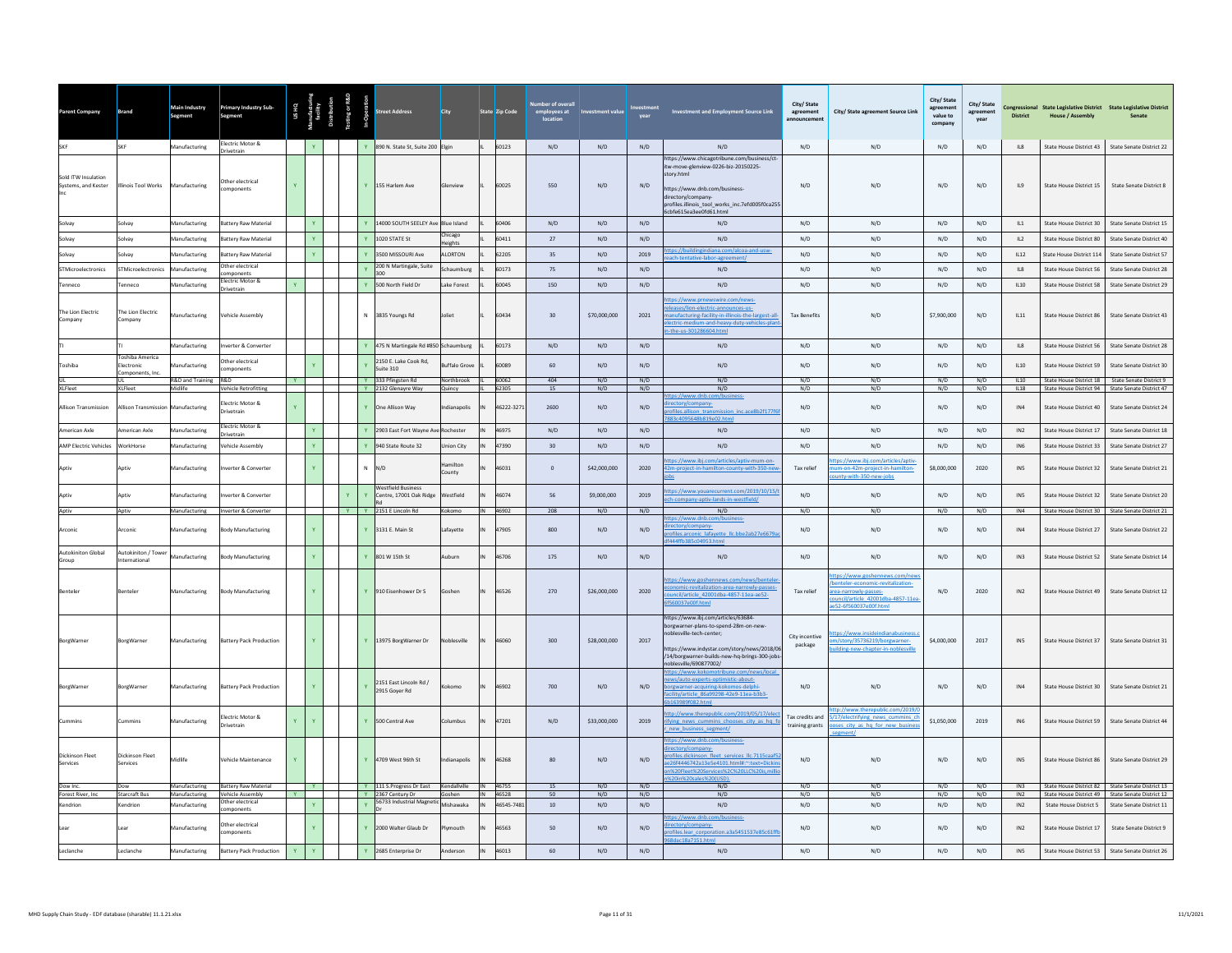| Parent Company                     | Brand                              | <b>Main Industry</b><br>Segment | Primary Industry Sub-<br>Segment                           |    |                          |    |                                              | City                                        |                | State Zip Code       | er of overal<br>employees at<br>location | <b>Investment value</b> |                  | <b>Investment and Employment Source Link</b>                                                                                                                                                                                                                                                                                                                                                      | City/State<br>agreement<br><b>Innouncemen</b> | City/ State agreement Source Link                                                                          | City/ State<br>agreement<br>value to<br>compan | City/State<br>agreement<br>year | <b>District</b> | Congressional State Legislative District State Legislative District<br><b>House / Assembly</b> | Senate                                               |
|------------------------------------|------------------------------------|---------------------------------|------------------------------------------------------------|----|--------------------------|----|----------------------------------------------|---------------------------------------------|----------------|----------------------|------------------------------------------|-------------------------|------------------|---------------------------------------------------------------------------------------------------------------------------------------------------------------------------------------------------------------------------------------------------------------------------------------------------------------------------------------------------------------------------------------------------|-----------------------------------------------|------------------------------------------------------------------------------------------------------------|------------------------------------------------|---------------------------------|-----------------|------------------------------------------------------------------------------------------------|------------------------------------------------------|
| Leoni                              | eoni.                              | Aanufacturing                   | Other electrical<br>omponents                              |    |                          |    | 4618 Progress Dr                             | Columbus                                    |                | 47201                | $\overline{7}$                           | N/D                     | N/D              | os://www.dandb.com/businessdirectory/le<br>ringsystemsinc.-columbus-in-6768397.htm                                                                                                                                                                                                                                                                                                                | N/D                                           | N/D                                                                                                        | N/D                                            | N/D                             | IN <sub>6</sub> | State House District 59                                                                        | State Senate District 41                             |
| Magna International                | Magna International                | Manufacturing                   | lectric Motor &<br>ivetrain                                |    |                          |    | 4701 S Cowan Rd                              | Muncie                                      |                | 47302                | 511                                      | \$9,300,000             | 2019             | s://indianapublicradio.org/news/2019/05<br>ena-powertrain-uperadine-muncie-plant-<br>ling-jobs/                                                                                                                                                                                                                                                                                                   | Cash grant                                    | ps://indianapublicradio.org/ne<br>19/05/magna-powertrain-<br>grading-muncie-plant-adding-jol               | \$9,300,000                                    | 2019                            | IN <sub>6</sub> | State House District 35                                                                        | State Senate District 25                             |
| National STEM<br>Consortium        | Vational STEM<br>`onsortium        | R&D and Training                | raining and retraining<br>antities                         | Y. |                          |    | 3101 S Creasy Ln                             | Lafayette                                   |                | 47905                | 10                                       | N/D                     | N/D              | N/D                                                                                                                                                                                                                                                                                                                                                                                               | N/D                                           | N/D                                                                                                        | N/D                                            | N/D                             | IN4             | State House District 13                                                                        | State Senate District 22                             |
| Press Kogyo                        | Press Kogyo                        | Manufacturing                   | <b>Body Manufacturing</b>                                  |    |                          | Y. | 600 Northridge Dr                            | Shelbwille                                  |                | 46176                | 483                                      | N/D                     | N/D              | ps://www.shelbynews.com/news/pk-usa-<br>-dark-awaiting-automotive-indu<br>ringing-back-to-life/article_e0f1c104-4fbd-<br>af-94d3-96ea3e69bcd1.html                                                                                                                                                                                                                                                | N/D                                           | N/D                                                                                                        | N/D                                            | N/D                             | IN <sub>6</sub> | State House District 57                                                                        | State Senate District 42                             |
| <b>STMicroelectronics</b>          | <b>STMicroelectronics</b>          | Manufacturing                   | ther electrical<br>mponents                                |    |                          |    | 2745 Albright Rd                             | Kokomo                                      | IN             | 46902                | 10                                       | N/D                     | N/D              | N/D                                                                                                                                                                                                                                                                                                                                                                                               | N/D                                           | N/D                                                                                                        | N/D                                            | N/D                             | IN4             | State House District 30                                                                        | State Senate District 21                             |
| The Shyft Group                    | Jtilimaste<br>ovota Industries     | <b>Aanufacturing</b>            | ody Manufacturing<br>ectrical systen                       |    | YY                       |    | Y 603 Earthway Blvd                          | Bristol                                     | $\overline{M}$ | 46507                | 150                                      | N/D                     | N/D              | N/D                                                                                                                                                                                                                                                                                                                                                                                               | N/D                                           | N/D                                                                                                        | N/D                                            | N/D                             | IN2             | State House District 48                                                                        | State Senate District 12                             |
| Toyota                             | corporation                        | frastructure                    | ifrastructure<br>nstruction<br>lectric Motor &             |    |                          |    | 3030 Barker Dr                               | Columbus                                    |                | 47201                | 80                                       | N/D                     | N/D              | N/D                                                                                                                                                                                                                                                                                                                                                                                               | N/D                                           | N/D                                                                                                        | N/D                                            | N/D                             | IN <sub>6</sub> | State House District 59                                                                        | State Senate District 44                             |
|                                    |                                    | <b>Manufacturing</b>            | rivetrain                                                  |    |                          |    | 800 Heath St                                 | Lafayette                                   | IN             | 47904                | 300                                      | N/D                     | N/D<br>N/D       | N/D                                                                                                                                                                                                                                                                                                                                                                                               | N/D<br>N/D                                    | N/D                                                                                                        | N/D                                            | N/D                             | IN4             | State House District 27                                                                        | State Senate District 7                              |
| Cargotec<br><b>REV Group</b>       | Kalmar Ottawa<br>Collins Bus       | Manufacturing<br>Manufacturing  | ehicle Assembly<br>ehicle Assembly                         | Y. | YIYIY<br>$\mathbf{v}$    |    | Y 415 E Dundee St<br>415 West 6th St         | Ottawa<br><b>South</b><br>Hutchinson        | <b>KS</b>      | KS 66067<br>67505    | 375<br>351                               | N/D<br>N/D              | N/D              | N/D<br>N/D                                                                                                                                                                                                                                                                                                                                                                                        | N/D                                           | N/D<br>N/D                                                                                                 | N/D<br>N/D                                     | N/D<br>N/D                      | KS2<br>KS1      | State House District 59<br>State House District 114                                            | State Senate District 12<br>State Senate District 34 |
| <b>Autokiniton Global</b><br>Group | Autokiniton / Towe<br>denoitsonal  | <b>Manufacturing</b>            | ody Manufacturing                                          |    | Y.                       |    | 850 Withrow Ct                               | ardstowr                                    |                | 40004                | 278                                      | \$14,700,000            | 2017             | N/D                                                                                                                                                                                                                                                                                                                                                                                               | N/D                                           | N/D                                                                                                        | N/D                                            | N/D                             | KY <sub>2</sub> | <b>State House District 50</b>                                                                 | <b>State Senate District 14</b>                      |
| Autokiniton Global<br>Group        | utokiniton / Tower<br>ternational  | Manufacturing                   | <b>Body Manufacturing</b>                                  |    | Y.                       | Y  | 900 Nutter Dr                                | Bardstown                                   |                | 40004                | 278                                      | \$14,700,000            | 2017             | N/D                                                                                                                                                                                                                                                                                                                                                                                               | Tax incentives                                | ps://www.americanmachinist.c<br>ws/article/21901249/tower-<br>ernational-expanding-auto-<br>actures-plants | \$1,100,000                                    | 2017                            | KY <sub>2</sub> | <b>State House District 50</b>                                                                 | State Senate District 14                             |
| <b>Autokiniton Global</b><br>Group | utokiniton / Tower<br>ternational  | <b>Aanufacturing</b>            | ody Manufacturing                                          |    | Y.                       |    | 550 Cedar Grove Rd                           | hepherdsvill                                |                | 40165                | 334                                      | \$40,900,000            | 2017 and<br>2019 | bs://www.bizjournals.com/louisville/news/<br>/03/01/automotive-supplier-planning-21m<br>ville-area.html                                                                                                                                                                                                                                                                                           | Tax incentives                                | tps://www.biziournals.com/lo<br>news/2019/03/01/automotive-<br>plier-planning-21m-louisville-              | \$750,000                                      | 2019                            | KY <sub>2</sub> | State House District 49                                                                        | <b>State Senate District 38</b>                      |
| <b>BlueOvalSK</b>                  | Ford and SK InnovatioManufacturing |                                 | <b>Battery Cell Production</b>                             |    | Y.                       | N  | <b>Blue Oval City</b>                        | <b>Slendale</b>                             |                | 42740                | N/D                                      | \$5,600,000,000         | 2021             | s://media.ford.com/content/fordmedia/fr<br>s/en/news/2021/09/27/ford-to-lead-<br>ericas-shift-to-electric-vehicles.html                                                                                                                                                                                                                                                                           | Forgiveable loar<br>and workforce<br>training | tps://www.wlky.com/article/ford<br>battery-plant-in-hardin-county-will-<br>nploy-5000/37754882#            | \$250,000,000                                  | 2021                            | KY <sub>2</sub> | State House District 25                                                                        | State Senate District 10                             |
|                                    |                                    | Manufacturing                   | lectric Motor &<br>rivetrain                               |    |                          |    | Y 1491 Dana Dr                               | enderson                                    |                | 42420                | 2790                                     | $\rm N/D$               | N/D              | tps://www.dnb.com/business-<br>rectory/company-<br>files.dana commercial vehicle products I<br>293f1ae430882291ceba86e52acda4e.html#:<br>nstall%20plugin%20and%20receive%2<br>20to%2050%20free%20email%20contacts%2<br>r%20month!&text=Company%20Descriptic<br>ina%20Commercial%20Vehicle%20Products<br>2C%20LLC%20is%20located%20in%20Humbo<br>%2C%20TN.120%20employees%20at%20thi<br>Olocation. | N/D                                           | N/D                                                                                                        | N/D                                            | N/D                             | KY1             | State House District 11                                                                        | State Senate District 4                              |
| Dow Inc.<br>Dow Inc                | Dow<br>Dow                         | Manufacturing<br>Manufacturing  | <b>Battery Raw Material</b><br><b>Battery Raw Material</b> |    | <b>Y</b><br>$\mathbf{v}$ |    | Y 4300 Camp Ground Rd<br>Y 4770 Highway 42 E | Louisville<br>Carrollton                    |                | KY 40216<br>KY 41008 | N/D<br>N/D                               | N/D<br>N/D              | N/D<br>N/D       | N/D<br>N/D                                                                                                                                                                                                                                                                                                                                                                                        | N/D<br>N/D                                    | N/D<br>N/D                                                                                                 | N/D<br>N/D                                     | N/D<br>N/D                      | KY3<br>KY4      | State House District 42 State Senate District 33<br>State House District 47                    | State Senate District 20                             |
| Dow Inc.                           |                                    | <b>Aanufacturing</b>            | attery Raw Materia                                         |    |                          |    | 760 Hodgenville Rd                           | lizabethtow                                 |                | 42701                | N/D                                      | N/D                     | N/D              | N/D                                                                                                                                                                                                                                                                                                                                                                                               | N/D                                           | N/D                                                                                                        | N/D                                            | N/D                             | KY2             | State House District 25                                                                        | State Senate District 10                             |
| Hitachi                            | Hitachi Astemo<br>Americas, Inc    | <b>Aanufacturing</b>            | ectric Motor 8<br>rivetrain                                |    |                          |    | 955 Warwick Rd                               | <b>Harrodsburg</b>                          |                | 40330                | 1000                                     | N/D                     | N/D              | s://www.wtvq.com/2019<br>dsburg-plant-temporarily-lays-off-120-                                                                                                                                                                                                                                                                                                                                   | N/D                                           | N/D                                                                                                        | N/D                                            | N/D                             | KY <sub>2</sub> | State House District 55                                                                        | State Senate District 22                             |
| Hitachi                            | litachi Astemo<br>Imericas Inc.    | nufacturing                     | lectric Motor &<br>rivetrain                               |    |                          |    | 1150 Mayde Rd                                | erea                                        |                | 40403                | 200                                      | \$75,000,000            | 2021             | ps://www.kentuckytoday.com/stories/hita<br>plant-in-berea-promises-200-new-jobs.3005                                                                                                                                                                                                                                                                                                              | $\mathsf{N}/\mathsf{D}$                       | N/D                                                                                                        | N/D                                            | N/D                             | KY6             | State House District 89                                                                        | State Senate District 34                             |
| Mitsubishi                         | Mitsubishi Electric                | Manufacturing                   | ther electrical<br>nponents                                |    |                          |    | 1705 Downing Dr                              | Mavsville                                   | KY             | 41056                | 500                                      | N/D                     | N/D              | p://www.maysvilleke<br>ucky.ci                                                                                                                                                                                                                                                                                                                                                                    | N/D                                           | N/D                                                                                                        | N/D                                            | N/D                             | KY4             | State House District 70                                                                        | State Senate District 27                             |
| Piston Auto                        | iston Auto                         | <b>Manufacturing</b>            | attery Pack Production                                     |    |                          |    | 2641 Technology Dr<br><b>Building 55</b>     | puisville                                   |                | 40299                | N/D                                      | N/D                     | N/D              | N/D                                                                                                                                                                                                                                                                                                                                                                                               | N/D                                           | N/D                                                                                                        | N/D                                            | N/D                             | KY3             | State House District 36                                                                        | State Senate District 20                             |
| Piston Auto                        | iston Auto                         | Manufacturing                   | attery Pack Production                                     |    | Y.                       |    | 1103 Cherry Blossom<br>Way, Suite B          | Georgetown                                  |                | 40324                | N/D                                      | N/D                     | N/D              | N/D                                                                                                                                                                                                                                                                                                                                                                                               | N/D                                           | N/D                                                                                                        | N/D                                            | N/D                             | KY6             | State House District 78                                                                        | State Senate District 17                             |
| Proeza Corporation                 | Vietalsa                           | Manufacturing                   | ody Manufacturing                                          |    |                          |    | 301 Bill Bryan Blvd                          | opskinville                                 |                | 42240                | 121                                      | N/D                     | 2021             | os://www.areadevelopment.com/newsite<br>3-12-2021/metalsa-structural-products-<br>pkinsville-kentucky.shtml                                                                                                                                                                                                                                                                                       | Tax incentives                                | tos://www.areadevelooment.con<br>sitems/3-12-2021/metalsa-<br>uctural-products-hopkinsville-               | \$100,000                                      | 2021                            | KY1             | State House District 9                                                                         | State Senate District 3                              |
| Proeza Corporation Metalsa         |                                    | Manufacturing                   | <b>Body Manufacturing</b>                                  |    | Y                        |    | Y 4010 Airpark Dr                            | Owensboro KY 42301                          |                |                      | 64                                       | N/D                     | N/D              | N/D                                                                                                                                                                                                                                                                                                                                                                                               | N/D                                           | N/D                                                                                                        | N/D                                            | N/D                             | KY2             |                                                                                                | State House District 7 State Senate District 8       |
| Proeza Corporation                 | Metalsa                            | Manufacturing                   | <b>Sody Manufacturing</b>                                  |    |                          | Y  | 750 North Blackbranch Rd Elizabethtown       |                                             | KY             | 42701                | 1800                                     | N/D                     | 2021             | ps://www.thenewsenterprise.com/news/li<br>etalsa-to-add-300-jobs-at-e-tov<br>nt/article 791bf768-da2a-5ed6-84a8-<br>ed1a32b4e.html                                                                                                                                                                                                                                                                | N/D                                           | N/D                                                                                                        | N/D                                            | N/D                             | KY <sub>2</sub> | State House District 25                                                                        | State Senate District 10                             |
| Valeo                              | /aleo                              | Manufacturing                   | lectric Motor &<br>ivetrain                                |    |                          |    | 1175 Enterprise Dr                           | Winchester                                  | KY             | 40391                | 11                                       | N/D                     | N/D              | N/D                                                                                                                                                                                                                                                                                                                                                                                               | N/D                                           | N/D                                                                                                        | N/D                                            | N/D                             | KY6             | State House District 73                                                                        | State Senate District 28                             |
| Dow Inc.                           | <b>Jow</b>                         | Manufacturing                   | attery Raw Material                                        |    | Y.                       |    | Louisiana Highway 3142<br>P.O. Box 50        | Hahnville                                   | <b>LA</b>      | 70057                | 1000                                     | N/D                     | N/D              | N/D                                                                                                                                                                                                                                                                                                                                                                                               | N/D                                           | N/D                                                                                                        | N/D                                            | N/D                             | LA <sub>2</sub> | State House District 57                                                                        | State Senate District 19                             |
| Dow Inc.<br>Dow Inc.               | Dow<br>Dow                         | Manufacturing<br>Manufacturing  | <b>Battery Raw Material</b><br>Battery Raw Material        |    | Y<br><b>Y</b>            |    | Y 875 Belle Rose<br>Y 13875 43 S.            | Grand Bayou LA 70341<br>Greensburg LA 70441 |                |                      | 1000<br>1000                             | N/D<br>N/D              | N/D<br>N/D       | N/D<br>N/D                                                                                                                                                                                                                                                                                                                                                                                        | N/D<br>N/D                                    | N/D<br>N/D                                                                                                 | N/D<br>N/D                                     | N/D<br>N/D                      | LA2<br>LA6      | State House District 60 State Senate District 2                                                | State House District 72 State Senate District 17     |
| Dow Inc.                           | )ow                                | lanufacturing                   | attery Raw Material                                        |    |                          |    | 11911 Advanced<br>Materials Dr P.O. Box 500  | lew Iberia                                  |                | 70562                | 1000                                     | N/D                     | N/D              | N/D                                                                                                                                                                                                                                                                                                                                                                                               | N/D                                           | N/D                                                                                                        | N/D                                            | N/D                             | LA3             | State House District 96                                                                        | <b>State Senate District 22</b>                      |
| Dow Inc.                           | 0ow                                | Manufacturing                   | Battery Raw Material                                       |    |                          |    | 21255 Louisiana Highway                      | laquemine                                   | 1A             | 70765                | 1000                                     | N/D                     | N/D              | N/D                                                                                                                                                                                                                                                                                                                                                                                               | N/D                                           | N/D                                                                                                        | N/D                                            | N/D                             | LA6             | State House District 60                                                                        | State Senate District 17                             |
| <b>Entergy Corp</b>                | <b>Intergy Corp</b>                | nfrastructure                   | frastructure<br>pgrades/maintenance                        |    |                          |    | 639 Loyola Ave                               | <b>New Orleans</b>                          |                | 70113                | N/D                                      | N/D                     | 2021             | ps://www.entergynewsroom.com/news/<br>ilities-create-multi-state-electric-vehicle-<br>natwork                                                                                                                                                                                                                                                                                                     | N/D                                           | N/D                                                                                                        | N/D                                            | N/D                             | IA2             | State House District 93                                                                        | <b>State Senate District 5</b>                       |
| Leviton                            | eviton.                            | ifrastructure                   | lectrical system<br>ifrastructure<br>onstruction           |    |                          |    | 865 Fulton St, Suite 500                     | New Orleans                                 |                | 70130                | $12\,$                                   | N/D                     | N/D              | N/D                                                                                                                                                                                                                                                                                                                                                                                               | N/D                                           | N/D                                                                                                        | N/D                                            | N/D                             | LA <sub>2</sub> | State House District 93                                                                        | State Senate District 5                              |
| Solvay                             | Solvay                             | Manufacturing                   | Battery Raw Material                                       |    | $\mathbf{r}$             |    | Y 1275 AIRLINE HIGHWAY Baton Rouge LA 70805  |                                             |                |                      | 125                                      | N/D                     | N/D              | N/D                                                                                                                                                                                                                                                                                                                                                                                               | N/D                                           | N/D                                                                                                        | N/D                                            | N/D                             | LA2             |                                                                                                | State House District 63 State Senate District 14     |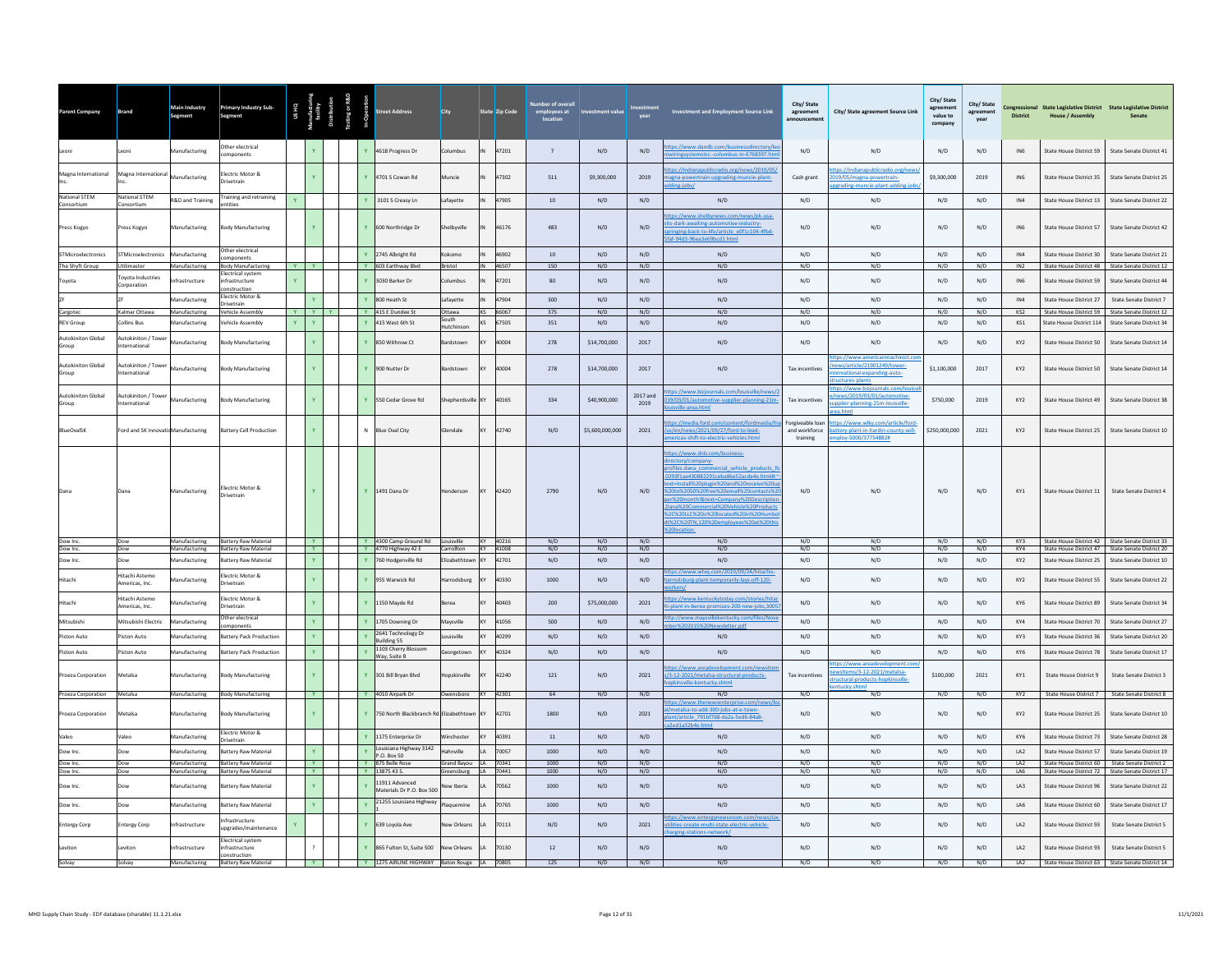| Parent Company                             | <b>Brand</b>                        | Main Industry<br>Segment             | <b>Primary Industry Sub-</b><br>Segment              |              |              |              | reet Address                                                     | City                   |           | State Zip Code    | ber of overal<br>employees at<br>location | stment value    | vear                    | <b>Investment and Employment Source Link</b>                                                                                                                                                                         | City/State<br>agreement<br>innouncemen | City/ State agreement Source Link | City/ State<br>agreement<br>value to<br>company | City/State<br>agreement<br>year | <b>District</b>                    | <b>House / Assembly</b>                           | Congressional State Legislative District State Legislative District<br>Senate |
|--------------------------------------------|-------------------------------------|--------------------------------------|------------------------------------------------------|--------------|--------------|--------------|------------------------------------------------------------------|------------------------|-----------|-------------------|-------------------------------------------|-----------------|-------------------------|----------------------------------------------------------------------------------------------------------------------------------------------------------------------------------------------------------------------|----------------------------------------|-----------------------------------|-------------------------------------------------|---------------------------------|------------------------------------|---------------------------------------------------|-------------------------------------------------------------------------------|
| Solvay                                     | Solvay                              | Manufacturing                        | Battery Raw Material                                 |              |              | $\mathbf{v}$ | 5677 NORTH INDUSTRY                                              | Shreveport             |           | LA 71101          | N/D                                       | N/D             | N/D                     | N/D                                                                                                                                                                                                                  | N/D                                    | N/D                               | N/D                                             | N/D                             | IA4                                | State House District 4                            | State Senate District 39                                                      |
| 24m Technologies                           | 24m Technologies                    | Manufacturing                        | sattery Cell Production                              | Y.           |              |              | Y 130 Brookline St                                               | Cambridge              | MA        | 02139             | 66                                        | \$21,800,000    | 2018                    | os://www.businesswire.com/news/ho<br>81217005360/en/24M-Raises-21.8M-to-<br>celerate-SemiSolid-Battery-Developm                                                                                                      | N/D                                    | N/D                               | N/D                                             | N/D                             | MA7                                | 8th Suffolk District                              | First Suffolk & Middlesex<br>$\sf District$                                   |
| Analog Devices Inc                         | Analog Devices Inc                  | Manufacturing                        | verter & Converter                                   |              |              |              | 20 Alpha Rd                                                      | Chelmsford             | <b>MA</b> | 01824             | 58                                        | N/D             | N/D                     | N/D                                                                                                                                                                                                                  | $\rm N/D$                              | N/D                               | N/D                                             | N/D                             | MA3                                | 17th Middlesex District                           | <b>Third Middlesex District</b>                                               |
| Analog Devices Inc                         | Inalog Devices Inc                  | <b>Manufacturing</b>                 | verter & Converter                                   |              |              |              | One Analog Way                                                   | Vilmington             |           | 01887             | 356                                       | N/D             | N/D                     | N/D                                                                                                                                                                                                                  | $\mathsf{N}/\mathsf{D}$                | N/D                               | N/D                                             | $\rm N/D$                       | MA3                                | 3rd Middlesex District                            | Middlesex & Worcester<br>District                                             |
| Analog Devices Inc                         | nalog Devices Inc.                  | lanufacturing                        | verter & Converte                                    |              |              |              | 1 Technology Way                                                 | orwood                 | MA        | 02062             | 160                                       | N/D             | N/D                     | N/D<br>ps://www.bizjournals.com/boston/news/20                                                                                                                                                                       | N/D                                    | N/D                               | N/D                                             | N/D                             | MA8                                | 12th Norfolk District                             | Norfolk & Suffolk District                                                    |
| Aptiv                                      | Aptiv                               | Manufacturing                        | werter & Converter                                   | $\mathbf{Y}$ |              |              | Y 100 Northern Ave                                               | Boston                 | <b>MA</b> | 02210             | 784                                       | \$2,000,000,000 | 2019                    | 9/09/25/aptivs-4b-joint-venture-with-large-                                                                                                                                                                          | N/D                                    | N/D                               | N/D                                             | N/D                             | MA8                                | 4th Suffolk District                              | <b>First Suffolk District</b>                                                 |
| BorgWarner                                 | orgWarner                           | Aanufacturing                        | <b>Ittery Pack Production</b>                        |              |              |              | 155 Northboro Rd, Suite 1 Southborough                           |                        | MA.       | 01772             | $35\,$                                    | N/D             | N/D                     | tps://www.dandb.com/businessdirectory/se<br>inc.-southborough-ma-10289929.html                                                                                                                                       | N/D                                    | N/D                               | N/D                                             | N/D                             | $\ensuremath{\mathsf{MAS}}\xspace$ | 8th Middlesex District                            | Middlesex & Worcester<br>District<br>Middlesex & Worcester                    |
| BorgWarner<br>CoorsTek                     | Sevcon Inc<br>CoorsTek              | Manufacturing<br>Manufacturing       | werter & Converter<br><b>Battery Raw Material</b>    |              |              | $\mathbf{Y}$ | 155 Northboro Rd, Suite 1 Southborough MA 01772<br>Y 5 Norton Dr | Worcester              |           | MA 01606          | 45<br>310                                 | N/D<br>N/D      | N/D<br>N/D              | N/D<br>N/D                                                                                                                                                                                                           | N/D<br>N/D                             | N/D<br>N/D                        | N/D<br>N/D                                      | N/D<br>N/D                      | MAS<br>MA2                         | 8th Middlesex District<br>13th Worcester District | District<br>First Worcester District                                          |
| Covestro                                   | ovestro                             | lanufacturing                        | attery Raw Material                                  |              |              |              | 8 Fairview Way                                                   | South<br>Deerfield     | MA        | 01373             | $11\,$                                    | N/D             | $\mathsf{N}/\mathsf{D}$ | $\rm N/D$                                                                                                                                                                                                            | N/D                                    | N/D                               | N/D                                             | $\rm N/D$                       | MA2                                | 1st Franklin District                             | Hampshire, Franklin &<br><b>Worcester District</b>                            |
| <b>Delta Electronics</b>                   | Delta (Drivetrain)                  | Manufacturing                        | lectric Motor &<br><b>Orivetrain</b>                 |              |              |              | 175 Cabot St. Suite #310                                         | <b>Ilawoll</b>         | MA        | 01854             | 25                                        | N/D             | N/D                     | N/D                                                                                                                                                                                                                  | N/D                                    | N/D                               | N/D                                             | N/D                             | MA3                                | 18th Middlesex District                           | <b>First Middlesex District</b>                                               |
| Enel                                       | Enel X                              | nfrastructure                        | ectrical system<br>nfrastructure<br>instruction      |              |              |              | One Marina Park Dr Suite<br>400                                  | Boston                 | MA        | 02210             | 51                                        | N/D             | 2020                    | ps://www.enel.com/media/explore/searc<br>ess-releases/press/2020/09/enel-x-and-amr<br>apital-establish-ioint-venture-to-boost-electr<br>blic-transportation-in-the-americas-                                         | N/D                                    | N/D                               | N/D                                             | N/D                             | MA8                                | 4th Suffolk District                              | First Suffolk District                                                        |
| ev Transportation<br>Services              | ev Transportation<br>Services       | lanufacturing                        | /ehicle Assembly                                     |              |              |              | 1309 Beacon St, Suite 300 Brookline                              |                        | MA        | 02446             | $\mathsf{6}$                              | N/D             | N/D                     | N/D                                                                                                                                                                                                                  | N/D                                    | N/D                               | N/D                                             | N/D                             | MA4                                | 15th Norfolk District                             | First Middlesex & Norfolk<br>District                                         |
| EverSource                                 | EverSource                          | nfrastructure                        | nfrastructure installation                           |              |              |              | 247 Station Dr,<br>Westwood                                      | Boston                 | MA        | 02090             | 1611                                      | \$45,000,000    | 2018                    | ps://www.capecod.com/newscenter/ever<br>rce-to-invest-45-million-in-electric-vehicle-<br>harging-ports/<br>tps://www.eversource.com/content/docs/di<br>ult-source/investors/2020-annual-<br>ort.pdf?sfvrsn=e40dc62 4 | N/D                                    | N/D                               | N/D                                             | $\rm N/D$                       | MA8                                | 11th Norfolk District                             | Norfolk & Suffolk District                                                    |
| Infineon Technologies                      | nfineor<br>Technologies             | Aanufacturing                        | Other electrical<br>omponents                        |              |              |              | 205 Crawford St                                                  | eominster              | MA        | 01453             | 25                                        | N/D             | N/D                     | N/D                                                                                                                                                                                                                  | N/D                                    | N/D                               | N/D                                             | N/D                             | MA2                                | 4th Worcester District                            | Worcester & Middlesex<br>District                                             |
| Ionic Materials                            | Ionic Materials                     | Manufacturing                        | <b>Battery Cell Production</b>                       | Y            |              |              | Y 10-L. Commerce Way                                             | Woburn                 | MA        | 01801             | 62                                        | \$65,000,000    | 2018                    | ps://ionicmaterials.com/2018/02/ionic-<br>terials-raises-65-million-to-speed-<br>elopment-of-its-revolutionary-polymer-<br>ectrolyte-for-solid-state-batteries/                                                      | N/D                                    | N/D                               | N/D                                             | N/D                             | MA5                                | 30th Middlesex District                           | Fourth Middlesex District                                                     |
| LioNano                                    | <b>Factorial Energy</b>             | Manufacturing                        | attery Cell Production                               | $\mathbf{v}$ | $\mathbf{Y}$ |              | 19 Presidential Way, Suite Woburn<br>103                         |                        |           | MA 01801          | 21                                        | \$48,200,000    | 2021                    | ttps://www.crunchbase.com/organization/lio                                                                                                                                                                           | N/D                                    | N/D                               | N/D                                             | N/D                             | MA5                                | 30th Middlesex District                           | <b>Fourth Middlesex District</b>                                              |
| Littelfuse                                 | Littelfuse                          | Manufacturing                        | ther electrical<br>omponents                         |              | $\mathbf{Y}$ | Y            | 78 Cherry Hill Dr                                                | Boston                 | MA        | 01915             | N/D                                       | N/D             | N/D                     | N/D                                                                                                                                                                                                                  | N/D                                    | N/D                               | N/D                                             | N/D                             | MA6                                | 6th Essex District                                | Second Essex District                                                         |
| Microchip Technology                       | Microchip<br>Technology             | Manufacturing                        | ther electrical<br>mponents                          |              |              |              | Y 6 Lake St                                                      | Lawrence               | <b>MA</b> | 01841             | 165                                       | N/D             | N/D                     | tps://www.dnb.com/business-<br>ectory/company-<br>ofiles.microsemi_nes_inc.f98306f77fc0829e<br>n84db293cfa86.html                                                                                                    | N/D                                    | N/D                               | N/D                                             | N/D                             | MA3                                | 17th Essex District                               | cond Essex & Middlese<br>${\sf District}$                                     |
| Mitsubishi                                 | Mitsubishi Electric                 | <b>Manufacturing</b>                 | Ther electrical<br>mponents                          |              |              |              | 201 BRdway, 8th Floor                                            | Cambridge              | MA        | 02139             | 111                                       | N/D             | N/D                     | ttps://www.linkedin.com/company/merl/pe                                                                                                                                                                              | N/D                                    | N/D                               | N/D                                             | N/D                             | MA7                                | 26th Middlesex District                           | Middlesex & Suffolk<br>District                                               |
| Murata Power<br>Solutions Inc              | Murata Power<br>Solutions Inc       | lanufacturing                        | verter & Converter                                   |              |              |              | 129 Flanders Rd                                                  | Westborough            | MA        | 01581             | $\mathbf{A}$                              | N/D             | N/D                     | N/D                                                                                                                                                                                                                  | N/D                                    | N/D                               | N/D                                             | N/D                             | MA2                                | 8th Middlesex District                            | Middlesex & Worcester<br>District                                             |
| <b>National Grid</b>                       | <b>Jational Grid</b>                | nfrastructure                        | nfrastructure<br>pgrades/maintenance                 | Y            |              |              | 40 Sylvan Rd                                                     | Waltham                | MA        | 02451             | N/D                                       | \$3,000,000     | 2020                    | ps://www.nationalgrid.com/document/1331                                                                                                                                                                              | N/D                                    | N/D                               | N/D                                             | N/D                             | MA5                                | 9th Middlesex District                            | <b>Third Middlesex District</b>                                               |
| ON Semiconductor                           | ON Semiconductor                    | Manufacturing                        | Other electrical<br>omponents                        |              |              |              | 333 S Western Ave                                                | South Portland MA      |           | 04106             | 400                                       | N/D             | N/D                     | ps://www.dnb.com/business-<br>rectory/company-<br>rofiles.fairchild semiconductor corporation.1<br>a223cda26e9a60cd7c125d1add1eb.html                                                                                | N/D                                    | N/D                               | N/D                                             | N/D                             | ME1                                | State House District 33                           | State Senate District 29                                                      |
| PowerHydrant                               | owerHydrant                         | frastructure                         | Electrical system<br>nfrastructure<br>onstruction    | $\mathbf{Y}$ |              |              | Y 11 Elkins St                                                   | Boston                 | MA.       | 02127             | 5                                         | N/D             | N/D                     | N/D                                                                                                                                                                                                                  | N/D                                    | N/D                               | N/D                                             | N/D                             | MA8                                | 4th Suffolk District                              | <b>First Suffolk District</b>                                                 |
| Schneider                                  | Schneider Electric                  | frastructure                         | lectrical system<br>infrastructure<br>onstruction    |              |              |              | One Campus, 800 Federa                                           | indover                | MA        | 01810             | N/D                                       | \$40,000,000    | 2020                    | ttps://www.tdworld.com/utility-<br>iness/article/21147615/schneider-electric<br>neider-electric-invests-us40-million-to-                                                                                             | N/D                                    | N/D                               | N/D                                             | N/D                             | MA3                                | 18th Essex District                               | Second Essex & Middlesex<br>District                                          |
| Sensata                                    | iensata                             | Manufacturing                        | Other electrical<br>mponents                         | $\mathbf{Y}$ |              |              | 529 Pleasant St                                                  | Attleboro              | <b>MA</b> | 02703             | N/D                                       | N/D             | N/D                     | N/D                                                                                                                                                                                                                  | N/D                                    | N/D                               | N/D                                             | N/D                             | MA4                                | 2nd Bristol District                              | <b>Bristol &amp; Norfolk District</b>                                         |
| Sold ITW Insulation<br>Systems, and Kester | Illinois Tool Works                 | Manufacturing                        | Ther electrical<br>omponents                         |              |              |              | 180 State Rd E                                                   | Westminster            | <b>MA</b> | 01473             | 230                                       | N/D             | N/D                     | tps://www.dnb.com/business-<br>ctory/company-<br>ofiles.illinois tool works inc.9b7e50bf5f279<br>e80e0b83289ebd.html                                                                                                 | N/D                                    | N/D                               | N/D                                             | N/D                             | MA3                                | 2nd Worcester District                            | Worcester & Middlesex<br>District                                             |
| Sparkcharge                                | <b>Sparkcharge</b>                  | nfrastructure                        | nfrastructure installation                           |              |              |              | Y 24 Dane St                                                     | omerville              | <b>MA</b> | 02143             | $25\,$                                    | N/D             | N/D                     | N/D                                                                                                                                                                                                                  | N/D                                    | N/D                               | N/D                                             | N/D                             | MA7                                | 26th Middlesex District                           | Second Middlesex Distric                                                      |
| <b>STMicroelectronics</b>                  | <b>STMicroelectronics</b>           | Manufacturing                        | Other electrical<br>omponents                        |              |              |              | 30 Corporate Dr, Suite<br>300                                    | Burlington             | MA        | 01803             | 100                                       | N/D             | N/D                     | N/D                                                                                                                                                                                                                  | N/D                                    | N/D                               | N/D                                             | N/D                             | MA6                                | 21st Middlesex District                           | <b>Fourth Middlesex District</b>                                              |
| Targray                                    | Targray                             | <b>Aanufacturing</b>                 | <b>Sattery Raw Material</b>                          |              |              | $\mathbf{v}$ | 1 Leighton st                                                    | <b>Boston</b>          | <b>MA</b> | 02141             | N/D                                       | N/D             | N/D                     | N/D                                                                                                                                                                                                                  | N/D                                    | N/D                               | N/D                                             | N/D                             | MA7                                | 26th Middlesex District                           | Middlesex & Suffolk<br>District                                               |
| Toshiba                                    | Toshiba America<br>Electronic       | <b>Manufacturing</b><br>anufacturing | nverter & Converter<br>Other electrical<br>omponents |              |              |              | Y 200 5th Ave<br>290 Donald Lynch Blvd,<br>Suite 201             | Waltham<br>Marlborough | <b>MA</b> | MA 02451<br>01752 | N/D<br>100                                | N/D<br>N/D      | N/D<br>N/D              | N/D<br>N/D                                                                                                                                                                                                           | N/D<br>N/D                             | N/D<br>N/D                        | N/D<br>N/D                                      | N/D<br>N/D                      | MA5<br>MA3                         | 9th Middlesex District<br>4th Middlesex District  | <b>Third Middlesex District</b><br>Middlesex & Worcester<br>District          |
| TRU Group                                  | Components, Inc<br>Boston-Power Inc | Manufacturing                        | attery Pack Production                               |              |              |              | 2200 W Park Dr #320                                              | Westborough            | <b>MA</b> | 01581             | 89                                        | N/D             | N/D                     | $\mathrm{N}/\mathrm{D}$                                                                                                                                                                                              | N/D                                    | N/D                               | N/D                                             | $\rm N/D$                       | MA <sub>2</sub>                    | 8th Middlesex District                            | Middlesex & Worcester                                                         |
| <b>TUV Group</b>                           | <b>TUV Rheinland</b>                | R&D and Training                     | R&D.                                                 |              |              |              | Y 295 Foster St Suite 100                                        | Littleton              | MA        | 01460             | 9                                         | N/D             | N/D                     | N/D                                                                                                                                                                                                                  | N/D                                    | N/D                               | N/D                                             | N/D                             | MA3                                | 2nd Middlesex District                            | District<br>Middlesex & Worcester<br>District                                 |
| <b>Wanxiang Group</b>                      | A123 Systems                        | Manufacturing                        | <b>Battery Cell Production</b>                       |              |              |              | $Y$ 10 Ave F                                                     | Hopkinton              |           | MA 01748          | N/D                                       | N/D             | N/D                     | N/D                                                                                                                                                                                                                  | N/D                                    | N/D                               | N/D                                             | N/D                             | MA4                                | 8th Middlesex District                            | Second Middlesex &<br>Norfolk District                                        |
| <b>Wanxiang Group</b>                      | A123 Systems                        |                                      | Manufacturing Battery Cell Production                |              |              |              | Y 200 West St                                                    | Waltham                |           | MA 02451          | N/D                                       | N/D             | N/D                     | N/D                                                                                                                                                                                                                  | N/D                                    | N/D                               | N/D                                             | N/D                             | MA5                                |                                                   | 9th Middlesex District Third Middlesex District                               |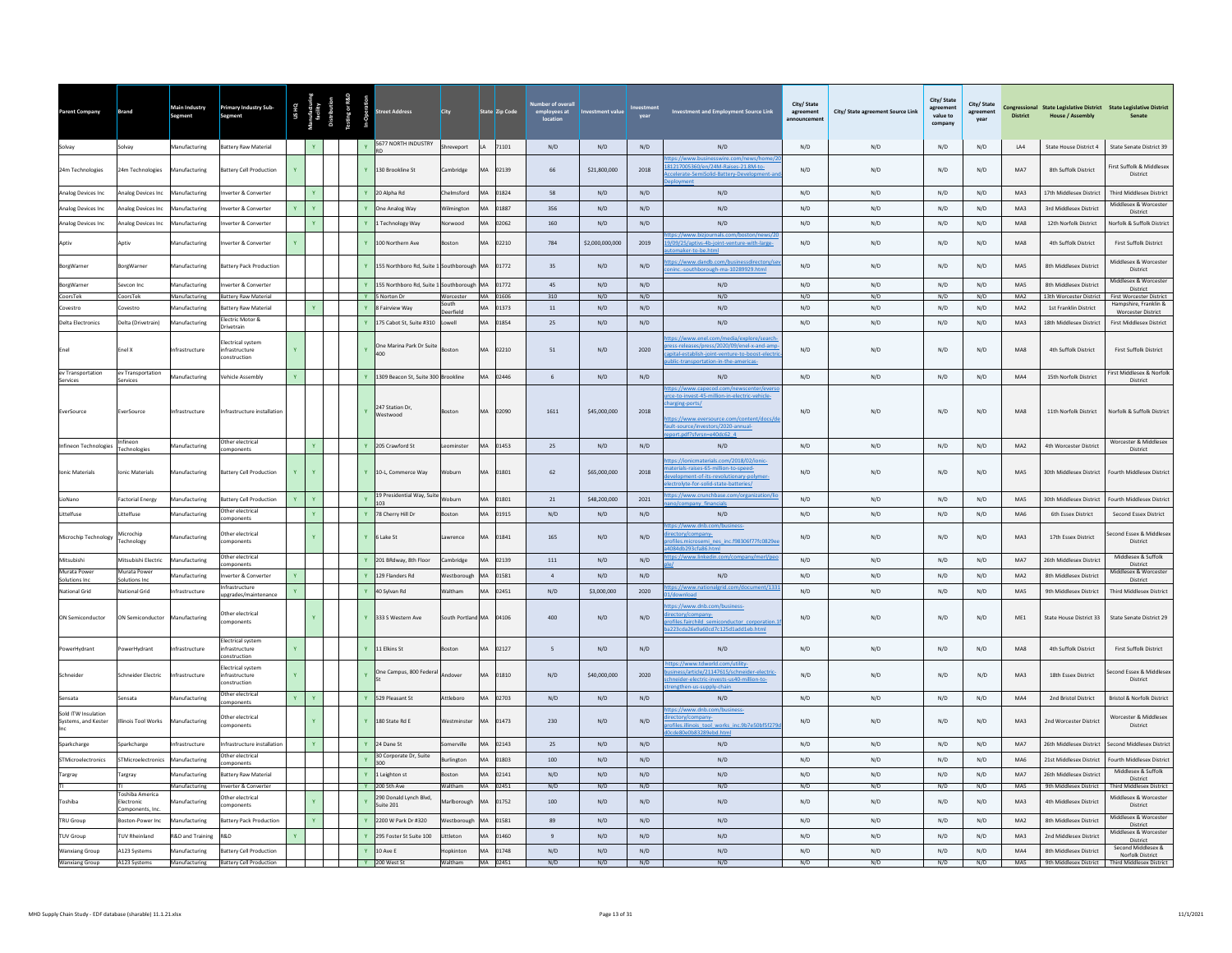| ent Compan                         | rand                                      | Main Industry<br>Segment                     | Primary Industry Sub-<br>Segment                |                |                     |          |              | treet Address                                                                     | <b>City</b>                 | State Zip Code       | employees at<br>location | <b>Investment value</b> | vear       | Investment and Employment Source Link                                                                                                                                | City/State<br>$\!$ agreement<br>announcement | City/ State agreement Source Link                                                                                                                | City/ State<br>agreement<br>value to<br>company | City/State<br>agreement<br>vear | <b>District</b> | <b>House / Assembly</b>              | Congressional State Legislative District State Legislative District<br>Senate                       |
|------------------------------------|-------------------------------------------|----------------------------------------------|-------------------------------------------------|----------------|---------------------|----------|--------------|-----------------------------------------------------------------------------------|-----------------------------|----------------------|--------------------------|-------------------------|------------|----------------------------------------------------------------------------------------------------------------------------------------------------------------------|----------------------------------------------|--------------------------------------------------------------------------------------------------------------------------------------------------|-------------------------------------------------|---------------------------------|-----------------|--------------------------------------|-----------------------------------------------------------------------------------------------------|
| WiTricity                          | WiTricity                                 | Infrastructure                               | lectrical system<br>nfrastructure<br>nstruction |                |                     |          |              | 57 Water St                                                                       | Watertown                   | MA 02472             | 60                       | N/D                     | N/D        | N/D                                                                                                                                                                  | N/D                                          | N/D                                                                                                                                              | N/D                                             | N/D                             | MA5             | 29th Middlesex District              | Second Suffolk &<br>Middlesex District                                                              |
| <b>XLFleet</b>                     | <b>KLFleet</b>                            | Midlife                                      | ehicle Retrofitting                             | Y.             |                     |          |              | 145 Newton St                                                                     | loston                      | MA 02135             | 50                       | N/D                     | N/D        | N/D                                                                                                                                                                  | N/D                                          | N/D                                                                                                                                              | N/D                                             | N/D                             | MA7             | 18th Suffolk District                | Second Suffolk &<br>Middlesex District                                                              |
| ev Transportation<br>Services      | ev Transportation<br>Services             | Manufacturing                                | ehicle Assembly                                 |                |                     |          |              | 166A Lorum St                                                                     | ewksbury                    | <b>MA</b><br>01876   | N/D                      | N/D                     | N/D        | N/D                                                                                                                                                                  | N/D                                          | N/D                                                                                                                                              | N/D                                             | N/D                             | MA6             | 19th Middlesex District              | Second Essex & Middlesex<br>District                                                                |
| <b>CVG</b>                         | CVG                                       | Manufacturing                                | <b>Body Manufacturing</b>                       |                | $\mathbf{Y}$        |          |              | 6650 Business Pkwy                                                                | Elkridge                    | MD 21075             | 77                       | N/D                     | N/D        | tps://www.dnb.com/business-<br>ectory/company-<br>files.cvg fse IIc.90e1496569bac31a18ea61<br>1h22d0.html                                                            | N/D                                          | N/D                                                                                                                                              | N/D                                             | N/D                             | MD2             | State Legislative District<br>13     | State Senate District 13                                                                            |
| Danfoss Group                      | Danfoss                                   | Manufacturing                                | werter & Converter                              |                |                     |          |              | 11655 CrossRoads Circle                                                           | <b>Baltimore</b>            | MD 21220             | 32                       | N/D                     | N/D        | N/D                                                                                                                                                                  | N/D                                          | N/D                                                                                                                                              | N/D                                             | N/D                             | MD2             | <b>State Legislative District 7</b>  | State Senate District 7                                                                             |
| Eurofins                           | detlabs                                   | <b>R&amp;D and Training</b>                  | &D                                              | Y.             |                     |          |              | 914 W Patapsco Ave                                                                | altimore                    | MD 21230             | 60                       | N/D                     | N/D        | N/D                                                                                                                                                                  | N/D                                          | N/D                                                                                                                                              | N/D                                             | N/D                             | MD2             | State Legislative District<br>46     | State Senate District 46                                                                            |
| Exelon                             | <b>Baltimore Gas and</b><br>Electric      | frastructure                                 | ectrical system<br>frastructure<br>onstruction  |                |                     |          |              | 110 W Fayette St                                                                  | altimore                    | MD 21201             | N/D                      | \$48,000,000            | 2018       | tos://www.baltimoresun.com/business/bs-<br>d-electric-vehicles-20180322-story.html                                                                                   | State / utiltiv<br>grant plan                | tps://www.biziournals.com/ba<br>e/news/2019/01/17/maryland-<br>roves-electric-vehicle-charging-                                                  | N/D                                             | 2019                            | MD7             | State Legislative District<br>40     | State Senate District 40                                                                            |
| SemaConnect                        | emaConnect                                | frastructure                                 | lectrical system<br>frastructure<br>nstruction  | Y.             | /D                  |          |              | 4961 Tesla Dr Suite A                                                             | owie                        | 20715<br>MD          | 41                       | N/D                     | N/D        | N/D                                                                                                                                                                  | N/D                                          | N/D                                                                                                                                              | N/D                                             | $\mathsf{N}/\mathsf{D}$         | MD <sub>5</sub> | State Legislative<br>Subdistrict 23B | State Senate District 23                                                                            |
| Solvay                             | Solvay                                    | Manufacturing                                | attery Raw Material                             |                | Y                   |          |              | 3440 FAIRFIELD Rd                                                                 | Baltimore                   | MD 21226             | 35                       | N/D                     | N/D        | N/D                                                                                                                                                                  | N/D                                          | N/D                                                                                                                                              | N/D                                             | N/D                             | MD2             | tate Legislative District<br>46      | State Senate District 46                                                                            |
| Volvo                              | Mack Trucks                               | Manufacturing                                | ehicle Assembly                                 |                |                     |          |              | 13302 Pennsylvania Ave                                                            | Hagerstown                  | MD 21742             | 1800                     | N/D                     | N/D        | ps://www.mcall.com/business/mc-biz-ma<br>ucks-hagerstown-maryland-employees-find-<br>ariiuana-20191106-<br>inf5x4hfhtramfzle4hd6yhm-story.html                       | N/D                                          | N/D                                                                                                                                              | N/D                                             | $\mathsf{N}/\mathsf{D}$         | MD6             | State Legislative<br>Subdistrict 2A  | State Senate District 2                                                                             |
| The Shyft Group                    | <b>Juramag</b>                            | Manufacturing                                | ody Manufacturing                               | $\mathbf{Y}$ . | $\mathbf{Y}$ .      |          |              | 977 W. RIVER Rd. #3                                                               | Naterville                  | ME<br>04901          | 100                      | N/D                     | N/D        | N/D                                                                                                                                                                  | N/D                                          | N/D                                                                                                                                              | N/D                                             | N/D                             | ME1             | State House District 109             | State Senate District 16                                                                            |
|                                    |                                           | Manufacturing                                | verter & Converter                              |                |                     |          |              | Foden Rd                                                                          | South Portland              | ME<br>04106          | N/D                      | \$850,000,000           | 2020       | tps://www.theburnin.com/industry/texas-<br>truments-begins-construction-dallas-factor                                                                                | N/D                                          | N/D                                                                                                                                              | N/D                                             | N/D                             | ME1             | State House District 33              | State Senate District 29                                                                            |
| American Axle                      | <b>Imerican Axle</b>                      | <b>Manufacturing</b>                         | lectric Motor &<br>rivetrain                    |                | $\mathbf{Y}^{\top}$ |          |              | 18450 15 Mile Rd                                                                  | raser                       | 48026                | 200                      | N/D                     | N/D        | s://www.freep.com/story/<br>ney/cars/2<br>03/24/coronavirus-uaw-plant-<br>/ 000130920411                                                                             | N/D                                          | N/D                                                                                                                                              | N/D                                             | N/D                             | M <sub>19</sub> | State House District 31              | State Senate District 9                                                                             |
| American Axle                      | American Axle                             | Manufacturing                                | lectric Motor &<br>rivetrain                    |                | $\mathbf{v}$        |          |              | 45 W Oakwood Rd                                                                   | <b>Dxford</b>               | 48371                | 250                      | N/D                     | N/D        | N/D                                                                                                                                                                  | N/D                                          | N/D                                                                                                                                              | N/D                                             | N/D                             | M18             | State House District 46              | State Senate District 12                                                                            |
| American Axle                      | American Axle                             | Manufacturing                                | lectric Motor &<br>rivetrain                    |                | Y.                  |          | $\mathbf{Y}$ | One Manufacturing Dr                                                              | <b>Three Rivers</b>         | MI<br>49093          | 560                      | N/D                     | N/D        | tps://www.industryweek.com/talent/article<br>1959150/american-axle-manufacturing-three<br>ers-manufacturing-facility-iw-best-plants-                                 | N/D                                          | N/D                                                                                                                                              | N/D                                             | N/D                             | MIG             | State House District 59              | State Senate District 21                                                                            |
| American Axle                      | American Axle                             | Manufacturing                                | lectric Motor &<br>ivetrain                     | Y.             |                     |          |              | One Dauch Dr                                                                      | Detroit                     | MI<br>48211-1198     | 1500                     | N/D                     | N/D        | N/D                                                                                                                                                                  | N/D                                          | N/D                                                                                                                                              | N/D                                             | N/D                             | M13             | State House District 4               | State Senate District 2                                                                             |
| American Battery<br>Solutions      | American Battery<br>olutions              | Manufacturing                                | <b>Battery Pack Production</b>                  | $\mathbf{Y}$   |                     | Y.       |              | 3768 S Lapeer Rd                                                                  | Lake Orion                  | 48359<br>MI          | 40                       | \$1,000,000             | 2021       | ps://lakeorionreview.com/american-batten<br>and-michigan-tech-center/                                                                                                | N/D                                          | N/D                                                                                                                                              | N/D                                             | N/D                             | M18             | State House District 46              | State Senate District 12                                                                            |
| Aptiv                              | Antiv                                     | Manufacturing                                | werter & Converter                              |                |                     |          |              | Y 5820 Innovation Dr                                                              | Troy                        | 48098                | 1120                     | \$20,000,000            | 2018       | ps://www.theoaklandpress.com/business,<br>ology-company-aptiv-to-renovate-existing<br>y-facility-create-500-jobs/article_00a3bd7c<br>344-11e8-9ebc-f3bb32a38df3.html | Tax relief                                   | N/D                                                                                                                                              | \$30,600,000                                    | 2018                            | MI11            | State House District 41              | State Senate District 13                                                                            |
| Aptiv<br>Aptiv                     | Aptiv<br>Aptiv                            | Manufacturing<br>Manufacturing               | Inverter & Converter<br>Inverter & Converter    |                |                     |          |              | Y   Y   999 Republic Dr STE 100   Allen Park   MI   48101<br>Y Y 2611 Superior Ct | Auburn Hills MI 48326       |                      | 22<br>69                 | N/D<br>N/D              | N/D<br>N/D | N/D<br>N/D                                                                                                                                                           | N/D<br>N/D                                   | N/D<br>N/D                                                                                                                                       | N/D<br>N/D                                      | N/D<br>N/D                      | MI12<br>MI11    |                                      | State House District 13 State Senate District 4<br>State House District 29 State Senate District 12 |
| Arconic                            | Arconic                                   | Manufacturing                                | <b>Body Manufacturing</b>                       |                | Y.                  |          |              | 37000 W 12 Mile Rd Ste<br>115                                                     | Farmington<br>tills         | 48331<br>MI          | 400                      | N/D                     | N/D        | tps://www.dnb.com/business-<br>ectory/company-<br>files.arconic automotive castings inc.9057<br>865c50089f5c3090c6690d19f.h                                          | N/D                                          | N/D                                                                                                                                              | N/D                                             | N/D                             | MI14            | State House District 37              | State Senate District 11                                                                            |
| <b>Autokiniton Global</b><br>Group | Autokiniton / Tower<br>nternational       | Manufacturing                                | ody Manufacturing                               |                | $\mathbf{Y}$ .      |          |              | 44850 N Groesbeck Hwy                                                             | Clinton<br>ownship          | 48036                | 421                      | N/D                     | N/D        | N/D                                                                                                                                                                  | N/D                                          | N/D                                                                                                                                              | N/D                                             | N/D                             | M19             | State House District 24              | State Senate District 10                                                                            |
| <b>Autokiniton Global</b><br>Group | utokiniton / Tower<br>ternational         | Manufacturing                                | <b>Body Manufacturing</b>                       |                |                     |          |              | 17672 N Laurel Park Dr                                                            | ivonia                      | 48152                | 82                       | N/D                     | N/D        | N/D                                                                                                                                                                  | N/D                                          | N/D                                                                                                                                              | N/D                                             | N/D                             | M111            | State House District 19              | State Senate District 7                                                                             |
| <b>Autokiniton Global</b><br>Group | Autokiniton / Tower<br>nternational       | Manufacturing                                | <b>Body Manufacturing</b>                       |                |                     |          |              | 17757 WOODLAND DR                                                                 | <b>New Roston</b>           | MI<br>48164          | 445                      | \$900,000,000           | 2019       | ttps://www.prnewswire.com/news-<br>eases/autokiniton-global-group-to-acquire-<br>ver-international-for-31-per-share-in-cash-                                         | N/D                                          | N/D                                                                                                                                              | N/D                                             | N/D                             | MI12            | State House District 23              | State Senate District 6                                                                             |
| Autokiniton Global<br>Group        | Autokiniton / Tower<br>ternational        | Manufacturing                                | ody Manufacturing                               |                |                     |          |              | 43955 Plymouth Oaks<br>Rlvd                                                       | ymouth                      | 48170                | 338                      | N/D                     | N/D        | N/D                                                                                                                                                                  | N/D                                          | N/D                                                                                                                                              | N/D                                             | N/D                             | M111            | State House District 20              | <b>State Senate District 7</b>                                                                      |
| Autokiniton Global<br>Group        | <b>Nutokiniton / Tower</b><br>ternational | Manufacturing                                | <b>Body Manufacturing</b>                       |                | $\mathbf{Y}$        |          |              | 81 Drettmann Dr                                                                   | Fikton                      | MI<br>48731          | 1180                     | N/D                     | N/D        | N/D                                                                                                                                                                  | N/D                                          | N/D                                                                                                                                              | N/D                                             | N/D                             | MI10            | <b>State House District 84</b>       | State Senate District 25                                                                            |
| <b>Autokiniton Global</b><br>Group | Autokiniton / Towe<br>ternational         | Manufacturing                                | <b>Body Manufacturing</b>                       |                |                     |          |              | 4695 44th St SE                                                                   | <b>Grand Rapids</b>         | 49512<br>MI          | $6\overline{6}$          | N/D                     | N/D        | N/D                                                                                                                                                                  | N/D                                          | N/D                                                                                                                                              | N/D                                             | N/D                             | M12             | State House District 72              | State Senate District 26                                                                            |
| AVI                                | AVL (Drivetrain)                          | Manufacturing                                | lectric Motor &<br>rivetrain                    |                | Y                   |          |              | 1801 F. Fllsworth Rd                                                              | Ann Arhor                   | MI<br>48108          | 130                      | N/D                     | N/D        | N/D                                                                                                                                                                  | N/D                                          | N/D                                                                                                                                              | N/D                                             | N/D                             | MI12            | State House District 53              | State Senate District 18                                                                            |
| AVL                                | AVL (Drivetrain)                          | Manufacturing                                | lectric Motor &<br>rivetrain                    | Y              | $\mathbf{Y}$        |          |              | 45700 Mast St                                                                     | <b>Ivmouth</b>              | 48170<br>MI          | 310                      | N/D                     | N/D        | N/D                                                                                                                                                                  | N/D                                          | N/D                                                                                                                                              | N/D                                             | N/D                             | M111            | State House District 20              | State Senate District 7                                                                             |
| AVL                                | VL (Drivetrain)                           | Manufacturing                                | ectric Motor &<br>rivetrain                     |                |                     |          |              | 2285 Franklin Rd                                                                  | <b>Bloomfield</b><br>dille: | MI<br>48302          | $40\,$                   | N/D                     | N/D        | N/D                                                                                                                                                                  | N/D                                          | N/D                                                                                                                                              | N/D                                             | N/D                             | M19             | State House District 40              | State Senate District 12                                                                            |
| AVI List Gmbh<br>AVL List Gmbh     | <b>AVI List Gmbh</b><br>AVL List Gmbh     | R&D and Training R&D<br>R&D and Training R&D |                                                 |                |                     | <b>Y</b> | $-$ Y        | 1801 F. Fllsworth Rd<br>Y   Y   45700 Mast St                                     | Ann Arbor<br>Plymouth       | MI 48108<br>MI 48170 | 47<br>30                 | N/D<br>N/D              | N/D<br>N/D | N/D<br>N/D                                                                                                                                                           | N/D<br>N/D                                   | N/D<br>N/D                                                                                                                                       | N/D<br>N/D                                      | N/D<br>N/D                      | MI12<br>M111    |                                      | State House District 53 State Senate District 18<br>State House District 20 State Senate District 7 |
| AVL List Gmbh                      | AVL List Gmbh                             | R&D and Training                             | R&D                                             | Y              |                     |          |              | Y Y 47603 Halvard Dr                                                              | Plymouth                    | MI 48170             | 89                       | N/D                     | N/D        | N/D                                                                                                                                                                  | N/D                                          | N/D                                                                                                                                              | N/D                                             | N/D                             | M111            |                                      | State House District 20 State Senate District 7                                                     |
| AVL List Gmbh                      | <b>AVL List Gmbh</b>                      | R&D and Training                             | R&D                                             |                |                     | Y        | $\mathbf{v}$ | 2285 Franklin Rd                                                                  | loomfield<br>alliH          | MI<br>48302          | $50\,$                   | N/D                     | N/D        | N/D                                                                                                                                                                  | N/D                                          | N/D                                                                                                                                              | N/D                                             | N/D                             | M19             | State House District 40              | State Senate District 12                                                                            |
| <b>BASF</b>                        | BASF                                      | Manufacturing                                | <b>Battery Cell Production</b>                  |                |                     |          |              | 4750 W Dickman Rd                                                                 | Battle Creek                | 49037<br>MI          | 53                       | N/D                     | N/D        | ps://www.basf.com/us/documents/en/Fact<br>eets/Battle%20Creek-MI-SiteFactSheet.pdf                                                                                   | N/D                                          | N/D                                                                                                                                              | N/D                                             | N/D                             | M13             | State House District 62              | State Senate District 19                                                                            |
| <b>Battery Solutions</b>           | <b>Battery Solutions</b>                  | Midlife                                      | <b>Battery Recycling</b>                        |                | $\mathbf{v}$        |          |              | Y 4930 Holtz Dr                                                                   | Wixom                       | 48393                | 44                       | N/D                     | N/D        | N/D                                                                                                                                                                  | N/D                                          | s://www.hometownlife.co<br>ews/local/milford/2017/12/01/ba<br>tery-recycling-firm-gets-tax-break-<br>wing-operations-milford-<br>shin/908727001/ | N/D                                             | 2017                            | M111            | State House District 44              | State Senate District 15                                                                            |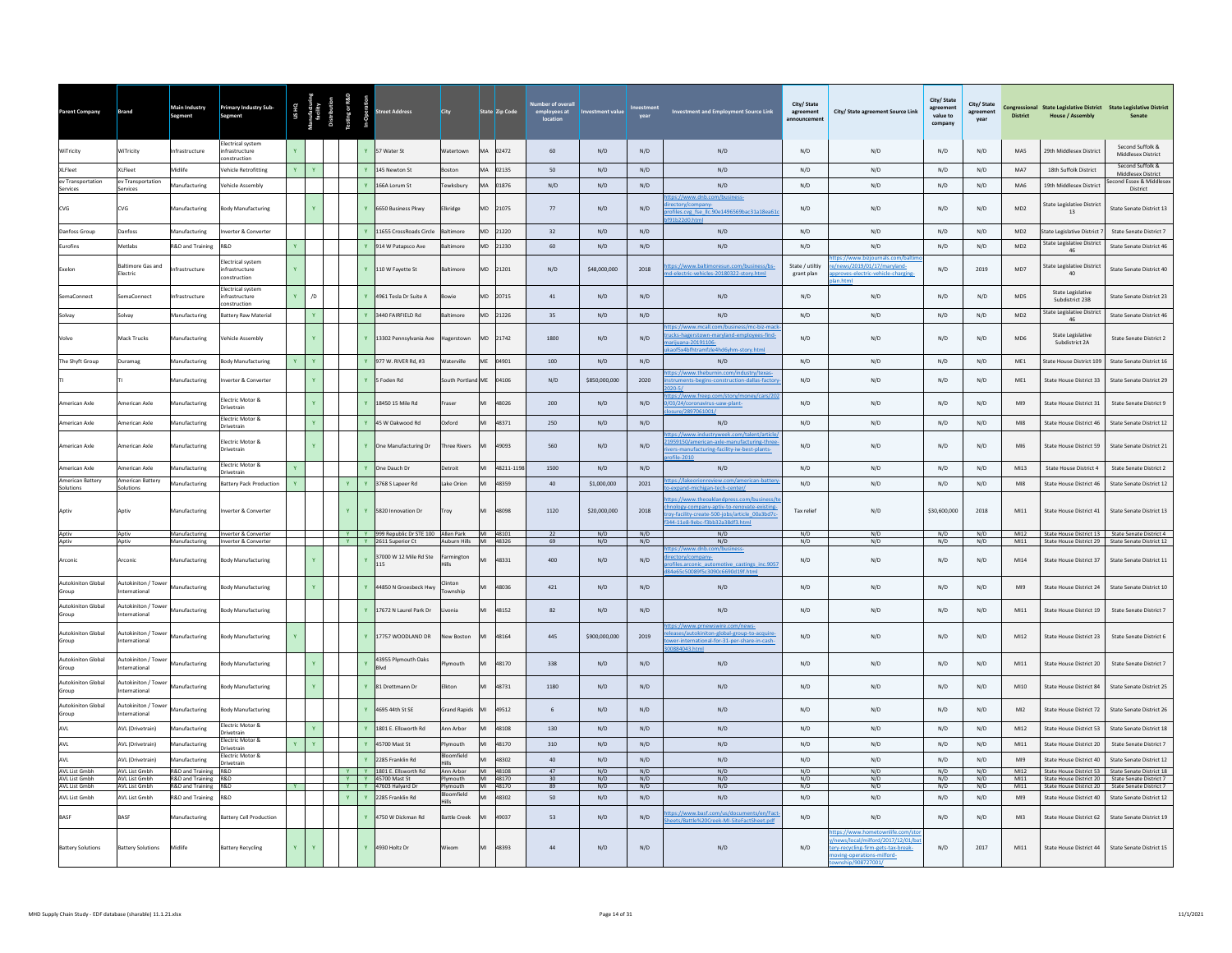| <b>Parent Company</b>                 | Brand                                 | Main Industry<br>Segment       | <b>Primary Industry Sub-</b><br>Segment                    | US HQ<br>Pufacturi<br>facility |                          |              | <b>Street Address</b>                       | <b>City</b>                      |    | State Zip Code       | Number of overal<br>employees at | <b>Investment value</b> |            | <b>Investment and Employment Source Link</b>                                                                                                                                                 | City/State<br>agreement<br>announcemen | City/ State agreement Source Link | City/ State<br>agreement<br>value to<br>company | City/State<br>agr<br>eement<br>vear | <b>District</b>    | Congressional State Legislative District State Legislative District<br><b>House / Assembly</b> | Senate                                                                                               |
|---------------------------------------|---------------------------------------|--------------------------------|------------------------------------------------------------|--------------------------------|--------------------------|--------------|---------------------------------------------|----------------------------------|----|----------------------|----------------------------------|-------------------------|------------|----------------------------------------------------------------------------------------------------------------------------------------------------------------------------------------------|----------------------------------------|-----------------------------------|-------------------------------------------------|-------------------------------------|--------------------|------------------------------------------------------------------------------------------------|------------------------------------------------------------------------------------------------------|
| <b>Bauer Controls</b>                 | <b>Bauer Controls</b>                 | Infrastructure                 | Software                                                   |                                |                          |              | 44190 Plymouth Oaks                         | Plymouth                         |    | MI 48170             | 48                               | N/D                     | N/D        | N/D                                                                                                                                                                                          | N/D                                    | N/D                               | N/D                                             | N/D                                 | MI11               | State House District 20                                                                        | State Senate District 7                                                                              |
| <b>Renteler</b>                       | <b>Renteler</b>                       | Manufacturing                  | Body Manufacturing                                         |                                |                          |              | Y 2650B N. Ondyke Rd                        | Auburn Hills                     | MI | 48326                | 200                              | N/D                     | N/D        | os://www.dnb.com/business-<br>ctory/company-<br>files.benteler automotive corporation.7d6<br>57b963f05068cc0ac3a53507.html                                                                   | N/D                                    | N/D                               | N/D                                             | N/D                                 | MI11               | State House District 29                                                                        | State Senate District 12                                                                             |
| Benteler                              | <b>Renteler</b>                       | Manufacturing                  | Body Manufacturing                                         |                                |                          |              | Y 9000 E Michigan Ave                       | Galesburg                        | MI | 49053                | 500                              | N/D                     | N/D        | tps://www.dnb.com/business-<br>ctory/company-<br>Files.benteler automotive corporation.205<br>95419b3268c6d083c6c6e2171.html                                                                 | N/D                                    | N/D                               | N/D                                             | N/D                                 | MI6                | State House District 63                                                                        | State Senate District 20                                                                             |
| <b>Bollinger Motors</b><br>BorgWarner | Bollinger<br>Borg Warner              | Manufacturing<br>Manufacturing | <b>Vehicle Assembly</b><br>attery Pack Production          |                                |                          |              | Y 14925 W 11 Mile Rd<br>Y 1624 Meiler Dr    | Oak Park<br>Troy                 | MI | MI 48237<br>48084    | 80<br>N/D                        | N/D<br>N/D              | N/D<br>N/D | N/D<br>N/D                                                                                                                                                                                   | N/D<br>N/D                             | N/D<br>N/D                        | N/D<br>N/D                                      | N/D<br>N/D                          | MI14<br>M111       | State House District 27<br>State House District 41                                             | State Senate District 11<br>State Senate District 13                                                 |
|                                       |                                       |                                |                                                            |                                |                          |              |                                             |                                  |    |                      |                                  |                         |            | tps://www.dnb.com/business                                                                                                                                                                   |                                        |                                   |                                                 |                                     |                    |                                                                                                |                                                                                                      |
| BorgWarner                            | BorgWarner                            | Manufacturing                  | Battery Pack Production                                    |                                |                          |              | Y 32059 Schoolcraft                         | Livonia                          | MI | 48150                | 140                              | N/D                     | N/D        | ectory/company-<br>files.borgwarner_powdered_metals_inc.3a4<br>fda59094f040036fa063c9e1d7d.html#:~:text<br>Borgwarner%20Powdered%20Metals%20Inc.<br>is.million%20in%20sales%20(USD).         | N/D                                    | N/D                               | N/D                                             | N/D                                 | M111               | State House District 19                                                                        | State Senate District 7                                                                              |
| BorgWarner                            | BorgWarner                            | Manufacturing                  | Battery Pack Production                                    |                                |                          |              | 3000 University Dr                          | Auburn Hills                     | MI | 48326                | N/D                              | N/D                     | N/D        | N/D                                                                                                                                                                                          | N/D                                    | N/D                               | N/D                                             | N/D                                 | M111               | State House District 29                                                                        | State Senate District 12                                                                             |
| BorgWarner                            | <b>BorgWarner</b>                     | Manufacturing                  | Battery Pack Production                                    |                                |                          |              | Y 3800 Automation Ave                       | Auburn Hills                     | MI | 48326                | N/D                              | N/D                     | 2014       | ps://www.borgwarner.com/newsroom/p<br>eleases/2014/03/24/borgwarner-expands<br>ulsion-technical-center-in-michigan                                                                           | N/D                                    | N/D                               | N/D                                             | N/D                                 | MI11               | State House District 29                                                                        | State Senate District 12                                                                             |
| BorgWarner                            | BorgWarner                            | Manufacturing                  | Battery Pack Production                                    |                                |                          |              | Y 3850 Hamlin Rd                            | Auburn Hills                     | MI | 48326                | 701                              | N/D                     | N/D        | ps://www.dnb.com/business-<br>ectory/company-<br>ofiles.borgwarner emissions systems IIc.54<br>9708d82d58cea9c1ebf828b80dd.html                                                              | N/D                                    | N/D                               | N/D                                             | N/D                                 | M111               | State House District 29                                                                        | State Senate District 12                                                                             |
| BorgWarner                            | <b>SorgWarner</b>                     | Manufacturing                  | attery Pack Production                                     |                                |                          |              | 1507 South Kalamazoo                        | Marshall                         | MI | 49068                | 900                              | N/D                     | N/D        | tps://www.dnb.com/business-<br>ectory/company-<br>files.borgwarner thermal systems inc.b15<br>3c56afb4a6eb2af3514694c5c.html                                                                 | N/D                                    | N/D                               | N/D                                             | N/D                                 | M13                | State House District 63                                                                        | State Senate District 19                                                                             |
| Rosch                                 | Bosch                                 | Manufacturing                  | werter & Converter                                         |                                |                          |              | Y 15000 North Haggerty Rd                   | vmouth<br>ownship                |    | 48170                | 850                              | N/D                     | N/D        | tps://www.todaysmotorvehicles.com/article<br>ch-expands-tech-center-plymouth-michiga<br>141                                                                                                  | N/D                                    | N/D                               | N/D                                             | N/D                                 | M111               | State House District 20                                                                        | State Senate District 7                                                                              |
| Bosch                                 | <b>Sosch</b>                          | Manufacturing                  | verter & Converter                                         |                                |                          |              | 38000 Hills Tech Dr                         | Farmington                       |    | 48331                | 1300                             | N/D                     | N/D        | tps://www.linkedin.com/company/bosch/p<br><b>22A23435</b><br><b>PfaretGeoR</b>                                                                                                               | N/D                                    | N/D                               | N/D                                             | N/D                                 | MI14               | State House District 37                                                                        | State Senate District 11                                                                             |
| CATL                                  | CATL                                  | Manufacturing                  | Battery Cell Production                                    |                                |                          |              | Y 2114 Austin Ave                           | Rochester Hills                  | MI | 48309                | 30                               | N/D                     | N/D        | N/D                                                                                                                                                                                          | N/D                                    | N/D                               | N/D                                             | N/D                                 | M111               | State House District 45                                                                        | State Senate District 13                                                                             |
| Chroma ATE                            | Chroma Systems<br>Solutions, Inc.     | R&D and Training               | R&D                                                        |                                |                          |              | Y 50477 Pontiac Trail                       | Wixom                            |    | 48393                | $\overline{2}$                   | N/D                     | N/D        | tps://www.prweb.com/releases/chroma_sv<br>is solutions inc celebrates 20 years in te<br>h17809555 htm                                                                                        | N/D                                    | N/D                               | N/D                                             | N/D                                 | M111               | State House District 39                                                                        | State Senate District 15                                                                             |
| Continental                           | Continental<br>Automotive Inc.        | Manufacturing                  | werter & Converter                                         |                                |                          |              | 4685 Investment Dr                          | Troy                             |    | 48098                | 174                              | N/D                     | N/D        | N/D                                                                                                                                                                                          | N/D                                    | N/D                               | N/D                                             | N/D                                 | M111               | State House District 41                                                                        | State Senate District 13                                                                             |
| Continental                           | Continental<br>Automotive Inc.        | Manufacturing                  | verter & Converter                                         |                                |                          |              | 15001 Commerce Dr<br>Vorth                  | Dearborn                         | MI | 48120                | 15                               | N/D                     | N/D        | N/D                                                                                                                                                                                          | N/D                                    | N/D                               | N/D                                             | N/D                                 | M12                | State House District 15                                                                        | State Senate District 3                                                                              |
| Continental                           | Continental<br>Automotive Inc.        | <b>Manufacturing</b>           | werter & Converte                                          |                                |                          |              | 15201 Mercantile Dr                         | Dearborn                         | MI | 48120                | 15                               | N/D                     | N/D        | N/D                                                                                                                                                                                          | N/D                                    | N/D                               | N/D                                             | N/D                                 | M12                | State House District 15                                                                        | State Senate District 3                                                                              |
| Continental                           | Continental<br><b>Automotive Inc.</b> | Manufacturing                  | werter & Converte                                          |                                |                          |              | 2044 Austin Ave                             | Rochester Hill:                  | MI | 48309                | 10                               | N/D                     | N/D        | N/D                                                                                                                                                                                          | N/D                                    | N/D                               | N/D                                             | N/D                                 | M111               | State House District 45                                                                        | State Senate District 13                                                                             |
| Continental                           | Continental<br>Automotive Inc.        | Manufacturing                  | verter & Converte                                          |                                | $\mathbf{Y}$             |              | Y 1 Continental Dr                          | Auburn Hills                     |    | 48326                | 958                              | N/D                     | N/D        | N/D                                                                                                                                                                                          | N/D                                    | N/D                               | N/D                                             | N/D                                 | M111               | State House District 29                                                                        | <b>State Senate District 12</b>                                                                      |
| Continental                           | Continental<br>(Charging System)      | <b>nfrastructure</b>           | nfrastructure installation                                 | Y.                             | $\mathbf{Y}$             | Y            | Y 1 Continental Dr                          | Auburn Hills                     |    | 48326                | 958                              | N/D                     | N/D        | N/D                                                                                                                                                                                          | N/D                                    | N/D                               | N/D                                             | N/D                                 | $M111$             | State House District 29                                                                        | State Senate District 12                                                                             |
| Continental                           | Continental<br>Automotive Inc.        | lanufacturing                  | werter & Converter                                         |                                |                          | Y            | Y 1791 Harmon Rd                            | Auburn Hills                     |    | 48326                | 85                               | N/D                     | N/D        | N/D                                                                                                                                                                                          | N/D                                    | N/D                               | N/D                                             | N/D                                 | M111               | <b>State House District 29</b>                                                                 | State Senate District 12                                                                             |
| Continental                           | Continental<br>Automotive Inc.        | <b>Aanufacturing</b>           | werter & Converter                                         | Y                              | $\mathbf{Y}$             |              | Y 2400 Executive Hills Dr                   | Auburn Hills                     |    | 48326                | 958                              | N/D                     | N/D        | N/D                                                                                                                                                                                          | N/D                                    | N/D                               | N/D                                             | N/D                                 | M111               | State House District 29                                                                        | <b>State Senate District 12</b>                                                                      |
| Continental                           | Continental<br>Automotive Inc.        | Manufacturing                  | verter & Converte                                          |                                | $\mathbf{Y}$             |              | Y 9301 South M-221                          | Brimley                          |    | 49715                | $\overline{4}$                   | N/D                     | N/D        | N/D                                                                                                                                                                                          | N/D                                    | N/D                               | N/D                                             | N/D                                 | M11                | State House District 107                                                                       | State Senate District 37                                                                             |
| Continental AG                        | Vitesco<br><b>Fechnologies</b>        | Manufacturing                  | lectric Motor &<br>Irivetrain                              |                                |                          | Y            | 2400 Executive Hills Blvd<br>1209           | Auburn Hills                     |    | 48326                | 700                              | N/D                     | N/D        | N/D                                                                                                                                                                                          | N/D                                    | N/D                               | N/D                                             | N/D                                 | M111               | State House District 29                                                                        | State Senate District 12                                                                             |
| <b>Daimler Trucks</b>                 | reightliner                           | Manufacturing                  | ehicle Assembly                                            |                                | Y                        |              | Y  13400 Outer Dr West D05 Detroit          |                                  |    | 48239                | 2691                             | N/D                     | N/D        | N/D                                                                                                                                                                                          | N/D                                    | N/D                               | N/D                                             | N/D                                 | M13                | State House District 10                                                                        | <b>State Senate District 5</b>                                                                       |
| <b>Delta Electronics</b>              | Delta (Drivetrain)                    | <b>Aanufacturing</b>           | Electric Motor &<br>rivetrain                              |                                |                          |              | 39209 Six Mile Rd, Suite<br>#105            | ivonia                           |    | 48152                | 60                               | N/D                     | N/D        | N/D                                                                                                                                                                                          | N/D                                    | N/D                               | N/D                                             | N/D                                 | M111               | State House District 19                                                                        | State Senate District 7                                                                              |
| Denso Worldwide                       | Denso                                 | Manufacturing                  | ther electrical<br>omponents                               |                                |                          | $\mathbf{Y}$ | Y 24777 Denso Dr                            | Southfield                       | MI | 48086                | 1800                             | \$75,000,000            | 2017       | ps://www.prnewswire.com/news-<br>eases/denso-kicks-off-north-american<br>estment-push-with-approximately-755-<br>lion-to-fuel-technology-development-at-<br>Imal-headquarters-300496642.html | N/D                                    | N/D                               | N/D                                             | N/D                                 | M14                | State House District 35                                                                        | State Senate District 11                                                                             |
| Denso Worldwide                       | enso                                  | <b>Manufacturing</b>           | Ther electrical<br>omponents                               |                                |                          |              | 300 Fritz Keiper                            | Boulevard<br><b>Battle Creek</b> |    | 49015                | 1800                             | N/D                     | N/D        | N/D                                                                                                                                                                                          | N/D                                    | N/D                               | N/D                                             | N/D                                 | M13                | State House District 62                                                                        | State Senate District 19                                                                             |
| Denso Worldwide                       | enso                                  | Aanufacturing                  | ther electrical<br>mponents                                |                                |                          |              | One Denso Rd                                | Battle Creek                     |    | 49037                | 1800                             | N/D                     | N/D        | N/D                                                                                                                                                                                          | N/D                                    | N/D                               | N/D                                             | N/D                                 | M13                | State House District 62                                                                        | State Senate District 19                                                                             |
| <b>Diamond Electric</b>               | Diamond Electric                      | <b>Aanufacturing</b>           | Other electrical<br>mponents                               |                                |                          |              | 23065 Commerce Dr                           | Farmington                       |    | 48335                | 175                              | N/D                     | N/D        | N/D                                                                                                                                                                                          | N/D                                    | N/D                               | N/D                                             | N/D                                 | MI14               | State House District 37                                                                        | State Senate District 11                                                                             |
| Dow Inc.<br>Dow Inc.                  | Dow<br>Dow                            | Manufacturing<br>Manufacturing | <b>Battery Raw Material</b><br><b>Battery Raw Material</b> |                                | <b>Y</b><br>$\mathbf{Y}$ |              | Y 1250 Harmon Rd<br>Y 5300 11 Mile Rd       | Auburn Hills MI 48326<br>Auburn  |    | MI 48611             | 984<br>984                       | N/D<br>N/D              | N/D<br>N/D | N/D<br>N/D                                                                                                                                                                                   | N/D<br>N/D                             | N/D<br>N/D                        | N/D<br>N/D                                      | N/D<br>N/D                          | MI11<br><b>MIS</b> | State House District 98                                                                        | State House District 29 State Senate District 12<br>State Senate District 31                         |
| Dow Inc.                              | Dow                                   | Manufacturing                  | Battery Raw Material                                       |                                | Y                        |              | 2200 W. Salzburg Rd PO<br><b>Box 994</b>    | Auburn                           | MI | 48611                | 984                              | N/D                     | N/D        | N/D                                                                                                                                                                                          | N/D                                    | N/D                               | N/D                                             | N/D                                 | MIS                | State House District 98                                                                        | State Senate District 31                                                                             |
| Dow Inc.<br>Dow Inc.                  | Dow<br>Dow                            | Manufacturing<br>Manufacturing | <b>Battery Raw Material</b><br><b>Battery Raw Material</b> |                                | <b>Y</b>                 |              | Y 3901 S. Saginaw Rd<br>Y 2211 H.H. Dow Way | Midland<br>Midland               |    | MI 48640<br>MI 48674 | 984<br>984                       | N/D<br>N/D              | N/D<br>N/D | N/D<br>N/D                                                                                                                                                                                   | N/D<br>N/D                             | N/D<br>N/D                        | N/D<br>N/D                                      | N/D<br>N/D                          | MI4<br>MI4         |                                                                                                | State House District 98 State Senate District 36<br>State House District 98 State Senate District 36 |
| Dow Inc.<br>DuPont                    | Dow<br>DuPont                         | Manufacturing<br>Manufacturing | <b>Battery Raw Material</b><br><b>Battery Raw Material</b> |                                | <b>V</b><br><b>Y</b>     |              | Y 1 East Main St<br>Y 950 Stephenson Hwy    | Bay City                         |    | MI 48708<br>MI 48083 | 984<br>120                       | N/D<br>N/D              | N/D<br>N/D | N/D<br>N/D                                                                                                                                                                                   | N/D<br>N/D                             | N/D<br>N/D                        | N/D<br>N/D                                      | N/D<br>N/D                          | MI5<br>M111        |                                                                                                | State House District 97 State Senate District 36<br>State House District 41 State Senate District 13 |
| DuPont                                | DuPont                                | Manufacturing                  | Battery Raw Material                                       |                                | $\mathbf{Y}$             |              | Y 1250 Harmon Rd                            | Auburn Hills                     |    | MI 48326             | 120                              | N/D                     | N/D        | N/D                                                                                                                                                                                          | N/D                                    | N/D                               | N/D                                             | N/D                                 | M111               |                                                                                                | State House District 29 State Senate District 12                                                     |
| DuPont                                | DuPont                                | Manufacturing                  | Battery Raw Material                                       |                                |                          |              | Y 2200 W Salzburg Rd                        | Auburn                           | MI | 48611                | 200                              | N/D                     | N/D        | os://www.mlive.com/news/saginaw/2017/<br>low_breaks_ground_on_new_innov.html                                                                                                                 | N/D                                    | N/D                               | N/D                                             | N/D                                 | MI5                | State House District 98                                                                        | State Senate District 31                                                                             |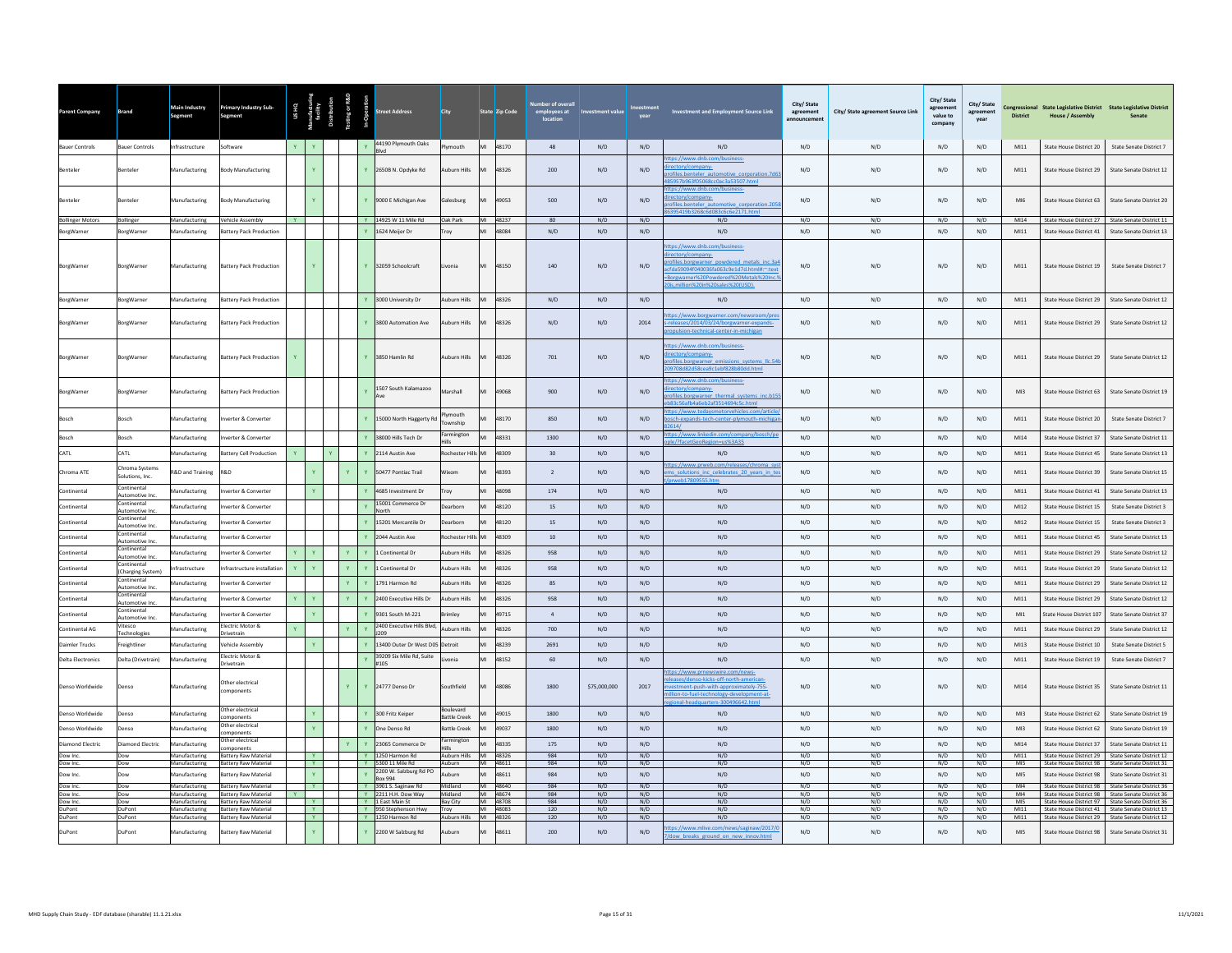| <b>Parent Company</b>                  | <b>Brand</b>                           | <b>Main Industry</b><br>Segment                 | <b>Primary Industry Sub-</b><br>Segment           |              |                              |   |              | treet Address                                    | City                  |    | State <mark>Zip Code</mark> | Number of overal<br>employees at<br>location | vestment value  | vear       | Investment and Employment Source Link                                                                                                                                                                                                                                         | City/State<br>agreement | City/ State agreement Source Link                                                                                                             | City/ State<br>agreement<br>value to<br>company | City/State<br>agreement | <b>District</b> | <b>House / Assembly</b> | Congressional State Legislative District State Legislative District<br>Senate                        |
|----------------------------------------|----------------------------------------|-------------------------------------------------|---------------------------------------------------|--------------|------------------------------|---|--------------|--------------------------------------------------|-----------------------|----|-----------------------------|----------------------------------------------|-----------------|------------|-------------------------------------------------------------------------------------------------------------------------------------------------------------------------------------------------------------------------------------------------------------------------------|-------------------------|-----------------------------------------------------------------------------------------------------------------------------------------------|-------------------------------------------------|-------------------------|-----------------|-------------------------|------------------------------------------------------------------------------------------------------|
| DuPont                                 | DuPont                                 | Manufacturing                                   | <b>Battery Raw Material</b>                       |              |                              |   |              | Y F Patrick St                                   | Midland               | MI | 48667                       | $1400 -$                                     | N/D             | N/D        | s://www.mlive.com/news/saginaw-bay-<br>ity/2019/05/dupont-officials-mark-growing-<br>sence-in-michigan-ahead-of-dowdupont                                                                                                                                                     | N/D                     | N/D                                                                                                                                           | N/D                                             | N/D                     | MI4             | State House District 98 | State Senate District 36                                                                             |
| DuPont                                 | DuPont                                 | Manufacturing                                   | <b>Battery Raw Material</b>                       |              |                              |   |              | Y 190 Uran St                                    | Hillsdale             | MI | 49242                       | 80                                           | N/D             | N/D        | tp://hillsdalecollegian.com/2018/11/city-<br>ants-dowdupont-tax-exemption-facilitate-<br>pansion-madeleine-miller/                                                                                                                                                            | <b>Tax exemption</b>    | tp://hillsdalecollegian.com/2018/1<br>city-grants-dowdupont-tax-<br>mption-facilitate-expansion-<br>deleine-miller/                           | \$25,000                                        | 2018                    | MI7             | State House District 58 | State Senate District 16                                                                             |
| Eaton                                  | Eaton                                  | Manufacturing                                   | Electric Motor &<br>Drivetrain                    |              |                              |   |              | Y 26201 Northwestern Hwy Southfield              |                       | MI | 48076                       | 300                                          | \$500,000,000   | 2018       | tps://www.eaton.com/us/en-<br>s/company/careers/life-at-<br>eaton/southfield.html:<br>ps://www.ttnews.com/articles/eaton-invest<br>00-million-new-emobility-business                                                                                                          | N/D                     | N/D                                                                                                                                           | N/D                                             | N/D                     | M14             | State House District 35 | State Senate District 11                                                                             |
| Eaton                                  | Eaton                                  | Manufacturing                                   | Electric Motor &<br><b>Drivetrain</b>             |              |                              |   |              | Y 13100 E Michigan Ave                           | Galesburg             | MI | 49053                       | 50                                           | N/D             | N/D        | ps://www.dandb.com/businessdirectory/e<br>corporation-galesburg-mi-14898681.html                                                                                                                                                                                              | N/D                     | N/D                                                                                                                                           | N/D                                             | N/D                     | MI6             | State House District 63 | State Senate District 20                                                                             |
| Eaton                                  | Eaton                                  | Manufacturing                                   | Flectric Motor &<br><b>Drivetrain</b>             |              |                              |   |              | Y 19218 B-Dr S                                   | Marshall              | MI | 49068                       | 300                                          | N/D             | N/D        | tps://www.dnb.com/business<br>rectory/company-<br>ofiles.eaton_corporation.68f6243f35e218bc<br>af258apd78c71.html                                                                                                                                                             | N/D                     | N/D                                                                                                                                           | N/D                                             | N/D                     | M13             | State House District 63 | State Senate District 19                                                                             |
| <b>Element Materials</b><br>Technology | Element Materials<br><b>Fechnology</b> | R&D and Training                                | <b>R&amp;D</b>                                    |              |                              | Y |              | Y 27485 George Merrelli Dr, Warren               |                       |    | 18092-2709                  | 23                                           | N/D             | 2016       | ttps://www.element.com/about<br>nent/news/2016/10/24/gom-scanne                                                                                                                                                                                                               | N/D                     | N/D                                                                                                                                           | N/D                                             | N/D                     | Ml9             | State House District 28 | State Senate District 9                                                                              |
| FLEX                                   | FLEX                                   | Manufacturing                                   | nverter & Converter                               |              |                              |   |              | Y 5980 Progress Dr                               | Sterling<br>Heights   |    | 48314                       | 60                                           | N/D             | N/D        | ctps://www.dnb.com/business-<br>ectory/company-<br>ofiles.agm automotive Ilc.ee89e4cc6da5b15<br>a173030e1764780e.html                                                                                                                                                         | N/D                     | N/D                                                                                                                                           | N/D                                             | N/D                     | MI10            | State House District 30 | State Senate District 10                                                                             |
| FLEX                                   | FLEX                                   | Manufacturing                                   | nverter & Converter                               |              |                              |   |              | Y 27755 Stansbury St                             | Farmington            |    | 48334                       | 90                                           | N/D             | N/D        | ttps://www.dnb.com/business-<br>ectory/company-<br>ofiles.agm automotive IIc.ee89e4cc6da5b1<br>a173030e1764780e.html                                                                                                                                                          | N/D                     | N/D                                                                                                                                           | N/D                                             | N/D                     | MI14            | State House District 37 | State Senate District 11                                                                             |
| FLEX                                   | FLEX                                   | Manufacturing                                   | nverter & Converter                               |              |                              |   |              | Y 323 Skeels St                                  | Coopersville          |    | 49404                       | 270                                          | N/D             | N/D        | tps://www.dnb.com/business-<br>ectory/company-<br>ofiles.flextronics international usa inc.cc<br>f79440704a2392473f1db924d6.html                                                                                                                                              | N/D                     | N/D                                                                                                                                           | N/D                                             | N/D                     | M12             | State House District 88 | State Senate District 30                                                                             |
| Ford<br>Ford                           | Ford<br>Ford                           | Manufacturing Vehicle Assembly<br>Manufacturing | Vehicle Assembly                                  |              | Y Y<br><b>I</b> Y            |   |              | Y 1 American Rd<br>Y 1 International Dr          | Dearborn<br>Flat Rock |    | MI 48126<br>MI 48134        | 8000<br>2420                                 | N/D<br>N/D      | N/D<br>N/D | N/D<br>N/D                                                                                                                                                                                                                                                                    | N/D<br>N/D              | N/D<br>N/D                                                                                                                                    | N/D<br>N/D                                      | N/D<br>N/D              | MI12<br>M12     |                         | State House District 15   State Senate District 3<br>State House District 17 State Senate District 6 |
| Ford                                   | Ford                                   | Manufacturing                                   | Vehicle Assembly                                  |              |                              |   |              | Rawsonville Component<br>Plant, 10300 Textile Rd | Yosilanti             | MI | 48197                       | 680                                          | N/D             | N/D        | N/D                                                                                                                                                                                                                                                                           | N/D                     | N/D                                                                                                                                           | N/D                                             | N/D                     | M12             | State House District 21 | State Senate District 6                                                                              |
| Ford<br><b>Freudenberg FST</b>         | Ford                                   | Manufacturing                                   | Vehicle Assembly                                  |              |                              |   |              | Y 1907 Michigan Ave                              | Detroit               |    | MI 48216                    | 300                                          | N/D             | N/D        | N/D                                                                                                                                                                                                                                                                           | N/D                     | N/D                                                                                                                                           | N/D                                             | N/D                     | M14             |                         | State House District 6 State Senate District 1                                                       |
| GmbH                                   | Calt Energy                            | Manufacturing                                   | <b>Battery Cell Production</b><br>lectric Motor & | $\mathbf{v}$ | $\mathbf{v}$                 |   |              | 2700 South Saginaw Rd                            | Midland               | MI | 48640                       | 198                                          | N/D             | N/D        | N/D                                                                                                                                                                                                                                                                           | N/D                     | N/D                                                                                                                                           | N/D                                             | N/D                     | MI4             | State House District 98 | State Senate District 36                                                                             |
| Garrett                                | iarrett                                | Manufacturing                                   | Drivetrain                                        |              |                              |   | $\mathbf{Y}$ | 47548 Halvard Dr                                 | Plymouth              | MI | 48170                       | N/D                                          | N/D             | N/D        | N/D                                                                                                                                                                                                                                                                           | N/D                     | N/D                                                                                                                                           | N/D                                             | N/D                     | M111            | State House District 20 | State Senate District 7                                                                              |
| Gentherm                               | Gentherm                               | Manufacturing                                   | Other electrical<br>omponents                     | $\mathbf{Y}$ |                              |   |              | Y 21680 Haggerty Rd                              | Northville            | MI | 48167                       | 50                                           | N/D             | N/D        | tps://www.hometownlife.com/story/news/l<br>Il/farmington-hills/2015/03/05/gentherm-in<br>nington-hills-expansion-state-                                                                                                                                                       | N/D                     | N/D                                                                                                                                           | N/D                                             | N/D                     | MI14            | State House District 37 | State Senate District 11                                                                             |
| Gentherm                               | Gentherm                               | Manufacturing                                   | Other electrical<br>components                    |              |                              |   |              | 38455 Hills Tech Dr                              | Farmington            | MI | 48331                       | 150                                          | N/D             | N/D        | tps://www.hometownlife.com/story/news/l<br>cal/farmington-hills/2015/03/05/gentherm-inc<br>farmington-hills-expansion-state-<br>erant/24329057/                                                                                                                               | Cash grant              | tps://www.hometownlife.com/sto<br>ews/local/farmington-<br>lls/2015/03/05/gentherm-inc-<br>nington-hills-expansion-state-<br>int/24329057/    | \$750,000                                       | 2015                    | M14             | State House District 37 | State Senate District 11                                                                             |
| Gestamp                                | Gestamp                                | Manufacturing                                   | <b>Body Manufacturing</b>                         |              |                              |   | Y            | 2701 Troy Center Dr Suite Troy<br>150            |                       | MI | 48048                       | 1000                                         | \$700,000       | 2016       | https://www.freep.com/story/money/cars/201<br>6/10/25/state-tax-free-zone-approved-detroit-<br>auto-plant-bringing-400-iobs/92721228/:<br>https://www.dnb.com/business-<br>directory/company-<br>profiles.gestamp_north_america_inc.cac6bce83<br>58a52efd4437fc431bf8b7a.html | N/D                     | N/D                                                                                                                                           | N/D                                             | N/D                     | $M111$          | State House District 41 | State Senate District 13                                                                             |
| Gestamp                                | Gestamp                                | Manufacturing                                   | <b>Body Manufacturing</b>                         |              |                              |   |              | Y 5800 Sibley Rd                                 | Chelsea               |    | 48118                       | 195                                          | \$68,000,000    | 2016       | https://businessfacilities.com/2016/10/michig<br>lands-new-gestamp-manufacturing-facility/                                                                                                                                                                                    | Tax relief              | ttps://www.freep.com/story/mon<br>/cars/2016/10/25/state-tax-free-zone<br>approved-detroit-auto-plant-bringing<br>00-jobs/92721228/           | \$1,175,000                                     | 2016                    | M17             | State House District 52 | State Senate District 22                                                                             |
| Gestamp                                | Gestamp                                | Manufacturing                                   | <b>Body Manufacturing</b>                         |              |                              |   |              | Y 1600 Harmon Rd                                 | Auburn Hills          | MI | 48326                       | 64                                           | N/D             | N/D        | ittps://www.theoaklandpress.com/news/<br>-world-news/gestamp-to-open-new-r-amp-d<br>center-adding-jobs-in-auburn-<br>ills/article 9c33a508-9461-5ee4-9848-<br>85d945af77.html                                                                                                 | N/D                     | N/D                                                                                                                                           | N/D                                             | N/D                     | M111            | State House District 29 | State Senate District 12                                                                             |
| Gestamp                                | Gestamp                                | Manufacturing                                   | <b>Body Manufacturing</b>                         |              | $\langle \mathbf{Y} \rangle$ |   |              | Y 100 Fair St P.O box. 717                       | Lapeer                | MI | 48446                       | 120                                          | N/D             | N/D        | ttps://www.unionfacts.com/contracts/Team<br><td>N/D</td> <td>N/D</td> <td>N/D</td> <td>N/D</td> <td>MI10</td> <td>State House District 82</td> <td>State Senate District 31</td>                                                                                              | N/D                     | N/D                                                                                                                                           | N/D                                             | N/D                     | MI10            | State House District 82 | State Senate District 31                                                                             |
| Gestamp                                | Gestamp                                | Manufacturing                                   | <b>Body Manufacturing</b>                         |              |                              |   |              | Y 200 Kipp Rd                                    | Mason                 |    | 48854                       | 500                                          | \$90,000,000    | 2016       | https://www.autonews.com/article/20161026,<br>OEM10/161029883/spanish-supplier-gestamp-<br>to-invest-158-7-million-into-mich-operations;<br>https://www.dnb.com/business-<br>directory/company-<br>profiles.gestamp_mason_llc.c72e33c88c496863<br>ab87e916ebd1cca5.html       | Tax relief              | ps://www.freep.com/story/mone<br>cars/2016/10/25/state-tax-free-zone<br>proved-detroit-auto-plant-bringing<br>100-jobs/92721228/              | \$1,175,000                                     | 2016                    | MIR             | State House District 67 | State Senate District 23                                                                             |
| <b>GM</b>                              | Chevrolet/Hummer Manufacturing         |                                                 | Vehicle Assembly                                  | Y            |                              |   |              | Y 2500 E Grand Blvd                              | Detroit               |    | 48211                       | 217                                          | \$2,200,000,000 | 2020       | nttps://media.gm.com/media/us/en/gm/hom<br>detail.html/content/Pages/news/us/en/2020/c<br>ct/1016-event.html                                                                                                                                                                  | Tax relief              | ittps://www.detroitnews.com/story<br>iness/autos/general-<br>otors/2020/01/22/gm-agrees-<br>educed-tax-breaks-investment-<br>higan/4543100002 | \$325,000,000                                   | 2020                    | M13             | State House District 4  | State Senate District 2                                                                              |
| <b>GM</b>                              | Brightdrop                             | Manufacturing                                   | <b>Vehicle Assembly</b>                           | $\mathbf{v}$ |                              |   |              | Renaissance Center 400<br>Tower                  | Detroit               |    | 48243                       | 18                                           | N/D             | 2021       | ttps://media.gm.com/media/us/en/gm/hom<br>detail.html/content/Pages/news/us/en/2021/a<br>pr/0428-ultium-charge-360.html                                                                                                                                                       | N/D                     | N/D                                                                                                                                           | N/D                                             | N/D                     | MI14            | State House District 6  | State Senate District 1                                                                              |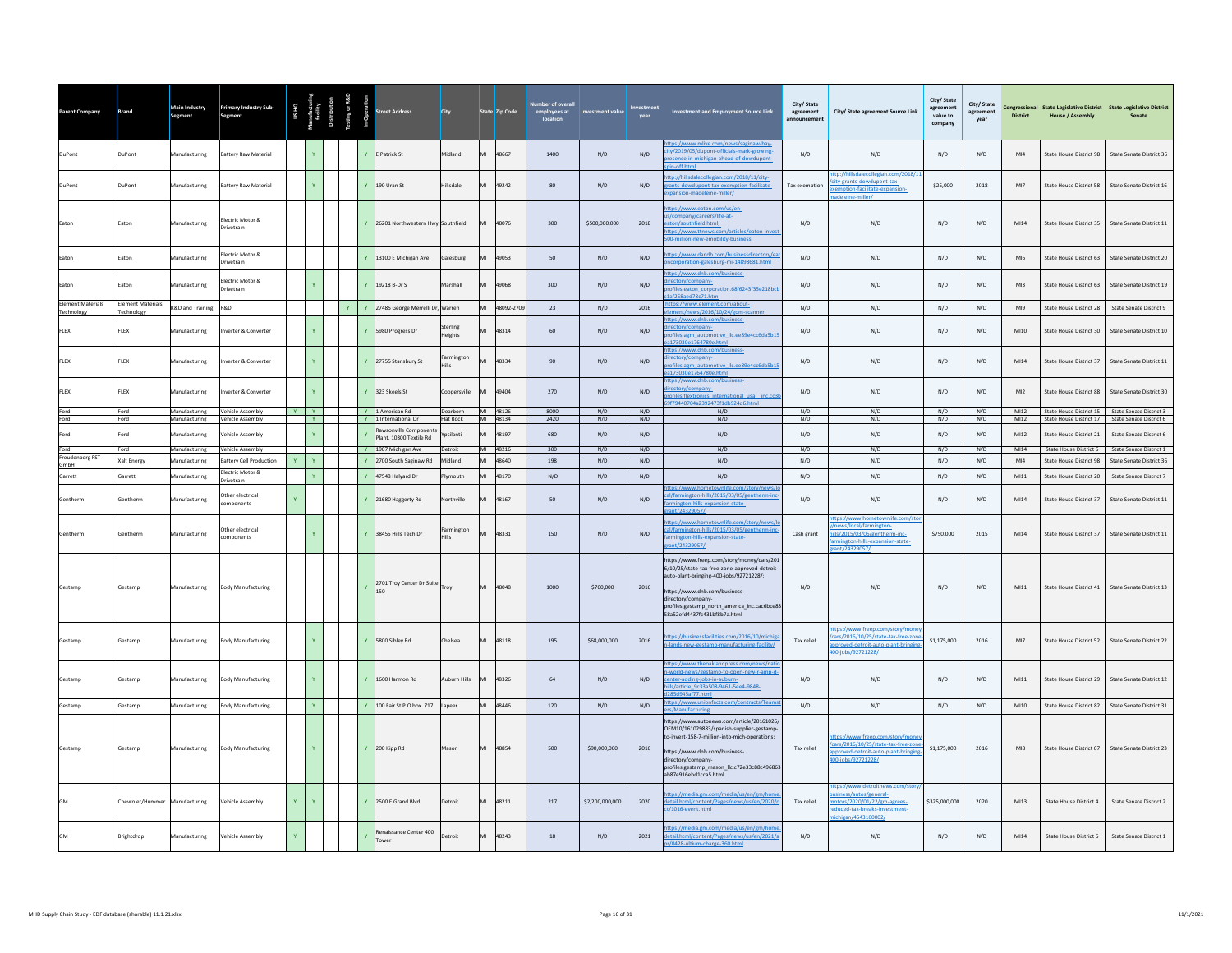| Parent Company                       | Brand                                | Main Industry<br>Segment    | Primary Industry Sub-<br>Segment                 |    | US HQ<br>Miacturi<br>facility<br>tribution |              |              | eet Address                        | <b>City</b>  | State Zip Code | Number of overall<br>employees at<br>location | Investment value |      | <b>Investment and Employment Source Link</b>                                                                                                                                                                                                                             | City/State<br>agreement<br>announcement | City/ State agreement Source Link                                                                                                        | City/ State<br>agreement<br>value to<br>company | City/State<br>agreement<br>vear | District | <b>House / Assembly</b>  | Congressional State Legislative District State Legislative District<br>Senate |
|--------------------------------------|--------------------------------------|-----------------------------|--------------------------------------------------|----|--------------------------------------------|--------------|--------------|------------------------------------|--------------|----------------|-----------------------------------------------|------------------|------|--------------------------------------------------------------------------------------------------------------------------------------------------------------------------------------------------------------------------------------------------------------------------|-----------------------------------------|------------------------------------------------------------------------------------------------------------------------------------------|-------------------------------------------------|---------------------------------|----------|--------------------------|-------------------------------------------------------------------------------|
| Hella                                | Hella                                | Manufacturing               | <b>BMS</b>                                       |    |                                            |              |              | 15951 Technology Dr                | Northville   | 48168<br>MI    | 350                                           | N/D              | N/D  | ps://www.dbusiness.com/daily-<br>ews/germanys-hella-opens-us-headquarters-                                                                                                                                                                                               | N/D                                     | N/D                                                                                                                                      | N/D                                             | N/D                             | M111     | State House District 20  | State Senate District 7                                                       |
| <b>Hercules Electric</b><br>Vehicles | <b>Hercules Electric</b><br>/ehicles | Manufacturing               | ehicle Assembly                                  |    |                                            |              |              | 2875 East Grand Blvd               | Detroit      | MI<br>48211    | 15                                            | N/D              | N/D  | N/D                                                                                                                                                                                                                                                                      | N/D                                     | N/D                                                                                                                                      | N/D                                             | N/D                             | M13      | State House District 4   | State Senate District 1                                                       |
| Hexagon AB                           | lexagon                              | Manufacturing               | lectric Motor &<br>rivetrain                     |    |                                            |              | N            | 46444 Hexagon Way                  | Novi         | MI<br>48377    | 100                                           | \$16,000,000     | 2019 | N/D                                                                                                                                                                                                                                                                      | N/D                                     | N/D                                                                                                                                      | N/D                                             | N/D                             | M111     | State House District 38  | State Senate District 15                                                      |
| Hvundai                              | Mobis                                | Manufacturing               | ectric Motor &<br>rivetrain                      |    |                                            |              |              | 46501 Commerce Center              | Plymouth     | MI<br>48170    | 300                                           | N/D              | N/D  | N/D                                                                                                                                                                                                                                                                      | N/D                                     | N/D                                                                                                                                      | N/D                                             | N/D                             | M111     | State House District 20  | State Senate District 7                                                       |
| Hyundai Motor<br>Company             | Iyundai Transys                      | Manufacturing               | ectric Motor &<br>Irivetrain                     |    |                                            |              |              | 3250 W. Big Beaver Rd Ste<br>303   | Trov         | 48084<br>MI    | N/D                                           | N/D              | N/D  | N/D                                                                                                                                                                                                                                                                      | N/D                                     | N/D                                                                                                                                      | N/D                                             | N/D                             | M111     | State House District 41  | State Senate District 13                                                      |
| Hyundai Motor<br>Company             | Iyundai Transys                      | <b>Manufacturing</b>        | ectric Motor &<br>rivetrain                      |    |                                            |              |              | 37735 Enterprise CT.<br>Suite 300  | Farmington   | MI<br>48331    | N/D                                           | N/D              | N/D  | N/D                                                                                                                                                                                                                                                                      | N/D                                     | N/D                                                                                                                                      | N/D                                             | N/D                             | M14      | State House District 37  | State Senate District 11                                                      |
| lochpe-Maxion                        | ochpe-Maxion                         | Manufacturing               | ody Manufacturing                                |    |                                            |              |              | 39500 Orchard Hill Place           |              | MI<br>48375    | $25\,$                                        | N/D              | N/D  | tps://www.maxionwheels.com/locations/no                                                                                                                                                                                                                                  | N/D                                     | N/D                                                                                                                                      | N/D                                             | N/D                             | M111     | State House District 38  | State Senate District 15                                                      |
| <b>Keysight Technologies</b>         | Keysight<br>Technologies             | R&D and Training            | R&D.                                             |    | Y                                          | Y.           |              | Y 28350 Cabot Dr Suite 100 Novi    |              | MI<br>48377    | 50                                            | N/D              | N/D  | N/D                                                                                                                                                                                                                                                                      | N/D                                     | N/D                                                                                                                                      | N/D                                             | N/D                             | MI11     | State House District 38  | State Senate District 15                                                      |
| Kostal                               | Leopold Kostal                       | Manufacturing               | nverter & Converter                              |    |                                            |              | <b>Y</b>     | 350 Stephenson Highway Troy        |              | 48083          | 221                                           | N/D              | N/D  | N/D                                                                                                                                                                                                                                                                      | N/D                                     | ps://patch.com/michigan/roches<br>/germany-company-makes-57-8-<br>llion-investment-rochester-hills                                       | \$57,400,000                                    | 2018                            | M111     | State House District 41  | State Senate District 13                                                      |
|                                      | ear                                  | Aanufacturing               | ther electrical<br>omponents                     | Ÿ  |                                            |              |              | Y 21557 Telegraph Rd               | Southfield   | 48033          | 281                                           | N/D              | N/D  | ps://www.dnb.com/business-<br>ectory/company-<br>ofiles.lear corporation.fbb0b3ae4d09e6b143<br>e952abe41e6.html                                                                                                                                                          | N/D                                     | N/D                                                                                                                                      | N/D                                             | N/D                             | MI14     | State House District 35  | State Senate District 11                                                      |
|                                      | ear                                  | Manufacturing               | ther electrical<br>omponents                     |    | $\mathbf{Y}^{\top}$                        |              |              | Y 710 Carver St                    | raverse City | 49686<br>MI    | 150                                           | $\rm N/D$        | N/D  | tps://www.dnb.com/business-<br>ectory/company-<br>ofiles.lear corporation.4f78c60113d953e645<br>1db6caac2a.html                                                                                                                                                          | N/D                                     | N/D                                                                                                                                      | $\mathrm{N}/\mathrm{D}$                         | N/D                             | M11      | State House District 104 | State Senate District 37                                                      |
|                                      | eoni.                                | Manufacturing               | ther electrical<br>mponents                      |    | Y.                                         |              |              | 2800 Livernois Rd, Suite<br>D600-A | Trov         | 48083          | 10                                            | N/D              | N/D  | ps://www.dnb.com/business-<br>ctory/company-<br>files.leoni wiring systems inc.36cf7f73dbt<br>04c6c12eac34904b980.html<br>ps://www.dnb.com/business-                                                                                                                     | N/D                                     | N/D                                                                                                                                      | N/D                                             | N/D                             | M111     | State House District 41  | State Senate District 13                                                      |
|                                      | eoni.                                | Manufacturing               | ther electrical<br>omponents<br>Other electrical |    |                                            |              |              | 2800 Livernois Rd. Suite<br>D600-B | Troy         | 48083          | 18                                            | N/D              | N/D  | ectory/company<br>ofiles.leoni cable inc.df9b99edf4eb2008ae4<br>h9hh8fc1.html                                                                                                                                                                                            | N/D                                     | N/D                                                                                                                                      | N/D                                             | N/D                             | M111     | State House District 41  | State Senate District 13                                                      |
|                                      | Leoni                                | Manufacturing               | omponents                                        |    | $\mathbf{Y}^{\top}$                        |              |              | Y 100 Kay Industrial Dr            | Lake Orion   | MI<br>48359    | $\mathrm{N}/\mathrm{D}$                       | N/D              | N/D  | N/D                                                                                                                                                                                                                                                                      | N/D                                     | N/D                                                                                                                                      | $\mathrm{N}/\mathrm{D}$                         | N/D                             | Ml8      | State House District 46  | State Senate District 12                                                      |
| LG Chem                              | LG Chem                              | Manufacturing               | <b>Battery Cell Production</b>                   |    | Y.                                         |              |              | Y 1LG Wav                          | Holland      | 49423          | 900                                           | \$4,500,000,000  | 2020 | tps://www.forbes.com/sites/samabuelsam<br>021/03/11/lg-chem-commits-45b-to-expand-<br>battery-production-capacity-in-us-by-70-                                                                                                                                           | N/D                                     | N/D                                                                                                                                      | N/D                                             | N/D                             | M12      | State House District 89  | State Senate District 30                                                      |
| Linamar                              | inamar                               | Aanufacturing               | lectric Motor &<br>rivetrain                     |    |                                            |              |              | 32233 8 Mile Rd                    | vonia        | 48152          | 200                                           | N/D              | N/D  | ps://www.wardsauto.com/engines/linamar<br>ivers-elegant-rebuttal-eminem-s-8-mile                                                                                                                                                                                         | N/D                                     | N/D                                                                                                                                      | N/D                                             | N/D                             | M111     | State House District 19  | State Senate District 7                                                       |
| <b>LINK Group</b>                    | <b>Link Engineering</b><br>company   | R&D and Training            | <b>Q&amp;</b>                                    |    |                                            | Y.           | $\mathbf{Y}$ | 401 Southfield Rd                  | Dearborn     | MI<br>48120    | $10$                                          | N/D              | N/D  | N/D                                                                                                                                                                                                                                                                      | N/D                                     | N/D                                                                                                                                      | N/D                                             | N/D                             | M12      | State House District 14  | State Senate District 4                                                       |
| <b>LINK Group</b>                    | <b>Link Engineering</b><br>Company   | R&D and Training            | R&D                                              | Y. |                                            |              | $\mathbf{v}$ | 41100 Plymouth Rd, Suite<br>300    | Plymouth     | MI<br>48170    | 39                                            | N/D              | N/D  | N/D                                                                                                                                                                                                                                                                      | N/D                                     | N/D                                                                                                                                      | $\mathrm{N}/\mathrm{D}$                         | N/D                             | M111     | State House District 20  | State Senate District 7                                                       |
| <b>LINK Group</b>                    | <b>Link Engineering</b><br>Company   | <b>R&amp;D and Training</b> | R&D                                              |    |                                            | $\mathbf{Y}$ |              | Y 13840 Elmira St                  | Detroit      | MI<br>48227    | $10\,$                                        | N/D              | N/D  | N/D                                                                                                                                                                                                                                                                      | N/D                                     | N/D                                                                                                                                      | $\mathrm{N}/\mathrm{D}$                         | N/D                             | M13      | State House District 9   | <b>State Senate District 3</b>                                                |
| Magna International                  | Magna International                  | Manufacturing               | lectric Motor &<br><b>Drivetrain</b>             |    |                                            |              |              | N/D                                | St. Clair    | 48079          | 300                                           | \$70,000,000     | 2021 | ps://www.dbusiness.com/daily-news/mag<br>eaks-ground-for-70m-ev-battery-enclosure-                                                                                                                                                                                       | N/D                                     | N/D                                                                                                                                      | N/D                                             | N/D                             | MI10     | State House District 81  | State Senate District 25                                                      |
| Magna International                  | Magna International                  | Manufacturing               | ectric Motor &<br>rivetrain                      |    |                                            |              |              | 1870 Technology Dr                 | Troy         | 48083          | 94                                            | N/D              | N/D  | ps://www.dnb.com/business-<br>ectory/company-<br>ofiles.magna powertrain usa inc.923beacf9<br>925398beae64b190612af.html                                                                                                                                                 | N/D                                     | N/D                                                                                                                                      | N/D                                             | N/D                             | M111     | State House District 41  | State Senate District 13                                                      |
| Magna International                  | Magna International                  | Manufacturing               | ectric Motor &<br>ivetrain                       |    |                                            |              | <b>Y</b>     | 750 Tower Dr                       | Trov         | 48098          | 300                                           | N/D              | N/D  | tps://www.crainsdetroit.com/article/20130<br>/NEWS/130619991/magna-moving-u-s-hq-to<br>r-space-in-trov                                                                                                                                                                   | N/D                                     | N/D                                                                                                                                      | N/D                                             | N/D                             | M111     | State House District 41  | State Senate District 13                                                      |
| Magna International                  | Magna International Manufacturing    |                             | lectric Motor &<br>rivetrain                     |    | $\mathbf{Y}$                               |              |              | Y 2050 Auburn Rd                   | Auburn Hills | 48326<br>MI    | 34                                            | N/D              | N/D  | tps://www.dnb.com/business-<br>ectory/company-<br>files.magna electronics inc.7b5b4e7dbfbc1<br>75cffec2454a8236.html                                                                                                                                                     | N/D                                     | N/D                                                                                                                                      | N/D                                             | N/D                             | MI11     | State House District 29  | State Senate District 12                                                      |
| Magna International                  | Magna International Manufacturing    |                             | lectric Motor &<br><b>Irivetrain</b>             |    |                                            |              |              | 10345 N. Holly Rd                  | Holly        | 48442<br>MI    | 600                                           | \$50,000,000     | 2019 | tps://www.abc12.com/content/news/Ma<br>ernational-opens-new-Grand-Blanc-<br>wnship-manufacturing-facility--<br>12724931.html:<br>tps://www.tctimes.com/news/magna-<br>ectronics-invests-50-million-in-new-<br>cility/article 56e62048-c04a-11e9-8b1c-<br>04322ca98d.html | N/D                                     | N/D                                                                                                                                      | N/D                                             | N/D                             | MIS      | State House District 50  | State Senate District 14                                                      |
| Mahle                                | Mahle                                | Manufacturing               | lectric Motor &<br>rivetrain                     |    |                                            |              |              | 14900 Galleon Court                | lymouth      | 48170          | 60                                            | N/D              | N/D  | tps://www.mahle-powertrain.com/en/news<br>nd-press/press-releases/mahle-plans-<br>ansion-of-north-american-powertrain-                                                                                                                                                   | N/D                                     | N/D                                                                                                                                      | N/D                                             | N/D                             | M111     | State House District 20  | State Senate District 7                                                       |
| Mahle                                | Mahle                                | Manufacturing               | ectric Motor &<br>rivetrain                      |    |                                            |              |              | 23030 MAHLE Dr                     | Farmington   | 48335          | 40                                            | N/D              | N/D  | ps://www.dnb.com/business-<br>ctory/company-<br>ofiles.mahle_inc.cfcd04f235a298a7b445543<br>06159d.html                                                                                                                                                                  | N/D                                     | N/D                                                                                                                                      | N/D                                             | N/D                             | MI14     | State House District 37  | State Senate District 11                                                      |
| Mahle                                | Mahle                                | Manufacturing               | lectric Motor &<br>rivetrain                     |    | Y.                                         |              |              | Y 5858 Safety Dr NE                | Belmont      | 49306<br>MI    | 100                                           | N/D              | N/D  | tps://www.dnb.com/business-<br>ectory/company-<br>ofiles.mahle industrial thermal systems are<br>ica lp.c8b554dbb0431a4ce954bbfe1fe4fe8d.                                                                                                                                | N/D                                     | N/D                                                                                                                                      | N/D                                             | N/D                             | M13      | State House District 73  | State Senate District 28                                                      |
| Marelli                              | Magneti Marelli                      | Manufacturing               | Other electrical<br>omponents                    |    |                                            |              |              | 26555 Northwestern<br>Highway      | Southfield   | 48033<br>MI    | 500                                           | N/D              | N/D  | ps://www.freep.com/story/money/cars/20<br>03/10/marelli-southfield-headquarters-<br>9/5001724002/                                                                                                                                                                        | N/D                                     | N/D                                                                                                                                      | N/D                                             | N/D                             | M114     | State House District 35  | State Senate District 11                                                      |
| Martinrea                            | Martinrea                            | Manufacturing               | <b>Body Manufacturing</b>                        |    |                                            |              |              | Y 2100 N Opdyke Rd                 | Auburn Hills | MI<br>48326    | 156                                           | N/D              | N/D  | tps://www.martinrea.com/news-<br>lease/martinrea-international-holds-new-<br>hnical-center-grand-opening-in-auburn-hil<br>chigan/                                                                                                                                        | Cash grants                             | ttps://www.martinrea.com/news-<br>release/martinrea-international-hold<br>new-technical-center-grand-opening<br>n-auburn-hills-michigan/ | \$1,272,000                                     | 2018                            | M111     | State House District 29  | State Senate District 12                                                      |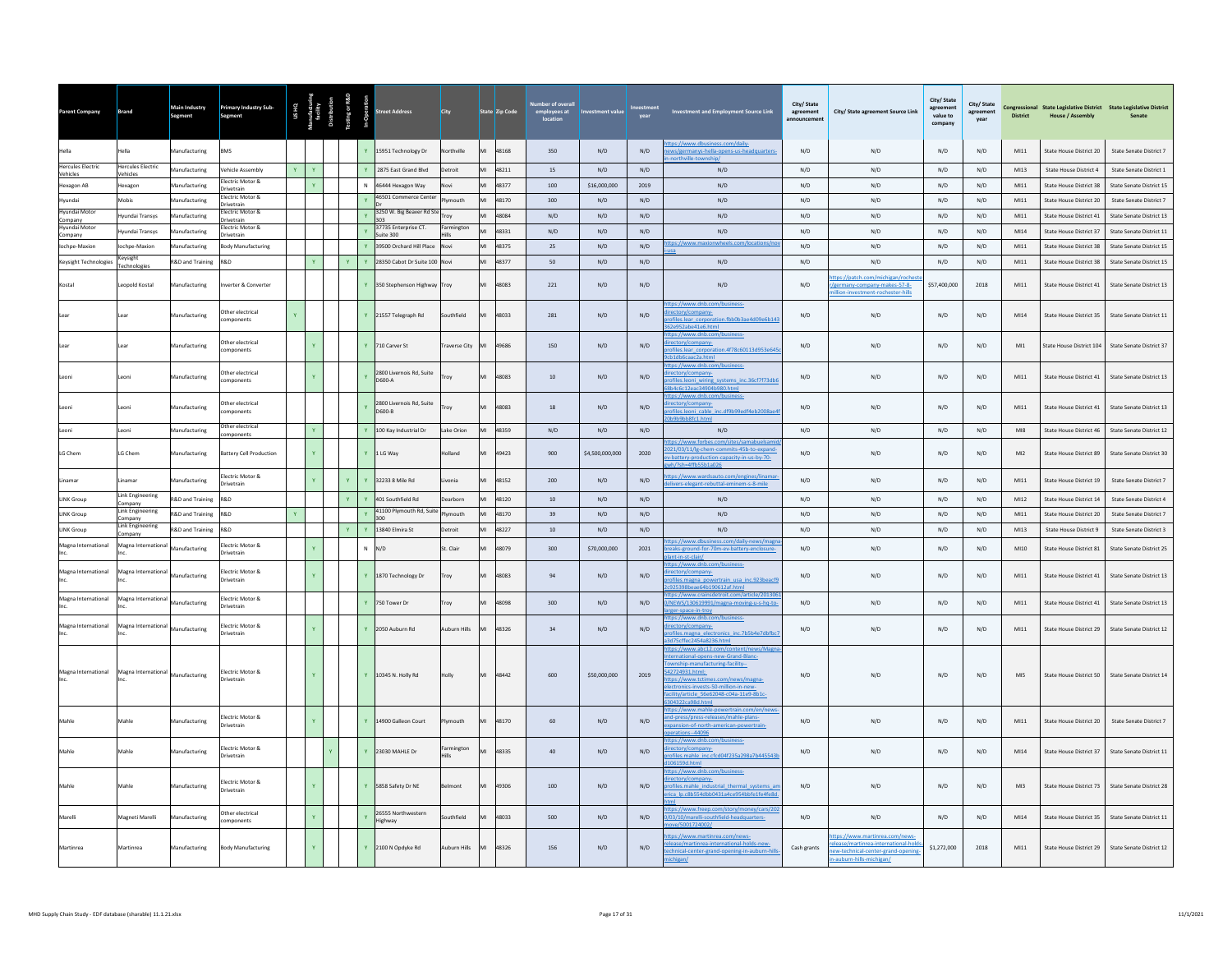| Parent Company                     | <b>Brand</b>                                    | Main Industry<br>Segment          | <b>Primary Industry Sub-</b><br>Segment                             |              |              |                              | eet Address                                                        | <b>City</b>            | State Zip Code          | er of overal<br>employees at<br>location | <b>Investment value</b> | vear        | <b>Investment and Employment Source Link</b>                                                                                                                                                                                                                                                                | City/State<br>agreement<br><b>Innouncemen</b> | City/ State agreement Source Link                                                                                  | City/ State<br>agre<br>value to<br>compan | City/State<br>agreement<br>year | <b>District</b> | <b>House / Assembly</b>                            | Congressional State Legislative District State Legislative District<br>Senate |
|------------------------------------|-------------------------------------------------|-----------------------------------|---------------------------------------------------------------------|--------------|--------------|------------------------------|--------------------------------------------------------------------|------------------------|-------------------------|------------------------------------------|-------------------------|-------------|-------------------------------------------------------------------------------------------------------------------------------------------------------------------------------------------------------------------------------------------------------------------------------------------------------------|-----------------------------------------------|--------------------------------------------------------------------------------------------------------------------|-------------------------------------------|---------------------------------|-----------------|----------------------------------------------------|-------------------------------------------------------------------------------|
| Meidensha<br>Corporation           | Meidensha<br>Corporation                        | Manufacturing                     | nverter & Converter                                                 |              |              |                              | Y 15800 Centennial Dr                                              | Northville<br>Township | MI 48168                | 50                                       | N/D                     | N/D         | ps://www.linkedii                                                                                                                                                                                                                                                                                           | N/D                                           | N/D                                                                                                                | N/D                                       | N/D                             | M111            | State House District 20                            | State Senate District 7                                                       |
| Melrose                            | <b>GKN Automotive</b>                           | Manufacturing                     | lectric Motor &<br><b>Drivetrain</b>                                |              |              | Ÿ                            | 2200 N Opdyke Rd                                                   | Auburn Hills           | M <sub>l</sub><br>48326 | 400                                      | N/D                     | N/D         | ttps://www.prnewswire.com/news-<br>eleases/gkn-automotive-officially-opens-new<br>regional-headquarters-for-the-americas-in-<br>uburn-hills-mich-300104971.html<br>ttps://www.dnb.com/business-<br>directory/company-<br>profiles.gkn_driveline_north_america_inc.5ec6<br>0836634b46debfbce5227e653a01.html | N/D                                           | N/D                                                                                                                | N/D                                       | N/D                             | M111            | State House District 29                            | State Senate District 12                                                      |
| Meritor                            | Meritor                                         | Manufacturing                     | Electric Motor &<br>rivetrain                                       | $\mathbf{v}$ |              | $\mathbf{v}$                 | 2135 W Maple Rd                                                    |                        | MI<br>48084             | 172                                      | N/D                     | N/D         | N/D                                                                                                                                                                                                                                                                                                         | N/D                                           | N/D                                                                                                                | N/D                                       | N/D                             | M111            | State House District 41                            | State Senate District 13                                                      |
| Midea                              | Kuka                                            | R&D and Training                  | R&D                                                                 |              |              | $\mathbf{v}$                 | 22500 Key Dr                                                       | linton<br>ownship      | MI<br>48036             | 400                                      | N/D                     | N/D         | N/D                                                                                                                                                                                                                                                                                                         | N/D                                           | N/D                                                                                                                | N/D                                       | N/D                             | M19             | State House District 24                            | State Senate District 10                                                      |
| Midea                              | Kuka                                            | R&D and Training                  | R&D                                                                 |              |              | $\mathbf{v}$<br>$\mathbf{Y}$ | 6600 Center Dr                                                     | sterling<br>leights    | MI<br>48312             | 350                                      | N/D                     | N/D         | N/D                                                                                                                                                                                                                                                                                                         | N/D                                           | N/D                                                                                                                | N/D                                       | N/D                             | MI10            | State House District 30                            | State Senate District 10                                                      |
| Midea                              | Kuka                                            | R&D and Training R&D              |                                                                     |              |              | $\mathbf{Y}$                 | Y 5675 Dixie Highway                                               | Saginaw                | MI 48601                | 750                                      | N/D                     | N/D         | N/D<br>ps://www.dnb.com/business                                                                                                                                                                                                                                                                            | N/D                                           | N/D                                                                                                                | N/D                                       | N/D                             | MI5             |                                                    | State House District 95 State Senate District 32                              |
| Mitsubishi                         | Mitsubishi Electric                             | Manufacturing                     | ther electrical<br>mponents                                         |              |              |                              | Y 15603 Centennial Dr                                              | Northville             | MI<br>48168             | 80                                       | N/D                     | N/D         | ectory/company-<br>ofiles mitsubishi electric automotive amer<br>inc.d7a650a21dc0746b7b18dcd41548f17f.ht                                                                                                                                                                                                    | N/D                                           | N/D                                                                                                                | N/D                                       | N/D                             | MI11            | State House District 20                            | <b>State Senate District 7</b>                                                |
| Motherson Group                    | PKC                                             | Manufacturing                     | verter & Converter                                                  | Y            |              |                              | 36555 Corporate Dr Suite                                           | Farmington             | 48331<br>MI             | 277                                      | N/D                     | N/D         | tps://www.naics.com/company-profile-<br>$0.7c$ 0=10173                                                                                                                                                                                                                                                      | N/D                                           | N/D                                                                                                                | N/D                                       | N/D                             | M14             | State House District 37                            | State Senate District 11                                                      |
| Motherson Group                    | <b>PKC</b>                                      | Manufacturing                     | werter & Converter                                                  |              | $\mathbf{v}$ | $\mathbf{v}$                 | 1677 Park Dr                                                       | <b>Traverse City</b>   | 49686<br>MI             | N/D                                      | N/D                     | N/D         | N/D                                                                                                                                                                                                                                                                                                         | N/D                                           | N/D                                                                                                                | N/D                                       | N/D                             | <b>MI1</b>      | State House District 104                           | State Senate District 37                                                      |
| <b>National STEM</b><br>Consortium | <b>Vational STEM</b><br>consortiur              | <b>R&amp;D</b> and Training       | raining and retraining<br>ntities                                   |              |              |                              | 14500 Twelve Mile Rd                                               | <b>Narren</b>          | 48088                   | $10\,$                                   | N/D                     | N/D         | N/D                                                                                                                                                                                                                                                                                                         | N/D                                           | N/D                                                                                                                | N/D                                       | N/D                             | M19             | State House District 22                            | State Senate District 9                                                       |
| Navistar                           | NEXT eMobility<br>iolutions                     | Manufacturing                     | ehicle Design                                                       |              |              |                              | 1885 Enterprise Dr                                                 | Rochester Hills MI     | 48309                   | 50                                       | N/D                     | 2020        | os://www.worktruckonline.com/1012376<br>istars-new-facility-for-next-emobility-<br>ess-unit                                                                                                                                                                                                                 | N/D                                           | N/D                                                                                                                | N/D                                       | N/D                             | MIR             | State House District 45                            | State Senate District 13                                                      |
| <b>Navitas Systems</b>             | avitas Systems                                  | <b>Aanufacturing</b>              | Battery Pack Production                                             |              | $\mathbf Y$  |                              | 5949 Jackson Rd                                                    | Ann Arbor              | 48103<br>MI             | N/D                                      | N/D                     | N/D         | N/D                                                                                                                                                                                                                                                                                                         | N/D                                           | N/D                                                                                                                | N/D                                       | N/D                             | M12             | State House District 52                            | <b>State Senate District 22</b>                                               |
| <b>Navitas Systems</b>             | <b>Vavitas Systems</b>                          | Manufacturing                     | Battery Pack Production                                             |              |              |                              | 4880 Venture Dr                                                    | Ann Arhor              | MI<br>48108             | N/D                                      | N/D                     | N/D         | N/D                                                                                                                                                                                                                                                                                                         | N/D                                           | N/D                                                                                                                | N/D                                       | N/D                             | M12             | State House District 55                            | State Senate District 18                                                      |
| Nichia                             | Nichia                                          | Manufacturing                     | <b>Battery Raw Material</b>                                         |              |              |                              | 48561 Alpha Dr.Suite 100                                           | Wixom                  | 48393                   | 11                                       | N/D                     | N/D         | N/D                                                                                                                                                                                                                                                                                                         | N/D                                           | N/D                                                                                                                | N/D                                       | N/D                             | M111            | State House District 39                            | State Senate District 15                                                      |
| <b>NTS</b>                         | <b>NTS</b>                                      | R&D and Training                  | R&D                                                                 |              |              |                              | 12601 Southfield Rd,<br><b>Building J</b>                          | etroit                 | 48223                   | $\overline{\phantom{a}}$                 | $\rm N/D$               | 2019        | os://www.nts.com/ntsblog/nts-detroit-<br>ands-dyno-test-capabilities-and-capacity                                                                                                                                                                                                                           | N/D                                           | $\rm N/D$                                                                                                          | $\mathrm{N}/\mathrm{D}$                   | N/D                             | $M13$           | <b>State House District 8</b>                      | State Senate District 5                                                       |
| Piston Auto                        | Piston Auto                                     | Manufacturing                     | <b>Battery Pack Production</b>                                      |              | Y            |                              | 8500 Haggerty Rd                                                   | Van Buren              | 48111                   | 70                                       | N/D                     | N/D         | N/D                                                                                                                                                                                                                                                                                                         | N/D                                           | N/D                                                                                                                | N/D                                       | N/D                             | M12             | State House District 12                            | State Senate District 6                                                       |
| Piston Auto                        | iston Auto                                      | Manufacturing                     | attery Pack Production                                              |              | $\mathbf Y$  |                              | 4015 Michigan Ave                                                  | Jetroit                | 48210                   | N/D                                      | N/D                     | N/D         | N/D                                                                                                                                                                                                                                                                                                         | N/D                                           | N/D                                                                                                                | N/D                                       | N/D                             | M14             | <b>State House District 6</b>                      | State Senate District 1                                                       |
| Piston Auto                        | Piston Auto                                     | Manufacturing                     | <b>Battery Pack Production</b>                                      |              |              |                              | 12723 Telegraph Rd                                                 | bandheR                | MI<br>48239             | 300                                      | N/D                     | N/D         | N/D                                                                                                                                                                                                                                                                                                         | N/D                                           | N/D                                                                                                                | N/D                                       | N/D                             | M13             | State House District 10                            | State Senate District 5                                                       |
| POSCO                              | POSCO                                           | Manufacturing                     | <b>Battery Raw Material</b>                                         |              |              |                              | 900 Wilshire Dr. Suite 275 Trov                                    |                        | MI<br>48084             | N/D                                      | N/D                     | N/D         | N/D                                                                                                                                                                                                                                                                                                         | N/D                                           | N/D                                                                                                                | N/D                                       | N/D                             | M111<br>M111    | State House District 41                            | State Senate District 13                                                      |
| Proeza Corporation<br>Rivian       | Metalsa<br>Rivian                               | Manufacturing<br>Aanufacturing    | <b>Body Manufacturing</b><br><b>Vehicle Assembly</b>                |              | $\mathbf{Y}$ |                              | Y 29575 Hudson Dr Novi<br>Y 13250 Haggerty Rd                      | Detroit<br>mouth       | MI 48377<br>MI 48170    | 400                                      | N/D<br>N/D              | N/D<br>N/D  | N/D<br>N/D                                                                                                                                                                                                                                                                                                  | N/D<br>N/D                                    | N/D<br>N/D                                                                                                         | N/D<br>N/D                                | N/D<br>N/D                      | M111            | State House District 20                            | State House District 38 State Senate District 15<br>State Senate District 7   |
| SAE International                  | SAE International<br>amsung SDI                 | R&D and Training<br>Manufacturing | <b>Training and retraining</b><br>ntities<br>attery Pack Production | Y            | Y            | $\mathbf{Y}$                 | 755 West Big Beaver,<br><b>Suite 1600</b><br>4121 N. Atlantic Blvd | Troy<br>uburn Hills    | 48084<br>MI<br>48326    | 30<br>461                                | N/D<br>\$62,700,000     | N/D<br>2019 | N/D<br>os://www.crainsdetroit.com/real-                                                                                                                                                                                                                                                                     | N/D                                           | N/D<br>os://www.crainsdetroit.com/re                                                                               | N/D<br>\$10,000,000                       | N/D<br>2019                     | M111<br>M111    | State House District 41<br>State House District 29 | State Senate District 13<br><b>State Senate District 12</b>                   |
| Samsung<br>Sensata                 | iensata                                         | Manufacturing                     | ther electrical                                                     |              |              |                              | 1960 Research Dr #100                                              | roy                    | MI<br>48083             | N/D                                      | $\rm N/D$               | N/D         | ate/samsung-signs-lease-627-million-batter<br>ant-hq-auburn-hills<br>$\rm N/D$                                                                                                                                                                                                                              | Cash grant<br>$\rm N/D$                       | state/samsung-signs-lease-627-<br>lion-battery-plant-hq-auburn-hi<br>N/D                                           | $\mathrm{N}/\mathrm{D}$                   | N/D                             | $M111$          | State House District 41                            | State Senate District 13                                                      |
|                                    |                                                 |                                   | omponents<br>ectrical system                                        |              |              |                              |                                                                    |                        |                         |                                          |                         |             | ps://www.crainsdetroit.com/article/201805                                                                                                                                                                                                                                                                   |                                               |                                                                                                                    |                                           |                                 |                 |                                                    |                                                                               |
| <b>Siemens</b>                     | Siemens                                         | nfrastructure                     | <b>nfrastructure</b><br>pnstruction                                 |              | Y            | Y.<br>Y                      | 2701 Airport Dr. Ypsilanti                                         | Detroit                | 48198<br>MI             | 900                                      | \$5,000,000             | 2018        | news/659876/siemens-to-invest-5-million-<br>rth-of-technology-into-american-center                                                                                                                                                                                                                          | N/D                                           | N/D                                                                                                                | N/D                                       | N/D                             | MI12            | State House District 54                            | State Senate District 18                                                      |
|                                    | šika                                            | <b>Manufacturing</b>              | attery Raw Material                                                 |              |              |                              | 30800 Stephenson<br>lighway                                        | Madison<br>leights     | 48071                   | 100                                      | N/D                     | N/D         | ps://www.dnb.com/business-<br>rectory/company-<br>ofiles.sika corporation.fc1edd04ffd702af9e3<br>1399dc93893.html                                                                                                                                                                                           | N/D                                           | N/D                                                                                                                | N/D                                       | N/D                             | MI9             | State House District 26                            | State Senate District 11                                                      |
| SKE                                | <b>SKE</b>                                      | Manufacturing                     | Electric Motor &<br>rivetrain                                       |              |              |                              | 46815 Port St                                                      | ymouth                 | 48170<br>MI             | N/D                                      | N/D                     | N/D         | N/D                                                                                                                                                                                                                                                                                                         | N/D                                           | N/D                                                                                                                | N/D                                       | N/D                             | M111            | State House District 20                            | State Senate District 7                                                       |
| STMicroelectronics                 | STMicroelectronics                              | Manufacturing                     | ther electrical<br>omponents                                        |              |              | $\mathbf{v}$                 | 19111 Victor Pkwy                                                  | Livonia                | MI<br>48152             | 50                                       | N/D                     | N/D         | N/D                                                                                                                                                                                                                                                                                                         | N/D                                           | N/D                                                                                                                | N/D                                       | N/D                             | M111            | State House District 19                            | State Senate District 7                                                       |
| Stoneridge                         | Stoneridge                                      | Manufacturing                     | Other electrical<br>omponents                                       | $\mathbf{Y}$ |              | $\mathbf{Y}$                 | 39675 MacKenzie Dr.<br>Suite 400                                   | Novi                   | 48377<br>MI             | 140                                      | N/D                     | N/D         | N/D                                                                                                                                                                                                                                                                                                         | N/D                                           | os://www.freep.com/story/n<br>usiness/michigan/2016/03/22/r<br>an-spends-14-million-nab-ohio-a<br>polier/82115916/ | \$1,400,000                               | 2016                            | M111            | State House District 38                            | State Senate District 15                                                      |
| Tenneco                            | enneco                                          | Manufacturing                     | Electric Motor &<br><b>Irivetrain</b>                               |              |              | $\mathbf{Y}$                 | 1 International Dr                                                 | Monroe                 | MI<br>48161             | N/D                                      | N/D                     | N/D         | N/D                                                                                                                                                                                                                                                                                                         | N/D                                           | N/D                                                                                                                | N/D                                       | N/D                             | M17             | State House District 56                            | State Senate District 17                                                      |
| Tenneco                            | enneco                                          | Manufacturing                     | lectric Motor &<br>rivetrain                                        |              |              | $\mathbf{v}$                 | 3901 Willis Rd                                                     | Grass Lake             | MI<br>49240             | N/D                                      | N/D                     | N/D         | N/D                                                                                                                                                                                                                                                                                                         | N/D                                           | N/D                                                                                                                | N/D                                       | N/D                             | MI7             | State House District 65                            | State Senate District 16                                                      |
|                                    |                                                 | Manufacturing                     | werter & Converter                                                  |              |              | $\mathbf{v}$                 | 29777 Telegraph Rd<br>#2500                                        | South Field            | MI<br>48034             | N/D                                      | N/D                     | N/D         | N/D                                                                                                                                                                                                                                                                                                         | N/D                                           | N/D                                                                                                                | N/D                                       | N/D                             | MI14            | State House District 35                            | State Senate District 11                                                      |
| Toshiba                            | l'oshiba America<br>lectronic<br>components, In | nufacturing                       | Ther electrical<br>omponents                                        |              |              |                              | 48679 Alpha Dr, Suite 120                                          | Wixom                  | 48393                   | 100                                      | N/D                     | N/D         | N/D                                                                                                                                                                                                                                                                                                         | N/D                                           | N/D                                                                                                                | N/D                                       | N/D                             | M111            | State House District 39                            | State Senate District 15                                                      |
| Toyota                             | l'oyota Industries<br>Corporation               | ifrastructure                     | lectrical system<br><b>nfrastructure</b>                            |              |              | $\mathbf{Y}$<br>$\mathbf{Y}$ | 28700 Cabot Dr # 100                                               |                        | 48377                   | 80                                       | $\rm N/D$               | N/D         | $\rm N/D$                                                                                                                                                                                                                                                                                                   | N/D                                           | $\rm N/D$                                                                                                          | $\mathrm{N}/\mathrm{D}$                   | N/D                             | $M111$          | State House District 38                            | State Senate District 15                                                      |
| Toyota                             |                                                 | Manufacturing                     | nstruction<br>ehicle Assembly                                       |              |              |                              | 45501 Twelve Mile Rd                                               | Novi                   | 48377                   | 200                                      | \$20,000,000            | 2017        | facilities.com/2017/09/h<br>tors-investing-100m-in-mineral-wells-west<br>n <sub>i</sub><br>ttps://patch.com/michigan/novi/hino-                                                                                                                                                                             | N/D                                           | N/D                                                                                                                | N/D                                       | N/D                             | M111            | State House District 38                            | State Senate District 15                                                      |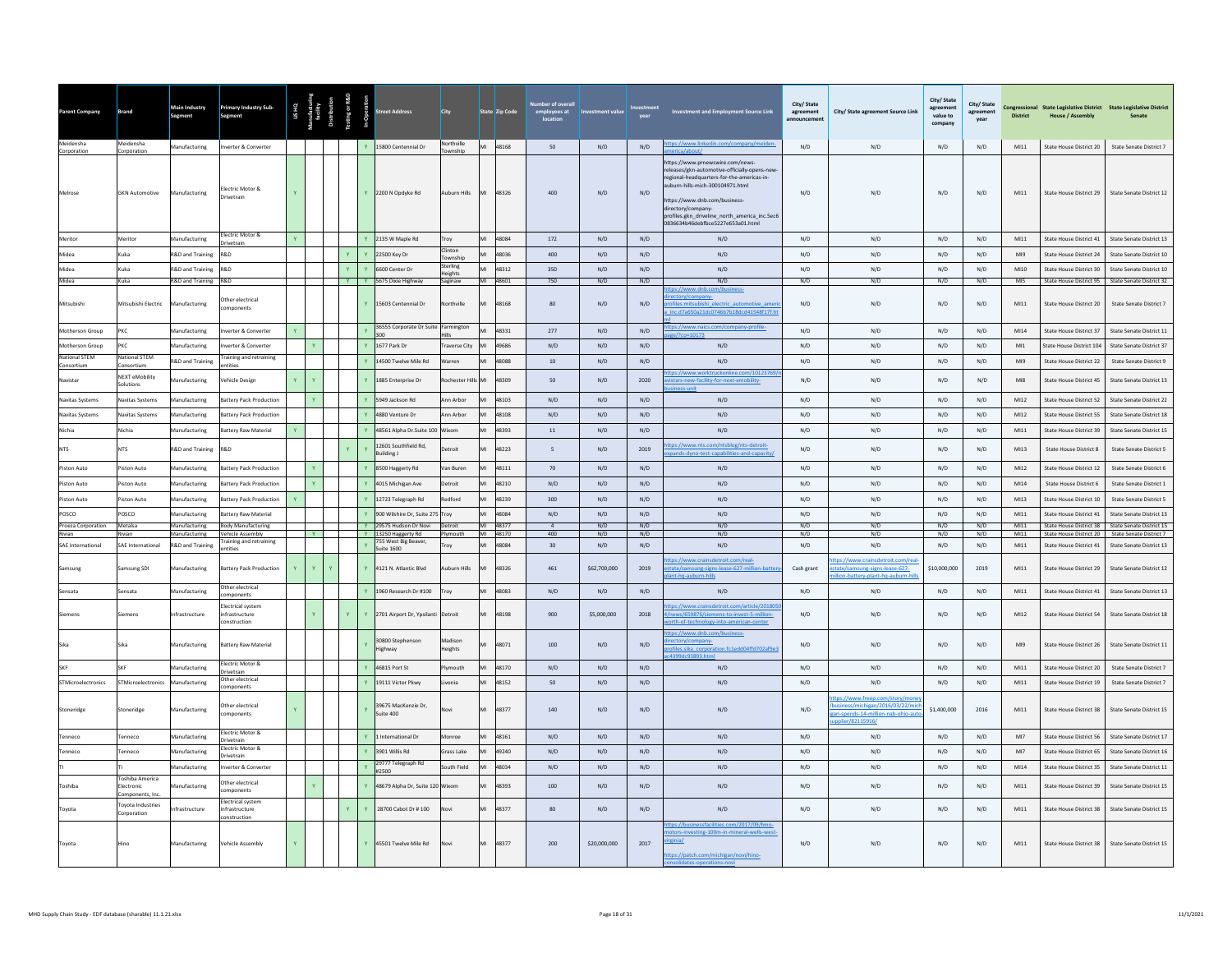| <b>Parent Company</b>                   | Brand                                | Main Industry<br>Segment       | <b>Primary Industry Sub-</b><br>Segment                   | USHQ         |                   |              |              | treet Address                                                        | <b>City</b>                       |           | State Zip Code       | <b>Number of overal</b><br>employees at<br>location | tment value        |             | Investment and Employment Source Link                                                                                                                                                                                                                                  | City/State<br>agreement<br>announcement | City/ State agreement Source Link                                                                                                                                                         | City/ State<br>agreement<br>value to<br>company | City/State<br>agreement<br>vear | <b>District</b>        | <b>House / Assembly</b>                            | Congressional State Legislative District State Legislative District<br>Senate                       |
|-----------------------------------------|--------------------------------------|--------------------------------|-----------------------------------------------------------|--------------|-------------------|--------------|--------------|----------------------------------------------------------------------|-----------------------------------|-----------|----------------------|-----------------------------------------------------|--------------------|-------------|------------------------------------------------------------------------------------------------------------------------------------------------------------------------------------------------------------------------------------------------------------------------|-----------------------------------------|-------------------------------------------------------------------------------------------------------------------------------------------------------------------------------------------|-------------------------------------------------|---------------------------------|------------------------|----------------------------------------------------|-----------------------------------------------------------------------------------------------------|
| <b>UTAC Ceram</b>                       | Umicore<br>Millbrook                 | R&D and Training R&D           | Manufacturing Battery Raw Material                        | <b>Y</b>     | $\mathbf{y}$      |              |              | Y 2347 Commercial Dr Auburn Hills MI 48326<br>Y 36865 Schoolcraft Rd | Livonia                           |           | MI 48150             | 50<br>$\overline{7}$                                | N/D<br>N/D         | N/D<br>N/D  | N/D<br>N/D                                                                                                                                                                                                                                                             | N/D<br>N/D                              | N/D<br>N/D                                                                                                                                                                                | N/D<br>N/D                                      | N/D<br>N/D                      | M111<br>M111           |                                                    | State House District 29 State Senate District 12<br>State House District 19 State Senate District 7 |
| Vector                                  | Vector Informatik                    | R&D and Training               | <b>R&amp;D</b>                                            | Y.           | Y.                | $\mathbf{v}$ | $\mathbf{v}$ | 39500 Orchard Hill Place<br>Suite 500                                | Novi                              | MI        | 48375                | 80                                                  | N/D                | N/D         | N/D                                                                                                                                                                                                                                                                    | N/D                                     | N/D                                                                                                                                                                                       | N/D                                             | N/D                             | M111                   | State House District 38                            | State Senate District 15                                                                            |
| <b>Wanxiang Group</b><br><b>XLFleet</b> | A123 Systems<br>XLFleet              | Manufacturing<br>Midlife       | Battery Cell Production Y<br>Vehicle Retrofitting         |              |                   |              | $N$ $N/D$    | Y 27101 Cabaret Dr                                                   | Novi<br>Wixom                     | MI        | MI 48377<br>48393    | 900<br>20                                           | N/D<br>\$5,000,000 | N/D<br>2021 | N/D<br>os://www.xlfleet.com/news-and-<br>ents/news-releases/xl-fleet-opens-a-fleet-<br>ectrification-technology-center-in-michigan                                                                                                                                     | N/D<br>N/D                              | N/D<br>N/D                                                                                                                                                                                | N/D<br>N/D                                      | N/D<br>N/D                      | M111<br>M111           | State House District 39                            | State House District 38 State Senate District 15<br>State Senate District 15                        |
|                                         |                                      | Manufacturing                  | Electric Motor &<br><b>Inivetrain</b>                     |              |                   |              |              | Y 2900 Busha Highway                                                 | Marysville                        |           | 48040                | 340                                                 | N/D                | N/D         | N/D                                                                                                                                                                                                                                                                    | N/D                                     | N/D                                                                                                                                                                                       | N/D                                             | N/D                             | MI10                   | State House District 81                            | State Senate District 25                                                                            |
|                                         |                                      | Aanufacturing                  | lectric Motor &<br>rivetrain                              | Y            | Y                 |              |              | 12001 Tech Center Dr                                                 | Livonia                           | MI        | 48150                | 500                                                 | N/D                | N/D         | N/D                                                                                                                                                                                                                                                                    | N/D                                     | N/D                                                                                                                                                                                       | N/D                                             | N/D                             | M111                   | State House District 19                            | <b>State Senate District 7</b>                                                                      |
|                                         |                                      | Manufacturing                  | lectric Motor &<br><b>Orivetrain</b>                      |              |                   |              |              | 15811 Centennial Dr                                                  | lorthville                        |           | 48168                | 300                                                 | N/D                | N/D         | ps://www.crainsdetroit.com/auto-<br>ppliers/zf-reduces-investment-northville-<br>ate-reduces-incentive-package                                                                                                                                                         | Cash grant                              | ttps://www.crainsdetroit.com/auto-<br>oliers/zf-reduces-investment-<br>rthville-state-reduces-incentive-                                                                                  | \$2,000,000                                     | 2018                            | M111                   | State House District 20                            | State Senate District 7                                                                             |
|                                         |                                      | lanufacturing                  | lectric Motor &<br><b>Drivetrain</b>                      |              |                   |              |              | 34605 West 12 Mile Rd                                                | Farmington                        | MI        | 48331                | 750                                                 | \$30,000,000       | 2016        | os://www.detroitnews.com/story/b<br>2016/10/24/zf-tfw-autono<br>tech/92699944/                                                                                                                                                                                         | N/D                                     | N/D                                                                                                                                                                                       | N/D                                             | N/D                             | MI14                   | State House District 37                            | State Senate District 11                                                                            |
| <b>Core Molding</b>                     | Core Molding                         | Manufacturing                  | Body Manufacturing                                        |              |                   |              |              | 1700 Wilkie Dr                                                       | Winona                            |           | 55987                | 100                                                 | N/D                | N/D         | tps://www.dnb.com/business-<br>ectory/company-<br>ofiles.global_composite_holdings_inc.853e4f<br>277d9c6eb7161f83dc9cae4c.html                                                                                                                                         | N/D                                     | N/D                                                                                                                                                                                       | N/D                                             | N/D                             | MN1                    | State House District 28A                           | State Senate District 28                                                                            |
| FLEX                                    | FLEX                                 | Manufacturing                  | nverter & Converter                                       |              |                   |              |              | Y 1150 Sheldahl Rd                                                   | Northfield                        | MN        | 55057                | 345                                                 | N/D                | N/D         | ps://www.dnb.com/business-<br>ctory/company-<br>rofiles.sheldahl flexible technologies inc.66d<br>1aa0815e4361f6b352d4d52b068.html                                                                                                                                     | N/D                                     | N/D                                                                                                                                                                                       | N/D                                             | N/D                             | MN2                    | State House District 58B                           | State Senate District 58                                                                            |
| NFI Group                               | New Fiver                            | Manufacturing                  | /ehicle Assembly                                          |              | Y.                |              |              | Y 6200 Glenn Carlson Dr                                              | St Cloud                          |           | MN 56301             | 800                                                 | N/D                | N/D         | N/D                                                                                                                                                                                                                                                                    | N/D                                     | N/D                                                                                                                                                                                       | N/D                                             | N/D                             | MN <sub>6</sub>        | State House District 14A                           | State Senate District 14                                                                            |
| NFI Group<br><b>OATI</b>                | New Flyer<br><b>DATI</b>             | Manufacturing<br>nfrastructure | <b>Vehicle Assembly</b><br>nfrastructure installation     | $Y$ $Y$<br>Y |                   |              |              | Y 214 5th Ave SW Map<br>Y 3660 Technology Dr                         | Crookston<br>Minneapolis          |           | MN 56716<br>55418    | 400<br>400                                          | N/D<br>N/D         | N/D<br>N/D  | N/D<br>os://www.startribune.com/open-access-<br>chnology-international-plans-to-build-a-data<br>ter-in-bloomington/278715631/                                                                                                                                          | N/D<br>N/D                              | N/D<br>N/D                                                                                                                                                                                | N/D<br>N/D                                      | N/D<br>N/D                      | MN7<br>MN5             | State House District 60A                           | State House District 1B State Senate District 1<br>State Senate District 60                         |
| <b>OATI</b>                             | <b>OATI</b>                          | nfrastructure                  | nfrastructure installatio                                 |              |                   |              |              | 7901 Computer Ave                                                    | pomington                         | MN        | 55435                | 150                                                 | N/D                | N/D         | $\rm N/D$                                                                                                                                                                                                                                                              | N/D                                     | $\rm N/D$                                                                                                                                                                                 | N/D                                             | $\rm N/D$                       | MN3                    | State House District 49B                           | State Senate District 49                                                                            |
| Oshkosh                                 | Oshkosh                              | Manufacturing                  | ehicle Assembly                                           |              |                   |              |              | 524 East Highway St, P.O.<br><b>Box 70</b>                           | Dodge Center                      | <b>MA</b> | 55927                | 825                                                 | N/D                | N/D         | N/D                                                                                                                                                                                                                                                                    | N/D                                     | N/D                                                                                                                                                                                       | N/D                                             | N/D                             | MN <sub>1</sub>        | State House District 25A                           | State Senate District 25                                                                            |
| Phillips & Temro<br>Industries          | vocharge                             | frastructure                   | lectrical system<br>nfrastructure<br>nstruction           | Y            |                   |              |              | 9700 W 74th St                                                       | den Prairie                       |           | 55344                | N/D                                                 | N/D                | N/D         | N/D                                                                                                                                                                                                                                                                    | N/D                                     | N/D                                                                                                                                                                                       | N/D                                             | N/D                             | MN3                    | State House District 49B                           | State Senate District 49                                                                            |
| Sensata                                 | Sensata                              | Manufacturing                  | ther electrical<br>mponents                               |              |                   |              |              | 4467 White Bear Pkwy                                                 | St Paul                           |           | 55110                | 25                                                  | N/D                | N/D         | N/D                                                                                                                                                                                                                                                                    | N/D                                     | N/D                                                                                                                                                                                       | N/D                                             | N/D                             | MN4                    | State House District 38B                           | State Senate District 38                                                                            |
| Sensata                                 | ensata                               | anufacturing                   | Other electrical<br>mponents                              |              |                   |              |              | 5775 W Old Shakopee Rd<br>Suite 100                                  | mington                           |           | 5437                 | N/D                                                 | N/D                | N/D         | N/D                                                                                                                                                                                                                                                                    | $\mathrm{N}/\mathrm{D}$                 | N/D                                                                                                                                                                                       | N/D                                             | $\rm N/D$                       | MN3                    | State House District 49B                           | State Senate District 49                                                                            |
| STMicroelectronics                      | STMicroelectronics                   | Manufacturing                  | Other electrical<br>omponents                             |              |                   |              |              | 3300 Edinborough Way,<br>Suite 705                                   | <b>Edina</b>                      | MM        | 55435                | 10                                                  | N/D                | N/D         | $\rm N/D$                                                                                                                                                                                                                                                              | N/D                                     | N/D                                                                                                                                                                                       | N/D                                             | $\rm N/D$                       | MN <sup>3</sup>        | State House District 49B                           | State Senate District 49                                                                            |
| <b>Xcel Energy</b>                      | Xcel Energy                          | ifrastructure                  | nfrastructure installation                                |              |                   |              |              | 414 Nicollet Mall                                                    | <b>Ainneapolis</b>                |           | 55401                | 3144                                                | \$175,000,000      | 2018        | os://www.utilitydive.com/news/xcel-duke<br>veil-35m-of-ev-investments-in-minnesota-                                                                                                                                                                                    | N/D                                     | N/D                                                                                                                                                                                       | N/D                                             | N/D                             | MN5                    | State House District 59B                           | State Senate District 59                                                                            |
| Zeus Electric Chassis                   | Zeus Electric Chassis Manufacturing  |                                | <b>Body Manufacturing</b>                                 | Y            |                   |              |              | 2320 Leibel St                                                       | White Bear<br>Lake                |           | MN 55110             | 20                                                  | N/D                | N/D         | N/D                                                                                                                                                                                                                                                                    | N/D                                     | N/D                                                                                                                                                                                       | N/D                                             | N/D                             | MN4                    | State House District 38B                           | State Senate District 38                                                                            |
| Ameren                                  | Ameren Missouri                      | Infrastructure                 | Infrastructure installation                               | $\mathbf{Y}$ |                   |              |              | Y 1901 Chouteau Ave                                                  | St. Louis                         |           | MO 63104             | N/D                                                 | N/D                | 2020        | s://ameren.mediaroom.com/2020-09-22-<br>lidwest-energy-companies-pledge-to-build-<br>ations-largest-interstate-electric-vehicle-<br>harging-network-enabling-clean-<br>sportation                                                                                      | State grant                             | ps://www.stltoday.com/news/loca<br>etro/amerens-aim-to-help-expan<br>ctric-vehicle-charging-stations-gets<br>sh-forward-from-<br>ate/article 0f765f58-eadf-5764-<br>114-53d1910cb256.html | \$6,000,000                                     | 2019                            | M <sub>01</sub>        | State House District 79                            | State Senate District 5                                                                             |
| Ford                                    | Ford                                 | Manufacturing                  | <b>Jehicle Assembly</b>                                   |              | Y                 |              |              | Kansas City Assembly<br>Plant                                        | Clavcomo                          |           | MO 64119             | 7250                                                | N/D                | N/D<br>N/D  | N/D                                                                                                                                                                                                                                                                    | N/D                                     | N/D<br>N/D                                                                                                                                                                                | N/D                                             | N/D                             | MO <sub>5</sub>        | State House District 18                            | State Senate District 17                                                                            |
| Orange EV<br>Piston Auto                | Orange EV<br>Piston Auto             | Manufacturing<br>Manufacturing | <b>Vehicle Assembly</b><br><b>Sattery Pack Production</b> | <b>Y</b>     | Y<br>$\mathbf{v}$ |              |              | Y 5710 NW 41st St #300<br>Y 1400 Warren St                           | Riverside<br>North Kansas<br>City |           | MO 64150<br>MO 64116 | 75<br>20                                            | N/D<br>N/D         | N/D         | N/D<br>N/D                                                                                                                                                                                                                                                             | N/D<br>N/D                              | N/D                                                                                                                                                                                       | N/D<br>N/D                                      | N/D<br>N/D                      | MO6<br>MO <sub>5</sub> | State House District 14<br>State House District 18 | State Senate District 34<br>State Senate District 17                                                |
| SAF-Holland                             | SAF-Holland                          | Manufacturing                  | lectric Motor &<br>Drivetrain                             |              |                   |              |              | Y 308 W Walton St                                                    | Warrenton                         |           | MO 63383             | 146                                                 | N/D                | N/D         | os://www.dnb.com/busines<br>ectory/company-profiles.saf-<br>land_inc.9fb7e641714bc2f0f21f1f3463e3c4                                                                                                                                                                    | N/D                                     | N/D                                                                                                                                                                                       | N/D                                             | N/D                             | MO3                    | State House District 42                            | State Senate District 10                                                                            |
| <b>Smith Electric Vehicles</b>          | Smith Electric<br>Vehicles           | Manufacturing                  | ehicle Assembly                                           | Y            | Y                 |              | Y            | 12200 N Ambassador Dr                                                | Kansas City                       | MO        | 64163                | 35                                                  | N/D                | N/D         | N/D                                                                                                                                                                                                                                                                    | N/D                                     | N/D                                                                                                                                                                                       | N/D                                             | N/D                             | MO6                    | State House District 13                            | State Senate District 34                                                                            |
| Sovema                                  | <b>Ritrode</b>                       | R&D and Training               | R&D                                                       | $\mathbf{Y}$ |                   |              |              | 9787 Green Park<br>Industrial Dr                                     | St. Louis                         |           | MO 63123             | 34                                                  | N/D                | N/D         | N/D                                                                                                                                                                                                                                                                    | N/D                                     | N/D                                                                                                                                                                                       | N/D                                             | N/D                             | MO2                    | State House District 94                            | State Senate District 1                                                                             |
|                                         | ABB                                  | Infrastructure                 | lectrical system<br>infrastructure<br>onstruction         |              |                   |              |              | Y 1555 Scott St                                                      | Senatobia                         | MS        | 38668                | 350                                                 | \$36,000,000       | 2019        | https://www.globenewswire.com/fr/news-<br>elease/2019/12/05/1956902/0/eN/DBB-<br>lectrification-invested-more-than-120-millio<br>r-its-US-business-in-2019.html<br>ps://new.abb.com/docs/librariesprovider15/<br>cations-usa/abb-senatobia-<br>s.pdf?sfvrsn=310b6408_2 | N/D                                     | N/D                                                                                                                                                                                       | N/D                                             | N/D                             | MS1                    | State House District 11                            | State Senate District 10                                                                            |
| Aptiv                                   | Aptiv                                | Manufacturing                  | verter & Converter                                        |              | Y.                |              |              | Y 925 Industrial Park Rd NE Brookhaven                               |                                   | MS        | 39601                | 25                                                  | N/D                | N/D         | N/D                                                                                                                                                                                                                                                                    | N/D                                     | $\rm N/D$                                                                                                                                                                                 | N/D                                             | N/D                             | MS3                    | State House District 53                            | State Senate District 39                                                                            |
| <b>Autokiniton Global</b><br>Group      | Autokiniton / Tower<br>International | Manufacturing                  | <b>Sody Manufacturing</b>                                 |              |                   |              |              | 440 Church Rd                                                        | Madison                           | <b>MS</b> | 39110                | 290                                                 | N/D                | N/D         | N/D                                                                                                                                                                                                                                                                    | N/D                                     | N/D                                                                                                                                                                                       | N/D                                             | N/D                             | MS3                    | State House District 57                            | State Senate District 22                                                                            |
| <b>Autokiniton Global</b><br>Group      | Autokiniton / Towe<br>nternational   | Manufacturing                  | ody Manufacturing                                         |              |                   |              |              | 6305 St Louis St                                                     | <b>Meridian</b>                   | <b>MS</b> | 39307                | 450                                                 | $\rm N/D$          | N/D         | N/D                                                                                                                                                                                                                                                                    | N/D                                     | $\mathrm{N}/\mathrm{D}$                                                                                                                                                                   | N/D                                             | $\rm N/D$                       | MS3                    | State House District 81                            | State Senate District 33                                                                            |
| Mahle                                   | Mahle                                | Manufacturing                  | lectric Motor &<br><b>Drivetrain</b>                      |              |                   |              |              | Y 7670 Hacks Cross Rd                                                | Olive Branch                      | <b>MS</b> | 38654                | 50                                                  | N/D                | N/D         | tps://www.dnb.com/business-<br>ectory/company-<br>rofiles.mahle aftermarket inc.0da5ae895fd63<br>a421a9b4a4996e82.html                                                                                                                                                 | N/D                                     | N/D                                                                                                                                                                                       | N/D                                             | N/D                             | MS1                    | State House District 52                            | State Senate District 19                                                                            |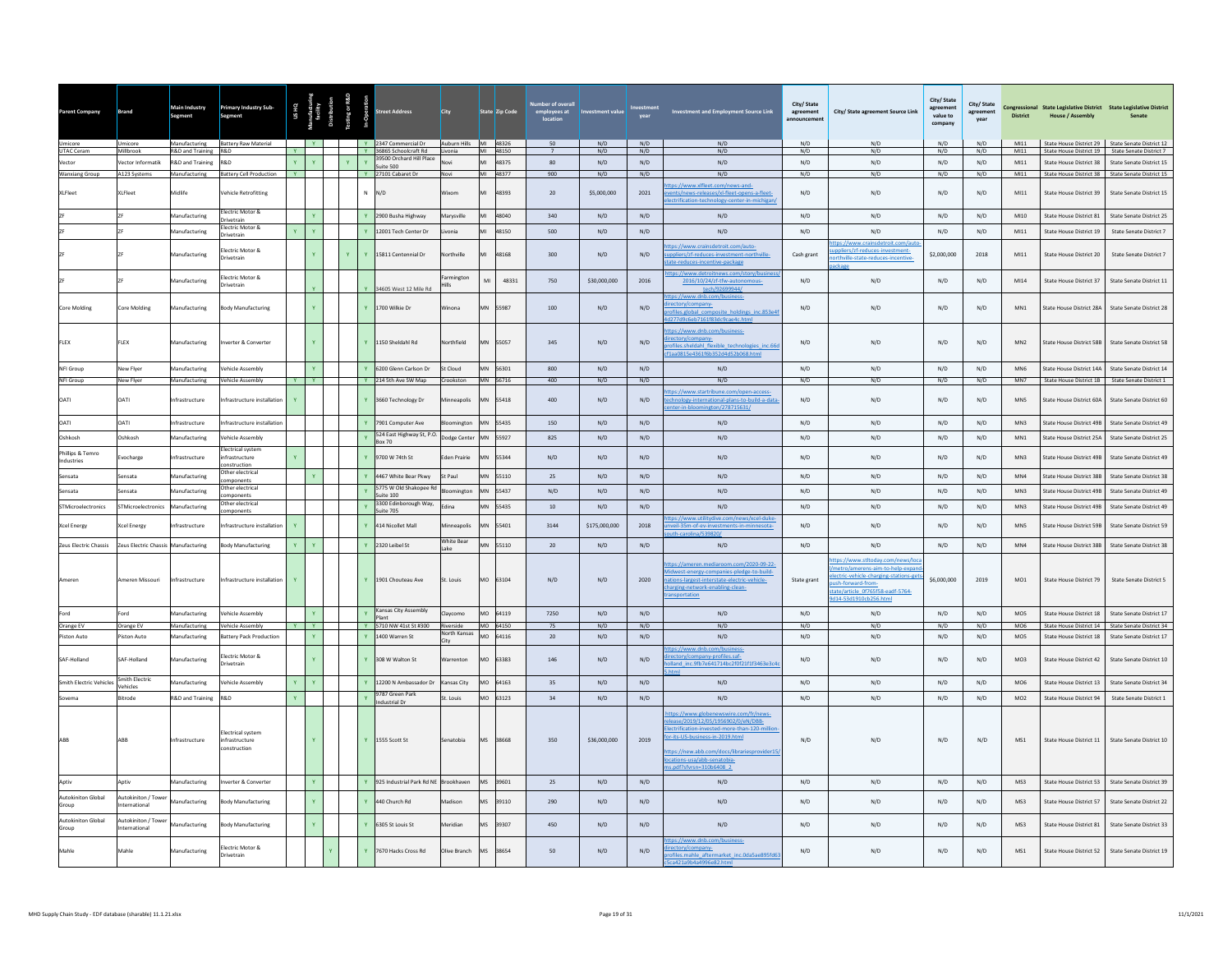| Parent Company                                      | <b>Brand</b>                               | Main Industry<br>Segment | <b>Primary Industry Sub-</b><br><b>Segment</b>    |              |                         |              | eet Address                                                   | <b>City</b>                                | State Zip Code          | ber of overal<br>employees at<br>location | <b>Investment value</b> | year       | <b>Investment and Employment Source Link</b>                                                                                                                                                                                                                      | City/State<br>agreement | City/ State agreement Source Link                                                                               | City/ State<br>agreement<br>value to<br>company | City/State<br>agreement<br>year | <b>District</b> | <b>House / Assembly</b>        | Congressional State Legislative District State Legislative District<br>Senate |
|-----------------------------------------------------|--------------------------------------------|--------------------------|---------------------------------------------------|--------------|-------------------------|--------------|---------------------------------------------------------------|--------------------------------------------|-------------------------|-------------------------------------------|-------------------------|------------|-------------------------------------------------------------------------------------------------------------------------------------------------------------------------------------------------------------------------------------------------------------------|-------------------------|-----------------------------------------------------------------------------------------------------------------|-------------------------------------------------|---------------------------------|-----------------|--------------------------------|-------------------------------------------------------------------------------|
| Press Kogyo                                         | Press Kogyo                                | Manufacturing            | <b>Sody Manufacturing</b>                         |              |                         |              | 150 Industrial Dr                                             | enatobia                                   | <b>MS</b><br>38668      | 150                                       | N/D                     | N/D        | ps://www.wmcactionnews5.com/story/816<br>7/new-plant-means-more-jobs-in-senatobia,                                                                                                                                                                                | N/D                     | N/D                                                                                                             | N/D                                             | N/D                             | MS1             | State House District 11        | State Senate District 10                                                      |
| Topre                                               | Topre                                      | Manufacturing            | <b>Body Manufacturing</b>                         |              | $-$ Y $-$               |              | Y 151 Nissan Dr                                               | CANTON                                     | MS 39046                | N/D                                       | N/D                     | N/D        | N/D                                                                                                                                                                                                                                                               | N/D                     | N/D                                                                                                             | N/D                                             | N/D                             | MS <sub>2</sub> |                                | State House District 57 State Senate District 21                              |
| Ryder                                               | Ryder                                      | Midlife                  | Vehicle Maintenance                               | Y            |                         | $Y$ $N/D$    |                                                               | N/D                                        | $N/D$ $N/D$             | 6300                                      | N/D                     | N/D        | N/D                                                                                                                                                                                                                                                               | N/D                     | N/D                                                                                                             | N/D                                             | N/D                             | N/A             | N/A                            | N/A                                                                           |
| ABB                                                 | ABB                                        | Infrastructure           | lectrical system<br>infrastructure<br>onstruction |              | $\mathbf{Y}$            |              | Y 6801 Industrial Dr                                          | Mebane                                     | 27302<br><b>NC</b>      | 630                                       | \$39,900,000            | 2019       | tps://www.globenewswire.com/fr/news-<br>lease/2019/12/05/1956902/0/eN/DBB-<br>lectrification-invested-more-than-120-million<br>pr-its-US-business-in-2019.html<br>tps://new.abb.com/docs/librariesprovider15/<br>:ations-usa/abb-mebane-<br>pdf?sfvrsn=f10a6408 2 | N/D                     | N/D                                                                                                             | N/D                                             | N/D                             | NC4             | State House District 50        | State Senate District 23                                                      |
| ARR                                                 | ARR                                        | Infrastructure           | lectrical system<br>infrastructure<br>onstruction | Y.           |                         | $\mathbf{v}$ | 305 Greeson Dr                                                | Carv                                       | 27511<br>N <sub>C</sub> | 275                                       | \$120,000,000           | 2019       | tps://www.globenewswire.com/fr/news-<br>ease/2019/12/05/1956902/0/eN/DBB-<br>ctrification-invested-more-than-120-mil<br>r-its-US-business-in-2019.html                                                                                                            | N/D                     | N/D                                                                                                             | N/D                                             | N/D                             | NC2             | State House District 36        | State Senate District 17                                                      |
| Albemarle                                           | <b>Albemarle</b>                           | Manufacturing            | <b>Battery Raw Material</b>                       |              | $\mathbf{v}$            |              | Albemarle Production<br>Site 348 Holiday Inn Dr               | ings<br>Mountain                           | 28086                   | 150                                       | N/D                     | N/D        | ps://www.nccommerce.com/news/press-<br>leases/governor-cooper-announces-200-nev<br>bs-albemarle-corporation-expands-north                                                                                                                                         | N/D                     | N/D                                                                                                             | N/D                                             | N/D                             | NC5             | State House District 111       | State Senate District 44                                                      |
| Albemarle                                           | <b>Albemarle</b>                           | Manufacturing            | <b>Battery Raw Material</b>                       |              |                         |              | 4250 Congress St Suite                                        | harlotte                                   | N <sub>C</sub><br>28209 | 330                                       | N/D                     | N/D        | tps://www.nccommerce.com/news/press-<br>leases/governor-cooper-announces-200-net<br>bs-albemarle-corporation-expands-north                                                                                                                                        | N/D                     | N/D                                                                                                             | N/D                                             | N/D                             | NC <sub>9</sub> | State House District 88        | State Senate District 39                                                      |
| Analog Devices Inc Analog Devices Inc Manufacturing |                                            |                          | Inverter & Converter                              |              | $-$ Y $-$<br><b>I V</b> |              | Y 7736 McCloud Rd                                             | Greensboro NC 27409<br>Greensboro NC 27409 |                         | 74<br>74                                  | N/D                     | N/D<br>N/D | N/D                                                                                                                                                                                                                                                               | N/D                     | N/D                                                                                                             | N/D<br>N/D                                      | N/D                             | NC <sub>6</sub> |                                | State House District 62 State Senate District 27                              |
| Analog Devices Inc.<br>Arrival                      | Analog Devices Inc Manufacturing<br>IsvinA | Manufacturing            | Inverter & Converter<br>ehicle Assembly           |              | $\mathbf{v}$            | $\mathbf{N}$ | Y 7910 Triad Center Dr<br>Meadow Oak Commercia<br>Centre      | harlotte                                   | 28202                   | 250                                       | N/D<br>\$41,200,000     | 2021       | N/D<br>os://www.areadevelopment.com/newsit<br>/3-18-2021/arrival-microfactory-charlotte-                                                                                                                                                                          | N/D<br>N/D              | N/D<br>N/D                                                                                                      | N/D                                             | N/D<br>N/D                      | NC6<br>NC12     | State House District 92        | State House District 62 State Senate District 27<br>State Senate District 38  |
| Arrival                                             | Isvin                                      | Manufacturing            | /ehicle Assembly                                  | Y.           |                         | $\mathbf{v}$ | South Tryton St                                               | harlotte                                   | 28202<br>N <sub>C</sub> | 150                                       | \$3,000,000             | 2020       | rth-carolina.shtml<br>ps://arrival.com/news/Arrival-establishes-it                                                                                                                                                                                                | N/D                     | N/D                                                                                                             | N/D                                             | N/D                             | NC12            | State House District 102       | State Senate District 38                                                      |
| BorgWarner                                          | <b>BorgWarner</b>                          | Manufacturing            | <b>Battery Pack Production</b>                    |              | Y                       | $\mathbf{v}$ | 1849 Brevard Rd                                               | Arden                                      | N <sub>C</sub><br>28704 | 600                                       | \$62,250,000            | 2021       | rth-American-Headquarters-in-Charlotte-NC<br>ps://wlos.com/news/local/borgwarner-<br>nounces-6225-million-100-jobs-expansion-                                                                                                                                     | County incentive        | tps://wlos.com/news/local/borgwa<br>ner-announces-6225-million-100-                                             | \$460,000                                       | 2021                            | NC11            | State House District 116       | State Senate District 49                                                      |
|                                                     |                                            |                          |                                                   |              |                         |              |                                                               |                                            |                         |                                           |                         |            | an-for-arden-site<br>os://www.dnb.com/business-                                                                                                                                                                                                                   | package                 | obs-expansion-plan-for-arden-site                                                                               |                                                 |                                 |                 |                                |                                                                               |
| BoreWarner                                          | <b>BorgWarner</b>                          | Manufacturing            | <b>Battery Pack Production</b>                    |              | $\mathbf{Y}$ .          |              | 40 Cane Creek Industrial                                      | Fletcher                                   | 28732<br>NC             | 340                                       | N/D                     | N/D        | ctory/company-<br>files.borgwarner_inc.91d94aa5af51325221b<br>50115a136.html                                                                                                                                                                                      | N/D                     | N/D                                                                                                             | N/D                                             | N/D                             | NC11            | State House District 117       | State Senate District 48                                                      |
| Bosch                                               | Bosch                                      | Manufacturing            | werter & Converter                                |              | Y.                      |              | 14001 South Lakes Dr                                          | Charlotte                                  | 28273<br>NC             | 128                                       | N/D                     | N/D        | ps://www.linkedin.com/company/bosch-<br>roth/people/?facetGeoRegion=us%3A152                                                                                                                                                                                      | N/D                     | N/D                                                                                                             | N/D                                             | N/D                             | NC12            | State House District 92        | State Senate District 39                                                      |
| Continental                                         | Continental<br>Automotive Inc.             | <b>Manufacturing</b>     | verter & Converter                                |              | $\mathbf{Y}$ .          |              | 1103 Jamestown Rd                                             | <b>Morganton</b>                           | 28655<br>N <sub>C</sub> | 117                                       | N/D                     | N/D        | N/D                                                                                                                                                                                                                                                               | N/D                     | N/D                                                                                                             | N/D                                             | N/D                             | NC5             | State House District 86        | State Senate District 46                                                      |
| Continental                                         | Continental<br>Automotive Inc.             | Manufacturing            | verter & Converter                                |              | $\mathbf{Y}$ .          | $\mathbf{Y}$ | <b>Quality Way</b>                                            | letcher                                    | NC<br>28732             | 650                                       | N/D                     | N/D        | N/D                                                                                                                                                                                                                                                               | N/D                     | N/D                                                                                                             | N/D                                             | N/D                             | NC11            | State House District 117       | State Senate District 48                                                      |
| CVG                                                 | CVG                                        | Manufacturing            | ody Manufacturing                                 |              | $\mathbf{v}$            |              | 629 S Battleground Ave                                        | <b>Kings</b><br>Mountain                   | 28086                   | 184                                       | N/D                     | N/D        | ps://www.prnewswire.com/news-<br>eases/commercial-vehicle-group-announce<br>duction-milestone-for-kings-mountain-                                                                                                                                                 | N/D                     | N/D                                                                                                             | N/D                                             | N/D                             | NC5             | State House District 111       | State Senate District 44                                                      |
| <b>Daimler Trucks</b>                               | <b>Thomas Built</b>                        | Manufacturing            | Vehicle Assembly                                  | $Y = Y$      |                         |              | Y 1408 Courtesy Rd                                            | <b>High Point</b>                          | NC 27260                | 1800                                      | N/D                     | N/D        | N/D                                                                                                                                                                                                                                                               | N/D                     | N/D                                                                                                             | N/D                                             | N/D                             | NC6             |                                | State House District 60 State Senate District 26                              |
| <b>Daimler Trucks</b>                               | eightliner                                 | Aanufacturing            | ehicle Assembly                                   |              | Y.                      |              | Mount Holly Truck<br>Manufacturing Plant 1800<br>orth Main St | Mount Holly                                | NC.<br>28120            | 1176                                      | N/D                     | N/D        | N/D                                                                                                                                                                                                                                                               | N/D                     | N/D                                                                                                             | N/D                                             | N/D                             | NC5             | State House District 108       | State Senate District 43                                                      |
| Danfoss Group                                       | anfoss                                     | Manufacturing            | erter & Converter                                 |              |                         |              | 12 TW. Alxendar Rd.<br>Building 200 A, Research               | urham                                      | 27709                   | 32                                        | N/D                     | N/D        | N/D                                                                                                                                                                                                                                                               | N/D                     | N/D                                                                                                             | N/D                                             | N/D                             | NC4             | State House District 31        | State Senate District 20                                                      |
| <b>Delta Electronics</b>                            | Delta (Drivetrain)                         | Manufacturing            | Electric Motor &                                  |              |                         | $\mathbf{Y}$ | riangle Park<br>5101 Davis Dr, Research                       | Raleigh                                    | NC<br>27709             | 100                                       | N/D                     | N/D        | N/D                                                                                                                                                                                                                                                               | N/D                     | N/D                                                                                                             | N/D                                             | N/D                             | NC2             | State House District 41        | State Senate District 16                                                      |
| Dow Inc.                                            | Dow                                        | Manufacturing            | Drivetrain<br>Battery Raw Material                |              | $\mathbf{v}$            |              | <b>Triangle Park</b><br>V 6101 Orr Rd                         | Charlotte                                  | NC 28213                | N/D                                       | N/D                     | N/D        | N/D                                                                                                                                                                                                                                                               | N/D                     | N/D                                                                                                             | N/D                                             | N/D                             | NC12            |                                | State House District 99 State Senate District 40                              |
| Duke Energy                                         | Duke Energy                                | Infrastructure           | frastructure<br>ipgrades/maintenance              |              |                         |              | Y 550 South Tryon St                                          | Charlotte                                  | 28202<br>N <sub>C</sub> | N/D                                       | N/D                     | 2021       | ps://news.duke-energy.com/releases/new-<br>ke-energy-subsidiary-etransenergy-to-help-<br>panies-and-cities-transition-commercial-<br>ets-to-electric-vehicles                                                                                                     | N/D                     | ps://charlottenc.gov/newsrd<br>tyhighlights/Pages/Electric-Bus-<br>ilot.aspx                                    | \$3,723,712                                     | 2021                            | NC12            | State House District 102       | State Senate District 38                                                      |
| Eurofins                                            | Metlabs                                    | R&D and Training R&D     |                                                   |              |                         |              | Y Y 901 Sheldon Dr                                            | Carv                                       | NC 27513                | 11                                        | N/D                     | N/D        | N/D                                                                                                                                                                                                                                                               | N/D                     | N/D                                                                                                             | N/D                                             | N/D                             | NC2             |                                | State House District 41 State Senate District 16                              |
| Geely                                               | Volvo                                      | Manufacturing            | Vehicle Assembly                                  | $\mathbf{v}$ |                         | $\mathbf{v}$ | 7900 National Service Rd                                      | ireenshoro                                 | NC.<br>27409            | N/D                                       | N/D                     | N/D        | N/D                                                                                                                                                                                                                                                               | N/D                     | N/D                                                                                                             | N/D                                             | N/D                             | N <sub>C6</sub> | State House District 60        | State Senate District 27                                                      |
| litach                                              | <b>Hitachi Metals</b><br>America Itd.      | anufacturing             | Other electrical<br>components                    |              | Y.                      |              | Hitachi Metals Dr                                             | China Grove                                | 28023<br>NC             | 130                                       | N/D                     | N/D        | s://www.bizjournals.com/charlotte/news/<br>11/12/21/hitachi-metals-to-double-its-                                                                                                                                                                                 | N/D                     | N/D                                                                                                             | N/D                                             | N/D                             | NC13            | State House District 76        | State Senate District 33                                                      |
| Kendrion                                            | Kendrion                                   | Manufacturing            | Other electrical<br>omponents                     |              | $\mathbf{Y}$ .          |              | 1100 Airport Rd                                               | shelby                                     | 28150-3699<br>NC        | 31                                        | N/D                     | N/D        | N/D                                                                                                                                                                                                                                                               | N/D                     | N/D                                                                                                             | N/D                                             | N/D                             | NC5             | State House District 111       | State Senate District 44                                                      |
| Leviton                                             | eviton.                                    | Infrastructure           | lectrical system<br>ifrastructure<br>onstruction  |              | $\mathbf{Y}$            |              | 8285, 113 Industrial Blvd                                     | Morangton                                  | 28655<br><b>NC</b>      | 152                                       | \$7,300,000             | 2017       | os://www.areadevelopment.com/newsiten<br>/9-11-2012/leviton-manufacturing-north-<br>olina-facility-97761.shtml                                                                                                                                                    | westment Gran           | tps://www.areadevelopment.co<br>vsitems/9-11-2012/leviton-<br>anufacturing-north-carolina-facility<br>761 shtml | \$1,100,000                                     | 2017                            | NC5             | State House District 86        | State Senate District 46                                                      |
|                                                     | .inamar                                    | Manufacturing            | lectric Motor &<br><b>Orivetrain</b>              |              | $\mathbf{Y}$ .          |              | 2401 Old Stantonsburg Rd Wilson                               |                                            | 27894                   | 100                                       | \$6,800,000             | 2017       | ps://www.dnb.com/business<br>ectory/company-<br>files.linamar forgings carolina inc.6553f8c<br>9dc7a4e3bf72a.htm<br>35e25cd                                                                                                                                       | N/D                     | nttps://www.forgingmagazine.com,<br>ing/article/21924129/linamar-<br>anding-forging-capabilities-in-n           | \$62,000                                        | 2017                            | NC1             | <b>State House District 24</b> | State Senate District 4                                                       |
| inama                                               | Linamar                                    | Manufacturing            | lectric Motor &<br>Drivetrain                     | Y.           | $\mathbf{Y}^{\top}$     |              | 490 Ferncliff Park Dr                                         | letcher                                    | 28732<br>NC.            | 350                                       | \$317,000,000           | 2017       | ps://wlos.com/news/local/new-gf-linamar-<br>cility-opens-in-henderson-county                                                                                                                                                                                      | N/D                     | N/D                                                                                                             | N/D                                             | N/D                             | NC11            | State House District 117       | State Senate District 48                                                      |
|                                                     | ivent                                      | Aanufacturing            | Battery Raw Material                              |              |                         |              | 1115 Bessemer City, Kings<br>Mtn Hwy                          | essemer City                               | <b>NC</b><br>28016      | 270                                       | \$18,000,000            | 2019       | ps://www.bizjournals.com/charlotte/news<br>9/10/30/livent-to-spend-18m-to-boost-                                                                                                                                                                                  | N/D                     | N/D                                                                                                             | $\mathrm{N}/\mathrm{D}$                         | N/D                             | NC5             | State House District 110       | State Senate District 43                                                      |
|                                                     | .ivent                                     | Manufacturing            | <b>Battery Raw Material</b>                       |              |                         |              | 2801 Yorkmont Rd, Suite                                       | Charlotte                                  | NC.<br>28208            | 42                                        | N/D                     | N/D        | N/D                                                                                                                                                                                                                                                               | N/D                     | N/D                                                                                                             | N/D                                             | N/D                             | NC12            | State House District 88        | State Senate District 39                                                      |
|                                                     |                                            |                          |                                                   |              |                         |              |                                                               |                                            |                         |                                           |                         |            |                                                                                                                                                                                                                                                                   |                         |                                                                                                                 |                                                 |                                 |                 |                                |                                                                               |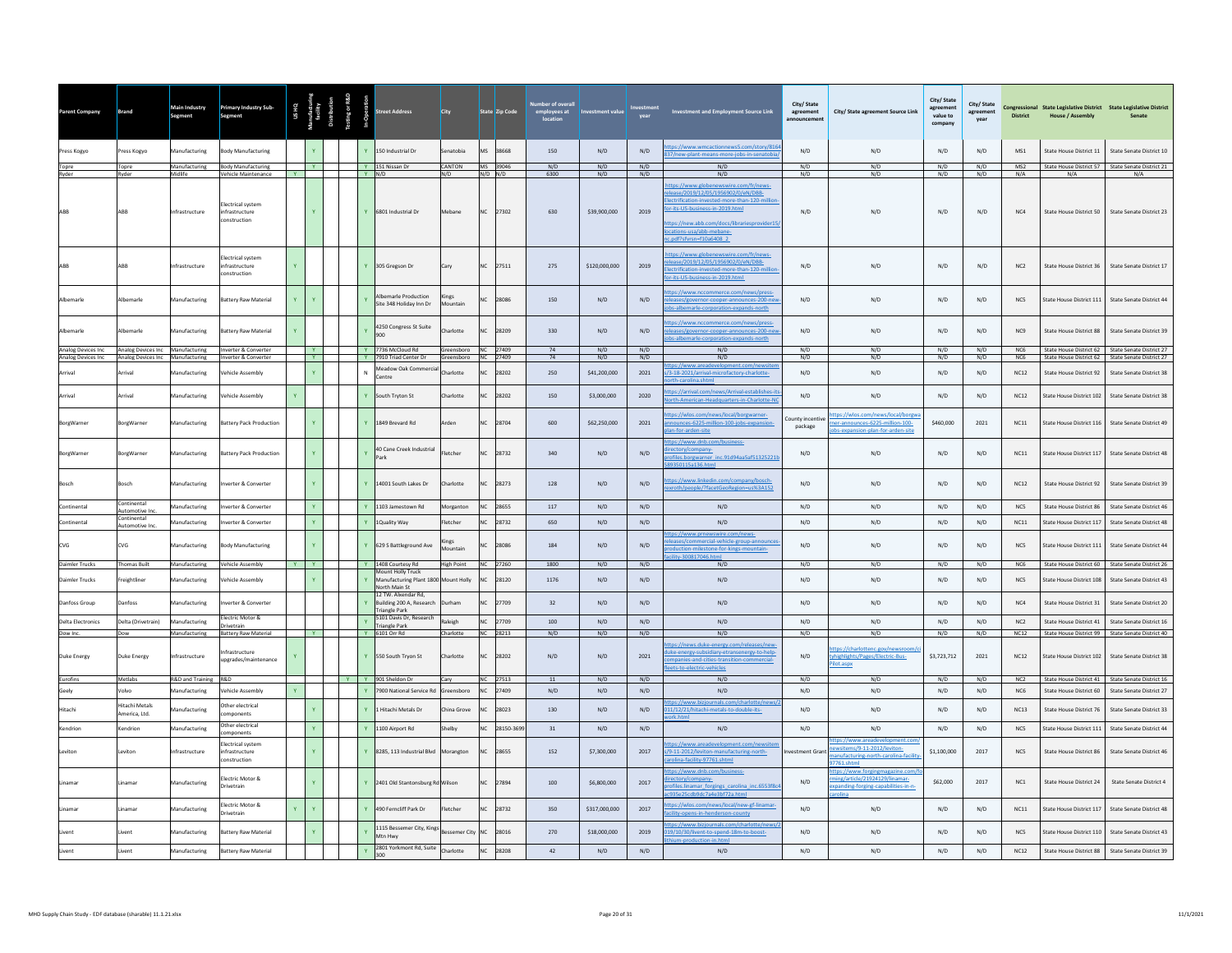| Parent Company                     | Brand                         | Main Industry<br>Segment | <b>Primary Industry Sub-</b><br>Segment          |              |              |              |              | reet Address                                         | City                      |           | State Zip Code | employees at    | <b>Investment value</b> | year | Investment and Employment Source Link                                                                                                                                                                                       | City/State<br>agreement | City/ State agreement Source Link                                                                          | City/ State<br>agreement<br>value to<br>company | City/State<br>agreement<br>year | <b>District</b>  | <b>House / Assembly</b>                                      | Congressional State Legislative District State Legislative District<br>Senate |
|------------------------------------|-------------------------------|--------------------------|--------------------------------------------------|--------------|--------------|--------------|--------------|------------------------------------------------------|---------------------------|-----------|----------------|-----------------|-------------------------|------|-----------------------------------------------------------------------------------------------------------------------------------------------------------------------------------------------------------------------------|-------------------------|------------------------------------------------------------------------------------------------------------|-------------------------------------------------|---------------------------------|------------------|--------------------------------------------------------------|-------------------------------------------------------------------------------|
| Melrose                            | <b>GKN Automotive</b>         | Manufacturing            | lectric Motor &<br>rivetrain                     |              | Y.           |              |              | 1067 Trollingwood-<br>Hawfields Rd                   | Mebane                    |           | NC 27302       | 800             | \$6,300,000             | 2015 | os://www.bizjournals.com/triad/news/201!<br>/07/auto-parts-maker-considers-6-3m-triad-<br>ansion.html                                                                                                                       | N/D                     | ps://www.bizjournals.com/triad/r<br>ews/2015/08/07/auto-parts-maker-<br>siders-6-3m-triad-expansion.htm    | \$250,000                                       | 2015                            | NC13             | State House District 63                                      | State Senate District 24                                                      |
| Melrose                            | <b>GKN Automotive</b>         | Manufacturing            | lectric Motor &<br>Drivetrain                    |              |              |              |              | Y 6400 Durham Rd                                     | Timberlake                | NC.       | 27583          | 500             | N/D                     | N/D  | os://www.dnb.com/business-<br>ctory/company-<br>ofiles.gkn driveline north america inc.c804<br>37d16689408f0e6abc753a337c.html                                                                                              | N/D                     | N/D                                                                                                        | N/D                                             | N/D                             | NC13             | <b>State House District 2</b>                                | State Senate District 22                                                      |
| Melrose                            | <b>GKN Automotive</b>         | Manufacturing            | lectric Motor &<br>Drivetrain                    |              |              |              |              | Y 1848 GKN Way                                       | Newton                    | NC.       | 28658          | 1240            | \$110,000,000           | 2016 | ps://www.biziournals.com/charlotte/news/<br>16/12/27/catawba-county-auto-drivetrain-<br>ems-plant-to.html                                                                                                                   | N/D                     | ttps://www.biziournals.com/charlo<br>e/news/2016/12/27/catawba-county<br>to-drivetrain-systems-plant-to.ht | \$1,600,000                                     | 2016                            | NC10             | State House District 89                                      | State Senate District 42                                                      |
| Mitsubishi                         | Mitsubishi Materials          | Manufacturing            | Battery Raw Material                             |              |              |              |              | 105 Corporate Center Dr,<br>Suite A                  | Monresville               |           | 28117          | 15              | N/D                     | N/D  | os://www.linkedin.com/company/mitsubi<br>aterial-usa-<br>Oneonle /?facetGeoRegi<br>US%3A152                                                                                                                                 | N/D                     | N/D                                                                                                        | N/D                                             | N/D                             | NC10             | State House District 95                                      | State Senate District 34                                                      |
| OpenEVSE                           | OpenEVSE                      | <b>nfrastructure</b>     | nfrastructure installation                       |              |              |              |              | 132 Landau Rd                                        | Waxhaw                    |           | 28173          | 10              | N/D                     | N/D  | N/D                                                                                                                                                                                                                         | N/D                     | N/D                                                                                                        | N/D                                             | N/D                             | NC9              | State House District 68                                      | State Senate District 35                                                      |
| ledmont Lithium                    | iedmont Lithium               | <b>Manufacturing</b>     | attery Raw Material                              |              |              |              |              | 32 North Main St. Suite<br>100                       | Imont                     |           | 28012          | 18              | N/D                     | N/D  | N/D                                                                                                                                                                                                                         | N/D                     | N/D                                                                                                        | N/D                                             | N/D                             | NC5              | State House District 109                                     | State Senate District 43                                                      |
| Piedmont Lithium                   | ledmont Lithium               | Manufacturing            | Battery Raw Material                             |              | $\mathbf{Y}$ |              |              | N 5706 Dallas-Cherryville Hig Bessemer City NC 28016 |                           |           |                | 5               | \$377,000,000           | 2021 | tps://d1io3vog0oux5.cloudfront.net/ f1534<br>:29173e19c8dedec2b2cbfcdb/piedmontlithi<br>db/338/2622/pdf/Piedmont+Australian+An<br>Report 2020 FINAL.pdf                                                                     | N/D                     | N/D                                                                                                        | N/D                                             | N/D                             | NC5              | State House District 110                                     | State Senate District 43                                                      |
| Sika                               | Sika                          | Manufacturing            | attery Raw Material                              |              | Y            |              |              | Y 1909 Kyle Ct                                       | Gastonia                  | NC.       | 28052          | 180             | N/D                     | N/D  | tps://www.dnb.com/business-<br>ectory/company-<br>files.sika automotive gastonia inc.518347<br>Lbcb58ecda41be82b20a9e.html                                                                                                  | N/D                     | N/D                                                                                                        | N/D                                             | N/D                             | NC5              | State House District 110                                     | State Senate District 43                                                      |
| Umicore                            | Umicore                       | Manufacturing            | attery Raw Material                              |              |              |              | $\mathbf{Y}$ | 3600 Glenwood Ave # 250 Raleigh                      |                           |           | NC 27612       | 650             | N/D                     | N/D  | N/D                                                                                                                                                                                                                         | N/D                     | N/D                                                                                                        | N/D                                             | N/D                             | NC2              | State House District 34                                      | State Senate District 15                                                      |
| Volvo                              | Mack Trucks                   | Manufacturing            | ehicle Assembly                                  | Y            |              |              |              | Y 7900 National Service Rd Greensboro                |                           |           | NC 27409       | N/D             | \$84,000,000            | 2020 | tps://www.volvogroup.com/en/news-and-<br>dia/news/2020/sep/mack-trucks-lehigh-<br>ley-operations-completes-major-                                                                                                           | N/D                     | N/D                                                                                                        | N/D                                             | N/D                             | NC6              | State House District 60                                      | State Senate District 27                                                      |
| CoorsTek                           | CoorsTek                      | Manufacturing            | attery Raw Material                              |              | Y            |              |              | Y 47 Powers St                                       | Milford                   |           | 03055          | 40              | N/D                     | N/D  | N/D                                                                                                                                                                                                                         | N/D                     | N/D                                                                                                        | N/D                                             | N/D                             | NH <sub>2</sub>  | <b>State House District</b><br>Hillsborough County No.<br>23 | State Senate District 11                                                      |
| EverSource                         | EverSource                    | Infrastructure           | nfrastructure installatio                        |              |              |              |              | Y 780 N. Commercial St                               | Manchester                | <b>NH</b> | 03101          | 745             | N/D                     | N/D  | tps://www.eversource.com/content/ema-<br>bout/sustainability/focus-areas/energy-<br>rage-electric-vehicles<br>tps://www.eversource.com/content/docs/di<br>ult-source/investors/2020-annual-<br>art.ndf?sfyrsn=e40dc62_4     | N/D                     | N/D                                                                                                        | N/D                                             | N/D                             | NH1              | <b>State House District</b><br>Hillsborough County No.<br>10 | State Senate District 20                                                      |
|                                    | Valeo                         | Manufacturing            | lectric Motor &<br>rivetrain                     |              |              |              |              | N 46 River Rd                                        | Hudson                    | <b>NH</b> | 03051          | $5\overline{5}$ | \$5,000,000             | 2021 | tps://businessfacilities.com/2021/01/valeo-<br>rth-america-investing-5m-in-alabama-<br>ansion/#:~:text=Automotive%20supplier%<br>leo%20North%20America%20will%20bring<br>70%20jobs%20and,in%20Bessemer%20in%<br>rly%202021. | N/D                     | N/D                                                                                                        | N/D                                             | N/D                             | NH2              | <b>State House District</b><br>Hillsborough County No.<br>37 | State Senate District 14                                                      |
|                                    | BASE                          | <b>Aanufacturing</b>     | attery Cell Production                           |              |              |              |              | 33 Wood Ave                                          | selin                     |           | 08830          | 240             | N/D                     | N/D  | ps://www.basf.com/us/documents/en/Fact<br>ets/Iselin-NJ-SiteFactSheet.pdf                                                                                                                                                   | N/D                     | N/D                                                                                                        | N/D                                             | N/D                             | NJ6              | <b>General Assembly District</b><br>18                       | State Senate District 18                                                      |
| <b>CTS</b>                         | <b>CTS</b>                    | lanufacturing            | Ther electrical<br>mponents                      |              |              |              |              | 6 Kingsbridge Rd, Suite 3                            | Fairfield                 |           | 7004           | N/D             | N/D                     | N/D  | N/D                                                                                                                                                                                                                         | N/D                     | N/D                                                                                                        | N/D                                             | N/D                             | NJ11             | <b>General Assembly District</b><br>26                       | State Senate District 26                                                      |
| <b>HK Truck Center</b>             | <b>HK Truck Center</b>        | Midlife                  | esale Dealerships                                | $\mathbf{v}$ |              |              |              | Y 2624-A Hamilton Blvd                               | South<br>Plainfield       |           | 07080          | 37              | N/D                     | N/D  | N/D<br>tps://www.dnb.com/business-                                                                                                                                                                                          | N/D                     | N/D                                                                                                        | $\mathrm{N}/\mathrm{D}$                         | N/D                             | $NJ6$            | <b>General Assembly District</b><br>18                       | State Senate District 18                                                      |
| NOLATO                             | NOLATO                        | Manufacturing            | Battery Raw Material<br>lectrical system         |              | $\mathbf{Y}$ |              | Y            | 252 Brighton Rd. P.O. Box<br>1249                    | Andover                   | <b>NJ</b> | 07821          | 75              | N/D                     | N/D  | ectory/company-<br>files.nolato jabar Ilc.816b36f3ba95b38ef5                                                                                                                                                                | N/D                     | N/D                                                                                                        | N/D                                             | N/D                             | NJ5              | eneral Assembly Distric<br>24                                | State Senate District 24                                                      |
| <b>PSEG</b>                        | PSE&G                         | nfrastructure            | ifrastructure<br>onstruction                     | $\mathbf{v}$ |              |              |              | Y 80 Park Place                                      | Newark                    |           | 7102-5502      | N/D             | \$166,000,000           | 2021 | tps://energizepseg.com/2021/02/04/jump-<br>arting-electric-vehicle-charging-in-new-jerse                                                                                                                                    | N/D                     | N/D                                                                                                        | N/D                                             | N/D                             | NJ10             | eneral Assembly Distric<br>29                                | State Senate District 29                                                      |
| Siemens                            | iemens                        | ifrastructure            | lectrical system<br>ifrastructure<br>onstruction |              |              |              |              | N/D                                                  | rinceton                  |           | 08540          | 250             | N/D                     | N/D  | N/D                                                                                                                                                                                                                         | N/D                     | N/D                                                                                                        | N/D                                             | N/D                             | NJ12             | Seneral Assembly Distric<br>16                               | State Senate District 16                                                      |
| Solvay                             | Solvay                        | Manufacturing            | attery Raw Material                              |              |              |              |              | Y 10 LEONARD LANE                                    | WEST<br><b>DEPTFORD N</b> |           | 08086          | 70              | N/D                     | N/D  | N/D                                                                                                                                                                                                                         | N/D                     | N/D                                                                                                        | N/D                                             | N/D                             | N11              | eneral Assembly District                                     | State Senate District 3                                                       |
| Solvay                             | Solvay                        | Manufacturing            | attery Raw Material                              | $\mathbf{v}$ |              |              |              | Y 504 CARNEGIE CENTER                                | rinceton                  |           | 08540          | N/D             | N/D                     | N/D  | N/D                                                                                                                                                                                                                         | N/D                     | N/D                                                                                                        | N/D                                             | N/D                             | <b>NJ12</b>      | eneral Assembly Distric<br>15                                | State Senate District 15                                                      |
| Continental                        | Continental<br>Automotive Inc | Manufacturing            | werter & Converter                               |              |              | $\mathbf{v}$ |              | Y 2700 Airport Rd                                    | Santa Teresa              |           | 88008          | $\overline{9}$  | N/D                     | N/D  | N/D                                                                                                                                                                                                                         | N/D                     | N/D                                                                                                        | N/D                                             | N/D                             | NM2              | State House District 34                                      | State Senate District 31                                                      |
| Albemarle                          | Albemarle                     | Manufacturing            | Battery Raw Material                             |              |              |              |              | Silver Peak Production<br>Site Hwy 265               | Silver Peak               |           | NV 89047       | 100             | \$40,000,000            | 2021 | ps://www.miningmagazine.com/supply-<br>in-management/news/1402188/ablemarle<br>double-silver-peak-lithium-production                                                                                                        | N/D                     | N/D                                                                                                        | N/D                                             | N/D                             | ${\sf NV4}$      | Assembly District 32                                         | State Senate District 14                                                      |
| <b>Comstock Mining Inc</b>         | Comstock Mining Inc Midlife   |                          | <b>Battery Recycling</b>                         |              |              |              |              | N PO Box 1118                                        | Virginia City             | NV        | 89440          | N/D             | \$10,750,000            |      | tps://www.comstockmining.com/press-<br>leases/comstock-announces-first-quarter-<br>021-results-strong-financial-position-<br>tinued-climate-smart-mining-and-<br>orization-to-clean-energy-transition/                      | N/D                     | N/D                                                                                                        | N/D                                             | N/D                             | NVI              | Assembly District 39                                         | State Senate District 17                                                      |
| Cruz Cobalt Corp                   | Cruz Cobalt Corp              | Manufacturing            | Battery Raw Materia                              |              | Y            |              | $\mathsf{N}$ | Silver Peak Production<br>Site Hwy 265               | Silver Peak               | NV        | 89047          | N/D             | N/D                     | N/D  | N/D                                                                                                                                                                                                                         | N/D                     | N/D                                                                                                        | N/D                                             | N/D                             | NV <sub>4</sub>  | Assembly District 32                                         | State Senate District 14                                                      |
| <b>Cypress Development</b><br>Corp | Cypress<br>Development Corp   | <b>Aanufacturing</b>     | <b>Battery Raw Material</b>                      |              |              |              | $\mathsf{N}$ | <b>Silver Peak Production</b><br>Site Hwy 265        | <b>Silver Peak</b>        | <b>NV</b> | 89047          | N/D             | \$493,115,000           |      | ww.cypressdevelopmentcorp.com                                                                                                                                                                                               | N/D                     | N/D                                                                                                        | N/D                                             | N/D                             | NV4              | Assembly District 32                                         | State Senate District 14                                                      |
| <b>K2 Energy Solutions</b>         | K2 Energy Solutions           | <b>Manufacturing</b>     | attery Cell Production                           |              |              |              |              | 7461 Eastgate Rd                                     | enderson                  |           | 89011          | N/D             | N/D                     | N/D  | N/D                                                                                                                                                                                                                         | N/D                     | N/D                                                                                                        | N/D                                             | N/D                             | N <sub>V</sub> 3 | Assembly District 29                                         | <b>State Senate District 5</b>                                                |
| LiNiCo Corporation                 | <b>INICo Corporation</b>      | Midlife                  | attery Recycling                                 |              |              |              |              | Y 2500 Peru Dr                                       | McCarran                  |           | 89434          | N/D             | \$2,000,000             | N/D  | N/D<br>tps://lithiongroup.com/new-lithium-ion-cell-                                                                                                                                                                         | N/D                     | N/D                                                                                                        | N/D                                             | N/D                             | NV <sub>2</sub>  | Assembly District 39                                         | State Senate District 17                                                      |
| Lithion Power Group                | Valence                       | Manufacturing            | Battery Cell Production                          |              |              |              |              | Y 7375 Commercial Way, Sui Henderson                 |                           | NV        | 89011          | N/D             | N/D                     | 2020 |                                                                                                                                                                                                                             | N/D                     | N/D                                                                                                        | N/D                                             | N/D                             | N <sub>V</sub> 3 | Assembly District 29                                         | <b>State Senate District 5</b>                                                |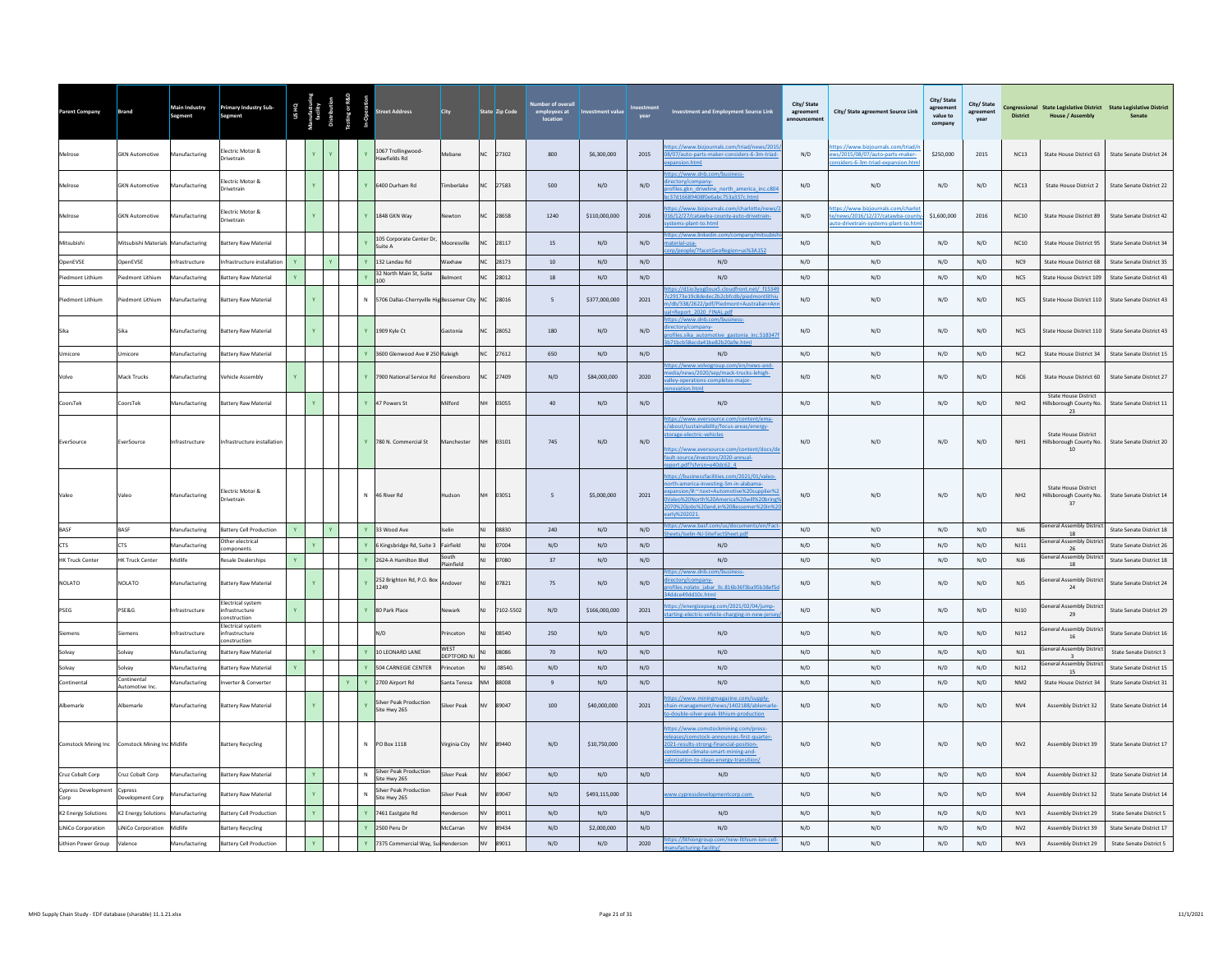| Parent Company                             | <b>Brand</b>                               | Main Industry<br>Segment       | <b>Primary Industry Sub-</b><br>Segment                                |              |                          |                   | treet Address                                                              | City                    |                 | State Zip Code       | employees at<br>location | ment value      |            | <b>Investment and Employment Source Link</b>                                                                                                                                                                                                                                                    | City/State<br>agreement<br>announcement | City/ State agreement Source Link                                                                                                                                                      | City/State<br>agreement<br>value to<br>company | City/ State<br>agreement<br>vear | <b>District</b>            | <b>House / Assembly</b>                             | Congressional State Legislative District State Legislative District<br>Senate                    |
|--------------------------------------------|--------------------------------------------|--------------------------------|------------------------------------------------------------------------|--------------|--------------------------|-------------------|----------------------------------------------------------------------------|-------------------------|-----------------|----------------------|--------------------------|-----------------|------------|-------------------------------------------------------------------------------------------------------------------------------------------------------------------------------------------------------------------------------------------------------------------------------------------------|-----------------------------------------|----------------------------------------------------------------------------------------------------------------------------------------------------------------------------------------|------------------------------------------------|----------------------------------|----------------------------|-----------------------------------------------------|--------------------------------------------------------------------------------------------------|
| Lithium Americas Corp                      | Lithium Americas                           | Manufacturing                  | <b>Battery Raw Material</b>                                            |              |                          |                   | Y Thacker Pass                                                             | umboldt<br>County       | <b>NV</b>       | 89426                | 300                      | \$581,000,000   | 2018       | tps://www.lithiumamericas.com/thacker-<br>$\sqrt{25}$                                                                                                                                                                                                                                           | <b>Tax Benefits</b>                     | tps://www.lithiumamericas.com/<br>s/lithium-americas-reports-third-<br>arter-2020-<br>sults#:~:text=In%20September%20<br>20%2C%20the%20Nevada.propert<br>20and%20payroll%20tax%20abate | \$9,000,000                                    | 2020                             | N <sub>V</sub> 2           | Assembly District 32                                | State Senate District 14                                                                         |
| Lithium Americas Corp Lithium Nevada       |                                            | Manufacturing                  | <b>Battery Raw Material</b>                                            |              |                          |                   | N 3685 Lakeside Dr                                                         | Reno                    | NV              | 89509                | 14                       | N/D             | N/D        | N/D                                                                                                                                                                                                                                                                                             | N/D                                     | N/D                                                                                                                                                                                    | N/D                                            | N/D                              | N <sub>V</sub>             | Assembly District 25                                | State Senate District 15                                                                         |
| Lithium Americas Corp                      | Lithium Americas                           | <b>Manufacturing</b>           | <b>Sattery Raw Material</b>                                            |              |                          |                   | 3685 Lakeside Dr                                                           | Reno                    | NV              | 89509                | 30                       | N/D             | N/D        | N/D                                                                                                                                                                                                                                                                                             | N/D                                     | N/D                                                                                                                                                                                    | N/D                                            | N/D                              | N <sub>V</sub> 2           | <b>Assembly District 25</b>                         | State Senate District 15                                                                         |
| Lithium Corporation                        | <b>Lithium Corporation</b>                 | Manufacturing                  | sattery Raw Material                                                   |              |                          | $\mathsf{N}$      |                                                                            | Dyer                    | NV              | 89010                | N/D                      | N/D             | N/D        | N/D                                                                                                                                                                                                                                                                                             | N/D                                     | N/D                                                                                                                                                                                    | N/D                                            | N/D                              | N <sub>V</sub> 2           | Assembly District 32                                | State Senate District 14                                                                         |
| Lithium Corporation<br><b>MP Materials</b> | Lithium Corporation<br><b>MP Materials</b> | Manufacturing<br>Manufacturing | attery Raw Material<br>attery Raw Material                             |              |                          | $\mathsf{N}$<br>Y | 6720 Via Austi Pkwy Suite                                                  | San Emidio<br>Las Vegas | NV<br><b>NV</b> | 89510<br>89119       | N/D<br>69                | N/D<br>N/D      | N/D<br>N/D | N/D<br>N/D                                                                                                                                                                                                                                                                                      | N/D<br>N/D                              | N/D<br>N/D                                                                                                                                                                             | N/D<br>N/D                                     | N/D<br>N/D                       | NV4<br>N <sub>V</sub> 3    | <b>Assembly District 25</b><br>Assembly District 16 | State Senate District 15<br>State Senate District 10                                             |
| Panasonic                                  | Panasonic Energy of                        | Manufacturing                  | attery Cell Production                                                 | $\mathbf{v}$ | Y.                       |                   | 450<br>Y 294 E Moana Ln Suite 17                                           |                         | <b>NV</b>       | 89502                | 3500                     | \$100,000,000   | N/D        | N/D                                                                                                                                                                                                                                                                                             | N/D                                     | N/D                                                                                                                                                                                    | N/D                                            | N/D                              | N <sub>V</sub> 2           | Assembly District 24                                | State Senate District 13                                                                         |
| Pure Energy Minerals                       | North America<br>Pure Energy               | Manufacturing                  | <b>Battery Raw Material</b>                                            |              | $\mathbf{v}$             | $\mathbf{v}$      | Silver Peak Production                                                     | Silver Peak             | NV              | 89047                | N/D                      | \$7,000,000     | 2020       | N/D                                                                                                                                                                                                                                                                                             | N/D                                     | N/D                                                                                                                                                                                    | N/D                                            | N/D                              | NV4                        | <b>Assembly District 32</b>                         | State Senate District 14                                                                         |
| <b>Redwood Materials</b>                   | Minerals<br><b>Redwood Materials</b>       | Midlife                        | <b>Battery Recycling</b>                                               |              |                          |                   | Site Hwy 265<br>Y 2801 Lockheed Way                                        | Carson City             | NV              | 89706                | 75                       | \$55,100,000    | 2021       | tps://www.marketwatch.com/story/ford-<br>nvests-50-million-into-ev-battery-supply-chain<br>mpany-redwood-materials-2021-09-22<br>https://carsonnow.org/story/04/04/2021/carso<br>n-city-recycling-company-among-nine-nevada-<br>usinesses-receive-abatements-job-c?page=2                       | Tax relief                              | tps://carsonnow.org/story/04/04/2<br>21/carson-city-recycling-company-<br>ong-nine-nevada-businesses-<br>ceive-abatements-job-c?page=2                                                 | \$411,599                                      | 2021                             | N <sub>V</sub>             | Assembly District 40                                | State Senate District 16                                                                         |
| Schlumberger                               | Schlumberger New<br>Energy                 | Manufacturing                  | <b>Battery Raw Material</b>                                            |              |                          | $\mathsf{N}$      | <b>Silver Peak Production</b><br>Site Hwy 265                              | Silver Peak             | <b>NV</b>       | 89047                | N/D                      | \$15,000,000    | 2020       | ttps://www.globenewswire.com/en/news-<br>lease/2017/12/06/1233939/0/en/Pure-Ener<br>linerals-Announces-Completion-of-Acquisitic<br>f-Clayton-NF-Claims html                                                                                                                                     | N/D                                     | N/D                                                                                                                                                                                    | N/D                                            | N/D                              | NVA                        | Assembly District 32                                | State Senate District 14                                                                         |
| Sienna Resources                           | Sienna Resources                           | Manufacturing                  | <b>Sattery Raw Material</b>                                            |              | $\mathbf{v}$             | $\mathbb{N}$      | Iver Peak Production<br>Site Hwy 265                                       | Silver Peak             | <b>NV</b>       | 89047                | N/D                      | N/D             | N/D        | N/D                                                                                                                                                                                                                                                                                             | N/D                                     | N/D                                                                                                                                                                                    | N/D                                            | N/D                              | NV4                        | <b>Assembly District 32</b>                         | State Senate District 14                                                                         |
| <b>Spearmint Resources</b>                 | inearmint<br>Resources                     | Manufacturing                  | <b>Sattery Raw Material</b>                                            |              | Y.                       | $\mathbb{N}$      | Silver Peak Production<br>Site Hwy 265                                     | <b>Silver Peak</b>      | NV              | 89047                | N/D                      | N/D             | N/D        | N/D                                                                                                                                                                                                                                                                                             | N/D                                     | N/D<br>ps://www.usatoday.com/story/r                                                                                                                                                   | N/D                                            | N/D                              | NVA                        | <b>Assembly District 32</b>                         | State Senate District 14                                                                         |
| Tesla                                      | Tesla (Battery)                            | Manufacturing                  | <b>Sattery Pack Production</b>                                         |              |                          |                   | Y Electric Ave                                                             | Sparks                  | NV              | 89437                | 8000                     | \$5,000,000,000 | 2014       | N/D                                                                                                                                                                                                                                                                                             | Tax relief                              | v/cars/2014/09/04/tesla-nevada-                                                                                                                                                        | ,,,,,,,,,,,,,                                  | 2014                             | N <sub>V</sub> 2           | Assembly District 32                                | State Senate District 14                                                                         |
| <b>ARM</b>                                 | <b>ARM</b>                                 | nfrastructure                  | nfrastructure installation                                             |              |                          | $\mathbf{v}$      | One Liberty Plaza, 7th<br>Floor                                            | ew York                 |                 | 10006                | $\rm N/D$                | N/D             | N/D        | N/D                                                                                                                                                                                                                                                                                             | N/D                                     | N/D                                                                                                                                                                                    | N/D                                            | $\rm N/D$                        | <b>NY12</b>                | Assembly District 65                                | State Senate District 26                                                                         |
| Arconic                                    | Arconic                                    | Manufacturing                  | Body Manufacturing                                                     |              |                          |                   | Y 45 County Route 42                                                       | Massena                 |                 | 13662                | 600                      | N/D             | N/D        | https://www.dnb.com/business-<br>directory/company-<br>profiles.alcoa corporation.36164c17eb3073a3c<br>7f1d400f5c43510.html<br>https://www.newvorkupstate.com/northern-<br>ny/2019/03/state-reaches-new-deal-with-alcoa<br>to-keep-massena-aluminum-plant-open.html                             | N/D                                     | tps://www.newvorkupstate.com/r<br>rthern-ny/2019/03/state-reaches-<br>ew-deal-with-alcoa-to-keep-<br>assena-aluminum-plant-open.htm                                                    | \$30,000,000                                   | 2019                             | NY21                       | Assembly District 116                               | State Senate District 47                                                                         |
| BorgWarne                                  | <b>SorgWarner</b>                          | Aanufacturing                  | attery Pack Production                                                 |              |                          |                   | 800 Warren Rd                                                              | Ithaca                  |                 | 14850-124            | 30                       | N/D             | N/D        | N/D                                                                                                                                                                                                                                                                                             | N/D                                     | N/D                                                                                                                                                                                    | N/D                                            | N/D                              | <b>NY23</b>                | Assembly District 125                               | State Senate District 54                                                                         |
| ConEdison                                  | ConEdison                                  | ifrastructure                  | lectrical system<br>nfrastructure<br>onstruction                       |              |                          |                   | 4 Irving Pl                                                                | <b>New York</b>         |                 | 10003                | N/D                      | \$13,000,000    | 2020       | tps://www.utilitydive.com/news/coned-<br>veloping-13m-curbside-ev-charging-progra                                                                                                                                                                                                               | Cash grant                              | tos://blog.aee.net/new-vorks-701<br>lion-program-for-ev-charging-by-                                                                                                                   | \$3,333,333                                    | 2020                             | <b>NY12</b>                | Assembly District 74                                | <b>State Senate District 27</b>                                                                  |
| Dow Inc.                                   | Dow                                        | Manufacturing                  | <b>Rattery Raw Material</b>                                            |              |                          |                   | 100 Latona RdBuilding<br>318, Dock I                                       | Rochester               | <b>NV</b>       | 14652                | N/D                      | N/D             | N/D        | N/D                                                                                                                                                                                                                                                                                             | N/D                                     | N/D                                                                                                                                                                                    | N/D                                            | N/D                              | NY25                       | <b>Assembly District 134</b>                        | State Senate District 56                                                                         |
| Engie                                      | EVBox                                      | frastructure                   | lectrical system<br>ifrastructure                                      |              |                          |                   | 335 Madison Ave 4th<br>nnr                                                 | lew York City           | NY              | 10017                | $10\,$                   | N/D             | N/D        | os://evbox.com/assets/pdfs/2019 Year in<br>riew.pdf                                                                                                                                                                                                                                             | N/D                                     | N/D                                                                                                                                                                                    | N/D                                            | N/D                              | <b>NY12</b>                | Assembly District 73                                | State Senate District 27                                                                         |
| EVPassport                                 | EVPassport                                 | nfrastructure                  | onstruction<br><b>Electrical system</b><br>nfrastructure<br>nstruction | Y            |                          |                   | 19 Morris Ave Brooklyn<br>lavy Yard, Building 128                          | <b>Brooklyn</b>         |                 | 11205                | 15                       | N/D             | N/D        | N/D                                                                                                                                                                                                                                                                                             | N/D                                     | N/D                                                                                                                                                                                    | N/D                                            | N/D                              | NY <sub>8</sub>            | Assembly District 50                                | State Senate District 25                                                                         |
| Leviton                                    | Leviton                                    | ifrastructure                  | lectrical system<br>nfrastructure<br>onstruction                       | $\mathbf{v}$ |                          |                   | Y 201 North Service Rd                                                     | Melville                | NY              | 11747                | 95                       | N/D             | N/D        | N/D                                                                                                                                                                                                                                                                                             | N/D                                     | N/D                                                                                                                                                                                    | N/D                                            | N/D                              | NY3                        | Assembly District 10                                | <b>State Senate District 5</b>                                                                   |
| Li-Cycle                                   | Li-Cycle                                   | Midlife                        | <b>Sattery Recycling</b>                                               |              | Y.                       |                   | 100 Latona Rd Eastman<br>lusiness Park                                     | Rochester               | NY              | 14652                | 100                      | \$175,000,000   | 2020       | N/D                                                                                                                                                                                                                                                                                             | N/D                                     | N/D                                                                                                                                                                                    | N/D                                            | N/D                              | <b>NY25</b>                | Assembly District 134                               | State Senate District 56                                                                         |
| Li-Cycle                                   | i-Cycle                                    | <b>fidlife</b>                 | attery Recycling                                                       |              |                          |                   | 100 Latona Rd Eastman<br>Business Park, Bldg, 350                          | ochester                |                 | 4652                 | 23                       | N/D             | N/D        | N/D                                                                                                                                                                                                                                                                                             | $\mathsf{N}/\mathsf{D}$                 | N/D                                                                                                                                                                                    | N/D                                            | N/D                              | <b>NY25</b>                | Assembly District 134                               | State Senate District 56                                                                         |
| Livingston Energy<br>Group                 | Livingston Energy<br>Group                 | Infrastructure                 | Infrastructure installation                                            | $\mathbf{v}$ |                          |                   | 2345 Maxon Rd Ext Suite                                                    | Schenectady             | NY              | 12308                | 15                       | N/D             | N/D        | N/D                                                                                                                                                                                                                                                                                             | N/D                                     | N/D                                                                                                                                                                                    | N/D                                            | N/D                              | <b>NY20</b>                | Assembly District 110                               | State Senate District 49                                                                         |
| Mahle                                      | Mahle                                      | Manufacturing                  | Electric Motor &<br><b>Orivetrain</b>                                  |              |                          |                   | Y 4236 Ridge Lea Rd                                                        | Amherst                 | NY              | 14226                | 75                       | N/D             | N/D        | https://buffalonews.com/business/local/delphi<br>s-operations-complete-switch-to-<br>nahle/article_95642265-e09d-53ea-89a7-<br>623bd6905aa2.html<br>https://www.dnb.com/business-<br>directory/company-<br>profiles.mahle_industriebeteiligungen_gmbh.44<br>931cef7h402a42ce3766h697970705.html | N/D                                     | N/D                                                                                                                                                                                    | N/D                                            | N/D                              | <b>NY26</b>                | Assembly District 146                               | State Senate District 61                                                                         |
| Motherson Group<br>NFI Group               | PKC<br>New Five                            | Manufacturing<br>Manufacturing | Inverter & Converter<br>Vehicle Assembly                               |              | <b>Y</b><br>$\mathbf{Y}$ |                   | Y 7200 County Route 70A Hornell<br>Y 255 Fluvanna Ave                      | Jamestown               |                 | NY 14843<br>NY 14701 | N/D                      | N/D<br>N/D      | N/D<br>N/D | N/D<br>N/D                                                                                                                                                                                                                                                                                      | N/D<br>N/D                              | N/D<br>N/D                                                                                                                                                                             | N/D<br>N/D                                     | N/D<br>N/D                       | <b>NY23</b><br><b>NY23</b> |                                                     | Assembly District 133 State Senate District 58<br>Assembly District 150 State Senate District 57 |
| Plug Power                                 | lug Power                                  | Aanufacturing                  | Battery Pack Production                                                |              |                          |                   | 968 Albany Shaker Rd                                                       | Latham                  |                 | 12110                | 965                      | N/D             | N/D        | N/D                                                                                                                                                                                                                                                                                             | N/D                                     | N/D                                                                                                                                                                                    | N/D                                            | N/D                              | <b>NY20</b>                | Assembly District 110                               | State Senate District 44                                                                         |
| Plug Power                                 | <b>Plug Power</b>                          | Manufacturing                  | <b>Battery Pack Production</b>                                         |              |                          | $\mathbb{N}$      | ew York Science,<br>echnology and<br>dvanced Manufacturing<br>Park (STAMP) | Alabama                 | NY              | 14013                | 8                        | \$290,000,000   | 2021       | N/D                                                                                                                                                                                                                                                                                             | <b>NY</b>                               | N/D                                                                                                                                                                                    | N/D                                            | 2021                             | <b>NY27</b>                | Assembly District 139                               | State Senate District 61                                                                         |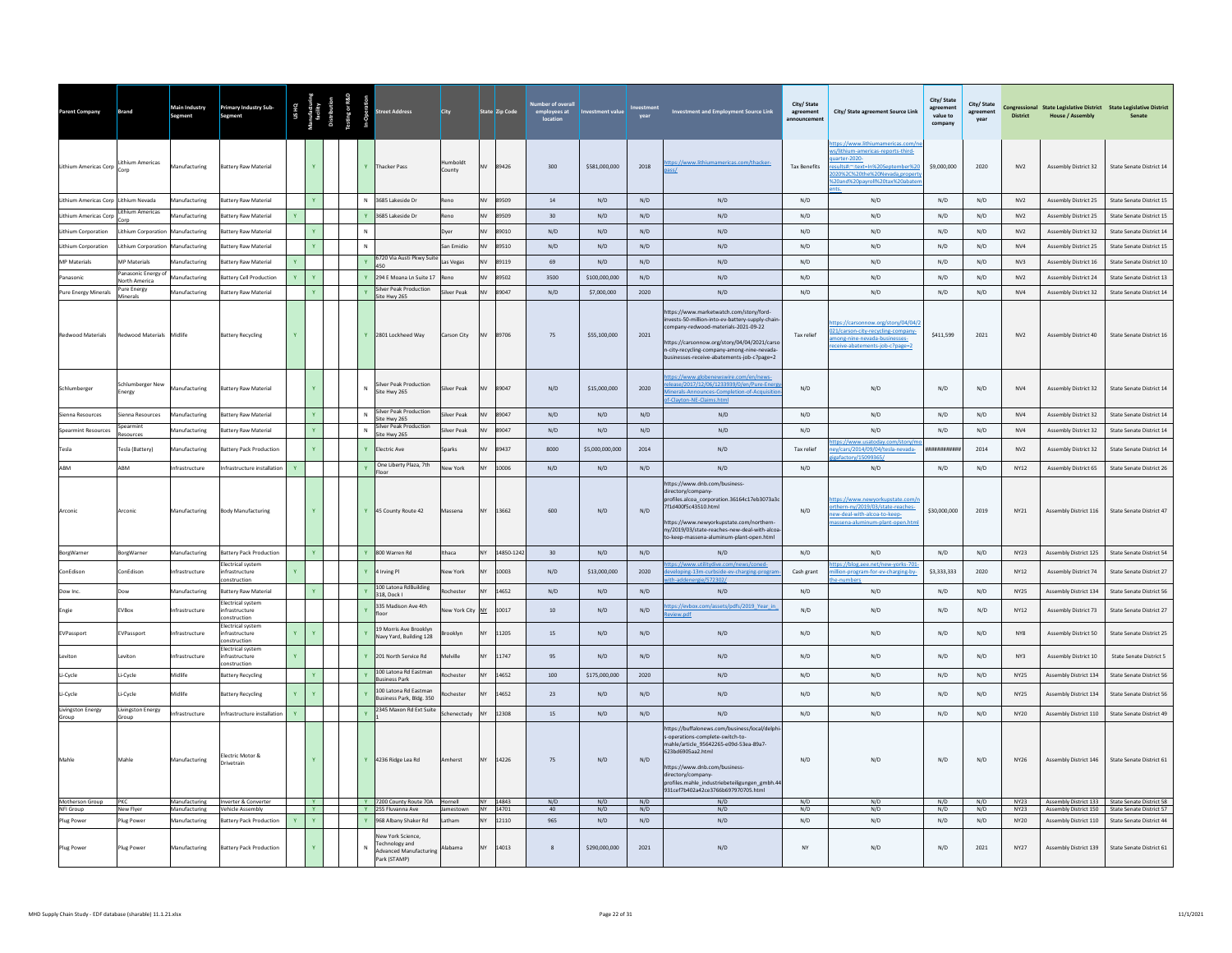| arent Company                      | rand                                | Main Industry<br>Segment              | Primary Industry Sub-<br>Segment                         |    |                           |              |              |                                             | City                                    |           | State Zip Code       | ber of overa<br>employees at<br>location | nvestment value | vear       | <b>Investment and Employment Source Link</b>                                                                                                                                   | City/State<br>agreement | City/ State agreement Source Link                                                                                            | City/ State<br>agreement<br>value to<br>company | City/ State<br>agreement<br>year | <b>District</b>                | Congressional State Legislative District State Legislative District<br><b>House / Assembly</b> | Senate                                                                                               |
|------------------------------------|-------------------------------------|---------------------------------------|----------------------------------------------------------|----|---------------------------|--------------|--------------|---------------------------------------------|-----------------------------------------|-----------|----------------------|------------------------------------------|-----------------|------------|--------------------------------------------------------------------------------------------------------------------------------------------------------------------------------|-------------------------|------------------------------------------------------------------------------------------------------------------------------|-------------------------------------------------|----------------------------------|--------------------------------|------------------------------------------------------------------------------------------------|------------------------------------------------------------------------------------------------------|
| Plug Power                         | Plug Power                          | Manufacturing                         | <b>Battery Pack Production</b>                           |    | Y                         |              |              | N Monroe County                             | Henrietta                               |           | NY 14467             | 94                                       | \$125,000,000   | 2021       | N/D                                                                                                                                                                            | <b>Tax Credits</b>      | ps://www.governor.ny.gov/news.<br>rnor-cuomo-announces-hydrogen<br>el-cell-energy-provider-plug-power-<br>ild-new-innovation | \$13,000,000                                    | 2021                             | <b>NY27</b>                    | Assembly District 133                                                                          | State Senate District 55                                                                             |
| Plug Power                         | Plug Power                          | Manufacturing                         | <b>Battery Pack Production</b>                           |    | Y                         |              |              | Y Eastman Business Park                     | Rochester                               | <b>NY</b> | 14652                | 8                                        | N/D             | N/D        | N/D                                                                                                                                                                            | N/D                     | N/D                                                                                                                          | N/D                                             | N/D                              | <b>NY25</b>                    | Assembly District 136                                                                          | State Senate District 55                                                                             |
| PowerCharge                        | owerCharge                          | Infrastructure                        | Electrical system<br><b>nfrastructure</b><br>onstruction |    |                           |              |              | 7464 W. Henrietta Rd                        | Rush                                    |           | 14543                | $\overline{4}$                           | N/D             | N/D        | N/D                                                                                                                                                                            | N/D                     | N/D                                                                                                                          | N/D                                             | N/D                              | <b>NY27</b>                    | Assembly District 133                                                                          | State Senate District 55                                                                             |
| Rochester Industrial<br>Controls   | Rochester Industrial<br>Controls    | Manufacturing                         | Other electrical<br>mponents                             |    |                           |              |              | 6400 Furnace Rd                             | Ontario                                 |           | 14519                | 100                                      | N/D             | N/D        | N/D                                                                                                                                                                            | N/D                     | N/D                                                                                                                          | N/D                                             | N/D                              | <b>NY24</b>                    | Assembly District 130                                                                          | State Senate District 54                                                                             |
| Siemens                            | iemens                              | Infrastructure                        | lectrical system<br>infrastructure<br>nstruction         |    | $\mathbf{Y}$              | $\mathbf{Y}$ |              | $Y$ N/D                                     | New York                                |           | 10001                | 2500                                     | N/D             | 2020       | os://new.siemens.com/us/en/company/<br>ress-releases/smart-infrastructure/electric<br>icle-charging-consumption-solution.html                                                  | N/D                     | N/D                                                                                                                          | N/D                                             | N/D                              | NY10                           | <b>Assembly District 75</b>                                                                    | State Senate District 27                                                                             |
| Sparkcharge                        | Sparkcharge                         | Infrastructure                        | nfrastructure installation                               |    |                           |              |              | 640 Ellicott St                             | Buffalo                                 |           | 14203                | 10                                       | N/D             | N/D        | N/D                                                                                                                                                                            | N/D                     | N/D                                                                                                                          | N/D                                             | N/D                              | <b>NY26</b>                    | Assembly District 141                                                                          | State Senate District 63                                                                             |
| Targray                            | Targray                             | Manufacturing                         | Battery Raw Material                                     |    |                           |              |              | Y 31 Glenn St Masenna                       | Masenna                                 |           | NY 13662             | N/D                                      | N/D             | N/D        | N/D<br>os://www.tesla.com/gigafactory2                                                                                                                                         | N/D                     | N/D                                                                                                                          | N/D                                             | N/D                              | <b>NY21</b>                    |                                                                                                | Assembly District 116 State Senate District 47                                                       |
| Tesla                              | Tesla (Charging)                    | Infrastructure                        | lectrical system<br>infrastructure<br>instruction        |    | Y                         |              |              | Y South Park Ave                            | Buffalo                                 | NY        | 14220                | 800                                      | \$580,000,000   | 2020       | ps://www.democratandchronicle.com/stor<br>news/politics/albany/2020/02/26/panasonic<br>rops-role-buffalo-solar-plant-<br>A /4879049002/                                        | N/D                     | ps://www.pressconnects.co<br>noney/2014/09/23/solar-<br>nt/16120901/                                                         | \$750,000,000                                   | 2014                             | <b>NY26</b>                    | Assembly District 142                                                                          | State Senate District 63                                                                             |
| <b>TUV Group</b>                   | <b>TUV Rheinland</b>                | R&D and Training R&D                  |                                                          |    |                           | Y            |              | Building 199 710 Resende                    | Webster                                 |           | NY 14580             | $\overline{1}$                           | N/D             | N/D        | N/D                                                                                                                                                                            | N/D                     | N/D                                                                                                                          | N/D                                             | N/D                              | <b>NY25</b>                    | Assembly District 135                                                                          | State Senate District 54                                                                             |
| <b>Jnimi Solutions</b>             | <b>Inimi Solutions</b>              | <b>Infrastructure</b>                 | lectrical system<br>infrastructure<br>nstruction         |    |                           |              |              | Y 217 E 70th St #744                        | New York                                | NV.       | 10021                | 10                                       | N/D             | N/D        | N/D                                                                                                                                                                            | N/D                     | N/D                                                                                                                          | N/D                                             | N/D                              | <b>NY12</b>                    | <b>Assembly District 76</b>                                                                    | State Senate District 28                                                                             |
| Unique Electric<br>Solutions       | <b>Unique Electric</b><br>Solutions | Aanufacturing                         | Electric Motor &<br>Drivetrain                           |    |                           |              |              | 34 East Main St Suite<br>#302               | imithtown                               |           | 11787                | 15                                       | N/D             | N/D        | N/D                                                                                                                                                                            | N/D                     | N/D                                                                                                                          | N/D                                             | N/D                              | NY1                            | <b>Assembly District 8</b>                                                                     | State Senate District 2                                                                              |
| Volta                              | /olta                               | Infrastructure                        | Electrical system<br>infrastructure<br>onstruction       |    |                           |              |              | 61 BRdway, 33rd Floor                       | New York                                |           | 10006                | 50                                       | N/D             | N/D        | N/D                                                                                                                                                                            | N/D                     | N/D                                                                                                                          | N/D                                             | N/D                              | <b>NY10</b>                    | <b>Assembly District 65</b>                                                                    | State Senate District 26                                                                             |
| Volvo                              | Nova Bus                            | Manufacturing                         | <b>Vehicle Assembly</b>                                  | YV |                           |              |              | Y 260, Banker Rd                            | Plattsburgh                             |           | NY 12901             | 300                                      | N/D             | N/D        | N/D                                                                                                                                                                            | N/D                     | N/D                                                                                                                          | N/D                                             | N/D                              | <b>NY21</b>                    |                                                                                                | Assembly District 115 State Senate District 45                                                       |
| Zenobe Energy<br>American Axle     | Zenobe Energy<br>American Axle      | Manufacturing<br>Manufacturing        | <b>Battery Pack Production</b><br>lectric Motor &        |    |                           |              |              | 717 5th Ave<br>461 Knox Ct                  | New York<br>Minerva                     | OН        | 10022<br>44657       | 10<br>150                                | N/D<br>N/D      | N/D<br>N/D | N/D<br>ps://www.dnb.com/business-<br>ctory/company-                                                                                                                            | N/D<br>N/D              | N/D<br>N/D                                                                                                                   | N/D<br>N/D                                      | N/D<br>N/D                       | <b>NY12</b><br>OH <sub>6</sub> | Assembly District 75<br>State House District 95                                                | State Senate District 28<br>State Senate District 30                                                 |
| American Battery                   | American Battery                    |                                       | Drivetrain                                               |    |                           |              |              |                                             |                                         |           |                      |                                          |                 |            | ofiles.colfor manufacturing inc.78208b3bb<br>73435b6fr728e378458.html                                                                                                          |                         |                                                                                                                              |                                                 |                                  |                                |                                                                                                |                                                                                                      |
| Solutions                          | olutions                            | Manufacturing                         | <b>Battery Pack Production</b>                           |    | $\mathbf{Y}$              |              |              | 50 Ovonic Way                               | Springboro                              | OH        | 45066                | 70                                       | N/D             | N/D        | N/D<br>ps://www.dispatch.com/business/2018081                                                                                                                                  | N/D                     | N/D                                                                                                                          | N/D                                             | N/D                              | OH <sub>1</sub>                | State House District 62                                                                        | State Senate District 7                                                                              |
| American Electric<br>Power         | merican Electric<br>ower            | nfrastructure                         | ifrastructure<br>upgrades/maintenance                    |    |                           |              |              | L Riverside Plaza                           | columbus                                |           | 43215-2373           | N/D                                      | \$10,000,000    | 2018       | ep-ohio-launches-charging-station-rebate-                                                                                                                                      | N/D                     | N/D                                                                                                                          | N/D                                             | N/D                              | OH <sub>3</sub>                | State House District 18                                                                        | State Senate District 15                                                                             |
| <b>AMP Electric Vehicles</b>       | WorkHorse                           | Manufacturing                         | Vehicle Assembly                                         |    |                           |              | $\mathbf{v}$ | 100 Commerce Dr<br>$Y$ N/D                  | Loveland                                | OН        | 45140                | 110<br>$\overline{a}$                    | N/D             | N/D        | N/D                                                                                                                                                                            | N/D                     | N/D                                                                                                                          | N/D                                             | N/D                              | OH <sub>1</sub>                | State House District 27                                                                        | State Senate District 7                                                                              |
| Aptiv<br>Aptiv                     | Aptiv<br>Aptiv                      | Manufacturing<br>Manufacturing        | Inverter & Converter<br>Inverter & Converter             |    | $\mathbf{Y}$<br>$-$ Y $-$ |              |              | Y 1265 N River Rd NE                        | Vienna<br>Warren                        |           | OH 44473<br>OH 44486 | 87                                       | N/D<br>N/D      | N/D<br>N/D | N/D<br>N/D                                                                                                                                                                     | N/D<br>N/D              | N/D<br>N/D                                                                                                                   | N/D<br>N/D                                      | N/D<br>N/D                       | OH13<br>OH13                   |                                                                                                | State House District 63 State Senate District 32<br>State House District 64 State Senate District 32 |
| <b>Autokiniton Global</b><br>Group | Autokiniton / Towe<br>International | Manufacturing                         | <b>Body Manufacturing</b>                                |    | Y                         |              |              | N/D                                         | <b>Bellevue</b>                         | OH        | 44811                | 202                                      | N/D             | N/D        | $\rm N/D$                                                                                                                                                                      | N/D                     | $\rm N/D$                                                                                                                    | N/D                                             | N/D                              | OH4                            | State House District 57                                                                        | State Senate District 13                                                                             |
| Autokiniton Global<br>Group        | Autokiniton / Tower<br>nternational | Aanufacturing                         | ody Manufacturing                                        |    |                           |              |              | 18717 Co Hwy 15                             | <b>Sluffton</b>                         |           | 15817                | 210                                      | N/D             | N/D        | N/D                                                                                                                                                                            | N/D                     | N/D                                                                                                                          | N/D                                             | N/D                              | OH <sub>5</sub>                | State House District 83                                                                        | State Senate District 1                                                                              |
| <b>BASE</b>                        | <b>BASE</b>                         | Manufacturing                         | <b>Battery Cell Production</b>                           |    |                           |              |              | Y 120 Pine St                               | Elvria                                  | <b>OH</b> | 44035                | 161                                      | N/D             | N/D        | s://www.basf.com/us/do<br>nts/en/Fact<br>ts/Elyria-OH-SiteFactSheet.pdf                                                                                                        | N/D                     | N/D                                                                                                                          | N/D                                             | N/D                              | OH4                            | State House District 55                                                                        | State Senate District 13                                                                             |
| BASE                               | BASE                                | Aanufacturing                         | Battery Cell Production                                  |    |                           |              |              | 23700 Chagrin Blvd                          | Cleveland                               | OH        | 44122                | 100                                      | N/D             | N/D        | ps://www.beachwoodohio.com/Docum<br>Iter/View/425/BASF-Expansion?bidId=                                                                                                        | N/D                     | N/D                                                                                                                          | N/D                                             | N/D                              | OH11                           | <b>State House District 8</b>                                                                  | State Senate District 25                                                                             |
| <b>Blue Bird</b>                   | <b>Blue Bird</b>                    | Manufacturing                         | Vehicle Assembly                                         |    |                           |              |              | Y 3229 Sawmill Pkwy                         | Delaware                                |           | OH 43015             | 100                                      | N/D             | N/D        | N/D<br>ps://www.dnb.com/business-                                                                                                                                              | N/D                     | N/D                                                                                                                          | N/D                                             | N/D                              | OH12                           |                                                                                                | State House District 67 State Senate District 19                                                     |
| Core Molding                       | Core Molding                        | Manufacturing                         | <b>Body Manufacturing</b>                                |    |                           |              | Y            | 800 Manor Park Dr                           | Columbus                                | OH        | 43228                | 341                                      | N/D             | N/D        | ectory/company-<br>files.core molding technologies inc.e4fa26<br>8f43a0a22ab033203da356.html                                                                                   | N/D                     | N/D                                                                                                                          | N/D                                             | N/D                              | OH <sub>3</sub>                | State House District 23                                                                        | State Senate District 16                                                                             |
| Covestro                           | Covestro                            | Manufacturing                         | <b>Battery Raw Material</b>                              |    | $\mathbf{v}$              |              | $\mathbf{v}$ | 1111 O Neill Dr. Hebron                     | Newark                                  | <b>OH</b> | 43025                | 18                                       | N/D             | N/D        | N/D                                                                                                                                                                            | N/D                     | N/D                                                                                                                          | N/D                                             | N/D                              | OH12                           | State House District 72                                                                        | State Senate District 31                                                                             |
| CVG                                | CVG                                 | Manufacturing                         | <b>Body Manufacturing</b><br><b>Y</b>                    |    |                           |              |              | Y 7800 Walton Pkwy                          | New Albany                              |           | OH 43054             | N/D                                      | N/D             | N/D        | N/D<br>ps://www.dnb.com/bu                                                                                                                                                     | N/D                     | N/D                                                                                                                          | N/D                                             | N/D                              | OH12                           |                                                                                                | State House District 19 State Senate District 3                                                      |
| CVG                                | <b>CVG</b>                          | Manufacturing                         | <b>Body Manufacturing</b>                                |    |                           |              |              | 7800 Walton Pkwy                            | New Albany                              | <b>OH</b> | 43054                | 1850                                     | N/D             | N/D        | ectory/company-<br>ofiles.commercial vehicle group inc.eb2779<br>df18bb772ae67212ce2e35.htm                                                                                    | N/D                     | N/D                                                                                                                          | N/D                                             | N/D                              | OH12                           | State House District 19                                                                        | State Senate District 3                                                                              |
| Dana                               | Dana                                | Manufacturing                         | Electric Motor &<br>$\mathbf{Y}$<br>Drivetrain           |    |                           |              | $\mathbf{v}$ | 3939 Technology Dr                          | Maumee                                  | OH.       | 43537                | 272                                      | N/D             | N/D        | N/D                                                                                                                                                                            | N/D                     | N/D                                                                                                                          | N/D                                             | N/D                              | OH <sub>5</sub>                | State House District 46                                                                        | State Senate District 11                                                                             |
| Denso Worldwide                    | Denso                               | Manufacturing                         | Other electrical<br>omponents                            |    |                           |              |              | 260 Cramer Creek Ct                         | Dublin                                  |           | 43017                | 133                                      | \$1,420,000     | 2019       | ps://www.prnewswire.com/news-<br>eases/denso-launches-its-first-smart-<br>bility-ecosystem-in-dublin-ohio-                                                                     | N/D                     | N/D                                                                                                                          | N/D                                             | N/D                              | OH12                           | State House District 21                                                                        | State Senate District 16                                                                             |
| Dewesoft<br>Dow Inc.               | Dewesoft<br>Dow                     | R&D and Training R&D<br>Manufacturing | <b>Y</b><br><b>Battery Raw Material</b>                  |    | $\mathbf{v}$              |              | $\mathbf{v}$ | Y 10730 Logan St<br>25111 Country Club Blvd | Whitehouse OH 43571<br>North Olmsted OH |           | 44070                | 59<br>N/D                                | N/D<br>N/D      | N/D<br>N/D | N/D<br>N/D                                                                                                                                                                     | N/D<br>N/D              | N/D<br>N/D                                                                                                                   | N/D<br>N/D                                      | N/D<br>N/D                       | OH <sub>5</sub><br>OH16        | State House District 16                                                                        | State House District 47 State Senate District 2<br>State Senate District 24                          |
| Dow Inc.                           | Dow                                 | Manufacturing                         | <b>Battery Raw Material</b>                              |    | <b>Y</b>                  |              |              | #220<br>Y 555 Gaddis Blvd                   | Dayton                                  |           | OH 45403             | N/D                                      | N/D             | N/D        | N/D                                                                                                                                                                            | N/D                     | N/D                                                                                                                          | N/D                                             | N/D                              | OH10                           |                                                                                                | State House District 40 State Senate District 6                                                      |
| Dow Inc.                           | Dow                                 | Manufacturing                         | <b>Battery Raw Material</b>                              |    | <b>Y</b>                  |              |              | Y 925 County Rd 1-A                         | Ironton                                 |           | OH 45638             | N/D                                      | N/D             | N/D        | N/D<br>https://businessfacilities.com/2019/03/dupont                                                                                                                           | N/D                     | N/D                                                                                                                          | N/D                                             | N/D                              | OH <sub>6</sub>                | State House District 90 State Senate District 14                                               |                                                                                                      |
| DuPont                             | DuPont                              | Manufacturing                         | <b>Battery Raw Material</b>                              |    |                           |              |              | Y 800 Dupont Rd                             | Circleville                             | OH        | 43113                | 550                                      | \$220,000,000   | 2019       | 200m-circleville-ohio-expansion/:<br>https://www.dupont.com/electronic-<br>materials/news/2021/press-releases/20210211-<br>circleville-expansion-completion-date-<br>2021.html | N/D                     | N/D                                                                                                                          | N/D                                             | N/D                              | OH15                           | State House District 78                                                                        | State Senate District 20                                                                             |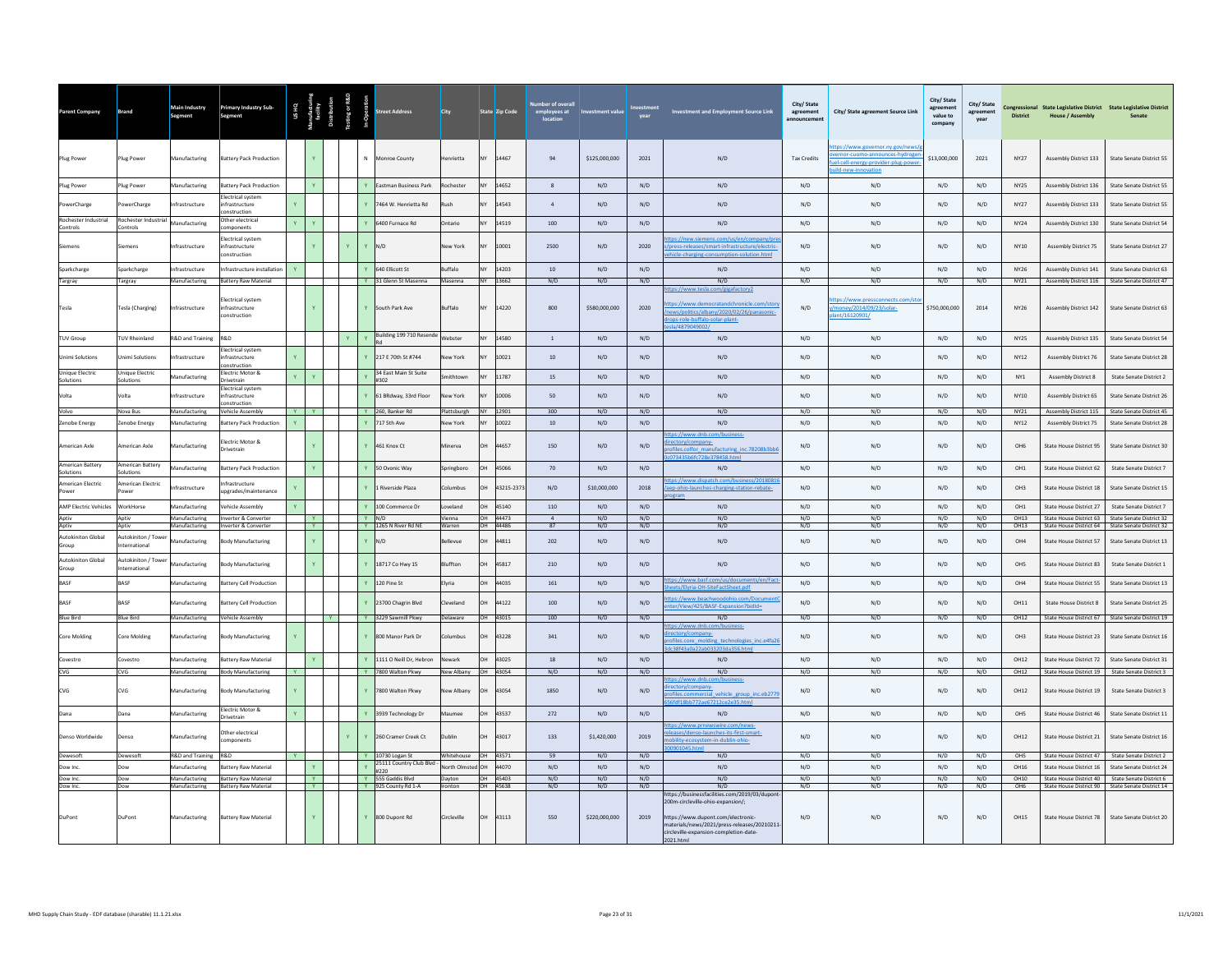| Parent Company                        | <b>Brand</b>                        | Main Industry<br>Segment                     | <b>Primary Industry Sub-</b><br>Segment         |              |                   |   | treet Address                                                                         | <b>City</b>            |           | State Zip Code    | employees at<br>location | <b>Investment value</b> | vear       | Investment and Employment Source Link                                                                                           | City/State<br>agreement<br>innouncement | City/ State agreement Source Link                                                                                                                            | City/ State<br>agreement<br>value to<br>company | City/State<br>agreement<br>year | <b>District</b>         | Congressional State Legislative District State Legislative District<br><b>House / Assembly</b> | Senate                                                                       |
|---------------------------------------|-------------------------------------|----------------------------------------------|-------------------------------------------------|--------------|-------------------|---|---------------------------------------------------------------------------------------|------------------------|-----------|-------------------|--------------------------|-------------------------|------------|---------------------------------------------------------------------------------------------------------------------------------|-----------------------------------------|--------------------------------------------------------------------------------------------------------------------------------------------------------------|-------------------------------------------------|---------------------------------|-------------------------|------------------------------------------------------------------------------------------------|------------------------------------------------------------------------------|
| <b>Endera Motors</b>                  | <b>Endera Motors</b>                | Manufacturing                                | ehicle Assembly                                 |              |                   |   | 804 N Pratt St                                                                        | Ottawa                 | OH        | 45875             | 25                       | N/D                     | 2021       | ps://www.prnewswire.com/news-<br>ases/endera-acquires-ohio-based-school-<br>I-shuttle-bus-oem-and-factory-<br>261729.html       | N/D                                     | N/D                                                                                                                                                          | N/D                                             | N/D                             | OH5                     | State House District 81                                                                        | State Senate District 1                                                      |
| EV Safe Charge                        | EV Safe Charge                      | Infrastructure                               | Infrastructure installation                     |              | $\mathbf{Y}$      |   | $N$ $N/D$                                                                             | Columbus               | OH        | 43004             | $\overline{0}$           | N/D                     | 2021       | os://evsafecharge.com/ev-safe-charge-joir<br>energy-innovators/                                                                 | N/D                                     | N/D                                                                                                                                                          | N/D                                             | N/D                             | OH3                     | State House District 20                                                                        | State Senate District 3                                                      |
| <b>First Vehicle Services</b>         | First Vehicle Services Midlife      |                                              | /ehicle Maintenance                             | $\mathbf{v}$ |                   |   | Y 600 Vine St. Suite 1400                                                             | Cincinnati             | OH.       | 45202             | 200                      | N/D                     | N/D        | os://www.dnb.com/business-<br>ctory/company-<br>ofiles.first vehicle services inc.63622c8e043<br>r52122d53f64ed8151.html        | N/D                                     | N/D                                                                                                                                                          | N/D                                             | N/D                             | OH <sub>1</sub>         | State House District 32                                                                        | State Senate District 9                                                      |
| GM and LG Chem JV                     | Ultium Cells                        | Manufacturing                                | attery Cell Production                          |              |                   |   | Y 7400 Tod Ave SW                                                                     | ordstown               | OH        | 44481             | 1100                     | \$2,300,000,000         | 2020       | ps://techcrunch.com/2020/07/29/gm-start<br>nstruction-on-the-cornerstone-of-its-ev-<br>rategy/                                  | Tax relief                              | ps://www.salemnews.net/news/<br>news/2020/09/state-awards-gm-<br>c-credit-for-joint-lordstown-batter<br>lant-credit-based-on-job-creation<br>ew-payroll-tax/ | \$45,000,000                                    | 2020                            | OH13                    | State House District 63                                                                        | State Senate District 32                                                     |
| H-One                                 | H-One                               | Manufacturing                                | <b>Body Manufacturing</b>                       |              | $\mathbf{v}$      |   | 1111 North State Route<br>$\mathbf{v}$<br>235 P.O. Box 0940<br>801 Ottawa St P.O. Box | St. Paris              | <b>OH</b> | 43072             | 1080                     | N/D                     | N/D        | ps://www.h1-<br>V/index08.html<br>eng/ab<br>ps://www.h1-                                                                        | N/D                                     | N/D                                                                                                                                                          | N/D                                             | N/D                             | OH4                     | State House District 85                                                                        | State Senate District 12                                                     |
| H-One                                 | H-One                               | Manufacturing                                | ody Manufacturing                               |              |                   |   | $\mathbf{v}$                                                                          | Kalida                 | <b>OH</b> | 45853             | 430                      | N/D                     | N/D        | /eng/aboutcompany/index08.html<br>s://www.crainscleveland.com/manufactu                                                         | N/D                                     | N/D                                                                                                                                                          | N/D                                             | N/D                             | OHS                     | State House District 81                                                                        | State Senate District 1                                                      |
| <b>IHO Holding</b>                    | Schaeffler                          | <b>Manufacturing</b>                         | lectric Motor &<br>rivetrain                    |              |                   | Y | Y 3401 Old Airport Rd                                                                 | Wooste                 | <b>OH</b> | 44691             | 2300                     | \$62,500,000            | 2018       | /schaeffler-group-expand-wooster-campus<br>in-hire-300-workers                                                                  | N/D                                     | N/D                                                                                                                                                          | N/D                                             | N/D                             | OH16                    | State House District 1                                                                         | State Senate District 27                                                     |
| lochpe-Maxion                         | ochpe-Maxion                        | Manufacturing                                | ody Manufacturing                               |              |                   |   | 428 Seiberling St                                                                     | Akron                  |           | 44306             | 100                      | N/D                     | N/D        | tps://www.maxionwheels.com/locations/al                                                                                         | N/D                                     | N/D                                                                                                                                                          | $\mathrm{N}/\mathrm{D}$                         | N/D                             | OH13                    | State House District 35                                                                        | State Senate District 28                                                     |
| <b>KBI Recycling</b>                  | Retriev Technologie                 | Midlife                                      | attery Recycling                                |              |                   |   | 8090 Lancaster-Newark                                                                 | Baltimore              | <b>OH</b> | 43105             | $10\,$                   | N/D                     | N/D        | N/D                                                                                                                             | N/D                                     | N/D                                                                                                                                                          | $\mathrm{N}/\mathrm{D}$                         | N/D                             | OH15                    | State House District 77                                                                        | State Senate District 20                                                     |
| <b>KBI Recycling</b>                  | <b>Retriev Technologies Midlife</b> |                                              | <b>Battery Recycling</b>                        | Y            |                   |   | Y 265 Quarry Rd SE                                                                    | Lancaster              | OH        | 43130             | 70                       | N/D                     | N/D        | ps://www.lancastereaglegazette.com/story<br>ws/2019/01/19/retriev-technologies-<br>pred-chambers-large-business-                | N/D                                     | N/D                                                                                                                                                          | N/D                                             | N/D                             | OH15                    | State House District 77                                                                        | State Senate District 20                                                     |
| LANXESS                               | LANXESS<br><b>Link Engineering</b>  | Manufacturing                                | <b>Battery Raw Material</b>                     |              |                   |   | Y 145 Parker Court                                                                    | Chardon                |           | OH 44024          | N/D                      | N/D                     | N/D        | N/D                                                                                                                             | N/D                                     | N/D                                                                                                                                                          | N/D                                             | N/D                             | OH14                    |                                                                                                | State House District 99 State Senate District 32                             |
| <b>LINK Group</b><br>Lordstown Motors | Company<br>Lordstown Motors         | <b>R&amp;D</b> and Training<br>Manufacturing | R&D<br>Vehicle Assembly                         | Y Y          |                   |   | 3143 County Rd 154<br>Y 2300 Hallock-Young Rd                                         | East Liberty<br>Warren |           | 43319<br>OH 44481 | $\overline{4}$<br>800    | N/D<br>N/D              | N/D<br>N/D | N/D<br>N/D                                                                                                                      | N/D<br>N/D                              | N/D<br>N/D                                                                                                                                                   | N/D<br>N/D                                      | N/D<br>N/D                      | OH4<br>OH13             | State House District 85                                                                        | State Senate District 12<br>State House District 63 State Senate District 32 |
| Mahle                                 | Mahle                               | Aanufacturing                                | lectric Motor &<br>Orivetrain                   |              |                   |   | 1600 Webster St                                                                       | Jayton                 | OH        | 45404             | 1700                     | N/D                     | N/D        | os://www.daytondailynews.com/business<br>r-dayton-plant-boosts-wages-looks-for-100-<br>pre-workers/i2Qco9W5v4Vbs7ilFEbQMN/      | N/D                                     | N/D                                                                                                                                                          | $\mathrm{N}/\mathrm{D}$                         | N/D                             | OH10                    | State House District 40                                                                        | State Senate District 6                                                      |
| Melrose                               | <b>GKN Automotive</b>               | Manufacturing                                | lectric Motor &<br>rivetrain                    |              |                   |   | Y 2223 Woodbridge Blvd                                                                | Bowling Green OH 43402 |           |                   | 160                      | N/D                     | N/D        | tps://www.prnewswire.com/news-<br>eleases/gkn-sinter-metals-plant-in-ohio-slated<br>or-10-million-expansion-209556641.html      | N/D                                     | N/D                                                                                                                                                          | N/D                                             | N/D                             | OH <sub>5</sub>         | State House District 3                                                                         | State Senate District 2                                                      |
| Mitsubishi                            | Mitsubishi Electric                 | lanufacturing                                | ther electrical<br>omponents                    |              |                   |   | 4773 Bethany Rd                                                                       | <b>Aasor</b>           |           | 45040             | 550                      | N/D                     | N/D        | ps://www.daytondailynews.com/news/wl<br>subishi-chose-expand-mason-                                                             | N/D                                     | N/D                                                                                                                                                          | $\mathrm{N}/\mathrm{D}$                         | N/D                             | OH <sub>1</sub>         | State House District 54                                                                        | State Senate District 7                                                      |
| Piston Auto                           | iston Auto                          | <b>Aanufacturing</b>                         | attery Pack Production                          |              | Y                 |   | Y 1212 East Alexis Rd                                                                 | <b>Toledo</b>          |           | 43612             | N/D                      | N/D                     | N/D        | IN/DGVg3vVP7hUlVxiihltnfO<br>N/D                                                                                                | N/D                                     | N/D                                                                                                                                                          | N/D                                             | N/D                             | OH9                     | State House District 45                                                                        | State Senate District 11                                                     |
| SAF-Holland                           | AF-Holland                          | <b>Aanufacturing</b>                         | lectric Motor &<br>rivetrain                    |              |                   |   | 246 Circle Fwy Dr                                                                     | Cincinnati             | <b>OH</b> | 45246             | $11\,$                   | N/D                     | N/D        | tps://www.fleetowner.com/equipment/arti<br>21677740/safholland-opens-ohio-distributi                                            | N/D                                     | N/D                                                                                                                                                          | N/D                                             | N/D                             | OH <sub>8</sub>         | State House District 52                                                                        | <b>State Senate District 4</b>                                               |
| Solvay                                | Solvay                              | Manufacturing                                | <b>Battery Raw Material</b>                     |              | Y                 |   | Y 4775 PADDOCK Rd                                                                     | CINCINNATI             |           | OH 45229          | 49                       | N/D                     | N/D        | N/D                                                                                                                             | N/D                                     | N/D                                                                                                                                                          | N/D                                             | N/D                             | OH <sub>1</sub>         | State House District 33                                                                        | State Senate District 9                                                      |
| Solvay<br>Stoneridge                  | Solvay<br>Stoneridge                | Manufacturing<br>Manufacturing               | <b>Battery Raw Material</b><br>Other electrical |              | Y<br>$\mathbf{v}$ |   | Y 17005 STATE ROUTE 7<br>Y 345 S Mill St                                              | Marietta<br>Lexington  | <b>OH</b> | OH 45750<br>44904 | 304<br>740               | N/D<br>N/D              | N/D<br>N/D | N/D<br>N/D                                                                                                                      | N/D<br>N/D                              | N/D<br>N/D                                                                                                                                                   | N/D<br>N/D                                      | N/D<br>N/D                      | OH <sub>6</sub><br>OH12 | State House District 2                                                                         | State House District 94 State Senate District 30<br>State Senate District 22 |
| <b>TASI Group</b>                     | Cincinnati Test                     | R&D and Training                             | omponents<br><b>R&amp;D</b>                     |              |                   |   | Y 10100 Progress Way                                                                  | Harrison               |           | 45030             | 162                      | N/D                     | N/D        | N/D                                                                                                                             | N/D                                     | N/D                                                                                                                                                          | N/D                                             | N/D                             | OH <sub>1</sub>         | State House District 29                                                                        | <b>State Senate District 8</b>                                               |
| Tenneco                               | Systems<br><b>Tenneco</b>           | Manufacturing                                | lectric Motor &                                 |              |                   |   | 11800 OH-424                                                                          | Napoleon               | OН        | 43545             | N/D                      | N/D                     | N/D        | N/D                                                                                                                             | N/D                                     | N/D                                                                                                                                                          | N/D                                             | N/D                             | OH5                     | State House District 81                                                                        | State Senate District 1                                                      |
| Tenneco                               | enneco                              | Manufacturing                                | Irivetrain<br>lectric Motor &                   |              |                   |   | 33 Lockwood Rd                                                                        | Milan                  | <b>OH</b> | 44846             | 18                       | \$1,000,000             | 2021       | tps://sanduskyregister.com/news/16951/te                                                                                        | N/D                                     | N/D                                                                                                                                                          | N/D                                             | N/D                             | OH4                     | State House District 89                                                                        | State Senate District 2                                                      |
| Tenneco                               | Fenneco                             | Manufacturing                                | rivetrain<br>lectric Motor &                    |              |                   |   | Y 2555 Woodman Dr                                                                     | Kettering              | <b>OH</b> | 45420             | 700                      | \$68,500,000            | 2018       | ps://www.daytondailynews.com/business/<br>eco-invest-million-kettering-plant-add-400-                                           | N/D                                     | N/D                                                                                                                                                          | N/D                                             | N/D                             | OHIO                    | State House District 41                                                                        | State Senate District 6                                                      |
| Topre                                 | Topre                               | Manufacturing                                | ivetrain<br><b>Body Manufacturing</b>           |              |                   |   | Y 1399 N Burnett Rd                                                                   | Springfield            | <b>OH</b> | 45503             | 360                      | \$54,000,000            | 2019       | is-iobs/LGTi1w3SBZnTMiN09JrRMO/<br>s://www.springfieldnewssun.co<br>pre-investing-million-expand-springfield-                   | N/D                                     | N/D                                                                                                                                                          | N/D                                             | N/D                             | OH <sub>8</sub>         | State House District 79                                                                        | State Senate District 10                                                     |
|                                       |                                     |                                              |                                                 |              |                   |   |                                                                                       |                        |           |                   |                          |                         |            | int-create-more-<br>MR6WMFcWVicuFStFWOaVL<br>ps://www.daytondailynews.com/news/loca                                             |                                         |                                                                                                                                                              |                                                 |                                 |                         |                                                                                                |                                                                              |
| <b>Xerion Advanced</b><br>Battery     | <b>Xerion Advanced</b><br>Battery   | anufacturing                                 | attery Cell Production                          |              |                   |   | 250 Northwoods Blvd                                                                   | andalia                |           | 45377             | 50                       | \$21,000,000            | 2020       | 1m-battery-plant-awarded-funding-from-<br>ndalia/mNe292WwSZiajPNGZzYPhP/                                                        | Cash Grant                              | N/D                                                                                                                                                          | \$450,000                                       | 2020                            | OH10                    | State House District 40                                                                        | State Senate District 6                                                      |
| Xerion Advanced<br>Battery            | Xerion Advanced<br>Battery          | Manufacturing                                | Battery Cell Production                         | $\mathbf{v}$ | $\mathbf{Y}$      |   | 3100 Research Blvd Suite<br>$\mathbf{Y}$<br>320                                       | Kettering              | nп        | 45420             | 50                       | N/D                     | N/D        | N/D                                                                                                                             | N/D                                     | N/D                                                                                                                                                          | $\mathrm{N}/\mathrm{D}$                         | N/D                             | OH10                    | State House District 41                                                                        | State Senate District 6                                                      |
| <b>Francis Energy</b>                 | <b>Francis Energy</b>               | Infrastructure                               | nfrastructure installation                      | $\mathbf{Y}$ |                   |   | Y 1924 E 6th St                                                                       | Tulsa                  | OK        | 74104             | 17                       | \$35,000,000            | 2019       | os://www.governing.com/news/headlines/<br>homa-to-build-110-ev-charging-stations-in-<br>20.html                                 | Cash grant                              | ps://www.governing.com/news/h<br>dlines/oklahoma-to-build-110-ev-<br>harging-stations-in-2020.html                                                           | \$3,000,000                                     | 2018                            | OK1                     | State House District 72                                                                        | State Senate District 11                                                     |
| Navistar                              | C Bus                               | Manufacturing                                | ehicle Assembly                                 |              |                   |   | Y 2322 N Mingo Rd                                                                     | Tulsa                  |           | 74116             | 1600                     | N/D                     | N/D        | os://news.navistar.com/2020-05-05-City-of<br>Isa-Threatens-To-Evict-IC-Bus-From-Plant-<br>ting-1-600-Manufacturing-Jobs-At-Risk | N/D                                     | N/D                                                                                                                                                          | N/D                                             | N/D                             | OK1                     | State House District 77                                                                        | State Senate District 34                                                     |
| <b>Ballard Power Systems</b>          | <b>Ballard Power</b><br>Systems     | <b>Manufacturing</b>                         | attery Pack Production                          |              |                   |   | 20756 High Desert Court,<br>Suite 6                                                   | Bend                   |           | 97701             | 30                       | N/D                     | N/D        | N/D                                                                                                                             | N/D                                     | N/D                                                                                                                                                          | N/D                                             | N/D                             | OR <sub>2</sub>         | State House District 53                                                                        | State Senate District 27                                                     |
| <b>Borg Warner</b>                    | "ascadia Motion LLC                 | Manufacturing                                | verter & Converter                              | $\mathbf{Y}$ |                   |   | 7929 SW Burns Way Suite                                                               | Wilsonville            |           | 97070             | N/D                      | N/D                     | N/D        | N/D                                                                                                                             | N/D                                     | N/D                                                                                                                                                          | N/D                                             | N/D                             | OR1                     | State House District 26                                                                        | State Senate District 13                                                     |
| CoorsTek                              | CoorsTek                            | <b>Aanufacturing</b>                         | attery Raw Material                             |              |                   |   | 555 N.E. 53rd Ave                                                                     | lillsboro              |           | 97124             | 60                       | N/D                     | N/D        | N/D                                                                                                                             | N/D                                     | N/D                                                                                                                                                          | N/D                                             | $\rm N/D$                       | OR1                     | State House District 30                                                                        | State Senate District 15                                                     |
| Cummins                               | Cummins                             | Manufacturing                                | lectric Motor &<br>Drivetrain                   |              |                   |   | Y 300 W Valley View Rd                                                                | Talent                 |           | 97540             | 50                       | N/D                     | N/D        | ps://www.cummins.com/news/releases/2<br>08/26/cummins-using-hydrogen-technology<br>ble-renewable-energy-public-utilities        | N/D                                     | N/D                                                                                                                                                          | N/D                                             | N/D                             | OR <sub>2</sub>         | State House District 5                                                                         | State Senate District 3                                                      |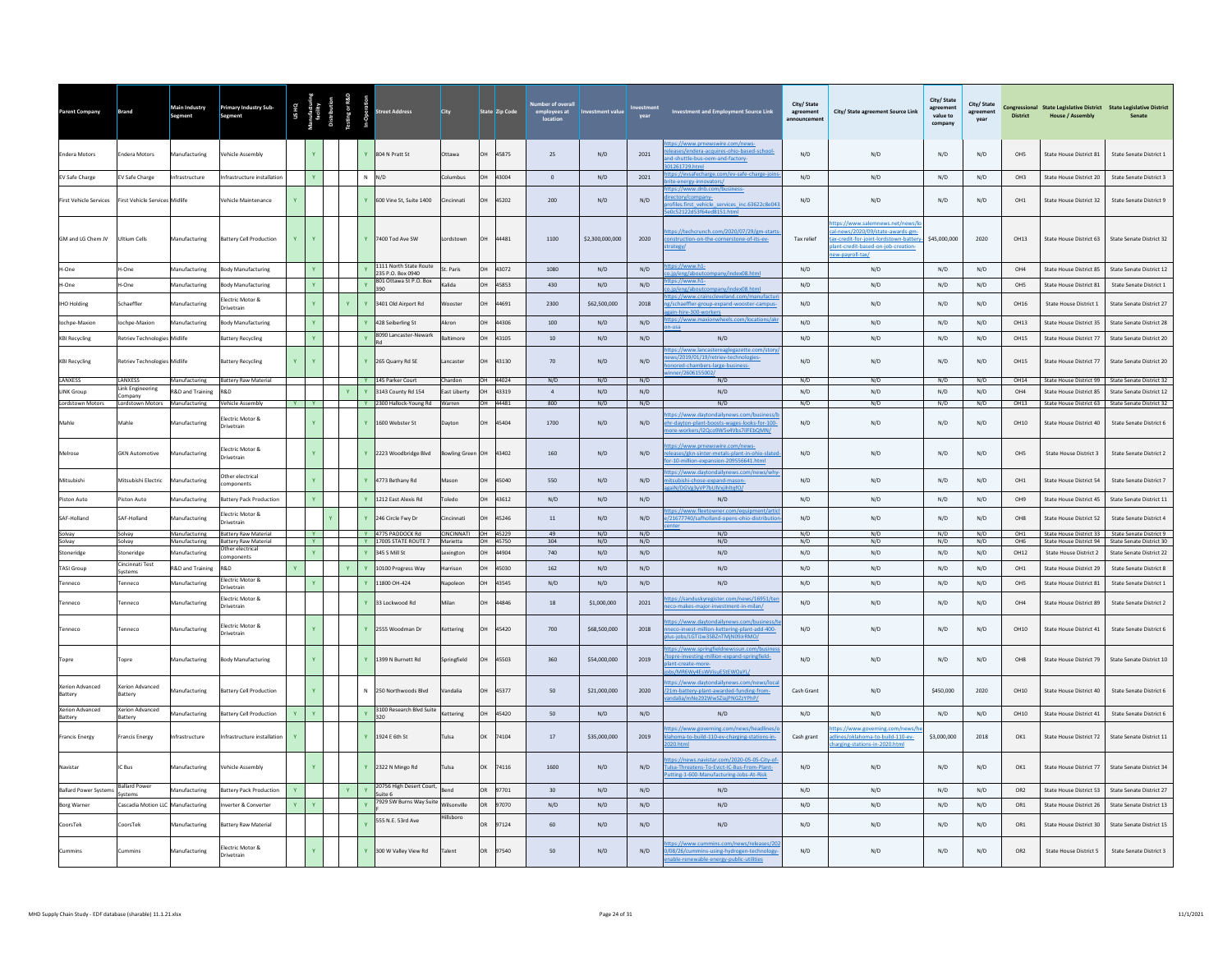| arent Company             | Brand                               | Main Industry<br><b>Segment</b>       | Primary Industry Sub-<br>Segment                    |              |          |              |         | treet Address                               | City                   |    | State Zip Code    | employees at<br>location | ent valu     | vear       | <b>Investment and Employment Source Link</b>                                                                                                                                                                                                                             | City/ State<br>$\!$ agreement<br>announcemen | City/ State agreement Source Link                                                                                                                                         | City/ State<br>agreement<br>value to<br>company | City/State<br>ment<br>vear | <b>District</b>    | Congressional State Legislative District State Legislative District<br><b>House / Assembly</b> | Senate                                                       |
|---------------------------|-------------------------------------|---------------------------------------|-----------------------------------------------------|--------------|----------|--------------|---------|---------------------------------------------|------------------------|----|-------------------|--------------------------|--------------|------------|--------------------------------------------------------------------------------------------------------------------------------------------------------------------------------------------------------------------------------------------------------------------------|----------------------------------------------|---------------------------------------------------------------------------------------------------------------------------------------------------------------------------|-------------------------------------------------|----------------------------|--------------------|------------------------------------------------------------------------------------------------|--------------------------------------------------------------|
| Daimler Trucks            | Freightliner                        | Manufacturing                         | Vehicle Assembly<br>lectric Motor &                 |              |          |              |         | Y 4555 N. Channel Ave Portland              |                        |    | OR 97217          | 2255                     | N/D          | N/D        | N/D                                                                                                                                                                                                                                                                      | N/D                                          | N/D                                                                                                                                                                       | N/D                                             | N/D                        | OR3                |                                                                                                | State House District 44 State Senate District 22             |
| Eaton                     | Eaton                               | <b>Manufacturing</b>                  | rivetrain                                           |              |          |              |         | 10955 SW Avery St a                         | <b>Tualatin</b>        | OR | 7062              | N/D                      | N/D          | N/D        | N/D                                                                                                                                                                                                                                                                      | $\mathrm{N}/\mathrm{D}$                      | N/D                                                                                                                                                                       | N/D                                             | $\rm N/D$                  | ${\sf OR1}$        | State House District 37                                                                        | State Senate District 19                                     |
| <b>Heliox Energy</b>      | <b>Jeliox Energy</b>                | ifrastructure                         | nfrastructure installatio                           |              |          |              |         | 2175 NW Raleigh St Suite<br>110             | Portland               | OR | 97210             | $12\,$                   | N/D          | N/D        | N/D                                                                                                                                                                                                                                                                      | N/D                                          | N/D                                                                                                                                                                       | N/D                                             | N/D                        | OR1                | State House District 33                                                                        | State Senate District 17                                     |
| Leviton                   | Leviton                             | nfrastructure                         | lectrical system<br>nfrastructure<br>construction   |              |          |              |         | Y 20497 SW Teton Ave                        | Tualatin               | OR | 97062             | $46\,$                   | N/D          | N/D        | N/D                                                                                                                                                                                                                                                                      | N/D                                          | N/D                                                                                                                                                                       | N/D                                             | N/D                        | OR1                | State House District 37                                                                        | State Senate District 19                                     |
| Microchip Technology      | Microchip<br><b>Fechnology</b>      | Manufacturing                         | Other electrical<br>omponents                       |              |          |              |         | Y 405 SW Columbia St                        | Bend                   | OR | 97702             | 277                      | N/D          | N/D        | os://www.dnb.com/business<br>rectory/company-profiles.microsemi corp<br>ower products group.8664c1f78bd3a7f96c<br>8a4c05ad6c.html                                                                                                                                        | N/D                                          | N/D                                                                                                                                                                       | N/D                                             | N/D                        | OR <sub>2</sub>    | State House District 54                                                                        | State Senate District 27                                     |
| OnTo Technology           | OnTo Technology                     | Midlife                               | attery Recycling                                    | Y            |          |              |         | Y 63221 Service Rd, Suite 6                 | Bend                   | OR | 97703             | 20                       | N/D          | N/D        | N/D                                                                                                                                                                                                                                                                      | N/D                                          | N/D                                                                                                                                                                       | N/D                                             | N/D                        | OR <sub>2</sub>    | State House District 53                                                                        | State Senate District 27                                     |
| OpConnect                 | OnConnect                           | nfrastructure                         | nfrastructure installation                          | Y            |          |              |         | Y 7150 SW Hampton St                        | Portland               | OR | 97204             | 20                       | N/D          | N/D        | N/D                                                                                                                                                                                                                                                                      | N/D                                          | N/D                                                                                                                                                                       | N/D                                             | N/D                        | OR1                | State House District 35                                                                        | State Senate District 18                                     |
| Alcoa                     | Alcoa                               | Manufacturing                         | attery Raw Material                                 | $\mathbf{Y}$ |          |              |         | Y 201 Isabella St, Suite 500 Pittsburgh     |                        | PA | 15212-5858        | N/D                      | N/D          | N/D        | N/D                                                                                                                                                                                                                                                                      | N/D                                          | N/D                                                                                                                                                                       | N/D                                             | N/D                        | <b>PA18</b>        | State House District 19                                                                        | State Senate District 42                                     |
| Arconic                   | Arconic                             | Manufacturing                         | ody Manufacturing                                   |              |          |              |         | 100 Technical Dr                            | Kensington             |    | 15069             | 200                      | N/D          | N/D        | N/D                                                                                                                                                                                                                                                                      | N/D                                          | N/D                                                                                                                                                                       | N/D                                             | N/D                        | <b>PA14</b>        | State House District 59                                                                        | State Senate District 39                                     |
| Arconic                   | Arconic                             | Manufacturing                         | Body Manufacturing                                  |              |          |              |         | Y 1480 Manheim Pike                         | Lancaster              |    | 17601             | 800                      | \$46,000,000 | 2021       | s://lancasteronline.com/business/local_bi<br>ness/arconic-eyes-46m-expansion-of-manheir<br>ike-mill-creating-75-jobs/article 3b49da1a-<br>f04-11eb-a3eb-ebdd831e6239.html                                                                                                | N/D                                          | ps://lancasteronline.com/busine<br>ocal business/arconic-eyes-46m-<br>pansion-of-manheim-pike-mill-<br>reating-75-jobs/article 3b49da1a-<br>04-11eb-a3eb-ebdd831e6239.htm | N/D                                             | N/D                        | <b>PA11</b>        | State House District 97                                                                        | State Senate District 13                                     |
| Arconic                   | Arconic                             | Manufacturing                         | Body Manufacturing                                  | $\mathbf{Y}$ |          |              |         | Y 201 Isabella St                           | Pittsburgh             | DA | 15212-5872        | 400                      | N/D          | N/D        | tps://triblive.com/local/regional/arconic-<br>pnates-more-than-80000-to-local-nonprofits<br>-sustainability-and-social-equity/                                                                                                                                           | N/D                                          | N/D                                                                                                                                                                       | N/D                                             | N/D                        | <b>PA18</b>        | State House District 19                                                                        | State Senate District 42                                     |
| Continental               | Continental<br>Automotive In        | Manufacturing                         | werter & Converter                                  |              |          | $\mathbf{Y}$ |         | 6370 Hedgewood Dr                           | Allentown              |    | 18106             | 28                       | N/D          | N/D        | N/D                                                                                                                                                                                                                                                                      | N/D                                          | N/D                                                                                                                                                                       | N/D                                             | N/D                        | PA7                | State House District 187                                                                       | State Senate District 16                                     |
| Covestro                  | Covestro                            | Manufacturing                         | <b>Sattery Raw Material</b>                         | Y            |          |              |         | 1 Covestro Circle                           | Pittsburgh             |    | 15205             | 700                      | N/D          | N/D        | s://www.covestro.us/en/sites/headquarte                                                                                                                                                                                                                                  | N/D                                          | N/D                                                                                                                                                                       | N/D                                             | N/D                        | <b>PA17</b>        | State House District 45                                                                        | State Senate District 37                                     |
| Covestro                  | Covestro                            | Manufacturing                         | <b>Battery Raw Material</b>                         |              |          |              |         | N 100 Baver Rd                              | Pittsburgh             |    | 15205             | $\mathbf{0}$             | \$30,700,000 | 2021       | bs://www.post-<br>ette.com/business/develo<br>nt/2021/01/<br>Covestro-Bayer-Robinson-Parkway-West-<br>Cicco-Development/stories/202101060080                                                                                                                             | N/D                                          | N/D                                                                                                                                                                       | N/D                                             | N/D                        | <b>PA17</b>        | State House District 45                                                                        | State Senate District 37                                     |
| Dow Inc.                  | Dow                                 | Manufacturing                         | <b>Sattery Raw Material</b>                         |              |          |              |         | 1305 McKean Rd                              | Ambler                 | PA | 19002             | N/D                      | N/D          | N/D        | N/D                                                                                                                                                                                                                                                                      | N/D                                          | N/D                                                                                                                                                                       | N/D                                             | N/D                        | PA4                | State House District 151                                                                       | State Senate District 12                                     |
| Dow Inc.                  | Dow                                 | Manufacturing                         | <b>Sattery Raw Material</b>                         |              |          |              |         | 200 Route 413                               | Bristol                | PA | 19007             | 130                      | N/D          | N/D        | N/D                                                                                                                                                                                                                                                                      | N/D                                          | N/D                                                                                                                                                                       | N/D                                             | N/D                        | PA1                | State House District 143                                                                       | State Senate District 10                                     |
| Dow Inc                   | Dow                                 | Manufacturing                         | <b>Sattery Raw Material</b>                         |              | Y.       |              |         | 3100 State Rd                               | Croydon                | PA | 19021             | N/D                      | N/D          | N/D        | N/D                                                                                                                                                                                                                                                                      | N/D                                          | N/D                                                                                                                                                                       | N/D                                             | N/D                        | PA1                | State House District 141                                                                       | State Senate District 6                                      |
| Dow Inc                   | Dow                                 | Aanufacturing                         | attery Raw Material                                 |              |          |              |         | 400 Arcola Rd                               | Collegeville           | PA | 19426             | 75                       | N/D          | N/D        | N/D                                                                                                                                                                                                                                                                      | N/D                                          | N/D                                                                                                                                                                       | N/D                                             | N/D                        | PA4                | State House District 157                                                                       | State Senate District 44                                     |
| Johnson Matthey           | Johnson Matthey                     | Manufacturing                         | <b>Sattery Raw Material</b>                         |              |          |              |         | 435 Devon Park Dr Suite<br>600              | Wavne                  | PA | 19087             | 800                      | N/D          | N/D        | N/D                                                                                                                                                                                                                                                                      | N/D                                          | N/D                                                                                                                                                                       | N/D                                             | N/D                        | PA6                | State House District 157                                                                       | State Senate District 19                                     |
| Johnson Matthey           | Johnson Matthey                     | Manufacturing                         | <b>Sattery Raw Material</b>                         |              |          |              |         | Y 1401 King Rd                              | <b>West Chester</b>    | PA | 19380             | 1000                     | N/D          | N/D        | N/D                                                                                                                                                                                                                                                                      | N/D                                          | N/D                                                                                                                                                                       | N/D                                             | N/D                        | PA6                | State House District 167                                                                       | State Senate District 19                                     |
| Livent                    | Livent                              | Manufacturing                         | Sattery Raw Material                                | Y.           |          |              | Y       | 2929 Walnut St                              | Philadelphia           | PA | 19104             | 42                       | N/D          | N/D        | N/D                                                                                                                                                                                                                                                                      | N/D                                          | N/D                                                                                                                                                                       | N/D                                             | N/D                        | PA3                | State House District 188                                                                       | State Senate District 8                                      |
| Microchip Technology      | <b>Nicrochip</b><br>Technology      | Manufacturing                         | ther electrical<br>mponents                         |              |          |              |         | Y 100 Watts St                              | Mount Holly<br>Springs | DA | 17065             | 100                      | N/D          | N/D        | s://www.dnb.com/business-<br>ectory/company-profiles.microsemi_corp<br>ligh performance timing.3ed75360a5da4dc<br>18802bffb75ea9.html                                                                                                                                    | N/D                                          | N/D                                                                                                                                                                       | N/D                                             | N/D                        | <b>PA10</b>        | State House District 193                                                                       | State Senate District 31                                     |
| Momentum Dynamics         | Momentum<br>Dynamics                | ifrastructure                         | Electrical system<br>nfrastructure<br>onstruction   | Y            |          |              |         | Y 3 Pennsylvania Ave                        | Malvern                |    | 19355             | 60                       | N/D          | N/D        | N/D                                                                                                                                                                                                                                                                      | N/D                                          | N/D                                                                                                                                                                       | N/D                                             | N/D                        | PA6                | State House District 167                                                                       | State Senate District 19                                     |
| ON Semiconductor          | ON Semiconductor Manufacturing      |                                       | Other electrical<br>components                      |              |          |              |         | Y 125 Crestwood Rd                          | Mountain Top PA        |    | 18707             | 145                      | \$51,000,000 | 2018       | ttps://pennsnortheast.com/news media/arti<br>le/on-semiconductor-expands-manufacturing-<br>perations-in-mountain-top-pa<br>https://www.dph.com/business-<br>directory/company-<br>profiles fairchild semiconductor corporation 9<br>b6978170c2829f5168a415bf03a2a7a.html | N/D                                          | N/D                                                                                                                                                                       | N/D                                             | N/D                        | PA8                | State House District 119 State Senate District 20                                              |                                                              |
| Penske                    | Penske<br>Transportation<br>lutions | lidlife                               | tesale Dealerships                                  |              |          |              |         | Y 2675 Morgantown Rd                        | teading                |    | 19607             | 1500                     | N/D          | N/D        | tps://www.linkedin.com/company/pensketr<br>sportationsolutions/people/                                                                                                                                                                                                   | N/D                                          | N/D                                                                                                                                                                       | N/D                                             | $\rm N/D$                  | PA6                | State House District 128                                                                       | State Senate District 11                                     |
| <b>SAE International</b>  | SAE International                   | R&D and Training                      | raining and retraining<br>ntities                   |              |          |              |         | 400 Commonwealth Dr                         | Warrendale             | PA | 15096             | 40                       | N/D          | N/D        | N/D                                                                                                                                                                                                                                                                      | N/D                                          | N/D                                                                                                                                                                       | N/D                                             | N/D                        | <b>PA17</b>        | State House District 28                                                                        | State Senate District 38                                     |
| Solvay<br>Solvay          | olvay<br>iolvay                     | Manufacturing<br><b>Manufacturing</b> | <b>Battery Raw Material</b><br>Battery Raw Material |              | <b>Y</b> |              |         | Y 400 WEST BROWN St<br>350 GEORGE PATTERSON | CASTANEA<br>Iristol    |    | PA 17726<br>19007 | N/D<br>100               | N/D<br>N/D   | N/D<br>N/D | N/D<br>N/D                                                                                                                                                                                                                                                               | N/D<br>N/D                                   | N/D<br>N/D                                                                                                                                                                | N/D<br>N/D                                      | N/D<br>$\rm N/D$           | <b>PA12</b><br>PA1 | State House District 76<br>State House District 141                                            | State Senate District 25<br>State Senate District 6          |
| <b>STMicroelectronics</b> | STMicroelectronics                  | Manufacturing                         | Other electrical<br>omponents                       |              |          |              |         | <b>RIVD</b><br>Y 1900 AM Dr. Suite 102      | Quakertown             | PA | 18951             | 20                       | N/D          | N/D        | ps://www.linkedin.com/company/stmicroe<br>tronics/people/?keywords=pennsylvania                                                                                                                                                                                          | N/D                                          | N/D                                                                                                                                                                       | N/D                                             | N/D                        | PA <sub>1</sub>    | State House District 145                                                                       | State Senate District 24                                     |
| <b>TE Connectivity</b>    | <b>TE Connectivity</b>              | Manufacturing                         | werter & Converter                                  |              | Y.       |              |         | 3155 PA-72                                  | Jonestown              | PA | 17038             | N/D                      | N/D          | N/D        | N/D                                                                                                                                                                                                                                                                      | N/D                                          | N/D                                                                                                                                                                       | N/D                                             | N/D                        | PA9                | State House District 102                                                                       | State Senate District 48                                     |
| <b>TE Connectivity</b>    | <b>TE Connectivity</b>              | Manufacturing                         | werter & Converter                                  |              |          |              |         | 2100 Paxton St                              | Harrisburg             |    | 17111             | N/D                      | N/D          | N/D        | N/D                                                                                                                                                                                                                                                                      | N/D                                          | N/D                                                                                                                                                                       | N/D                                             | N/D                        | <b>PA10</b>        | State House District 106                                                                       | State Senate District 48                                     |
| <b>TE Connectivity</b>    | TE Connectivity                     | Manufacturing                         | werter & Converter                                  |              |          |              |         | 1050 Westlakes Dr                           | Berwyn                 |    | 19312             | N/D                      | N/D          | N/D        | N/D                                                                                                                                                                                                                                                                      | N/D                                          | N/D                                                                                                                                                                       | N/D                                             | N/D                        | PA6                | State House District 157                                                                       | State Senate District 19                                     |
|                           | Mack Trucks                         | Manufacturing                         | /ehicle Assembly                                    |              |          |              |         | Y 7000 Alburtis Rd                          | Macungie               |    | 18062             | 2100                     | N/D          | N/D        | os://www.mcall.com/business/mc-biz-macl<br>ucks-laying-off-workers-as-market-slows-<br>200108-maxhdug5vnc7nh6hqwdn<br>pry.html                                                                                                                                           | N/D                                          | N/D                                                                                                                                                                       | N/D                                             | N/D                        | PA7                | State House District 134                                                                       | State Senate District 16                                     |
| Aptiv                     | Aptiv                               |                                       | Manufacturing Inverter & Converter                  |              | Y        |              | $Y$ N/D |                                             | Warwick                |    | RI 02886          | $\overline{1}$           | N/D          | N/D        | N/D                                                                                                                                                                                                                                                                      | N/D                                          | N/D                                                                                                                                                                       |                                                 |                            |                    |                                                                                                | N/D N/D RI2 State House District 27 State Senate District 31 |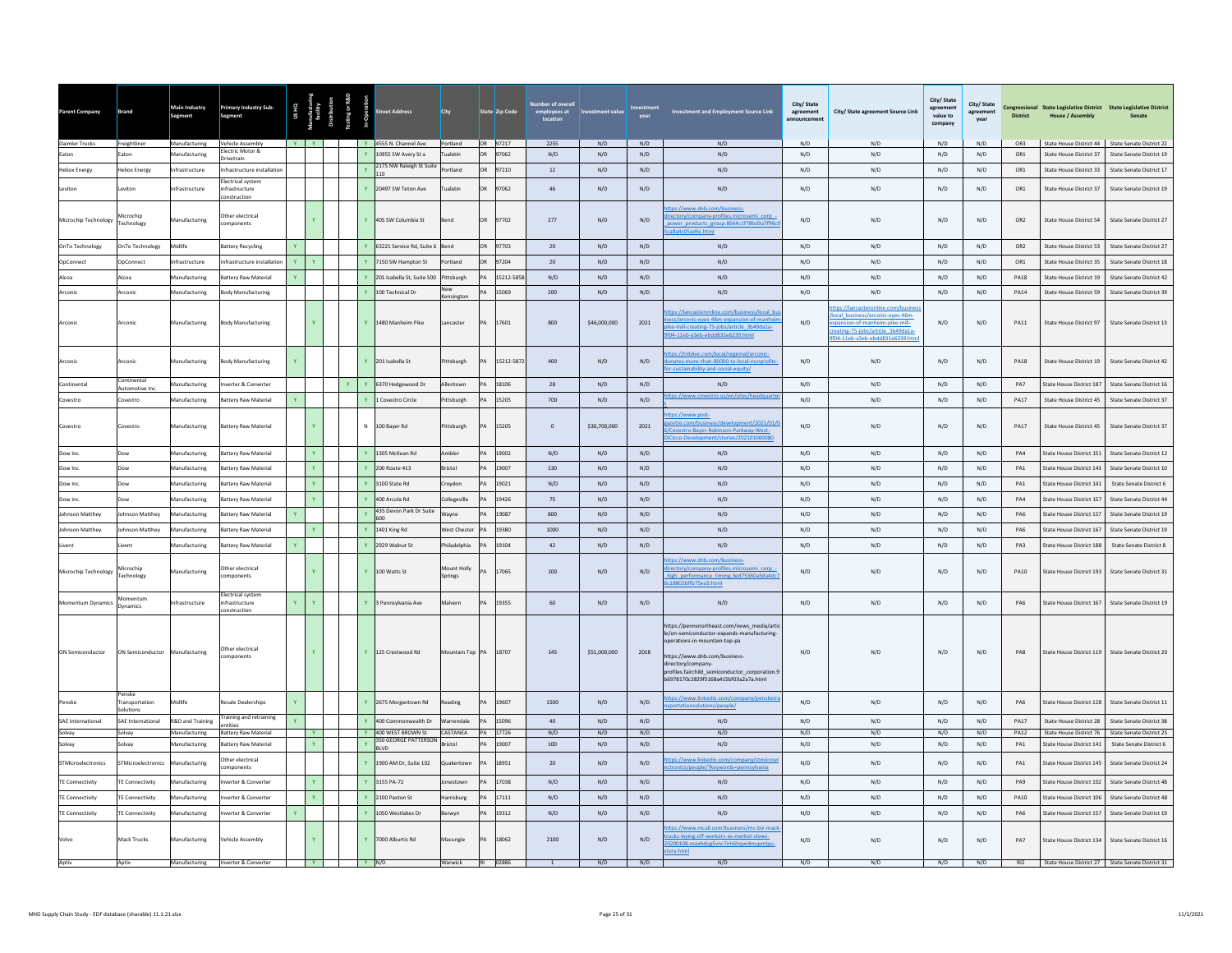| Parent Company                     | rand                               | Main Industry<br>Segment | Primary Industry Sub-<br>Segment      |                                                             |                     |   | eet Address                              | City              |           | State Zip Code | employees at<br>location | stment value    | vear | <b>Investment and Employment Source Link</b>                                                                                                                                                                                                                                                                                                                                                                      | City/ State<br>$\!$ agreement<br>nnouncemen | City/ State agreement Source Link                                                                               | City/ State<br>agreement<br>value to<br>company | City/State<br>agreement<br>year | <b>District</b> | Congressional State Legislative District State Legislative District<br><b>House / Assembly</b> | Senate                                                  |
|------------------------------------|------------------------------------|--------------------------|---------------------------------------|-------------------------------------------------------------|---------------------|---|------------------------------------------|-------------------|-----------|----------------|--------------------------|-----------------|------|-------------------------------------------------------------------------------------------------------------------------------------------------------------------------------------------------------------------------------------------------------------------------------------------------------------------------------------------------------------------------------------------------------------------|---------------------------------------------|-----------------------------------------------------------------------------------------------------------------|-------------------------------------------------|---------------------------------|-----------------|------------------------------------------------------------------------------------------------|---------------------------------------------------------|
| Hexagon AB                         | lexagon                            | Manufacturing            | ectric Motor &<br><b>Orivetrain</b>   |                                                             | $\mathbf{Y}$        |   | $\mathbf{Y}$<br>250 Circuit Dr           | North<br>ingstowr |           | 02852          | 300                      | N/D             | N/D  | N/D                                                                                                                                                                                                                                                                                                                                                                                                               | N/D                                         | N/D                                                                                                             | N/D                                             | N/D                             | R12             | State House District 32                                                                        | State Senate District 36                                |
| Infineon Technologies              | nfineon<br>echnologies             | <b>Manufacturing</b>     | ther electrical<br>mponents           |                                                             |                     |   | 200 Crossings Blvd Ste                   | <b>Narwick</b>    |           | 02886          | 30                       | N/D             | N/D  | N/D                                                                                                                                                                                                                                                                                                                                                                                                               | N/D                                         | N/D                                                                                                             | N/D                                             | N/D                             | R12             | State House District 24                                                                        | State Senate District 31                                |
| ON Semiconductor                   | ON Semiconductor                   | Manufacturing            | ther electrical<br>omponents          |                                                             | Y.                  |   | 1900 S County Trail                      | <b>Sreenwich</b>  |           | 02818          | 970                      | N/D             | N/D  | tps://www.eetimes.com/on-semiconductor<br>acquire-cherry-semiconductor-for-250-                                                                                                                                                                                                                                                                                                                                   | N/D                                         | N/D                                                                                                             | N/D                                             | N/D                             | R12             | <b>State House District 30</b>                                                                 | State Senate District 35                                |
| Textron                            | <b>Fextron</b>                     | Manufacturing            | attery Pack Production                | Y.                                                          |                     |   | $\mathbf{v}$<br>40 Westminster St        | ovidence          |           | 02903          | N/D                      | N/D             | N/D  | N/D                                                                                                                                                                                                                                                                                                                                                                                                               | N/D                                         | N/D                                                                                                             | N/D                                             | N/D                             | R12             | State House District 2                                                                         | State Senate District 6                                 |
| Vector                             | /ector Informatik                  | R&D and Training         | <b>G&amp;P</b>                        |                                                             | Y                   | Y | 351 South County Trail,<br>uite 310      | East              |           | 02818          | 45                       | N/D             | N/D  | N/D                                                                                                                                                                                                                                                                                                                                                                                                               | N/D                                         | N/D                                                                                                             | N/D                                             | N/D                             | R12             | State House District 30                                                                        | <b>State Senate District 35</b>                         |
| Arrival                            | <b>Arrival</b>                     | <b>Manufacturing</b>     | ehicle Assembly                       |                                                             | Y                   |   | Legacy Park East                         | Rock Hill         |           | 29730          | 240                      | \$46,000,000    | 2020 | ://www.bi<br>0/10/12/arrival-electric-vehicle-rock-hill-<br>stment.html                                                                                                                                                                                                                                                                                                                                           | N/D                                         | $\rm N/D$                                                                                                       | N/D                                             | N/D                             | $SC5$           | State House District HD<br>049                                                                 | State Senate District 17                                |
| <b>Autokiniton Global</b><br>Group | Autokiniton / Tower<br>ternational | Manufacturing            | <b>Body Manufacturing</b>             |                                                             | Y                   |   | 141 Southchase Blvd                      | ountain Inn       |           | SC 29644       | 294                      | \$75,000,000    | 2017 | ps://www.greenvilleonline.com/story/r<br>2017/06/05/bmw-supplier-unveils-75-m-<br>ent-fountain-inn/369873001/                                                                                                                                                                                                                                                                                                     | N/D                                         | N/D                                                                                                             | N/D                                             | N/D                             | SC <sub>3</sub> | State House District HD<br>028                                                                 | State Senate District 9                                 |
| Bertrandt                          | <b>Sertrandt</b>                   | Manufacturing            | attery Pack Production                |                                                             | $\mathbf{v}$        |   | $\mathbf{v}$<br>3453 Pelham Rd           | reenville         | <b>SC</b> | 29615          | 250                      | N/D             | N/D  | ttps://www.dnb.com/business-<br>rectory/company-<br>rofiles.bertrandt us inc.9cb3880d5a315ee8f5<br>c29ff260ffd.html                                                                                                                                                                                                                                                                                               | N/D                                         | N/D                                                                                                             | N/D                                             | N/D                             | SC4             | <b>State House District HD</b><br>021                                                          | State Senate District 8                                 |
| Bosch                              | Bosch                              | Manufacturing            | verter & Converter                    |                                                             | Y                   |   | 4421 Highway 81 North                    | Anderson          | SC.       | 29621          | 1200                     | \$45,000,000    | 2018 | bs://sccommerce.com/news/bosch-<br>nding-anderson-county-operati                                                                                                                                                                                                                                                                                                                                                  | N/D                                         | N/D                                                                                                             | N/D                                             | N/D                             | SC <sub>3</sub> | State House District HD-<br>006                                                                | State Senate District 3                                 |
| Celanese                           | elanese                            | Manufacturing            | attery Raw Material                   |                                                             | Y                   |   | 14355 US-221                             | noree             |           | 29335          | N/D                      | N/D             | N/D  | N/D                                                                                                                                                                                                                                                                                                                                                                                                               | N/D                                         | N/D                                                                                                             | N/D                                             | N/D                             | SC4             | <b>State House District HD</b><br>033                                                          | State Senate District 13                                |
| Continental                        | Continental<br>utomotive Ind       | Manufacturing            | verter & Converter                    |                                                             |                     |   | 400 South Nelson Dr                      | ountain Inn       |           | 29644          | $\circ$                  | N/D             | N/D  | N/D                                                                                                                                                                                                                                                                                                                                                                                                               | N/D                                         | N/D                                                                                                             | N/D                                             | N/D                             | SC3             | <b>State House District HD</b><br>014                                                          | State Senate District 9                                 |
| Core Molding                       | ore Molding                        | <b>Aanufacturing</b>     | ody Manufacturing                     |                                                             | Y.                  |   | 24 Commerce Dr                           | iaffney           |           | 29340          | 60                       | N/D             | N/D  | N/D                                                                                                                                                                                                                                                                                                                                                                                                               | N/D                                         | N/D                                                                                                             | N/D                                             | N/D                             | SC <sub>5</sub> | State House District HD-<br>030                                                                | State Senate District 14                                |
| Daimler                            | Mercedes Benz Vans Manufacturing   |                          | ehicle Assembly                       | Y.                                                          | Ÿ                   |   | 8501 Palmetto<br>Commerce Pkwy           | Ladson            | SC        | 29456          | 1600                     | \$60,000,000    | 2021 | ttps://mbycharleston.com/wp-<br>tent/uploads/2021/03/Consistent-<br>ementation-of-the-electric-strategy-of-<br>rcedes-Benz-Vans Next-generation<br>nter-to-be-built-at-three-plants.pdf                                                                                                                                                                                                                           | N/D                                         | N/D                                                                                                             | N/D                                             | N/D                             | SC <sub>1</sub> | <b>State House District HD</b><br>092                                                          | State Senate District 44                                |
| Draexlemaier Group                 | raexlemaier<br>mponents            | Manufacturing            | Battery Pack Production               |                                                             |                     |   | 1751 East Main St                        | Duncan            | SC.       | 29334          | 20                       | N/D             | N/D  | N/D                                                                                                                                                                                                                                                                                                                                                                                                               | N/D                                         | N/D                                                                                                             | N/D                                             | N/D                             | SC <sub>4</sub> | <b>State House District HD</b><br>034                                                          | State Senate District 12                                |
| Electriphi                         | lectriphi                          | nfrastructure            | oftware                               |                                                             |                     |   | 101 N Main St, Suite 302                 | Greenville        |           | 29601          | 10                       | N/D             | N/D  | N/D                                                                                                                                                                                                                                                                                                                                                                                                               | N/D                                         | N/D                                                                                                             | N/D                                             | N/D                             | SC <sub>4</sub> | State House District HD-<br>023                                                                | State Senate District 7                                 |
| Gestamp                            | Gestamp                            | Manufacturing            | <b>Body Manufacturing</b>             |                                                             | <b>Y</b>            |   | $\mathbf{Y}$<br>1 Lsp Dr                 | Jnion             | SC        | 29379          | 530                      | \$129,000,000   | 2017 | os://www.goupstate.com/news/20170308<br>-supplier-gestamp-to-add-130-jobs-in-un                                                                                                                                                                                                                                                                                                                                   | N/D                                         | N/D                                                                                                             | N/D                                             | N/D                             | SC <sub>5</sub> | State House District HD-<br>042                                                                | State Senate District 13                                |
| Hitachi                            | Hitachi Metals<br>America, Ltd.    | Manufacturing            | ther electrical<br>omponents          |                                                             |                     |   | 440 Allied Dr                            | onway             | SC        | 29526          | 200                      | N/D             | N/D  | ttps://www.dnb.com/business-<br>ectory/company-<br>files.metglas_inc.f16f2e0e29d1fde4189508<br>0e4ce.html                                                                                                                                                                                                                                                                                                         | N/D                                         | N/D                                                                                                             | N/D                                             | N/D                             | SC7             | State House District HD-<br>056                                                                | State Senate District 33                                |
| <b>IHO Holding</b>                 | chaeffler                          | anufacturing             | lectric Motor &<br>rivetrain          |                                                             | $\mathbf{v}$        |   | 308 Springhill Farm Rd                   | ort Mill          |           | 29715          | 1850                     | \$36,000,000    | 2017 | ps://www.bizjournals.com/charlotte/news/<br>7/06/01/schaeffler-still-growing-s-c-bearing-<br>s-as-it html                                                                                                                                                                                                                                                                                                         | N/D                                         | N/D                                                                                                             | N/D                                             | N/D                             | SC5             | State House District HD-<br>026                                                                | State Senate District 16                                |
| Proterra                           | roterra                            | <b>Manufacturing</b>     | ehicle Assembly                       |                                                             | $\mathbf{Y}$ .      |   | Whitlee Ct.                              | Greenville        |           | 29607          | 175                      | N/D             | N/D  | N/D                                                                                                                                                                                                                                                                                                                                                                                                               | N/D                                         | N/D                                                                                                             | N/D                                             | N/D                             | SC <sub>4</sub> | <b>State House District HD</b><br>025                                                          | <b>State Senate District 7</b>                          |
|                                    | <b>SKF</b>                         | lanufacturing            | lectric Motor &<br>rivetrain          |                                                             | $\mathbf{Y}$ .      |   | 925 Corporate Circle                     | umter             |           | 29154          | N/D                      | \$28,000,000    | 2020 | N/D                                                                                                                                                                                                                                                                                                                                                                                                               | N/D                                         | N/D                                                                                                             | N/D                                             | N/D                             | SC <sub>5</sub> | State House District HD-<br>067                                                                | State Senate District 36                                |
|                                    | Solvay                             | Manufacturing            | attery Raw Material                   |                                                             | $\mathbf{Y}^{\top}$ |   | 399 SIMS CHAPEL Rd                       | SPARTANBUR        |           | 29306          | 64                       | N/D             | N/D  | N/D                                                                                                                                                                                                                                                                                                                                                                                                               | N/D                                         | $\rm N/D$                                                                                                       | N/D                                             | N/D                             | SC <sub>4</sub> | State House District HD-<br>031                                                                | State Senate District 11                                |
| Solvav                             | Solvay                             | Manufacturing            | attery Raw Material                   |                                                             | V                   |   | 50 AKRON Dr                              | <b>GREENVILLE</b> |           | 29605          | 29                       | N/D             | N/D  | N/D                                                                                                                                                                                                                                                                                                                                                                                                               | N/D                                         | N/D                                                                                                             | N/D                                             | N/D                             | SC4             | <b>State House District HD</b><br>025                                                          | State Senate District 7                                 |
|                                    |                                    | Manufacturing            | lectric Motor &<br>rivetrain          |                                                             | $\mathbf{Y}^{\top}$ |   | 452 Owings Park Blvd                     | Gray Court        |           | 29644          | 1100                     | N/D             | N/D  | N/D                                                                                                                                                                                                                                                                                                                                                                                                               | N/D                                         | N/D                                                                                                             | N/D                                             | N/D                             | SC <sub>3</sub> | <b>State House District HD</b><br>014                                                          | State Senate District 9                                 |
|                                    |                                    | Manufacturing            | lectric Motor &<br>rivetrain          |                                                             | Y                   |   | 2846 North Old Laurens<br>$\mathbf{v}$   | Gray Court        |           | SC 29645       | 1100                     | N/D             | N/D  | os://www.prnewswire.com/news-<br>leases/zf-announces-200-million-invest<br>north-american-commercial-vehicle-<br>smission-manufacturing-301222071.htm                                                                                                                                                                                                                                                             | N/D                                         | N/D                                                                                                             | N/D                                             | N/D                             | SC <sub>3</sub> | <b>State House District HD</b><br>014                                                          | State Senate District 9                                 |
| Arconic                            | Arconic                            | Manufacturing            | ody Manufacturing                     |                                                             | Y.                  |   | $\mathbf{v}$<br>2300 North Wright Rd     | Alcoa             | <b>TN</b> | 37701          | 985                      | \$100,000,000   | 2019 | os://www.knoxnews.com/story/money/bu<br>ess/2019/02/13/arconic-adds-70-jobs-100-mi<br>oa/2860842002/                                                                                                                                                                                                                                                                                                              | N/D                                         | https://www.knoxnews.com/story/n<br>hev/business/2019/02/13/arconic-<br>Ids-70-jobs-100-mil-<br>a/2860842002    | \$1,300,000                                     | 2019                            | TN <sub>2</sub> | <b>State House District 8</b>                                                                  | State Senate District 2                                 |
| <b>BlueOvalSK</b>                  | Ford and SK InnovatioManufacturing |                          | sattery Cell Production               |                                                             | Y.                  |   | N<br><b>Blue Oval City</b>               | Stanton           | <b>TN</b> | 38069          | N/D                      | \$5,600,000,000 | 2021 | ps://media.ford.com/content/fordmedia/fr<br>us/en/news/2021/09/27/ford-to-lead-<br>ericas-shift-to-electric-vehicles.html                                                                                                                                                                                                                                                                                         | Infrastructure<br>support                   | tps://tennesseelookout.com/2021<br>/28/fords-blue-oval-city-to-set-up-<br>on-shop-at-memphis-regional-<br>cita/ | \$189,000,000                                   | 2021                            | TN8             | State House District 82                                                                        | <b>State Senate District 26</b>                         |
| CoorsTek                           | CoorsTek                           | Manufacturing            | Battery Raw Material                  |                                                             |                     |   | 1100 Commerce Park Dr                    | Oak Ridge         |           | 37830          | 120                      | N/D             | N/D  | N/D                                                                                                                                                                                                                                                                                                                                                                                                               | N/D                                         | N/D                                                                                                             | N/D                                             | N/D                             | TN3             | State House District 33                                                                        | State Senate District 5                                 |
|                                    |                                    | Manufacturing            | Electric Motor &<br>rivetrain         |                                                             | Y                   |   | Y 899 Dana Dr                            | Humboldt          | <b>TN</b> | 38343          | 2790                     | N/D             | N/D  | ttps://www.dnb.com/business-<br>ectory/company-<br>ofiles.dana commercial vehicle products II<br>0293f1ae430882291ceba86e52acda4e.html#:1<br>xt=Install%20plugin%20and%20receive%20u<br>%20to%2050%20free%20email%20contacts%2<br>er%20month!&text=Company%20Description<br>Dana%20Commercial%20Vehicle%20Products<br>%2C%20LLC%20is%20located%20in%20Humb<br>dt%2C%20TN.120%20employees%20at%20th<br>20location. | N/D                                         | N/D                                                                                                             | N/D                                             | N/D                             | TN <sub>8</sub> | State House District 79                                                                        | State Senate District 24                                |
|                                    |                                    | Manufacturing            | Electric Motor &<br><b>Orivetrain</b> |                                                             | $\mathbf{Y}^{\top}$ |   | Y 900 Industrial Blvd                    | Crossville        | TN        | 38555          | 157                      | N/D             | N/D  | ps://www.cross<br>nronicle.com/news/lifestyles/dana-corp-<br>pplies-heavy-industry-<br>eds/article 945e835a-200c-5965-9d37-<br>2417466547f0.html#:~:text=There%20are%20:                                                                                                                                                                                                                                          | N/D                                         | $\rm N/D$                                                                                                       | N/D                                             | N/D                             | TN <sub>6</sub> | State House District 25                                                                        | State Senate District 15                                |
| Denso Worldwide                    | enso                               | Aanufacturing            | Other electrical<br>omponents         |                                                             | $\mathbf{Y}$ .      |   | $\mathbf{Y}$<br>1720 Robert C Jackson Dr | Maryville         | TN        | 37801          | 1500                     | \$1,000,000,000 | 2017 | ttps://www.denso.com/us-<br>ca/en/news/newsroom/2017/20171006-r032/                                                                                                                                                                                                                                                                                                                                               | N/D                                         | N/D                                                                                                             | N/D                                             | N/D                             | TN <sub>2</sub> | State House District 20                                                                        | State Senate District 2                                 |
| Dow Inc.                           | Dow                                | Manufacturing            | <b>Battery Raw Material</b>           | $\blacksquare$ $\blacksquare$ $\blacksquare$ $\blacksquare$ |                     |   | Y 730 Dale Ave                           | Knoxville         |           | TN 37921       | 130                      | N/D             | N/D  | N/D                                                                                                                                                                                                                                                                                                                                                                                                               | N/D                                         | N/D                                                                                                             | N/D                                             |                                 |                 |                                                                                                | N/D TN2 State House District 15 State Senate District 7 |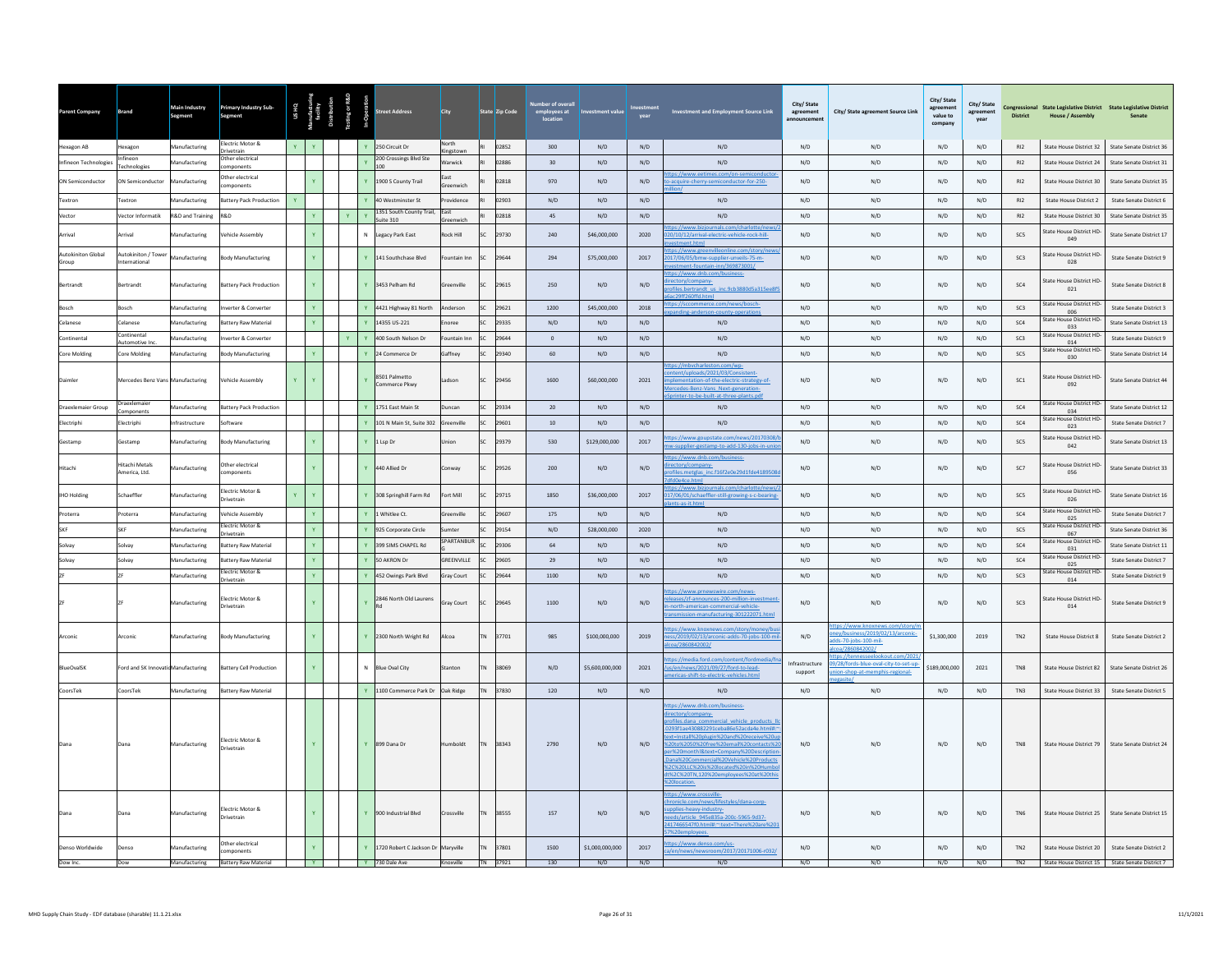| Parent Company                         | Brand                             | Main Industry<br>Segment    | <b>Primary Industry Sub-</b><br>Segment          | <b>USHQ</b>  |              |              | reet Address                                                            | City                |           | State Zip Code | <b>Number of overal</b><br>employees at<br>location | <b>Investment value</b> |                         | Investment and Employment Source Link                                                                                                                                                                                                                                       | City/State<br>agreement<br>announcement | City/ State agreement Source Link                                                                                                       | City/ State<br>agreement<br>value to<br>company | City/State<br>agreement<br>vear | <b>District</b> | Congressional State Legislative District State Legislative District<br><b>House / Assembly</b> | Senate                                          |
|----------------------------------------|-----------------------------------|-----------------------------|--------------------------------------------------|--------------|--------------|--------------|-------------------------------------------------------------------------|---------------------|-----------|----------------|-----------------------------------------------------|-------------------------|-------------------------|-----------------------------------------------------------------------------------------------------------------------------------------------------------------------------------------------------------------------------------------------------------------------------|-----------------------------------------|-----------------------------------------------------------------------------------------------------------------------------------------|-------------------------------------------------|---------------------------------|-----------------|------------------------------------------------------------------------------------------------|-------------------------------------------------|
| Envision                               | AESC                              | Manufacturing               | Battery Pack Production                          | $\mathbf{Y}$ | $Y =$        |              | Y 500 Battery Plant Rd                                                  | Smyrna              |           | TN 37167       | 400                                                 | N/D                     | N/D                     | N/D                                                                                                                                                                                                                                                                         | N/D                                     | N/D                                                                                                                                     | N/D                                             | N/D                             | TN4             | State House District 37                                                                        | State Senate District 13                        |
| Exedy                                  | Exedy                             | Manufacturing               | Electric Motor &<br><b>Drivetrain</b>            |              |              |              | Y 2121 Holston Bend Dr                                                  | Mascot              | <b>TN</b> | 37806          | 167                                                 | N/D                     | N/D                     | N/D                                                                                                                                                                                                                                                                         | N/D                                     | N/D                                                                                                                                     | N/D                                             | N/D                             | TN <sub>2</sub> | State House District 19                                                                        | State Senate District 6                         |
| Gestamn                                | Gestamn                           | Manufacturing               | Body Manufacturing                               |              | Y.           |              | 7529 Ferdinand Piech<br>Wav                                             | Chattanooga         | <b>TN</b> | 37416          | 400                                                 | N/D                     | N/D                     | N/D                                                                                                                                                                                                                                                                         | N/D                                     | N/D                                                                                                                                     | N/D                                             | N/D                             | TN3             | State House District 26                                                                        | State Senate District 11                        |
| Gestamp                                | Gestamp                           | Manufacturing               | <b>Body Manufacturing</b>                        |              |              |              | Y 3063 Hickory Valley Rd                                                | Chattanooga         |           | TN 37421       | 400                                                 | \$95,000,000            | 2020                    | <u>ps://www.timesfreepress.com/news/bus</u><br>aroundregion/story/2020/nov/25/gestamp<br>Iding-260-jobs-chattanooga-electric-vehicle<br>nsion/536727/                                                                                                                       | N/D                                     | N/D                                                                                                                                     | N/D                                             | N/D                             | TN3             | State House District 26                                                                        | State Senate District 11                        |
| GM and LG Chem JV                      | Ultium Cells                      | Manufacturing               | attery Cell Production                           |              |              |              | N Near 100 Saturn Pkwy                                                  | Spring Hill         | <b>TN</b> | 37174          | 1300                                                | \$2,300,000,000         | 2021                    | ws/2021/04/16/GM-and-LG-Energy-Solutic<br>vesting-23-Billion-in-2nd-Ultium-Cells-<br>nufacturing-Plant-in-US                                                                                                                                                                | Tax relief                              | ps://www.bizjournals.com/nashy<br>lews/2021/03/30/gm-spring-hill-<br>tery-incentives.html                                               | N/D                                             | 2021                            | TN4             | State House District 64                                                                        | <b>State Senate District 28</b>                 |
| Microvast                              | Microvast                         | Manufacturing               | <b>Sattery Pack Production</b>                   |              |              |              | $Y$ N/D                                                                 | Clarksville         | <b>TN</b> | 37040          | 287                                                 | \$220,000,000           | 2020                    | tps://clarksvillenow.com/local/electric-<br>icle-battery-maker-microvast-to-build-287                                                                                                                                                                                       | Tax relief                              | tos://www.biziournals.com/nashy<br>ews/2021/02/26/project-hertz-<br>vast-clarksville.htm                                                | \$6,000,000                                     | 2020                            | TN7             | State House District 67                                                                        | State Senate District 22                        |
| ovoni                                  | ure Graphite                      | anufacturing                | ttery Raw Material                               |              |              |              | 353 Corporate Place                                                     | Chattanooga         |           | 37419          | 15                                                  | \$23,500,000            | 2020                    | tps://www.sharecafe.com.au/2020/07/30/<br>ix-is-off-the-blocks-in-the-race-to-build-a-                                                                                                                                                                                      | N/D                                     | N/D                                                                                                                                     | N/D                                             | N/D                             | TN3             | State House District 27                                                                        | State Senate District 10                        |
| Press Kogyo<br>Sold ITW Insulation     | Press Kogyo                       | <b>Manufacturing</b>        | <b>Body Manufacturing</b>                        |              | Y.           |              | Y 175 Commerce Way                                                      | Gallatin            |           | TN 37066       | N/D                                                 | N/D                     | N/D                     | N/D                                                                                                                                                                                                                                                                         | N/D                                     | N/D                                                                                                                                     | N/D                                             | N/D                             | TN <sub>6</sub> | State House District 40                                                                        | State Senate District 18                        |
| Systems, and Kester                    | inois Tool Works                  | anufacturing                | Other electrical<br>mponents                     |              |              |              | Y 850 Steam Plant Rd                                                    | Gallatin            |           | 37066          | N/D                                                 | N/D                     | N/D                     | N/D                                                                                                                                                                                                                                                                         | N/D                                     | N/D                                                                                                                                     | N/D                                             | N/D                             | TN <sub>6</sub> | State House District 40                                                                        | State Senate District 18                        |
| <b>Tennessee Valley</b><br>Authority   | ennessee Valley<br>uthority       | ifrastructure               | nfrastructure<br>ipgrades/maintenance            | Y            |              |              | Y 400 West Summit Hill Dr                                               | Knoxville           | <b>TN</b> | 37902          | N/D                                                 | \$20,000,000            | 2020                    | os://www.tva.com/newsroom/press-<br>eases/electric-vehicle-fast-charging-networ<br>ng-to-ter                                                                                                                                                                                | N/D                                     | N/D                                                                                                                                     | N/D                                             | N/D                             | TN <sub>2</sub> | State House District 15                                                                        | State Senate District 7                         |
| Topre                                  | Topre                             | Manufacturing               | <b>Sody Manufacturing</b>                        |              |              |              | Y 628 Enon Springs Rd E                                                 | SMYRNA              | <b>TN</b> | 37167          | 180                                                 | \$63,000,000            | 2019                    | ps://www.dni.com/story/news/2019/11/13<br>opre-america-corporation-announces-51-new                                                                                                                                                                                         | N/D                                     | N/D                                                                                                                                     | N/D                                             | N/D                             | TN4             | State House District 37                                                                        | State Senate District 13                        |
| Van Hool                               | Van Hool                          | Manufacturing               | <b>Vehicle Assembly</b>                          | <b>Y</b>     |              |              | Y 1725 Howard Allen Rd                                                  | Morristown TN 37813 |           |                | $\overline{4}$                                      | N/D                     | N/D                     | -smyrna-facility/4177743002/<br>N/D                                                                                                                                                                                                                                         | N/D                                     | N/D                                                                                                                                     | N/D                                             | N/D                             | TN1             |                                                                                                | State House District 10 State Senate District 1 |
| Van Hool                               | Van Hool                          | Manufacturing               | /ehicle Assembly                                 |              |              |              | Lot 3, East Tennessee<br>Progress Center, Howard Morristown<br>Allen Rd |                     | <b>TN</b> | 37813          | 1026                                                | \$50,000,000            | 2018                    | tps://www.knoxnews.com/story/money/bi<br>ess/2018/04/12/belgian-bus-manufacturer-<br>ngs-600-jobs-morristown/500311002/                                                                                                                                                     | Cash grant                              | s://www.knoxnews.co<br>y/business/2019/02/08/tn-gran<br>tory-site-morristown-van-<br>/2813707002/                                       | \$1,000,000                                     | 2018                            | TN <sub>1</sub> | State House District 10                                                                        | State Senate District 1                         |
| Volkswagen                             | Volkswagen<br>Commercial Vehicles | Manufacturing               | <b>Battery Pack Production</b>                   |              |              |              | Y 8001 Volkswagen Dr                                                    | Chattanooga         | <b>TN</b> | 37416          | 4800                                                | \$800,000,000           | 2019                    | ps://www.volkswagenag.com/en/news/20<br>'11/Volkswagen electric vehicle production<br><b>United States.html</b><br>ps://www.volkswagengroupofamerica.com/                                                                                                                   | Cash grant                              | tos://www.timesfreepress.com/n<br>s/breakingnews/story/2019/mar/04<br>ee-state-incentive-grant-volkswage<br>ctric-vehicle-plant/489919/ | \$50,000,000                                    | 2019                            | $TN3$           | State House District 26                                                                        | State Senate District 11                        |
|                                        | 76                                | Manufacturing               | Electric Motor &<br>rivetrain                    |              | $\mathbf{Y}$ |              | Y 1103 Baddour Pkwy                                                     | Lebanon             | <b>TN</b> | 37087          | 550                                                 | N/D                     | N/D                     | N/D                                                                                                                                                                                                                                                                         | N/D                                     | N/D                                                                                                                                     | N/D                                             | N/D                             | TN6             | State House District 46                                                                        | State Senate District 17                        |
|                                        |                                   | Manufacturing               | ectric Motor &<br>rivetrain                      |              |              |              | 7500 Highway 11-W                                                       | Rogersville         | <b>TN</b> | 37857          | $\overline{0}$                                      | N/D                     | N/D                     | N/D                                                                                                                                                                                                                                                                         | N/D                                     | N/D                                                                                                                                     | N/D                                             | N/D                             | TN1             | State House District 9                                                                         | State Senate District 8                         |
| ARR                                    | ABB                               | ifrastructure               | lectrical system<br>nfrastructure<br>onstruction |              |              |              | 3700 W Sam Houston<br>kwy South                                         | ouston              | <b>TX</b> | 77042          | 251                                                 | N/D                     | N/D                     | tps://new.abb.com/docs/librariesprovider15<br>cations-usa/abb-houston-<br>df?sfyrsn=820a6408-2                                                                                                                                                                              | N/D                                     | N/D                                                                                                                                     | N/D                                             | N/D                             | TX9             | State House District 137                                                                       | State Senate District 13                        |
| <b>Arbin Instruments</b>               | Arbin Instruments                 | <b>R&amp;D and Training</b> | R&D                                              | $\mathbf{Y}$ | Y            |              | 762 Peach Creek Cut Off                                                 | College Station TX  |           | 77485          | $46\,$                                              | N/D                     | N/D                     | N/D                                                                                                                                                                                                                                                                         | N/D                                     | N/D                                                                                                                                     | N/D                                             | $\rm N/D$                       | TX17            | State House District 12                                                                        | <b>State Senate District 5</b>                  |
| <b>Battery Recyclers of</b><br>America | Battery Recyclers of<br>America   | Midlife                     | attery Recycling                                 | Y.           |              |              | 1920 McKinney Ave                                                       | Dallas              | <b>TX</b> | 75201          | $20\,$                                              | N/D                     | $\mathsf{N}/\mathsf{D}$ | N/D                                                                                                                                                                                                                                                                         | N/D                                     | N/D                                                                                                                                     | N/D                                             | N/D                             | <b>TX30</b>     | State House District 108                                                                       | State Senate District 23                        |
| BorgWarner                             | BorgWarner                        | Manufacturing               | <b>Battery Pack Production</b>                   |              |              |              | 418 Union Pacific Blvd                                                  | Laredo              | <b>TX</b> | 78044          | N/D                                                 | N/D                     | N/D                     | N/D                                                                                                                                                                                                                                                                         | N/D                                     | N/D                                                                                                                                     | N/D                                             | N/D                             | TX28            | State House District 80                                                                        | State Senate District 21                        |
|                                        |                                   | nfrastructure               | nfrastructure installation                       |              |              |              | Y 501 Westlake Park Blvd                                                | Houston             | TX        | 77079          | N/D                                                 | \$5,000,000             | 2018                    | ss://www.bp.com/en/global/<br>nrate/n<br>-and-insights/press-releases/bp-invests-in-<br>ewire-rapid-charging.html                                                                                                                                                           | City incentive<br>package               | tps://www.smartcitiesdive.com/n<br>ouston-uber-bp-electric-vehicle<br>arging-planning-<br>150132                                        | N/D                                             | 2021                            | TX7             | State House District 133                                                                       | State Senate District 17                        |
| Celanese                               | Celanese                          | Aanufacturing               | Battery Raw Material                             |              |              |              | 222 West Las Colinas<br>Blvd. Suite 900N                                | Irving              | <b>TX</b> | 75039          | 880                                                 | N/D                     | N/D                     | N/D                                                                                                                                                                                                                                                                         | N/D                                     | N/D                                                                                                                                     | N/D                                             | N/D                             | <b>TX24</b>     | State House District 105                                                                       | State Senate District 16                        |
| Continental                            | continenta<br>Automotive Inc.     | <b>Aanufacturing</b>        | werter & Converter                               |              |              |              | 440 Kohlenberg Rd                                                       | New Braunfels TX    |           | 78130          | 580                                                 | \$110,000,000           | 2020                    | sinessfacilities.com/2020/02/contin<br>tal-to-build-110m-manufacturing-plant-in-                                                                                                                                                                                            | N/D                                     | N/D                                                                                                                                     | N/D                                             | N/D                             | <b>TX35</b>     | State House District 73                                                                        | State Senate District 25                        |
| Continental                            | Continental<br>Automotive Inc.    | Manufacturing               | verter & Converter                               |              |              |              | Y 3740 North Austin St                                                  | Seguin              | <b>TX</b> | 78155          | 1500                                                | N/D                     | N/D                     | N/D                                                                                                                                                                                                                                                                         | N/D                                     | N/D                                                                                                                                     | N/D                                             | N/D                             | <b>TX15</b>     | State House District 44                                                                        | State Senate District 21                        |
| Continental AG                         | Vitesco<br>Technologies           | Manufacturing               | lectric Motor &<br><b>Orivetrain</b>             |              |              | $\mathbf{Y}$ | 3740 N Austin St                                                        | Seguin              | <b>TX</b> | 78155          | 350                                                 | N/D                     | N/D                     | N/D                                                                                                                                                                                                                                                                         | N/D                                     | N/D                                                                                                                                     | N/D                                             | N/D                             | <b>TX15</b>     | State House District 44                                                                        | State Senate District 21                        |
|                                        | Covestro                          | Aanufacturing               | sattery Raw Material                             |              |              |              | Y 8500 West Bay Rd                                                      | Baytown             | <b>TX</b> | 77523          | 1000                                                | \$1,700,000,000         | 2018                    | os://www.chron.com/business/energy/artio<br>Serman-company-announces-Baytown-plan<br>ansion-13292811.php<br>s://www.covestro.com/en/company/cove<br>rldwide/overview?gclid=CjwKCAjwy42FBhB.<br>iwAJY0yQjYleNfLJ3NIB7hR1T1ckPPuCRasckwJ<br>w1T9BrgfNyxiIOe9uyjxoCC2cQAvD BwE | Tax incentives                          | tps://www.bizjournals.com/hous<br>n/news/2018/10/10/behind-the-deal-<br>estro-secured-financial.html                                    | \$59,000,000                                    | 2018                            | <b>TX36</b>     | State House District 23                                                                        | <b>State Senate District 4</b>                  |
| Covestro                               | Covestro                          | Manufacturing               | <b>Battery Raw Material</b>                      |              |              |              | Y 2502 Sheldon Rd                                                       | Channelview         | <b>TX</b> | 77530          | 8                                                   | N/D                     | N/D                     | N/D                                                                                                                                                                                                                                                                         | N/D                                     | N/D                                                                                                                                     | N/D                                             | N/D                             | TX36            | State House District 143                                                                       | State Senate District 15                        |
| <b>Delta Electronics</b>               | Delta (Drivetrain)                | Manufacturing               | lectric Motor &<br><b>Orivetrain</b>             |              |              |              | 2925 E. Plano Pkwy                                                      | Plano               | <b>TX</b> | 75074          | 30                                                  | N/D                     | N/D                     | N/D                                                                                                                                                                                                                                                                         | N/D                                     | N/D                                                                                                                                     | N/D                                             | N/D                             | TX3             | State House District 67                                                                        | <b>State Senate District 8</b>                  |
| <b>Delta Electronics</b>               | Delta (Drivetrain)                | <b>Manufacturing</b>        | lectric Motor &<br>Drivetrain                    |              |              |              | 20333 State Hwy 249,<br>Suite #470                                      | louston             | TX        | 77070          | 25                                                  | N/D                     | N/D                     | N/D                                                                                                                                                                                                                                                                         | N/D                                     | N/D                                                                                                                                     | N/D                                             | N/D                             | TX <sub>2</sub> | State House District 126                                                                       | <b>State Senate District 7</b>                  |
| <b>Delta Electronics</b>               | Delta (Drivetrain)                | <b>Manufacturing</b>        | lectric Motor &<br><b>Drivetrain</b>             |              |              |              | 575 Round Rock West Dr,<br>suite #440                                   | Round Rock          | <b>TX</b> | 78681          | 25                                                  | N/D                     | N/D                     | N/D                                                                                                                                                                                                                                                                         | N/D                                     | N/D                                                                                                                                     | N/D                                             | N/D                             | TX31            | State House District 52                                                                        | <b>State Senate District 5</b>                  |
| Dow Inc                                |                                   | Manufacturing               | attery Raw Material                              |              | $\mathbf{Y}$ |              | 820 Gessner Rd, Suite 600 Houston                                       |                     | <b>TX</b> | 77024          | 88                                                  | N/D                     | N/D                     | N/D                                                                                                                                                                                                                                                                         | N/D                                     | $\rm N/D$                                                                                                                               | N/D                                             | N/D                             | TX7             | State House District 133                                                                       | State Senate District 7                         |
| Dow Inc.                               | Dow                               | Manufacturing               | attery Raw Material                              |              |              |              | 10235 West Little York Rd<br>Suite 300                                  | Houston             | <b>TX</b> | 77040          | 88                                                  | N/D                     | N/D                     | N/D                                                                                                                                                                                                                                                                         | N/D                                     | N/D                                                                                                                                     | N/D                                             | N/D                             | TX18            | State House District 139                                                                       | State Senate District 15                        |
| Dow Inc.                               | Dow                               | Manufacturing               | attery Raw Material                              |              |              |              | 1254 Enclave Pkwy                                                       | Houston             | <b>TX</b> | 77077          | 88                                                  | N/D                     | N/D                     | N/D                                                                                                                                                                                                                                                                         | N/D                                     | N/D                                                                                                                                     | N/D                                             | N/D                             | TX7             | State House District 133                                                                       | State Senate District 17                        |
| Dow Inc.                               | Dow                               | Manufacturing               | <b>Sattery Raw Material</b>                      |              |              |              | 3333 Highway 6 South                                                    | louston             | <b>TX</b> | 77082          | 88                                                  | N/D                     | N/D                     | N/D                                                                                                                                                                                                                                                                         | N/D                                     | N/D                                                                                                                                     | N/D                                             | N/D                             | TX9             | State House District 149                                                                       | State Senate District 17                        |
| Dow Inc.                               | Dow                               | Manufacturing               | Battery Raw Material                             |              |              |              | 335 Pennbright Dr, Suite<br>120                                         | louston             | <b>TX</b> | 7090           | 88                                                  | N/D                     | N/D                     | N/D                                                                                                                                                                                                                                                                         | N/D                                     | N/D                                                                                                                                     | N/D                                             | N/D                             | <b>TX18</b>     | State House District 141                                                                       | State Senate District 15                        |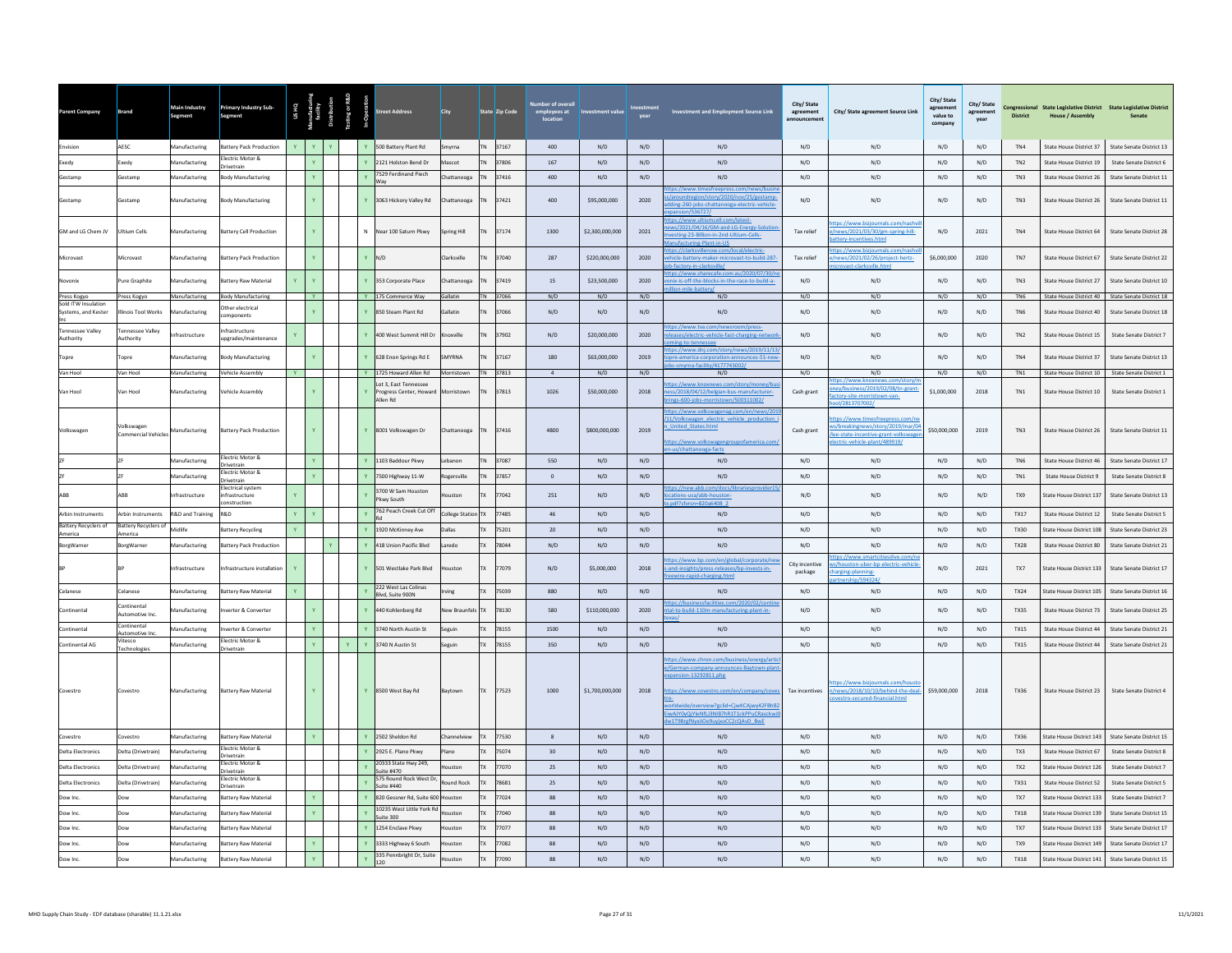| TX 77507<br>9502B Bayport Blvd<br>Dow Inc.<br>Manufacturing<br><b>Battery Raw Material</b><br>Pasadena<br>88<br>N/D<br>N/D<br>N/D<br>N/D<br>N/D<br>N/D<br>N/D<br>TX36<br>State House District 129<br>State Senate District 11<br>Dow<br>TX.<br><b>Aanufacturing</b><br><b>Battery Raw Material</b><br>Y.<br>6519 State Highway 225<br>Deer Park<br>77536<br>88<br>N/D<br>N/D<br>N/D<br>$\rm N/D$<br>N/D<br>N/D<br>N/D<br><b>TX36</b><br>State House District 128<br>State Senate District 11<br>Dow Inc.<br><b>Dow</b><br>$\mathbf{Y}^{\top}$ .<br>Aanufacturing<br>1800 Tidal Rd<br>77536<br>56<br>N/D<br>N/D<br>N/D<br>N/D<br>Jow Inc<br>attery Raw Material<br>eer Park<br><b>TX</b><br>N/D<br>N/D<br>N/D<br><b>TX36</b><br>State House District 144<br>State Senate District 6<br>Jow Inc.<br>Manufacturing<br>attery Raw Material<br>Y.<br>ha IshiT 00P1<br>Deer Park<br><b>TX</b><br>77536<br>56<br>N/D<br>N/D<br>N/D<br>N/D<br>N/D<br>N/D<br>N/D<br>TX36<br>State House District 144<br>State Senate District 6<br>Dow<br>2301 Brazosport Blvd APB<br>$\mathbf{Y}^{\top}$ .<br>Dow Inc<br>Manufacturing<br>attery Raw Material<br>77541<br>7000<br>N/D<br>N/D<br>N/D<br>N/D<br>N/D<br>N/D<br>N/D<br><b>TX14</b><br>State House District 25<br>State Senate District 17<br><b>Jow</b><br>reeport<br>TX<br>uilding<br>Y.<br>Dow Inc.<br>Dow<br>Manufacturing<br>attery Raw Material<br>13300 Bay Area Blyd<br>la Porte<br><b>TX</b><br>77571<br>56<br>N/D<br>N/D<br>N/D<br>N/D<br>N/D<br>N/D<br>N/D<br><b>TX36</b><br>State House District 129<br>State Senate District 11<br>$\mathbf{Y}^{\top}$ .<br>77571<br>56<br>N/D<br>N/D<br>Manufacturing<br>550 Battleground Rd<br>N/D<br>N/D<br>N/D<br>N/D<br>N/D<br>Dow Inc.<br>Dow<br>attery Raw Material<br>a Porte<br><b>TX</b><br>TX36<br>State House District 144<br>State Senate District 6<br>exas City Operations<br>Y.<br>77592<br>N/D<br>N/D<br>N/D<br>Manufacturing<br>330<br>N/D<br>N/D<br>N/D<br>N/D<br>Dow Inc.<br>attery Raw Material<br><b>Texas City</b><br><b>TX14</b><br>State House District 23<br>State Senate District 11<br><b>Dow</b><br>.O. Box 471<br>$\mathbf{Y}^{\top}$<br>77979<br>N/D<br>N/D<br>N/D<br>N/D<br>N/D<br>N/D<br>Manufacturing<br>attery Raw Material<br>Highway 185 PO Box 186<br>North Seadrift<br>1000<br>N/D<br><b>TX27</b><br>State Senate District 18<br>Dow Inc.<br>State House District 30<br><b>Jow</b><br>TX 78753<br><b>Furnfins</b><br>Metlahs<br>R&D and Training<br><b>R&amp;D</b><br>13501 McCallen Pass<br>Austin<br>15<br>N/D<br>N/D<br>N/D<br>N/D<br>N/D<br>N/D<br>N/D<br>TX17<br>State House District 50 State Senate District 14<br>YY<br>ev Transportation<br>ev Transportation<br><b>Aanufacturing</b><br>Y.<br>2423 E Loop 820 N.<br>Fort Worth<br><b>TX</b><br>76118<br>N/D<br>N/D<br>N/D<br>N/D<br>N/D<br>N/D<br>N/D<br>N/D<br>TX12<br>ehicle Assembly<br>State House District 93<br><b>State Senate District 9</b><br>Services<br>Services<br>ps://www.dnb.com/business<br>ther electrical<br>ectory/company-<br>Gentherm<br>Manufacturing<br>2121B Frontera Rd<br>Del Rio<br>78840<br>60<br>N/D<br>N/D<br>N/D<br>N/D<br>N/D<br>N/D<br>State House District 74<br>State Senate District 19<br>entherm<br><b>TX23</b><br>files.gentherm (texas) inc.93894dbe18761<br>omponents<br>Hyliion<br>tvlijon<br>Manufacturing<br>attery Pack Production<br>$\mathbf{v}$<br>1202 BMC Dr. SUITE 100<br>Cedar Park<br>78613<br>90<br>N/D<br>N/D<br>N/D<br>N/D<br>N/D<br>N/D<br>N/D<br>TX31<br>State House District 136<br><b>State Senate District 5</b><br>TY<br>Other electrical<br>nfineon<br>Y.<br>Infineon Technologies<br>Manufacturing<br>211 F. 7th St Suite 620.<br>Austin<br><b>TX</b><br>78701<br>80<br>N/D<br>N/D<br>N/D<br>N/D<br>N/D<br>N/D<br>N/D<br>TX21<br>State House District 49<br>State Senate District 14<br><b>Fechnologies</b><br>omponents<br>eerwood Glen 1. Suite<br>77536<br>N/D<br>N/D<br>ntertrek<br>itertrek<br>R&D and Training<br>&D<br>eer Park<br>28<br>N/D<br>N/D<br>N/D<br>N/D<br>N/D<br><b>TX36</b><br>State House District 128<br>State Senate District 11<br>220, 4400 Highway 225<br>R&D<br>Y.<br>$\mathbf{v}$<br>78238<br>145<br>N/D<br>N/D<br>N/D<br>N/D<br>N/D<br>N/D<br>R&D and Training<br>5404 Bandera Rd<br>N/D<br><b>TX20</b><br>State Senate District 26<br>Intertrek<br><b>stertrek</b><br>san Antonio<br>State House District 125<br>8310 N Capital of Texas<br>(eysight<br>Y.<br>78731<br>150<br>N/D<br>N/D<br>N/D<br>N/D<br>N/D<br>N/D<br>N/D<br><b>Keysight Technologies</b><br>R&D and Training<br>R&D<br>Austin<br><b>TX</b><br>TX10<br>State Senate District 14<br><b>State House District 50</b><br>echnologie<br>Lithion Power Group<br>Manufacturing<br>ttery Cell Production<br><b>I</b> Y<br>Y 2590 Oakmont Dr, Ste. 41<br>If Round Rock<br>78665<br>31<br>N/D<br>N/D<br>N/D<br>N/D<br>N/D<br>N/D<br>N/D<br>TX31<br>State House District 52<br>/alence<br><b>TX</b><br><b>State Senate District 5</b><br>12603 Southwest<br>ps://www.linkedin.com<br>Manufacturing<br>attery Pack Production<br>77477<br>N/D<br>N/D<br>N/D<br>Microvast<br>dicrovast<br>tafford<br>25<br>N/D<br>N/D<br>N/D<br>TX9<br>State House District 27<br>State Senate District 13<br>reeway, Suite 210<br>/neonle/<br>armers<br>Motherson Group<br>PKC<br>Manufacturing<br>verter & Converter<br>13920 Senlac, Suite 100<br>75234<br>N/D<br>N/D<br>N/D<br>N/D<br>N/D<br>N/D<br>N/D<br>N/D<br>State Senate District 16<br><b>TX24</b><br>State House District 103<br><b>Iranch</b><br>tps://www.dnb.com/business-<br>211 North Loop 1604<br>ctory/company-<br>Motherson Group<br>PKC<br>Manufacturing<br>verter & Converter<br>an Antonio<br>78232<br>65<br>N/D<br>N/D<br>N/D<br>N/D<br>N/D<br>N/D<br>TX21<br>State House District 122<br>State Senate District 25<br><b>TX</b><br>East, Suite 290<br>iles.aees_inc.0713d715fae6bdc1efecf2bad<br>Murata Power<br>Murata Power<br>4100 Midway Rd, Suite<br>75007<br>N/D<br>N/D<br>N/D<br>Manufacturing<br>verter & Converter<br>Caroliton<br>TX<br>N/D<br>N/D<br>N/D<br>N/D<br>N/D<br>TX3<br>State House District 66<br>State Senate District 8<br>olutions Inc.<br>Solutions Inc<br>500<br>lational<br>$\mathbf{v}$<br>N/D<br>R&D<br>Y.<br><b>Y</b><br>11500 N Mopac Expwy<br>78759<br>2300<br>N/D<br>N/D<br>N/D<br>N/D<br>N/D<br>N/D<br>National Instruments<br>R&D and Training<br>Austin<br><b>TX10</b><br><b>State House District 49</b><br>State Senate District 14<br>://news.navistar.com/2020-06-25-Nav<br>tually-Breaks-Ground-On-San-Antonio<br>tps://sanantonioreport.org/navist<br>78221<br>15770 S US Highway 281<br>600<br>\$250,000,000<br>2020<br>Tax relief<br>\$14,000,000<br>2021<br>State Senate District 25<br>Navistar<br>nternational<br>Manufacturing<br>ehicle Assembly<br>TX21<br>State House District 122<br>N<br>San Antonio<br>anufacturing-Facility-Slated-To-Begin-Vehic<br>ax-relief/<br>luction-Farly-2022<br>VetPowe<br>NetPower Corporation<br>Manufacturing<br>verter & Converter<br>Y.<br>1680 Prospect Dr, #200<br>tichardson<br>75081<br>$\overline{9}$<br>N/D<br>N/D<br>N/D<br>N/D<br>N/D<br>N/D<br>N/D<br><b>TX32</b><br>State House District 112<br><b>State Senate District 8</b><br>crporation.<br>Nichia<br>Manufacturing<br>attery Raw Material<br>801 C-Bar Ranch Trail<br>edar Park<br>78613<br>$11\,$<br>N/D<br>$\rm N/D$<br>N/D<br>N/D<br>N/D<br>N/D<br>N/D<br>State House District 136<br>lichia<br><b>TX31</b><br><b>State Senate District 5</b><br><b>NOLATO</b><br>NOLATO<br>Manufacturing<br>attery Raw Material<br>Y.<br>901 Paulsun St<br>78219<br>$200\,$<br>N/D<br>N/D<br>N/D<br>$\rm N/D$<br>N/D<br>$\mathrm{N}/\mathrm{D}$<br>$\mathsf{N}/\mathsf{D}$<br>an Antonic<br><b>TX35</b><br>State House District 120<br>State Senate District 19<br>tps://www.dnb.com/business-<br>6501 W. William Cannor<br>ther electrical<br>ectory/company-<br><b>NXP</b><br>Manufacturing<br>Austin<br>78735<br>2400<br>N/D<br>N/D<br>N/D<br>N/D<br>N/D<br>N/D<br>TX21<br>State House District 47<br>State Senate District 24<br>files.nxp usa inc.5b012aadbcb04c05612e2<br>mponents<br>ps://www.linkedin.com/company/oncor-<br>frastructure<br>1616 Woodall Rodgers<br>75202<br>N/D<br>N/D<br>N/D<br>N/D<br>N/D<br>State Senate District 23<br><b>nfrastructure</b><br>Dallas<br>2500<br>N/D<br><b>TX30</b><br>State House District 108<br>Oncor<br>Oncor<br>ectric-<br>pgrades/maintenance<br>ivery/people/?facetGeoRegion=us%3A31<br>tps://www.peterbilt.com/about/news-<br>nts/news-releases/peterbilts-denton-plan<br>lebrates-40th-<br>76205<br>N/D<br>Peterbilt<br>Aanufacturing<br>ehicle Assembly<br>1700 Woodbrook St<br>2600<br>N/D<br>N/D<br>N/D<br>N/D<br>N/D<br>TX26<br>State House District 64<br>State Senate District 12<br>Paccar<br>enton<br>iversary#:":text=Peterbilt's%20Denton%2<br>t%20was%20built,spread%20out%20over%<br>espliudings<br>lectrical system<br>Allied Electronics, Inc.<br>50<br>N/D<br>N/D<br>76118<br>N/D<br>N/D<br>N/D<br>N/D<br>N/D<br>TX12<br>ort Worth<br>State House District 93<br><b>State Senate District 9</b><br>Phihong<br>hihong<br>frastructure<br>ifrastructure<br>7151 Jack Newell Blvd S.<br>onstruction<br>3707 Westcenter Dr Suite<br><b>Plugless Power</b><br><b>Plugless Power</b><br>Infrastructure<br>nfrastructure installation<br>$\mathbf{Y}$<br>louston<br><b>TX</b><br>77042<br>20<br>N/D<br>N/D<br>N/D<br>N/D<br>N/D<br>N/D<br>N/D<br>TX9<br>State House District 137<br>State Senate District 13<br>10497 Town & Country<br>POSCO<br>OSCO<br>77024<br>N/D<br>N/D<br>N/D<br>N/D<br>Manufacturing<br><b>Battery Raw Material</b><br>ouston<br>TX<br>N/D<br>N/D<br>N/D<br>N/D<br>TX7<br>State House District 133<br>State Senate District 7<br>Vay, Suite 460<br>$12\,$<br>N/D<br>N/D<br>ody Manufacturing<br>Lone Star Pass Building<br>78264<br>N/D<br>N/D<br>N/D<br>N/D<br>N/D<br>State Senate District 19<br>Proeza Corporation<br>Aetalsa<br>Manufacturing<br>San Antonio<br><b>TX23</b><br>State House District 118<br>555 IH 35 South, Suite<br>N/D<br>Midlife<br>78130<br>400<br>N/D<br>N/D<br>N/D<br>N/D<br><b>Rush Enterprises</b><br><b>Rush Truck Centers</b><br>lesale Dealerships<br>Y.<br>lew Braunfels<br>N/D<br>N/D<br><b>TX35</b><br>State House District 73<br>State Senate District 25<br>500<br>lectrical system<br>$\mathbf{Y}$<br>$\mathbf{v}$<br>N/D<br>Siemens<br>nfrastructure<br><b>nfrastructure</b><br>Y.<br>N/D<br>allas<br>75001<br>1700<br>N/D<br>N/D<br>N/D<br>N/D<br>N/D<br>N/D<br><b>TX24</b><br>State House District 102<br>State Senate District 16<br>Siemens<br>nstruction<br>77079<br>N/D<br>N/D<br>N/D<br>N/D<br>N/D<br>N/D<br>SK Innovation<br>SK Innovation<br>Manufacturing<br>attery Cell Production<br>Katy Freeway, Suite 900<br>N/D<br>N/D<br>TX7<br>State House District 133<br>State Senate District 7<br>Y 2405 N SH 135<br>KILGORE<br>TX 75662<br>N/D<br>N/D<br>N/D<br>N/D<br>N/D<br>Solvav<br>Solvay<br>Manufacturing<br>Battery Raw Material<br><b>Y</b><br>N/D<br>N/D<br>N/D<br>TX1<br>State House District 7 State Senate District 1<br>VERNON<br>Solvay<br>Solvay<br>Manufacturing Battery Raw Material<br><b>Y</b><br>Y 201 HARRISON St<br>TX 76384<br>108<br>N/D<br>N/D<br>N/D<br>N/D<br>N/D<br>N/D<br>N/D<br><b>TX13</b><br>State House District 68   State Senate District 28<br>Y 69 FM 576 WEST<br>Breckenridge TX 76424<br>$-1$ Y $-$<br>N/D<br>N/D<br>N/D<br>N/D<br>N/D<br>N/D<br>N/D<br>N/D<br>State House District 60 State Senate District 28<br>Solvay<br>Solvay<br>Manufacturing<br><b>Battery Raw Material</b><br>TX11<br>3737 BUFFALO<br>$\mathbf{Y}$ .<br>$\mathbf{Y}$<br>Solvay<br>Solvay<br>Manufacturing<br>Battery Raw Material<br>louston<br>TX<br>77089<br>150<br>N/D<br>N/D<br>N/D<br>N/D<br>N/D<br>N/D<br>N/D<br>TX7<br>State House District 134<br>State Senate District 17<br>SPEEDWAY SUITE 800 | Parent Company | <b>Brand</b> | Main Industry<br>Segment | <b>Primary Industry Sub-</b><br>Segment | <b>USHQ</b> |  | treet Address | <b>City</b> | State Zip Code | employees at<br>location | stment value | <b>Investment and Employment Source Link</b> | City/State<br>$\!$<br>announcement | City/ State agreement Source Link | City/ State<br>agreement<br>value to<br>company | City/ State<br>age<br>ement<br>vear | <b>District</b> | Congressional State Legislative District State Legislative District<br><b>House / Assembly</b> | Senate |
|------------------------------------------------------------------------------------------------------------------------------------------------------------------------------------------------------------------------------------------------------------------------------------------------------------------------------------------------------------------------------------------------------------------------------------------------------------------------------------------------------------------------------------------------------------------------------------------------------------------------------------------------------------------------------------------------------------------------------------------------------------------------------------------------------------------------------------------------------------------------------------------------------------------------------------------------------------------------------------------------------------------------------------------------------------------------------------------------------------------------------------------------------------------------------------------------------------------------------------------------------------------------------------------------------------------------------------------------------------------------------------------------------------------------------------------------------------------------------------------------------------------------------------------------------------------------------------------------------------------------------------------------------------------------------------------------------------------------------------------------------------------------------------------------------------------------------------------------------------------------------------------------------------------------------------------------------------------------------------------------------------------------------------------------------------------------------------------------------------------------------------------------------------------------------------------------------------------------------------------------------------------------------------------------------------------------------------------------------------------------------------------------------------------------------------------------------------------------------------------------------------------------------------------------------------------------------------------------------------------------------------------------------------------------------------------------------------------------------------------------------------------------------------------------------------------------------------------------------------------------------------------------------------------------------------------------------------------------------------------------------------------------------------------------------------------------------------------------------------------------------------------------------------------------------------------------------------------------------------------------------------------------------------------------------------------------------------------------------------------------------------------------------------------------------------------------------------------------------------------------------------------------------------------------------------------------------------------------------------------------------------------------------------------------------------------------------------------------------------------------------------------------------------------------------------------------------------------------------------------------------------------------------------------------------------------------------------------------------------------------------------------------------------------------------------------------------------------------------------------------------------------------------------------------------------------------------------------------------------------------------------------------------------------------------------------------------------------------------------------------------------------------------------------------------------------------------------------------------------------------------------------------------------------------------------------------------------------------------------------------------------------------------------------------------------------------------------------------------------------------------------------------------------------------------------------------------------------------------------------------------------------------------------------------------------------------------------------------------------------------------------------------------------------------------------------------------------------------------------------------------------------------------------------------------------------------------------------------------------------------------------------------------------------------------------------------------------------------------------------------------------------------------------------------------------------------------------------------------------------------------------------------------------------------------------------------------------------------------------------------------------------------------------------------------------------------------------------------------------------------------------------------------------------------------------------------------------------------------------------------------------------------------------------------------------------------------------------------------------------------------------------------------------------------------------------------------------------------------------------------------------------------------------------------------------------------------------------------------------------------------------------------------------------------------------------------------------------------------------------------------------------------------------------------------------------------------------------------------------------------------------------------------------------------------------------------------------------------------------------------------------------------------------------------------------------------------------------------------------------------------------------------------------------------------------------------------------------------------------------------------------------------------------------------------------------------------------------------------------------------------------------------------------------------------------------------------------------------------------------------------------------------------------------------------------------------------------------------------------------------------------------------------------------------------------------------------------------------------------------------------------------------------------------------------------------------------------------------------------------------------------------------------------------------------------------------------------------------------------------------------------------------------------------------------------------------------------------------------------------------------------------------------------------------------------------------------------------------------------------------------------------------------------------------------------------------------------------------------------------------------------------------------------------------------------------------------------------------------------------------------------------------------------------------------------------------------------------------------------------------------------------------------------------------------------------------------------------------------------------------------------------------------------------------------------------------------------------------------------------------------------------------------------------------------------------------------------------------------------------------------------------------------------------------------------------------------------------------------------------------------------------------------------------------------------------------------------------------------------------------------------------------------------------------------------------------------------------------------------------------------------------------------------------------------------------------------------------------------------------------------------------------------------------------------------------------------------------------------------------------------------------------------------------------------------------------------------------------------------------------------------------------------------------------------------------------------------------------------------------------------------------------------------------------------------------------------------------------------------------------------------------------------------------------------------------------------------------------------------------------------------------------------------------------------------------------------------------------------------------------------------------------------------------------------------------------------------------------------------------------------------------------------------------------------------------------------------------------------------------------------------------------------------------------------------------------------------------------------------------------------------------------------------------------------------------------------------------------------------------------------------------------------------------------------------------------------------------------------------------------------------------------------------------------------------------------------------------------------------------------------------------------------------------------------------------------------------------------------------------------------------------------------------------------------------------------------------------------------------------------------------------------------------------------------------------------------------------------------------------------------------------------------------------------------------------------------------------------------------------------------------------------------------------------------------------------------------------------------------------------------------------------------------------------------------------------------------------------------------------------------------------------------------------------------------------------------------------------------------------------------------------------------------------------------------------------------------------------------------------------------------------------------------------------------------------------------------------------------------------------------------------------------------------------------------------------------------------------------------------------------------------------|----------------|--------------|--------------------------|-----------------------------------------|-------------|--|---------------|-------------|----------------|--------------------------|--------------|----------------------------------------------|------------------------------------|-----------------------------------|-------------------------------------------------|-------------------------------------|-----------------|------------------------------------------------------------------------------------------------|--------|
|                                                                                                                                                                                                                                                                                                                                                                                                                                                                                                                                                                                                                                                                                                                                                                                                                                                                                                                                                                                                                                                                                                                                                                                                                                                                                                                                                                                                                                                                                                                                                                                                                                                                                                                                                                                                                                                                                                                                                                                                                                                                                                                                                                                                                                                                                                                                                                                                                                                                                                                                                                                                                                                                                                                                                                                                                                                                                                                                                                                                                                                                                                                                                                                                                                                                                                                                                                                                                                                                                                                                                                                                                                                                                                                                                                                                                                                                                                                                                                                                                                                                                                                                                                                                                                                                                                                                                                                                                                                                                                                                                                                                                                                                                                                                                                                                                                                                                                                                                                                                                                                                                                                                                                                                                                                                                                                                                                                                                                                                                                                                                                                                                                                                                                                                                                                                                                                                                                                                                                                                                                                                                                                                                                                                                                                                                                                                                                                                                                                                                                                                                                                                                                                                                                                                                                                                                                                                                                                                                                                                                                                                                                                                                                                                                                                                                                                                                                                                                                                                                                                                                                                                                                                                                                                                                                                                                                                                                                                                                                                                                                                                                                                                                                                                                                                                                                                                                                                                                                                                                                                                                                                                                                                                                                                                                                                                                                                                                                                                                                                                                                                                                                                                                                                                                                                                                                                                                                                                                                                                                                                                                                                                                                                                                                                                                                                                                                                                                                                                                                                                                                                                                                                                                                                                                                                                                                                                                                                                                                                                                                                                                                                                                                                                                                                                                                                                                                                                                                                                                                                                                                                                                                                                                                                                                                                                                                                                                                                                                                                                                                                                                                                                                                                                                                                                                                                                                                                                                                |                |              |                          |                                         |             |  |               |             |                |                          |              |                                              |                                    |                                   |                                                 |                                     |                 |                                                                                                |        |
|                                                                                                                                                                                                                                                                                                                                                                                                                                                                                                                                                                                                                                                                                                                                                                                                                                                                                                                                                                                                                                                                                                                                                                                                                                                                                                                                                                                                                                                                                                                                                                                                                                                                                                                                                                                                                                                                                                                                                                                                                                                                                                                                                                                                                                                                                                                                                                                                                                                                                                                                                                                                                                                                                                                                                                                                                                                                                                                                                                                                                                                                                                                                                                                                                                                                                                                                                                                                                                                                                                                                                                                                                                                                                                                                                                                                                                                                                                                                                                                                                                                                                                                                                                                                                                                                                                                                                                                                                                                                                                                                                                                                                                                                                                                                                                                                                                                                                                                                                                                                                                                                                                                                                                                                                                                                                                                                                                                                                                                                                                                                                                                                                                                                                                                                                                                                                                                                                                                                                                                                                                                                                                                                                                                                                                                                                                                                                                                                                                                                                                                                                                                                                                                                                                                                                                                                                                                                                                                                                                                                                                                                                                                                                                                                                                                                                                                                                                                                                                                                                                                                                                                                                                                                                                                                                                                                                                                                                                                                                                                                                                                                                                                                                                                                                                                                                                                                                                                                                                                                                                                                                                                                                                                                                                                                                                                                                                                                                                                                                                                                                                                                                                                                                                                                                                                                                                                                                                                                                                                                                                                                                                                                                                                                                                                                                                                                                                                                                                                                                                                                                                                                                                                                                                                                                                                                                                                                                                                                                                                                                                                                                                                                                                                                                                                                                                                                                                                                                                                                                                                                                                                                                                                                                                                                                                                                                                                                                                                                                                                                                                                                                                                                                                                                                                                                                                                                                                                                                                |                |              |                          |                                         |             |  |               |             |                |                          |              |                                              |                                    |                                   |                                                 |                                     |                 |                                                                                                |        |
|                                                                                                                                                                                                                                                                                                                                                                                                                                                                                                                                                                                                                                                                                                                                                                                                                                                                                                                                                                                                                                                                                                                                                                                                                                                                                                                                                                                                                                                                                                                                                                                                                                                                                                                                                                                                                                                                                                                                                                                                                                                                                                                                                                                                                                                                                                                                                                                                                                                                                                                                                                                                                                                                                                                                                                                                                                                                                                                                                                                                                                                                                                                                                                                                                                                                                                                                                                                                                                                                                                                                                                                                                                                                                                                                                                                                                                                                                                                                                                                                                                                                                                                                                                                                                                                                                                                                                                                                                                                                                                                                                                                                                                                                                                                                                                                                                                                                                                                                                                                                                                                                                                                                                                                                                                                                                                                                                                                                                                                                                                                                                                                                                                                                                                                                                                                                                                                                                                                                                                                                                                                                                                                                                                                                                                                                                                                                                                                                                                                                                                                                                                                                                                                                                                                                                                                                                                                                                                                                                                                                                                                                                                                                                                                                                                                                                                                                                                                                                                                                                                                                                                                                                                                                                                                                                                                                                                                                                                                                                                                                                                                                                                                                                                                                                                                                                                                                                                                                                                                                                                                                                                                                                                                                                                                                                                                                                                                                                                                                                                                                                                                                                                                                                                                                                                                                                                                                                                                                                                                                                                                                                                                                                                                                                                                                                                                                                                                                                                                                                                                                                                                                                                                                                                                                                                                                                                                                                                                                                                                                                                                                                                                                                                                                                                                                                                                                                                                                                                                                                                                                                                                                                                                                                                                                                                                                                                                                                                                                                                                                                                                                                                                                                                                                                                                                                                                                                                                                                                |                |              |                          |                                         |             |  |               |             |                |                          |              |                                              |                                    |                                   |                                                 |                                     |                 |                                                                                                |        |
|                                                                                                                                                                                                                                                                                                                                                                                                                                                                                                                                                                                                                                                                                                                                                                                                                                                                                                                                                                                                                                                                                                                                                                                                                                                                                                                                                                                                                                                                                                                                                                                                                                                                                                                                                                                                                                                                                                                                                                                                                                                                                                                                                                                                                                                                                                                                                                                                                                                                                                                                                                                                                                                                                                                                                                                                                                                                                                                                                                                                                                                                                                                                                                                                                                                                                                                                                                                                                                                                                                                                                                                                                                                                                                                                                                                                                                                                                                                                                                                                                                                                                                                                                                                                                                                                                                                                                                                                                                                                                                                                                                                                                                                                                                                                                                                                                                                                                                                                                                                                                                                                                                                                                                                                                                                                                                                                                                                                                                                                                                                                                                                                                                                                                                                                                                                                                                                                                                                                                                                                                                                                                                                                                                                                                                                                                                                                                                                                                                                                                                                                                                                                                                                                                                                                                                                                                                                                                                                                                                                                                                                                                                                                                                                                                                                                                                                                                                                                                                                                                                                                                                                                                                                                                                                                                                                                                                                                                                                                                                                                                                                                                                                                                                                                                                                                                                                                                                                                                                                                                                                                                                                                                                                                                                                                                                                                                                                                                                                                                                                                                                                                                                                                                                                                                                                                                                                                                                                                                                                                                                                                                                                                                                                                                                                                                                                                                                                                                                                                                                                                                                                                                                                                                                                                                                                                                                                                                                                                                                                                                                                                                                                                                                                                                                                                                                                                                                                                                                                                                                                                                                                                                                                                                                                                                                                                                                                                                                                                                                                                                                                                                                                                                                                                                                                                                                                                                                                                                                |                |              |                          |                                         |             |  |               |             |                |                          |              |                                              |                                    |                                   |                                                 |                                     |                 |                                                                                                |        |
|                                                                                                                                                                                                                                                                                                                                                                                                                                                                                                                                                                                                                                                                                                                                                                                                                                                                                                                                                                                                                                                                                                                                                                                                                                                                                                                                                                                                                                                                                                                                                                                                                                                                                                                                                                                                                                                                                                                                                                                                                                                                                                                                                                                                                                                                                                                                                                                                                                                                                                                                                                                                                                                                                                                                                                                                                                                                                                                                                                                                                                                                                                                                                                                                                                                                                                                                                                                                                                                                                                                                                                                                                                                                                                                                                                                                                                                                                                                                                                                                                                                                                                                                                                                                                                                                                                                                                                                                                                                                                                                                                                                                                                                                                                                                                                                                                                                                                                                                                                                                                                                                                                                                                                                                                                                                                                                                                                                                                                                                                                                                                                                                                                                                                                                                                                                                                                                                                                                                                                                                                                                                                                                                                                                                                                                                                                                                                                                                                                                                                                                                                                                                                                                                                                                                                                                                                                                                                                                                                                                                                                                                                                                                                                                                                                                                                                                                                                                                                                                                                                                                                                                                                                                                                                                                                                                                                                                                                                                                                                                                                                                                                                                                                                                                                                                                                                                                                                                                                                                                                                                                                                                                                                                                                                                                                                                                                                                                                                                                                                                                                                                                                                                                                                                                                                                                                                                                                                                                                                                                                                                                                                                                                                                                                                                                                                                                                                                                                                                                                                                                                                                                                                                                                                                                                                                                                                                                                                                                                                                                                                                                                                                                                                                                                                                                                                                                                                                                                                                                                                                                                                                                                                                                                                                                                                                                                                                                                                                                                                                                                                                                                                                                                                                                                                                                                                                                                                                                                                |                |              |                          |                                         |             |  |               |             |                |                          |              |                                              |                                    |                                   |                                                 |                                     |                 |                                                                                                |        |
|                                                                                                                                                                                                                                                                                                                                                                                                                                                                                                                                                                                                                                                                                                                                                                                                                                                                                                                                                                                                                                                                                                                                                                                                                                                                                                                                                                                                                                                                                                                                                                                                                                                                                                                                                                                                                                                                                                                                                                                                                                                                                                                                                                                                                                                                                                                                                                                                                                                                                                                                                                                                                                                                                                                                                                                                                                                                                                                                                                                                                                                                                                                                                                                                                                                                                                                                                                                                                                                                                                                                                                                                                                                                                                                                                                                                                                                                                                                                                                                                                                                                                                                                                                                                                                                                                                                                                                                                                                                                                                                                                                                                                                                                                                                                                                                                                                                                                                                                                                                                                                                                                                                                                                                                                                                                                                                                                                                                                                                                                                                                                                                                                                                                                                                                                                                                                                                                                                                                                                                                                                                                                                                                                                                                                                                                                                                                                                                                                                                                                                                                                                                                                                                                                                                                                                                                                                                                                                                                                                                                                                                                                                                                                                                                                                                                                                                                                                                                                                                                                                                                                                                                                                                                                                                                                                                                                                                                                                                                                                                                                                                                                                                                                                                                                                                                                                                                                                                                                                                                                                                                                                                                                                                                                                                                                                                                                                                                                                                                                                                                                                                                                                                                                                                                                                                                                                                                                                                                                                                                                                                                                                                                                                                                                                                                                                                                                                                                                                                                                                                                                                                                                                                                                                                                                                                                                                                                                                                                                                                                                                                                                                                                                                                                                                                                                                                                                                                                                                                                                                                                                                                                                                                                                                                                                                                                                                                                                                                                                                                                                                                                                                                                                                                                                                                                                                                                                                                                                                |                |              |                          |                                         |             |  |               |             |                |                          |              |                                              |                                    |                                   |                                                 |                                     |                 |                                                                                                |        |
|                                                                                                                                                                                                                                                                                                                                                                                                                                                                                                                                                                                                                                                                                                                                                                                                                                                                                                                                                                                                                                                                                                                                                                                                                                                                                                                                                                                                                                                                                                                                                                                                                                                                                                                                                                                                                                                                                                                                                                                                                                                                                                                                                                                                                                                                                                                                                                                                                                                                                                                                                                                                                                                                                                                                                                                                                                                                                                                                                                                                                                                                                                                                                                                                                                                                                                                                                                                                                                                                                                                                                                                                                                                                                                                                                                                                                                                                                                                                                                                                                                                                                                                                                                                                                                                                                                                                                                                                                                                                                                                                                                                                                                                                                                                                                                                                                                                                                                                                                                                                                                                                                                                                                                                                                                                                                                                                                                                                                                                                                                                                                                                                                                                                                                                                                                                                                                                                                                                                                                                                                                                                                                                                                                                                                                                                                                                                                                                                                                                                                                                                                                                                                                                                                                                                                                                                                                                                                                                                                                                                                                                                                                                                                                                                                                                                                                                                                                                                                                                                                                                                                                                                                                                                                                                                                                                                                                                                                                                                                                                                                                                                                                                                                                                                                                                                                                                                                                                                                                                                                                                                                                                                                                                                                                                                                                                                                                                                                                                                                                                                                                                                                                                                                                                                                                                                                                                                                                                                                                                                                                                                                                                                                                                                                                                                                                                                                                                                                                                                                                                                                                                                                                                                                                                                                                                                                                                                                                                                                                                                                                                                                                                                                                                                                                                                                                                                                                                                                                                                                                                                                                                                                                                                                                                                                                                                                                                                                                                                                                                                                                                                                                                                                                                                                                                                                                                                                                                                                                |                |              |                          |                                         |             |  |               |             |                |                          |              |                                              |                                    |                                   |                                                 |                                     |                 |                                                                                                |        |
|                                                                                                                                                                                                                                                                                                                                                                                                                                                                                                                                                                                                                                                                                                                                                                                                                                                                                                                                                                                                                                                                                                                                                                                                                                                                                                                                                                                                                                                                                                                                                                                                                                                                                                                                                                                                                                                                                                                                                                                                                                                                                                                                                                                                                                                                                                                                                                                                                                                                                                                                                                                                                                                                                                                                                                                                                                                                                                                                                                                                                                                                                                                                                                                                                                                                                                                                                                                                                                                                                                                                                                                                                                                                                                                                                                                                                                                                                                                                                                                                                                                                                                                                                                                                                                                                                                                                                                                                                                                                                                                                                                                                                                                                                                                                                                                                                                                                                                                                                                                                                                                                                                                                                                                                                                                                                                                                                                                                                                                                                                                                                                                                                                                                                                                                                                                                                                                                                                                                                                                                                                                                                                                                                                                                                                                                                                                                                                                                                                                                                                                                                                                                                                                                                                                                                                                                                                                                                                                                                                                                                                                                                                                                                                                                                                                                                                                                                                                                                                                                                                                                                                                                                                                                                                                                                                                                                                                                                                                                                                                                                                                                                                                                                                                                                                                                                                                                                                                                                                                                                                                                                                                                                                                                                                                                                                                                                                                                                                                                                                                                                                                                                                                                                                                                                                                                                                                                                                                                                                                                                                                                                                                                                                                                                                                                                                                                                                                                                                                                                                                                                                                                                                                                                                                                                                                                                                                                                                                                                                                                                                                                                                                                                                                                                                                                                                                                                                                                                                                                                                                                                                                                                                                                                                                                                                                                                                                                                                                                                                                                                                                                                                                                                                                                                                                                                                                                                                                                                                |                |              |                          |                                         |             |  |               |             |                |                          |              |                                              |                                    |                                   |                                                 |                                     |                 |                                                                                                |        |
|                                                                                                                                                                                                                                                                                                                                                                                                                                                                                                                                                                                                                                                                                                                                                                                                                                                                                                                                                                                                                                                                                                                                                                                                                                                                                                                                                                                                                                                                                                                                                                                                                                                                                                                                                                                                                                                                                                                                                                                                                                                                                                                                                                                                                                                                                                                                                                                                                                                                                                                                                                                                                                                                                                                                                                                                                                                                                                                                                                                                                                                                                                                                                                                                                                                                                                                                                                                                                                                                                                                                                                                                                                                                                                                                                                                                                                                                                                                                                                                                                                                                                                                                                                                                                                                                                                                                                                                                                                                                                                                                                                                                                                                                                                                                                                                                                                                                                                                                                                                                                                                                                                                                                                                                                                                                                                                                                                                                                                                                                                                                                                                                                                                                                                                                                                                                                                                                                                                                                                                                                                                                                                                                                                                                                                                                                                                                                                                                                                                                                                                                                                                                                                                                                                                                                                                                                                                                                                                                                                                                                                                                                                                                                                                                                                                                                                                                                                                                                                                                                                                                                                                                                                                                                                                                                                                                                                                                                                                                                                                                                                                                                                                                                                                                                                                                                                                                                                                                                                                                                                                                                                                                                                                                                                                                                                                                                                                                                                                                                                                                                                                                                                                                                                                                                                                                                                                                                                                                                                                                                                                                                                                                                                                                                                                                                                                                                                                                                                                                                                                                                                                                                                                                                                                                                                                                                                                                                                                                                                                                                                                                                                                                                                                                                                                                                                                                                                                                                                                                                                                                                                                                                                                                                                                                                                                                                                                                                                                                                                                                                                                                                                                                                                                                                                                                                                                                                                                                                                |                |              |                          |                                         |             |  |               |             |                |                          |              |                                              |                                    |                                   |                                                 |                                     |                 |                                                                                                |        |
|                                                                                                                                                                                                                                                                                                                                                                                                                                                                                                                                                                                                                                                                                                                                                                                                                                                                                                                                                                                                                                                                                                                                                                                                                                                                                                                                                                                                                                                                                                                                                                                                                                                                                                                                                                                                                                                                                                                                                                                                                                                                                                                                                                                                                                                                                                                                                                                                                                                                                                                                                                                                                                                                                                                                                                                                                                                                                                                                                                                                                                                                                                                                                                                                                                                                                                                                                                                                                                                                                                                                                                                                                                                                                                                                                                                                                                                                                                                                                                                                                                                                                                                                                                                                                                                                                                                                                                                                                                                                                                                                                                                                                                                                                                                                                                                                                                                                                                                                                                                                                                                                                                                                                                                                                                                                                                                                                                                                                                                                                                                                                                                                                                                                                                                                                                                                                                                                                                                                                                                                                                                                                                                                                                                                                                                                                                                                                                                                                                                                                                                                                                                                                                                                                                                                                                                                                                                                                                                                                                                                                                                                                                                                                                                                                                                                                                                                                                                                                                                                                                                                                                                                                                                                                                                                                                                                                                                                                                                                                                                                                                                                                                                                                                                                                                                                                                                                                                                                                                                                                                                                                                                                                                                                                                                                                                                                                                                                                                                                                                                                                                                                                                                                                                                                                                                                                                                                                                                                                                                                                                                                                                                                                                                                                                                                                                                                                                                                                                                                                                                                                                                                                                                                                                                                                                                                                                                                                                                                                                                                                                                                                                                                                                                                                                                                                                                                                                                                                                                                                                                                                                                                                                                                                                                                                                                                                                                                                                                                                                                                                                                                                                                                                                                                                                                                                                                                                                                                                                |                |              |                          |                                         |             |  |               |             |                |                          |              |                                              |                                    |                                   |                                                 |                                     |                 |                                                                                                |        |
|                                                                                                                                                                                                                                                                                                                                                                                                                                                                                                                                                                                                                                                                                                                                                                                                                                                                                                                                                                                                                                                                                                                                                                                                                                                                                                                                                                                                                                                                                                                                                                                                                                                                                                                                                                                                                                                                                                                                                                                                                                                                                                                                                                                                                                                                                                                                                                                                                                                                                                                                                                                                                                                                                                                                                                                                                                                                                                                                                                                                                                                                                                                                                                                                                                                                                                                                                                                                                                                                                                                                                                                                                                                                                                                                                                                                                                                                                                                                                                                                                                                                                                                                                                                                                                                                                                                                                                                                                                                                                                                                                                                                                                                                                                                                                                                                                                                                                                                                                                                                                                                                                                                                                                                                                                                                                                                                                                                                                                                                                                                                                                                                                                                                                                                                                                                                                                                                                                                                                                                                                                                                                                                                                                                                                                                                                                                                                                                                                                                                                                                                                                                                                                                                                                                                                                                                                                                                                                                                                                                                                                                                                                                                                                                                                                                                                                                                                                                                                                                                                                                                                                                                                                                                                                                                                                                                                                                                                                                                                                                                                                                                                                                                                                                                                                                                                                                                                                                                                                                                                                                                                                                                                                                                                                                                                                                                                                                                                                                                                                                                                                                                                                                                                                                                                                                                                                                                                                                                                                                                                                                                                                                                                                                                                                                                                                                                                                                                                                                                                                                                                                                                                                                                                                                                                                                                                                                                                                                                                                                                                                                                                                                                                                                                                                                                                                                                                                                                                                                                                                                                                                                                                                                                                                                                                                                                                                                                                                                                                                                                                                                                                                                                                                                                                                                                                                                                                                                                                                |                |              |                          |                                         |             |  |               |             |                |                          |              |                                              |                                    |                                   |                                                 |                                     |                 |                                                                                                |        |
|                                                                                                                                                                                                                                                                                                                                                                                                                                                                                                                                                                                                                                                                                                                                                                                                                                                                                                                                                                                                                                                                                                                                                                                                                                                                                                                                                                                                                                                                                                                                                                                                                                                                                                                                                                                                                                                                                                                                                                                                                                                                                                                                                                                                                                                                                                                                                                                                                                                                                                                                                                                                                                                                                                                                                                                                                                                                                                                                                                                                                                                                                                                                                                                                                                                                                                                                                                                                                                                                                                                                                                                                                                                                                                                                                                                                                                                                                                                                                                                                                                                                                                                                                                                                                                                                                                                                                                                                                                                                                                                                                                                                                                                                                                                                                                                                                                                                                                                                                                                                                                                                                                                                                                                                                                                                                                                                                                                                                                                                                                                                                                                                                                                                                                                                                                                                                                                                                                                                                                                                                                                                                                                                                                                                                                                                                                                                                                                                                                                                                                                                                                                                                                                                                                                                                                                                                                                                                                                                                                                                                                                                                                                                                                                                                                                                                                                                                                                                                                                                                                                                                                                                                                                                                                                                                                                                                                                                                                                                                                                                                                                                                                                                                                                                                                                                                                                                                                                                                                                                                                                                                                                                                                                                                                                                                                                                                                                                                                                                                                                                                                                                                                                                                                                                                                                                                                                                                                                                                                                                                                                                                                                                                                                                                                                                                                                                                                                                                                                                                                                                                                                                                                                                                                                                                                                                                                                                                                                                                                                                                                                                                                                                                                                                                                                                                                                                                                                                                                                                                                                                                                                                                                                                                                                                                                                                                                                                                                                                                                                                                                                                                                                                                                                                                                                                                                                                                                                                                                |                |              |                          |                                         |             |  |               |             |                |                          |              |                                              |                                    |                                   |                                                 |                                     |                 |                                                                                                |        |
|                                                                                                                                                                                                                                                                                                                                                                                                                                                                                                                                                                                                                                                                                                                                                                                                                                                                                                                                                                                                                                                                                                                                                                                                                                                                                                                                                                                                                                                                                                                                                                                                                                                                                                                                                                                                                                                                                                                                                                                                                                                                                                                                                                                                                                                                                                                                                                                                                                                                                                                                                                                                                                                                                                                                                                                                                                                                                                                                                                                                                                                                                                                                                                                                                                                                                                                                                                                                                                                                                                                                                                                                                                                                                                                                                                                                                                                                                                                                                                                                                                                                                                                                                                                                                                                                                                                                                                                                                                                                                                                                                                                                                                                                                                                                                                                                                                                                                                                                                                                                                                                                                                                                                                                                                                                                                                                                                                                                                                                                                                                                                                                                                                                                                                                                                                                                                                                                                                                                                                                                                                                                                                                                                                                                                                                                                                                                                                                                                                                                                                                                                                                                                                                                                                                                                                                                                                                                                                                                                                                                                                                                                                                                                                                                                                                                                                                                                                                                                                                                                                                                                                                                                                                                                                                                                                                                                                                                                                                                                                                                                                                                                                                                                                                                                                                                                                                                                                                                                                                                                                                                                                                                                                                                                                                                                                                                                                                                                                                                                                                                                                                                                                                                                                                                                                                                                                                                                                                                                                                                                                                                                                                                                                                                                                                                                                                                                                                                                                                                                                                                                                                                                                                                                                                                                                                                                                                                                                                                                                                                                                                                                                                                                                                                                                                                                                                                                                                                                                                                                                                                                                                                                                                                                                                                                                                                                                                                                                                                                                                                                                                                                                                                                                                                                                                                                                                                                                                                                                |                |              |                          |                                         |             |  |               |             |                |                          |              |                                              |                                    |                                   |                                                 |                                     |                 |                                                                                                |        |
|                                                                                                                                                                                                                                                                                                                                                                                                                                                                                                                                                                                                                                                                                                                                                                                                                                                                                                                                                                                                                                                                                                                                                                                                                                                                                                                                                                                                                                                                                                                                                                                                                                                                                                                                                                                                                                                                                                                                                                                                                                                                                                                                                                                                                                                                                                                                                                                                                                                                                                                                                                                                                                                                                                                                                                                                                                                                                                                                                                                                                                                                                                                                                                                                                                                                                                                                                                                                                                                                                                                                                                                                                                                                                                                                                                                                                                                                                                                                                                                                                                                                                                                                                                                                                                                                                                                                                                                                                                                                                                                                                                                                                                                                                                                                                                                                                                                                                                                                                                                                                                                                                                                                                                                                                                                                                                                                                                                                                                                                                                                                                                                                                                                                                                                                                                                                                                                                                                                                                                                                                                                                                                                                                                                                                                                                                                                                                                                                                                                                                                                                                                                                                                                                                                                                                                                                                                                                                                                                                                                                                                                                                                                                                                                                                                                                                                                                                                                                                                                                                                                                                                                                                                                                                                                                                                                                                                                                                                                                                                                                                                                                                                                                                                                                                                                                                                                                                                                                                                                                                                                                                                                                                                                                                                                                                                                                                                                                                                                                                                                                                                                                                                                                                                                                                                                                                                                                                                                                                                                                                                                                                                                                                                                                                                                                                                                                                                                                                                                                                                                                                                                                                                                                                                                                                                                                                                                                                                                                                                                                                                                                                                                                                                                                                                                                                                                                                                                                                                                                                                                                                                                                                                                                                                                                                                                                                                                                                                                                                                                                                                                                                                                                                                                                                                                                                                                                                                                                                                |                |              |                          |                                         |             |  |               |             |                |                          |              |                                              |                                    |                                   |                                                 |                                     |                 |                                                                                                |        |
|                                                                                                                                                                                                                                                                                                                                                                                                                                                                                                                                                                                                                                                                                                                                                                                                                                                                                                                                                                                                                                                                                                                                                                                                                                                                                                                                                                                                                                                                                                                                                                                                                                                                                                                                                                                                                                                                                                                                                                                                                                                                                                                                                                                                                                                                                                                                                                                                                                                                                                                                                                                                                                                                                                                                                                                                                                                                                                                                                                                                                                                                                                                                                                                                                                                                                                                                                                                                                                                                                                                                                                                                                                                                                                                                                                                                                                                                                                                                                                                                                                                                                                                                                                                                                                                                                                                                                                                                                                                                                                                                                                                                                                                                                                                                                                                                                                                                                                                                                                                                                                                                                                                                                                                                                                                                                                                                                                                                                                                                                                                                                                                                                                                                                                                                                                                                                                                                                                                                                                                                                                                                                                                                                                                                                                                                                                                                                                                                                                                                                                                                                                                                                                                                                                                                                                                                                                                                                                                                                                                                                                                                                                                                                                                                                                                                                                                                                                                                                                                                                                                                                                                                                                                                                                                                                                                                                                                                                                                                                                                                                                                                                                                                                                                                                                                                                                                                                                                                                                                                                                                                                                                                                                                                                                                                                                                                                                                                                                                                                                                                                                                                                                                                                                                                                                                                                                                                                                                                                                                                                                                                                                                                                                                                                                                                                                                                                                                                                                                                                                                                                                                                                                                                                                                                                                                                                                                                                                                                                                                                                                                                                                                                                                                                                                                                                                                                                                                                                                                                                                                                                                                                                                                                                                                                                                                                                                                                                                                                                                                                                                                                                                                                                                                                                                                                                                                                                                                                                                |                |              |                          |                                         |             |  |               |             |                |                          |              |                                              |                                    |                                   |                                                 |                                     |                 |                                                                                                |        |
|                                                                                                                                                                                                                                                                                                                                                                                                                                                                                                                                                                                                                                                                                                                                                                                                                                                                                                                                                                                                                                                                                                                                                                                                                                                                                                                                                                                                                                                                                                                                                                                                                                                                                                                                                                                                                                                                                                                                                                                                                                                                                                                                                                                                                                                                                                                                                                                                                                                                                                                                                                                                                                                                                                                                                                                                                                                                                                                                                                                                                                                                                                                                                                                                                                                                                                                                                                                                                                                                                                                                                                                                                                                                                                                                                                                                                                                                                                                                                                                                                                                                                                                                                                                                                                                                                                                                                                                                                                                                                                                                                                                                                                                                                                                                                                                                                                                                                                                                                                                                                                                                                                                                                                                                                                                                                                                                                                                                                                                                                                                                                                                                                                                                                                                                                                                                                                                                                                                                                                                                                                                                                                                                                                                                                                                                                                                                                                                                                                                                                                                                                                                                                                                                                                                                                                                                                                                                                                                                                                                                                                                                                                                                                                                                                                                                                                                                                                                                                                                                                                                                                                                                                                                                                                                                                                                                                                                                                                                                                                                                                                                                                                                                                                                                                                                                                                                                                                                                                                                                                                                                                                                                                                                                                                                                                                                                                                                                                                                                                                                                                                                                                                                                                                                                                                                                                                                                                                                                                                                                                                                                                                                                                                                                                                                                                                                                                                                                                                                                                                                                                                                                                                                                                                                                                                                                                                                                                                                                                                                                                                                                                                                                                                                                                                                                                                                                                                                                                                                                                                                                                                                                                                                                                                                                                                                                                                                                                                                                                                                                                                                                                                                                                                                                                                                                                                                                                                                                                                |                |              |                          |                                         |             |  |               |             |                |                          |              |                                              |                                    |                                   |                                                 |                                     |                 |                                                                                                |        |
|                                                                                                                                                                                                                                                                                                                                                                                                                                                                                                                                                                                                                                                                                                                                                                                                                                                                                                                                                                                                                                                                                                                                                                                                                                                                                                                                                                                                                                                                                                                                                                                                                                                                                                                                                                                                                                                                                                                                                                                                                                                                                                                                                                                                                                                                                                                                                                                                                                                                                                                                                                                                                                                                                                                                                                                                                                                                                                                                                                                                                                                                                                                                                                                                                                                                                                                                                                                                                                                                                                                                                                                                                                                                                                                                                                                                                                                                                                                                                                                                                                                                                                                                                                                                                                                                                                                                                                                                                                                                                                                                                                                                                                                                                                                                                                                                                                                                                                                                                                                                                                                                                                                                                                                                                                                                                                                                                                                                                                                                                                                                                                                                                                                                                                                                                                                                                                                                                                                                                                                                                                                                                                                                                                                                                                                                                                                                                                                                                                                                                                                                                                                                                                                                                                                                                                                                                                                                                                                                                                                                                                                                                                                                                                                                                                                                                                                                                                                                                                                                                                                                                                                                                                                                                                                                                                                                                                                                                                                                                                                                                                                                                                                                                                                                                                                                                                                                                                                                                                                                                                                                                                                                                                                                                                                                                                                                                                                                                                                                                                                                                                                                                                                                                                                                                                                                                                                                                                                                                                                                                                                                                                                                                                                                                                                                                                                                                                                                                                                                                                                                                                                                                                                                                                                                                                                                                                                                                                                                                                                                                                                                                                                                                                                                                                                                                                                                                                                                                                                                                                                                                                                                                                                                                                                                                                                                                                                                                                                                                                                                                                                                                                                                                                                                                                                                                                                                                                                                                                |                |              |                          |                                         |             |  |               |             |                |                          |              |                                              |                                    |                                   |                                                 |                                     |                 |                                                                                                |        |
|                                                                                                                                                                                                                                                                                                                                                                                                                                                                                                                                                                                                                                                                                                                                                                                                                                                                                                                                                                                                                                                                                                                                                                                                                                                                                                                                                                                                                                                                                                                                                                                                                                                                                                                                                                                                                                                                                                                                                                                                                                                                                                                                                                                                                                                                                                                                                                                                                                                                                                                                                                                                                                                                                                                                                                                                                                                                                                                                                                                                                                                                                                                                                                                                                                                                                                                                                                                                                                                                                                                                                                                                                                                                                                                                                                                                                                                                                                                                                                                                                                                                                                                                                                                                                                                                                                                                                                                                                                                                                                                                                                                                                                                                                                                                                                                                                                                                                                                                                                                                                                                                                                                                                                                                                                                                                                                                                                                                                                                                                                                                                                                                                                                                                                                                                                                                                                                                                                                                                                                                                                                                                                                                                                                                                                                                                                                                                                                                                                                                                                                                                                                                                                                                                                                                                                                                                                                                                                                                                                                                                                                                                                                                                                                                                                                                                                                                                                                                                                                                                                                                                                                                                                                                                                                                                                                                                                                                                                                                                                                                                                                                                                                                                                                                                                                                                                                                                                                                                                                                                                                                                                                                                                                                                                                                                                                                                                                                                                                                                                                                                                                                                                                                                                                                                                                                                                                                                                                                                                                                                                                                                                                                                                                                                                                                                                                                                                                                                                                                                                                                                                                                                                                                                                                                                                                                                                                                                                                                                                                                                                                                                                                                                                                                                                                                                                                                                                                                                                                                                                                                                                                                                                                                                                                                                                                                                                                                                                                                                                                                                                                                                                                                                                                                                                                                                                                                                                                                                                |                |              |                          |                                         |             |  |               |             |                |                          |              |                                              |                                    |                                   |                                                 |                                     |                 |                                                                                                |        |
|                                                                                                                                                                                                                                                                                                                                                                                                                                                                                                                                                                                                                                                                                                                                                                                                                                                                                                                                                                                                                                                                                                                                                                                                                                                                                                                                                                                                                                                                                                                                                                                                                                                                                                                                                                                                                                                                                                                                                                                                                                                                                                                                                                                                                                                                                                                                                                                                                                                                                                                                                                                                                                                                                                                                                                                                                                                                                                                                                                                                                                                                                                                                                                                                                                                                                                                                                                                                                                                                                                                                                                                                                                                                                                                                                                                                                                                                                                                                                                                                                                                                                                                                                                                                                                                                                                                                                                                                                                                                                                                                                                                                                                                                                                                                                                                                                                                                                                                                                                                                                                                                                                                                                                                                                                                                                                                                                                                                                                                                                                                                                                                                                                                                                                                                                                                                                                                                                                                                                                                                                                                                                                                                                                                                                                                                                                                                                                                                                                                                                                                                                                                                                                                                                                                                                                                                                                                                                                                                                                                                                                                                                                                                                                                                                                                                                                                                                                                                                                                                                                                                                                                                                                                                                                                                                                                                                                                                                                                                                                                                                                                                                                                                                                                                                                                                                                                                                                                                                                                                                                                                                                                                                                                                                                                                                                                                                                                                                                                                                                                                                                                                                                                                                                                                                                                                                                                                                                                                                                                                                                                                                                                                                                                                                                                                                                                                                                                                                                                                                                                                                                                                                                                                                                                                                                                                                                                                                                                                                                                                                                                                                                                                                                                                                                                                                                                                                                                                                                                                                                                                                                                                                                                                                                                                                                                                                                                                                                                                                                                                                                                                                                                                                                                                                                                                                                                                                                                                                                |                |              |                          |                                         |             |  |               |             |                |                          |              |                                              |                                    |                                   |                                                 |                                     |                 |                                                                                                |        |
|                                                                                                                                                                                                                                                                                                                                                                                                                                                                                                                                                                                                                                                                                                                                                                                                                                                                                                                                                                                                                                                                                                                                                                                                                                                                                                                                                                                                                                                                                                                                                                                                                                                                                                                                                                                                                                                                                                                                                                                                                                                                                                                                                                                                                                                                                                                                                                                                                                                                                                                                                                                                                                                                                                                                                                                                                                                                                                                                                                                                                                                                                                                                                                                                                                                                                                                                                                                                                                                                                                                                                                                                                                                                                                                                                                                                                                                                                                                                                                                                                                                                                                                                                                                                                                                                                                                                                                                                                                                                                                                                                                                                                                                                                                                                                                                                                                                                                                                                                                                                                                                                                                                                                                                                                                                                                                                                                                                                                                                                                                                                                                                                                                                                                                                                                                                                                                                                                                                                                                                                                                                                                                                                                                                                                                                                                                                                                                                                                                                                                                                                                                                                                                                                                                                                                                                                                                                                                                                                                                                                                                                                                                                                                                                                                                                                                                                                                                                                                                                                                                                                                                                                                                                                                                                                                                                                                                                                                                                                                                                                                                                                                                                                                                                                                                                                                                                                                                                                                                                                                                                                                                                                                                                                                                                                                                                                                                                                                                                                                                                                                                                                                                                                                                                                                                                                                                                                                                                                                                                                                                                                                                                                                                                                                                                                                                                                                                                                                                                                                                                                                                                                                                                                                                                                                                                                                                                                                                                                                                                                                                                                                                                                                                                                                                                                                                                                                                                                                                                                                                                                                                                                                                                                                                                                                                                                                                                                                                                                                                                                                                                                                                                                                                                                                                                                                                                                                                                                                                |                |              |                          |                                         |             |  |               |             |                |                          |              |                                              |                                    |                                   |                                                 |                                     |                 |                                                                                                |        |
|                                                                                                                                                                                                                                                                                                                                                                                                                                                                                                                                                                                                                                                                                                                                                                                                                                                                                                                                                                                                                                                                                                                                                                                                                                                                                                                                                                                                                                                                                                                                                                                                                                                                                                                                                                                                                                                                                                                                                                                                                                                                                                                                                                                                                                                                                                                                                                                                                                                                                                                                                                                                                                                                                                                                                                                                                                                                                                                                                                                                                                                                                                                                                                                                                                                                                                                                                                                                                                                                                                                                                                                                                                                                                                                                                                                                                                                                                                                                                                                                                                                                                                                                                                                                                                                                                                                                                                                                                                                                                                                                                                                                                                                                                                                                                                                                                                                                                                                                                                                                                                                                                                                                                                                                                                                                                                                                                                                                                                                                                                                                                                                                                                                                                                                                                                                                                                                                                                                                                                                                                                                                                                                                                                                                                                                                                                                                                                                                                                                                                                                                                                                                                                                                                                                                                                                                                                                                                                                                                                                                                                                                                                                                                                                                                                                                                                                                                                                                                                                                                                                                                                                                                                                                                                                                                                                                                                                                                                                                                                                                                                                                                                                                                                                                                                                                                                                                                                                                                                                                                                                                                                                                                                                                                                                                                                                                                                                                                                                                                                                                                                                                                                                                                                                                                                                                                                                                                                                                                                                                                                                                                                                                                                                                                                                                                                                                                                                                                                                                                                                                                                                                                                                                                                                                                                                                                                                                                                                                                                                                                                                                                                                                                                                                                                                                                                                                                                                                                                                                                                                                                                                                                                                                                                                                                                                                                                                                                                                                                                                                                                                                                                                                                                                                                                                                                                                                                                                                                                |                |              |                          |                                         |             |  |               |             |                |                          |              |                                              |                                    |                                   |                                                 |                                     |                 |                                                                                                |        |
|                                                                                                                                                                                                                                                                                                                                                                                                                                                                                                                                                                                                                                                                                                                                                                                                                                                                                                                                                                                                                                                                                                                                                                                                                                                                                                                                                                                                                                                                                                                                                                                                                                                                                                                                                                                                                                                                                                                                                                                                                                                                                                                                                                                                                                                                                                                                                                                                                                                                                                                                                                                                                                                                                                                                                                                                                                                                                                                                                                                                                                                                                                                                                                                                                                                                                                                                                                                                                                                                                                                                                                                                                                                                                                                                                                                                                                                                                                                                                                                                                                                                                                                                                                                                                                                                                                                                                                                                                                                                                                                                                                                                                                                                                                                                                                                                                                                                                                                                                                                                                                                                                                                                                                                                                                                                                                                                                                                                                                                                                                                                                                                                                                                                                                                                                                                                                                                                                                                                                                                                                                                                                                                                                                                                                                                                                                                                                                                                                                                                                                                                                                                                                                                                                                                                                                                                                                                                                                                                                                                                                                                                                                                                                                                                                                                                                                                                                                                                                                                                                                                                                                                                                                                                                                                                                                                                                                                                                                                                                                                                                                                                                                                                                                                                                                                                                                                                                                                                                                                                                                                                                                                                                                                                                                                                                                                                                                                                                                                                                                                                                                                                                                                                                                                                                                                                                                                                                                                                                                                                                                                                                                                                                                                                                                                                                                                                                                                                                                                                                                                                                                                                                                                                                                                                                                                                                                                                                                                                                                                                                                                                                                                                                                                                                                                                                                                                                                                                                                                                                                                                                                                                                                                                                                                                                                                                                                                                                                                                                                                                                                                                                                                                                                                                                                                                                                                                                                                                                                |                |              |                          |                                         |             |  |               |             |                |                          |              |                                              |                                    |                                   |                                                 |                                     |                 |                                                                                                |        |
|                                                                                                                                                                                                                                                                                                                                                                                                                                                                                                                                                                                                                                                                                                                                                                                                                                                                                                                                                                                                                                                                                                                                                                                                                                                                                                                                                                                                                                                                                                                                                                                                                                                                                                                                                                                                                                                                                                                                                                                                                                                                                                                                                                                                                                                                                                                                                                                                                                                                                                                                                                                                                                                                                                                                                                                                                                                                                                                                                                                                                                                                                                                                                                                                                                                                                                                                                                                                                                                                                                                                                                                                                                                                                                                                                                                                                                                                                                                                                                                                                                                                                                                                                                                                                                                                                                                                                                                                                                                                                                                                                                                                                                                                                                                                                                                                                                                                                                                                                                                                                                                                                                                                                                                                                                                                                                                                                                                                                                                                                                                                                                                                                                                                                                                                                                                                                                                                                                                                                                                                                                                                                                                                                                                                                                                                                                                                                                                                                                                                                                                                                                                                                                                                                                                                                                                                                                                                                                                                                                                                                                                                                                                                                                                                                                                                                                                                                                                                                                                                                                                                                                                                                                                                                                                                                                                                                                                                                                                                                                                                                                                                                                                                                                                                                                                                                                                                                                                                                                                                                                                                                                                                                                                                                                                                                                                                                                                                                                                                                                                                                                                                                                                                                                                                                                                                                                                                                                                                                                                                                                                                                                                                                                                                                                                                                                                                                                                                                                                                                                                                                                                                                                                                                                                                                                                                                                                                                                                                                                                                                                                                                                                                                                                                                                                                                                                                                                                                                                                                                                                                                                                                                                                                                                                                                                                                                                                                                                                                                                                                                                                                                                                                                                                                                                                                                                                                                                                                                                |                |              |                          |                                         |             |  |               |             |                |                          |              |                                              |                                    |                                   |                                                 |                                     |                 |                                                                                                |        |
|                                                                                                                                                                                                                                                                                                                                                                                                                                                                                                                                                                                                                                                                                                                                                                                                                                                                                                                                                                                                                                                                                                                                                                                                                                                                                                                                                                                                                                                                                                                                                                                                                                                                                                                                                                                                                                                                                                                                                                                                                                                                                                                                                                                                                                                                                                                                                                                                                                                                                                                                                                                                                                                                                                                                                                                                                                                                                                                                                                                                                                                                                                                                                                                                                                                                                                                                                                                                                                                                                                                                                                                                                                                                                                                                                                                                                                                                                                                                                                                                                                                                                                                                                                                                                                                                                                                                                                                                                                                                                                                                                                                                                                                                                                                                                                                                                                                                                                                                                                                                                                                                                                                                                                                                                                                                                                                                                                                                                                                                                                                                                                                                                                                                                                                                                                                                                                                                                                                                                                                                                                                                                                                                                                                                                                                                                                                                                                                                                                                                                                                                                                                                                                                                                                                                                                                                                                                                                                                                                                                                                                                                                                                                                                                                                                                                                                                                                                                                                                                                                                                                                                                                                                                                                                                                                                                                                                                                                                                                                                                                                                                                                                                                                                                                                                                                                                                                                                                                                                                                                                                                                                                                                                                                                                                                                                                                                                                                                                                                                                                                                                                                                                                                                                                                                                                                                                                                                                                                                                                                                                                                                                                                                                                                                                                                                                                                                                                                                                                                                                                                                                                                                                                                                                                                                                                                                                                                                                                                                                                                                                                                                                                                                                                                                                                                                                                                                                                                                                                                                                                                                                                                                                                                                                                                                                                                                                                                                                                                                                                                                                                                                                                                                                                                                                                                                                                                                                                                                                |                |              |                          |                                         |             |  |               |             |                |                          |              |                                              |                                    |                                   |                                                 |                                     |                 |                                                                                                |        |
|                                                                                                                                                                                                                                                                                                                                                                                                                                                                                                                                                                                                                                                                                                                                                                                                                                                                                                                                                                                                                                                                                                                                                                                                                                                                                                                                                                                                                                                                                                                                                                                                                                                                                                                                                                                                                                                                                                                                                                                                                                                                                                                                                                                                                                                                                                                                                                                                                                                                                                                                                                                                                                                                                                                                                                                                                                                                                                                                                                                                                                                                                                                                                                                                                                                                                                                                                                                                                                                                                                                                                                                                                                                                                                                                                                                                                                                                                                                                                                                                                                                                                                                                                                                                                                                                                                                                                                                                                                                                                                                                                                                                                                                                                                                                                                                                                                                                                                                                                                                                                                                                                                                                                                                                                                                                                                                                                                                                                                                                                                                                                                                                                                                                                                                                                                                                                                                                                                                                                                                                                                                                                                                                                                                                                                                                                                                                                                                                                                                                                                                                                                                                                                                                                                                                                                                                                                                                                                                                                                                                                                                                                                                                                                                                                                                                                                                                                                                                                                                                                                                                                                                                                                                                                                                                                                                                                                                                                                                                                                                                                                                                                                                                                                                                                                                                                                                                                                                                                                                                                                                                                                                                                                                                                                                                                                                                                                                                                                                                                                                                                                                                                                                                                                                                                                                                                                                                                                                                                                                                                                                                                                                                                                                                                                                                                                                                                                                                                                                                                                                                                                                                                                                                                                                                                                                                                                                                                                                                                                                                                                                                                                                                                                                                                                                                                                                                                                                                                                                                                                                                                                                                                                                                                                                                                                                                                                                                                                                                                                                                                                                                                                                                                                                                                                                                                                                                                                                                                                |                |              |                          |                                         |             |  |               |             |                |                          |              |                                              |                                    |                                   |                                                 |                                     |                 |                                                                                                |        |
|                                                                                                                                                                                                                                                                                                                                                                                                                                                                                                                                                                                                                                                                                                                                                                                                                                                                                                                                                                                                                                                                                                                                                                                                                                                                                                                                                                                                                                                                                                                                                                                                                                                                                                                                                                                                                                                                                                                                                                                                                                                                                                                                                                                                                                                                                                                                                                                                                                                                                                                                                                                                                                                                                                                                                                                                                                                                                                                                                                                                                                                                                                                                                                                                                                                                                                                                                                                                                                                                                                                                                                                                                                                                                                                                                                                                                                                                                                                                                                                                                                                                                                                                                                                                                                                                                                                                                                                                                                                                                                                                                                                                                                                                                                                                                                                                                                                                                                                                                                                                                                                                                                                                                                                                                                                                                                                                                                                                                                                                                                                                                                                                                                                                                                                                                                                                                                                                                                                                                                                                                                                                                                                                                                                                                                                                                                                                                                                                                                                                                                                                                                                                                                                                                                                                                                                                                                                                                                                                                                                                                                                                                                                                                                                                                                                                                                                                                                                                                                                                                                                                                                                                                                                                                                                                                                                                                                                                                                                                                                                                                                                                                                                                                                                                                                                                                                                                                                                                                                                                                                                                                                                                                                                                                                                                                                                                                                                                                                                                                                                                                                                                                                                                                                                                                                                                                                                                                                                                                                                                                                                                                                                                                                                                                                                                                                                                                                                                                                                                                                                                                                                                                                                                                                                                                                                                                                                                                                                                                                                                                                                                                                                                                                                                                                                                                                                                                                                                                                                                                                                                                                                                                                                                                                                                                                                                                                                                                                                                                                                                                                                                                                                                                                                                                                                                                                                                                                                                                                |                |              |                          |                                         |             |  |               |             |                |                          |              |                                              |                                    |                                   |                                                 |                                     |                 |                                                                                                |        |
|                                                                                                                                                                                                                                                                                                                                                                                                                                                                                                                                                                                                                                                                                                                                                                                                                                                                                                                                                                                                                                                                                                                                                                                                                                                                                                                                                                                                                                                                                                                                                                                                                                                                                                                                                                                                                                                                                                                                                                                                                                                                                                                                                                                                                                                                                                                                                                                                                                                                                                                                                                                                                                                                                                                                                                                                                                                                                                                                                                                                                                                                                                                                                                                                                                                                                                                                                                                                                                                                                                                                                                                                                                                                                                                                                                                                                                                                                                                                                                                                                                                                                                                                                                                                                                                                                                                                                                                                                                                                                                                                                                                                                                                                                                                                                                                                                                                                                                                                                                                                                                                                                                                                                                                                                                                                                                                                                                                                                                                                                                                                                                                                                                                                                                                                                                                                                                                                                                                                                                                                                                                                                                                                                                                                                                                                                                                                                                                                                                                                                                                                                                                                                                                                                                                                                                                                                                                                                                                                                                                                                                                                                                                                                                                                                                                                                                                                                                                                                                                                                                                                                                                                                                                                                                                                                                                                                                                                                                                                                                                                                                                                                                                                                                                                                                                                                                                                                                                                                                                                                                                                                                                                                                                                                                                                                                                                                                                                                                                                                                                                                                                                                                                                                                                                                                                                                                                                                                                                                                                                                                                                                                                                                                                                                                                                                                                                                                                                                                                                                                                                                                                                                                                                                                                                                                                                                                                                                                                                                                                                                                                                                                                                                                                                                                                                                                                                                                                                                                                                                                                                                                                                                                                                                                                                                                                                                                                                                                                                                                                                                                                                                                                                                                                                                                                                                                                                                                                                                                |                |              |                          |                                         |             |  |               |             |                |                          |              |                                              |                                    |                                   |                                                 |                                     |                 |                                                                                                |        |
|                                                                                                                                                                                                                                                                                                                                                                                                                                                                                                                                                                                                                                                                                                                                                                                                                                                                                                                                                                                                                                                                                                                                                                                                                                                                                                                                                                                                                                                                                                                                                                                                                                                                                                                                                                                                                                                                                                                                                                                                                                                                                                                                                                                                                                                                                                                                                                                                                                                                                                                                                                                                                                                                                                                                                                                                                                                                                                                                                                                                                                                                                                                                                                                                                                                                                                                                                                                                                                                                                                                                                                                                                                                                                                                                                                                                                                                                                                                                                                                                                                                                                                                                                                                                                                                                                                                                                                                                                                                                                                                                                                                                                                                                                                                                                                                                                                                                                                                                                                                                                                                                                                                                                                                                                                                                                                                                                                                                                                                                                                                                                                                                                                                                                                                                                                                                                                                                                                                                                                                                                                                                                                                                                                                                                                                                                                                                                                                                                                                                                                                                                                                                                                                                                                                                                                                                                                                                                                                                                                                                                                                                                                                                                                                                                                                                                                                                                                                                                                                                                                                                                                                                                                                                                                                                                                                                                                                                                                                                                                                                                                                                                                                                                                                                                                                                                                                                                                                                                                                                                                                                                                                                                                                                                                                                                                                                                                                                                                                                                                                                                                                                                                                                                                                                                                                                                                                                                                                                                                                                                                                                                                                                                                                                                                                                                                                                                                                                                                                                                                                                                                                                                                                                                                                                                                                                                                                                                                                                                                                                                                                                                                                                                                                                                                                                                                                                                                                                                                                                                                                                                                                                                                                                                                                                                                                                                                                                                                                                                                                                                                                                                                                                                                                                                                                                                                                                                                                                                                |                |              |                          |                                         |             |  |               |             |                |                          |              |                                              |                                    |                                   |                                                 |                                     |                 |                                                                                                |        |
|                                                                                                                                                                                                                                                                                                                                                                                                                                                                                                                                                                                                                                                                                                                                                                                                                                                                                                                                                                                                                                                                                                                                                                                                                                                                                                                                                                                                                                                                                                                                                                                                                                                                                                                                                                                                                                                                                                                                                                                                                                                                                                                                                                                                                                                                                                                                                                                                                                                                                                                                                                                                                                                                                                                                                                                                                                                                                                                                                                                                                                                                                                                                                                                                                                                                                                                                                                                                                                                                                                                                                                                                                                                                                                                                                                                                                                                                                                                                                                                                                                                                                                                                                                                                                                                                                                                                                                                                                                                                                                                                                                                                                                                                                                                                                                                                                                                                                                                                                                                                                                                                                                                                                                                                                                                                                                                                                                                                                                                                                                                                                                                                                                                                                                                                                                                                                                                                                                                                                                                                                                                                                                                                                                                                                                                                                                                                                                                                                                                                                                                                                                                                                                                                                                                                                                                                                                                                                                                                                                                                                                                                                                                                                                                                                                                                                                                                                                                                                                                                                                                                                                                                                                                                                                                                                                                                                                                                                                                                                                                                                                                                                                                                                                                                                                                                                                                                                                                                                                                                                                                                                                                                                                                                                                                                                                                                                                                                                                                                                                                                                                                                                                                                                                                                                                                                                                                                                                                                                                                                                                                                                                                                                                                                                                                                                                                                                                                                                                                                                                                                                                                                                                                                                                                                                                                                                                                                                                                                                                                                                                                                                                                                                                                                                                                                                                                                                                                                                                                                                                                                                                                                                                                                                                                                                                                                                                                                                                                                                                                                                                                                                                                                                                                                                                                                                                                                                                                                                                |                |              |                          |                                         |             |  |               |             |                |                          |              |                                              |                                    |                                   |                                                 |                                     |                 |                                                                                                |        |
|                                                                                                                                                                                                                                                                                                                                                                                                                                                                                                                                                                                                                                                                                                                                                                                                                                                                                                                                                                                                                                                                                                                                                                                                                                                                                                                                                                                                                                                                                                                                                                                                                                                                                                                                                                                                                                                                                                                                                                                                                                                                                                                                                                                                                                                                                                                                                                                                                                                                                                                                                                                                                                                                                                                                                                                                                                                                                                                                                                                                                                                                                                                                                                                                                                                                                                                                                                                                                                                                                                                                                                                                                                                                                                                                                                                                                                                                                                                                                                                                                                                                                                                                                                                                                                                                                                                                                                                                                                                                                                                                                                                                                                                                                                                                                                                                                                                                                                                                                                                                                                                                                                                                                                                                                                                                                                                                                                                                                                                                                                                                                                                                                                                                                                                                                                                                                                                                                                                                                                                                                                                                                                                                                                                                                                                                                                                                                                                                                                                                                                                                                                                                                                                                                                                                                                                                                                                                                                                                                                                                                                                                                                                                                                                                                                                                                                                                                                                                                                                                                                                                                                                                                                                                                                                                                                                                                                                                                                                                                                                                                                                                                                                                                                                                                                                                                                                                                                                                                                                                                                                                                                                                                                                                                                                                                                                                                                                                                                                                                                                                                                                                                                                                                                                                                                                                                                                                                                                                                                                                                                                                                                                                                                                                                                                                                                                                                                                                                                                                                                                                                                                                                                                                                                                                                                                                                                                                                                                                                                                                                                                                                                                                                                                                                                                                                                                                                                                                                                                                                                                                                                                                                                                                                                                                                                                                                                                                                                                                                                                                                                                                                                                                                                                                                                                                                                                                                                                                                                |                |              |                          |                                         |             |  |               |             |                |                          |              |                                              |                                    |                                   |                                                 |                                     |                 |                                                                                                |        |
|                                                                                                                                                                                                                                                                                                                                                                                                                                                                                                                                                                                                                                                                                                                                                                                                                                                                                                                                                                                                                                                                                                                                                                                                                                                                                                                                                                                                                                                                                                                                                                                                                                                                                                                                                                                                                                                                                                                                                                                                                                                                                                                                                                                                                                                                                                                                                                                                                                                                                                                                                                                                                                                                                                                                                                                                                                                                                                                                                                                                                                                                                                                                                                                                                                                                                                                                                                                                                                                                                                                                                                                                                                                                                                                                                                                                                                                                                                                                                                                                                                                                                                                                                                                                                                                                                                                                                                                                                                                                                                                                                                                                                                                                                                                                                                                                                                                                                                                                                                                                                                                                                                                                                                                                                                                                                                                                                                                                                                                                                                                                                                                                                                                                                                                                                                                                                                                                                                                                                                                                                                                                                                                                                                                                                                                                                                                                                                                                                                                                                                                                                                                                                                                                                                                                                                                                                                                                                                                                                                                                                                                                                                                                                                                                                                                                                                                                                                                                                                                                                                                                                                                                                                                                                                                                                                                                                                                                                                                                                                                                                                                                                                                                                                                                                                                                                                                                                                                                                                                                                                                                                                                                                                                                                                                                                                                                                                                                                                                                                                                                                                                                                                                                                                                                                                                                                                                                                                                                                                                                                                                                                                                                                                                                                                                                                                                                                                                                                                                                                                                                                                                                                                                                                                                                                                                                                                                                                                                                                                                                                                                                                                                                                                                                                                                                                                                                                                                                                                                                                                                                                                                                                                                                                                                                                                                                                                                                                                                                                                                                                                                                                                                                                                                                                                                                                                                                                                                                                                |                |              |                          |                                         |             |  |               |             |                |                          |              |                                              |                                    |                                   |                                                 |                                     |                 |                                                                                                |        |
|                                                                                                                                                                                                                                                                                                                                                                                                                                                                                                                                                                                                                                                                                                                                                                                                                                                                                                                                                                                                                                                                                                                                                                                                                                                                                                                                                                                                                                                                                                                                                                                                                                                                                                                                                                                                                                                                                                                                                                                                                                                                                                                                                                                                                                                                                                                                                                                                                                                                                                                                                                                                                                                                                                                                                                                                                                                                                                                                                                                                                                                                                                                                                                                                                                                                                                                                                                                                                                                                                                                                                                                                                                                                                                                                                                                                                                                                                                                                                                                                                                                                                                                                                                                                                                                                                                                                                                                                                                                                                                                                                                                                                                                                                                                                                                                                                                                                                                                                                                                                                                                                                                                                                                                                                                                                                                                                                                                                                                                                                                                                                                                                                                                                                                                                                                                                                                                                                                                                                                                                                                                                                                                                                                                                                                                                                                                                                                                                                                                                                                                                                                                                                                                                                                                                                                                                                                                                                                                                                                                                                                                                                                                                                                                                                                                                                                                                                                                                                                                                                                                                                                                                                                                                                                                                                                                                                                                                                                                                                                                                                                                                                                                                                                                                                                                                                                                                                                                                                                                                                                                                                                                                                                                                                                                                                                                                                                                                                                                                                                                                                                                                                                                                                                                                                                                                                                                                                                                                                                                                                                                                                                                                                                                                                                                                                                                                                                                                                                                                                                                                                                                                                                                                                                                                                                                                                                                                                                                                                                                                                                                                                                                                                                                                                                                                                                                                                                                                                                                                                                                                                                                                                                                                                                                                                                                                                                                                                                                                                                                                                                                                                                                                                                                                                                                                                                                                                                                                                                |                |              |                          |                                         |             |  |               |             |                |                          |              |                                              |                                    |                                   |                                                 |                                     |                 |                                                                                                |        |
|                                                                                                                                                                                                                                                                                                                                                                                                                                                                                                                                                                                                                                                                                                                                                                                                                                                                                                                                                                                                                                                                                                                                                                                                                                                                                                                                                                                                                                                                                                                                                                                                                                                                                                                                                                                                                                                                                                                                                                                                                                                                                                                                                                                                                                                                                                                                                                                                                                                                                                                                                                                                                                                                                                                                                                                                                                                                                                                                                                                                                                                                                                                                                                                                                                                                                                                                                                                                                                                                                                                                                                                                                                                                                                                                                                                                                                                                                                                                                                                                                                                                                                                                                                                                                                                                                                                                                                                                                                                                                                                                                                                                                                                                                                                                                                                                                                                                                                                                                                                                                                                                                                                                                                                                                                                                                                                                                                                                                                                                                                                                                                                                                                                                                                                                                                                                                                                                                                                                                                                                                                                                                                                                                                                                                                                                                                                                                                                                                                                                                                                                                                                                                                                                                                                                                                                                                                                                                                                                                                                                                                                                                                                                                                                                                                                                                                                                                                                                                                                                                                                                                                                                                                                                                                                                                                                                                                                                                                                                                                                                                                                                                                                                                                                                                                                                                                                                                                                                                                                                                                                                                                                                                                                                                                                                                                                                                                                                                                                                                                                                                                                                                                                                                                                                                                                                                                                                                                                                                                                                                                                                                                                                                                                                                                                                                                                                                                                                                                                                                                                                                                                                                                                                                                                                                                                                                                                                                                                                                                                                                                                                                                                                                                                                                                                                                                                                                                                                                                                                                                                                                                                                                                                                                                                                                                                                                                                                                                                                                                                                                                                                                                                                                                                                                                                                                                                                                                                                                                |                |              |                          |                                         |             |  |               |             |                |                          |              |                                              |                                    |                                   |                                                 |                                     |                 |                                                                                                |        |
|                                                                                                                                                                                                                                                                                                                                                                                                                                                                                                                                                                                                                                                                                                                                                                                                                                                                                                                                                                                                                                                                                                                                                                                                                                                                                                                                                                                                                                                                                                                                                                                                                                                                                                                                                                                                                                                                                                                                                                                                                                                                                                                                                                                                                                                                                                                                                                                                                                                                                                                                                                                                                                                                                                                                                                                                                                                                                                                                                                                                                                                                                                                                                                                                                                                                                                                                                                                                                                                                                                                                                                                                                                                                                                                                                                                                                                                                                                                                                                                                                                                                                                                                                                                                                                                                                                                                                                                                                                                                                                                                                                                                                                                                                                                                                                                                                                                                                                                                                                                                                                                                                                                                                                                                                                                                                                                                                                                                                                                                                                                                                                                                                                                                                                                                                                                                                                                                                                                                                                                                                                                                                                                                                                                                                                                                                                                                                                                                                                                                                                                                                                                                                                                                                                                                                                                                                                                                                                                                                                                                                                                                                                                                                                                                                                                                                                                                                                                                                                                                                                                                                                                                                                                                                                                                                                                                                                                                                                                                                                                                                                                                                                                                                                                                                                                                                                                                                                                                                                                                                                                                                                                                                                                                                                                                                                                                                                                                                                                                                                                                                                                                                                                                                                                                                                                                                                                                                                                                                                                                                                                                                                                                                                                                                                                                                                                                                                                                                                                                                                                                                                                                                                                                                                                                                                                                                                                                                                                                                                                                                                                                                                                                                                                                                                                                                                                                                                                                                                                                                                                                                                                                                                                                                                                                                                                                                                                                                                                                                                                                                                                                                                                                                                                                                                                                                                                                                                                                                                |                |              |                          |                                         |             |  |               |             |                |                          |              |                                              |                                    |                                   |                                                 |                                     |                 |                                                                                                |        |
|                                                                                                                                                                                                                                                                                                                                                                                                                                                                                                                                                                                                                                                                                                                                                                                                                                                                                                                                                                                                                                                                                                                                                                                                                                                                                                                                                                                                                                                                                                                                                                                                                                                                                                                                                                                                                                                                                                                                                                                                                                                                                                                                                                                                                                                                                                                                                                                                                                                                                                                                                                                                                                                                                                                                                                                                                                                                                                                                                                                                                                                                                                                                                                                                                                                                                                                                                                                                                                                                                                                                                                                                                                                                                                                                                                                                                                                                                                                                                                                                                                                                                                                                                                                                                                                                                                                                                                                                                                                                                                                                                                                                                                                                                                                                                                                                                                                                                                                                                                                                                                                                                                                                                                                                                                                                                                                                                                                                                                                                                                                                                                                                                                                                                                                                                                                                                                                                                                                                                                                                                                                                                                                                                                                                                                                                                                                                                                                                                                                                                                                                                                                                                                                                                                                                                                                                                                                                                                                                                                                                                                                                                                                                                                                                                                                                                                                                                                                                                                                                                                                                                                                                                                                                                                                                                                                                                                                                                                                                                                                                                                                                                                                                                                                                                                                                                                                                                                                                                                                                                                                                                                                                                                                                                                                                                                                                                                                                                                                                                                                                                                                                                                                                                                                                                                                                                                                                                                                                                                                                                                                                                                                                                                                                                                                                                                                                                                                                                                                                                                                                                                                                                                                                                                                                                                                                                                                                                                                                                                                                                                                                                                                                                                                                                                                                                                                                                                                                                                                                                                                                                                                                                                                                                                                                                                                                                                                                                                                                                                                                                                                                                                                                                                                                                                                                                                                                                                                                                                |                |              |                          |                                         |             |  |               |             |                |                          |              |                                              |                                    |                                   |                                                 |                                     |                 |                                                                                                |        |
|                                                                                                                                                                                                                                                                                                                                                                                                                                                                                                                                                                                                                                                                                                                                                                                                                                                                                                                                                                                                                                                                                                                                                                                                                                                                                                                                                                                                                                                                                                                                                                                                                                                                                                                                                                                                                                                                                                                                                                                                                                                                                                                                                                                                                                                                                                                                                                                                                                                                                                                                                                                                                                                                                                                                                                                                                                                                                                                                                                                                                                                                                                                                                                                                                                                                                                                                                                                                                                                                                                                                                                                                                                                                                                                                                                                                                                                                                                                                                                                                                                                                                                                                                                                                                                                                                                                                                                                                                                                                                                                                                                                                                                                                                                                                                                                                                                                                                                                                                                                                                                                                                                                                                                                                                                                                                                                                                                                                                                                                                                                                                                                                                                                                                                                                                                                                                                                                                                                                                                                                                                                                                                                                                                                                                                                                                                                                                                                                                                                                                                                                                                                                                                                                                                                                                                                                                                                                                                                                                                                                                                                                                                                                                                                                                                                                                                                                                                                                                                                                                                                                                                                                                                                                                                                                                                                                                                                                                                                                                                                                                                                                                                                                                                                                                                                                                                                                                                                                                                                                                                                                                                                                                                                                                                                                                                                                                                                                                                                                                                                                                                                                                                                                                                                                                                                                                                                                                                                                                                                                                                                                                                                                                                                                                                                                                                                                                                                                                                                                                                                                                                                                                                                                                                                                                                                                                                                                                                                                                                                                                                                                                                                                                                                                                                                                                                                                                                                                                                                                                                                                                                                                                                                                                                                                                                                                                                                                                                                                                                                                                                                                                                                                                                                                                                                                                                                                                                                                                                |                |              |                          |                                         |             |  |               |             |                |                          |              |                                              |                                    |                                   |                                                 |                                     |                 |                                                                                                |        |
|                                                                                                                                                                                                                                                                                                                                                                                                                                                                                                                                                                                                                                                                                                                                                                                                                                                                                                                                                                                                                                                                                                                                                                                                                                                                                                                                                                                                                                                                                                                                                                                                                                                                                                                                                                                                                                                                                                                                                                                                                                                                                                                                                                                                                                                                                                                                                                                                                                                                                                                                                                                                                                                                                                                                                                                                                                                                                                                                                                                                                                                                                                                                                                                                                                                                                                                                                                                                                                                                                                                                                                                                                                                                                                                                                                                                                                                                                                                                                                                                                                                                                                                                                                                                                                                                                                                                                                                                                                                                                                                                                                                                                                                                                                                                                                                                                                                                                                                                                                                                                                                                                                                                                                                                                                                                                                                                                                                                                                                                                                                                                                                                                                                                                                                                                                                                                                                                                                                                                                                                                                                                                                                                                                                                                                                                                                                                                                                                                                                                                                                                                                                                                                                                                                                                                                                                                                                                                                                                                                                                                                                                                                                                                                                                                                                                                                                                                                                                                                                                                                                                                                                                                                                                                                                                                                                                                                                                                                                                                                                                                                                                                                                                                                                                                                                                                                                                                                                                                                                                                                                                                                                                                                                                                                                                                                                                                                                                                                                                                                                                                                                                                                                                                                                                                                                                                                                                                                                                                                                                                                                                                                                                                                                                                                                                                                                                                                                                                                                                                                                                                                                                                                                                                                                                                                                                                                                                                                                                                                                                                                                                                                                                                                                                                                                                                                                                                                                                                                                                                                                                                                                                                                                                                                                                                                                                                                                                                                                                                                                                                                                                                                                                                                                                                                                                                                                                                                                                                                |                |              |                          |                                         |             |  |               |             |                |                          |              |                                              |                                    |                                   |                                                 |                                     |                 |                                                                                                |        |
|                                                                                                                                                                                                                                                                                                                                                                                                                                                                                                                                                                                                                                                                                                                                                                                                                                                                                                                                                                                                                                                                                                                                                                                                                                                                                                                                                                                                                                                                                                                                                                                                                                                                                                                                                                                                                                                                                                                                                                                                                                                                                                                                                                                                                                                                                                                                                                                                                                                                                                                                                                                                                                                                                                                                                                                                                                                                                                                                                                                                                                                                                                                                                                                                                                                                                                                                                                                                                                                                                                                                                                                                                                                                                                                                                                                                                                                                                                                                                                                                                                                                                                                                                                                                                                                                                                                                                                                                                                                                                                                                                                                                                                                                                                                                                                                                                                                                                                                                                                                                                                                                                                                                                                                                                                                                                                                                                                                                                                                                                                                                                                                                                                                                                                                                                                                                                                                                                                                                                                                                                                                                                                                                                                                                                                                                                                                                                                                                                                                                                                                                                                                                                                                                                                                                                                                                                                                                                                                                                                                                                                                                                                                                                                                                                                                                                                                                                                                                                                                                                                                                                                                                                                                                                                                                                                                                                                                                                                                                                                                                                                                                                                                                                                                                                                                                                                                                                                                                                                                                                                                                                                                                                                                                                                                                                                                                                                                                                                                                                                                                                                                                                                                                                                                                                                                                                                                                                                                                                                                                                                                                                                                                                                                                                                                                                                                                                                                                                                                                                                                                                                                                                                                                                                                                                                                                                                                                                                                                                                                                                                                                                                                                                                                                                                                                                                                                                                                                                                                                                                                                                                                                                                                                                                                                                                                                                                                                                                                                                                                                                                                                                                                                                                                                                                                                                                                                                                                                                                |                |              |                          |                                         |             |  |               |             |                |                          |              |                                              |                                    |                                   |                                                 |                                     |                 |                                                                                                |        |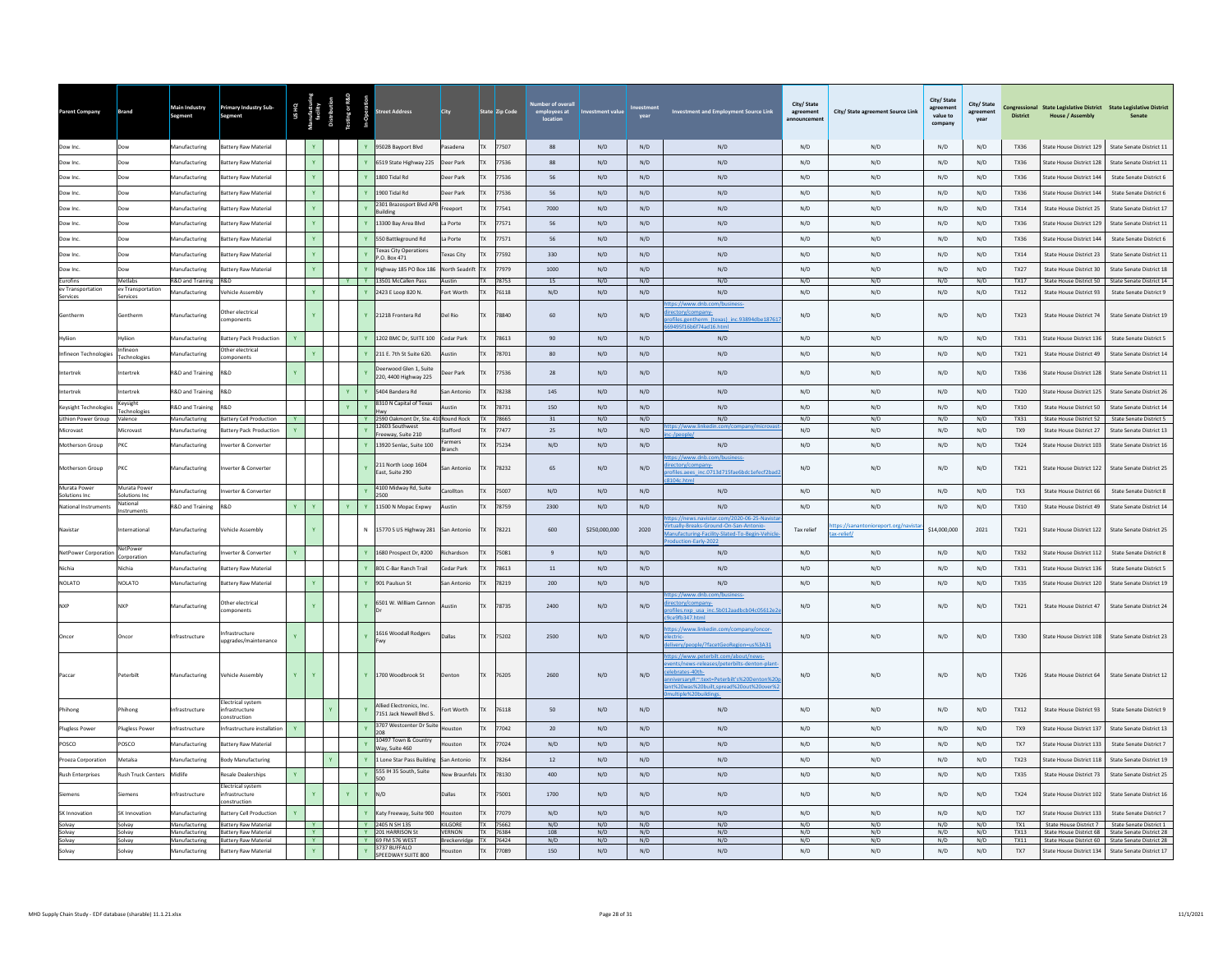| Parent Company                    | <b>Brand</b>                               | Main Industry<br>Segment       | Primary Industry Sub-<br><b>Segment</b>             | US HQ<br>nufacturin <sub>)</sub><br>facility<br>stribution |                | esting or R&D<br>and Coperation | <b>Street Address</b>                                  | <b>City</b>          |           | State Zip Code       | employees at<br>location | nent value      |                         | <b>Investment and Employment Source Link</b>                                                                       | City/ State<br>agreement<br>announcement | City/ State agreement Source Link                                                               | City/ State<br>agreement<br>value to<br>company | City/State<br>agreement<br>vear | <b>District</b>     | Congressional State Legislative District State Legislative District<br><b>House / Assembly</b> | Senate                                                                                               |
|-----------------------------------|--------------------------------------------|--------------------------------|-----------------------------------------------------|------------------------------------------------------------|----------------|---------------------------------|--------------------------------------------------------|----------------------|-----------|----------------------|--------------------------|-----------------|-------------------------|--------------------------------------------------------------------------------------------------------------------|------------------------------------------|-------------------------------------------------------------------------------------------------|-------------------------------------------------|---------------------------------|---------------------|------------------------------------------------------------------------------------------------|------------------------------------------------------------------------------------------------------|
| Solvay                            | Solvay                                     | Manufacturing                  | Battery Raw Material                                |                                                            |                |                                 | 5761 UNDERWOOD Rd<br>STE. B                            | Pasadena             |           | TX 77507             | 33                       | N/D             | N/D                     | N/D                                                                                                                | N/D                                      | N/D                                                                                             | N/D                                             | N/D                             | TX36                | State House District 129                                                                       | State Senate District 11                                                                             |
| Solvay                            | Solvay                                     | Manufacturing                  | <b>Battery Raw Material</b>                         | $\mathbf{v}$                                               |                |                                 | Y 4059 FM 1006                                         | Orange               |           | TX 77630             | 32                       | N/D             | N/D                     | N/D                                                                                                                | N/D                                      | N/D                                                                                             | N/D                                             | N/D                             | TX36                |                                                                                                | State House District 21 State Senate District 3                                                      |
| Solvay<br>Solvay                  | Solvay<br>Solvay                           | Manufacturing<br>Manufacturing | <b>Battery Raw Material</b><br>Battery Raw Material | <b>Y</b><br><b>Y</b>                                       |                |                                 | Y 600 SPUR 119 N<br>Y 2995 COUNTY Rd 430               | Borger<br>Pleasanton |           | TX 78007<br>TX 78064 | 109<br>N/D               | N/D<br>N/D      | N/D<br>N/D              | N/D<br>N/D                                                                                                         | N/D<br>N/D                               | N/D<br>N/D                                                                                      | N/D<br>N/D                                      | N/D<br>N/D                      | <b>TX13</b><br>TX28 |                                                                                                | State House District 87 State Senate District 31<br>State House District 31 State Senate District 19 |
| Solvay                            | Solvay                                     | Manufacturing                  | Battery Raw Material                                | Y                                                          |                |                                 | Y 506 COUNTY Rd 137                                    | <b>SNYDER</b>        |           | TX 79550             | N/D                      | N/D             | N/D                     | N/D                                                                                                                | N/D                                      | N/D                                                                                             | N/D                                             | N/D                             | <b>TX19</b>         |                                                                                                | State House District 83 State Senate District 28                                                     |
| Solvay                            | Solvay                                     | Manufacturing                  | <b>Sattery Raw Material</b>                         |                                                            | Y              | $\mathbf{Y}$                    | 2501 EAST INTERSTATE<br><b>IIGHWAY 20</b>              | Midland              | <b>TX</b> | 79706                | N/D                      | N/D             | N/D                     | N/D                                                                                                                | N/D                                      | N/D                                                                                             | N/D                                             | N/D                             | <b>TX11</b>         | <b>State House District 82</b>                                                                 | State Senate District 31                                                                             |
| STMicroelectronics                | STMicroelectronics                         | Manufacturing                  | ther electrical<br>mponents                         |                                                            |                | $\mathbf{v}$                    | 750 Canyon Dr, Suite 300                               | Coppell              | TX        | 75019                | 350                      | N/D             | N/D                     | N/D                                                                                                                | N/D                                      | N/D                                                                                             | N/D                                             | N/D                             | <b>TX24</b>         | State House District 115                                                                       | State Senate District 16                                                                             |
| <b>STMicroelectronics</b>         | <b>STMicroelectronics</b>                  | Manufacturing                  | ther electrical<br>omponents                        |                                                            |                |                                 | 3501 North Mo-Pac Expy<br>Suite 420                    | Austin               | <b>TX</b> | 78759                | 25                       | N/D             | N/D                     | N/D                                                                                                                | N/D                                      | N/D                                                                                             | N/D                                             | N/D                             | TX10                | State House District 48                                                                        | State Senate District 14                                                                             |
| Tesla                             | Fesla (Trucks)                             | Manufacturing                  | /ehicle Assembly                                    | $\mathbf{v}$                                               |                | $\overline{N}$                  | <b>Tesla Giga Texas</b>                                | Austin               | <b>TX</b> | 78725                | 1000                     | \$1,000,000,000 | 2020                    | facilities.com/2020/07/1b-te<br>afactory-headed-for-austin-texas/                                                  | Tax relief                               | ps://www.builtinaustin.com/202<br>6/24/tesla-austin-gigafactory-tax-<br>eaks-incentives-hearing | \$14,700,000                                    | 2020                            | <b>TX35</b>         | <b>State House District 51</b>                                                                 | State Senate District 14                                                                             |
| Textron                           | <b>Fextron</b>                             | Manufacturing                  | <b>Sattery Pack Production</b>                      |                                                            |                |                                 | 600 Interstate 20 East                                 | Arlington            |           | 76018                | N/D                      | N/D             | N/D                     | N/D                                                                                                                | N/D                                      | N/D                                                                                             | N/D                                             | N/D                             | TX6                 | State House District 101                                                                       | State Senate District 22                                                                             |
|                                   |                                            | Manufacturing                  | verter & Converter                                  |                                                            |                |                                 | 2501 TX-121 BUS                                        | ewisville            |           | 75067                | N/D                      | N/D             | N/D                     | N/D                                                                                                                | N/D                                      | N/D                                                                                             | N/D                                             | N/D                             | <b>TX26</b>         | State House District 106                                                                       | State Senate District 12                                                                             |
|                                   |                                            | Manufacturing                  | verter & Converter                                  | <b>Y</b>                                                   |                |                                 | N 300 W Renner Rd                                      | Richardson           |           | 75080                | 600                      | N/D             | N/D                     | N/D                                                                                                                | N/D                                      | N/D                                                                                             | N/D                                             | N/D                             | TX3                 | State House District 67                                                                        | State Senate District 8                                                                              |
|                                   |                                            | Manufacturing                  | erter & Converter                                   | Y.                                                         |                | $\mathbf{v}$                    | 12500 T   Blvd                                         | Dallas               |           | 75243                | 9800                     | N/D             | N/D                     | N/D                                                                                                                | N/D                                      | N/D                                                                                             | N/D                                             | N/D                             | <b>TX32</b>         | State House District 11                                                                        | <b>State Senate District 8</b>                                                                       |
|                                   |                                            | Manufacturing                  | werter & Converter                                  |                                                            |                |                                 | Y 13905 University Blyd                                | Sugar Land           |           | TX 77479             | 375                      | N/D             | N/D                     | N/D                                                                                                                | N/D                                      | N/D                                                                                             | N/D                                             | N/D                             | TX22                | State House District 26                                                                        | State Senate District 18                                                                             |
|                                   |                                            | Manufacturing                  | erter & Converter                                   |                                                            |                |                                 | 12357 Riata Trace Pkwy<br>Suite A-130                  | ustin                |           | 78727                | N/D                      | $\rm N/D$       | $\mathsf{N}/\mathsf{D}$ | N/D                                                                                                                | N/D                                      | $\rm N/D$                                                                                       | N/D                                             | $\rm N/D$                       | $TX17$              | State House District 50                                                                        | State Senate District 14                                                                             |
| Toshiba                           | oshiba<br>nternational<br>orporation       | Manufacturing                  | verter & Converter                                  | Ÿ                                                          |                |                                 | 13131 W Little York Rd                                 | uston                |           | 77041                | 850                      | N/D             | N/D                     | N/D                                                                                                                | N/D                                      | N/D                                                                                             | N/D                                             | N/D                             | TX <sub>2</sub>     | State House District 138                                                                       | State Senate District 7                                                                              |
| Umicore                           | <b>Jmicore</b>                             | Manufacturing                  | attery Raw Material                                 | Y.                                                         |                |                                 | 7625 El Camino Real<br>210                             | ouston               |           | 77058                | 400                      | N/D             | N/D                     | N/D                                                                                                                | N/D                                      | N/D                                                                                             | N/D                                             | N/D                             | TX36                | State House District 129                                                                       | State Senate District 11                                                                             |
| Video Voice Data<br>Communication | ideo Voice Data<br>mmunications            | nfrastructure                  | frastructure<br>pgrades/maintenance                 |                                                            |                |                                 | 2120 Regency Dr                                        | rving                |           | 75062                | N/D                      | N/D             | N/D                     | N/D                                                                                                                | N/D                                      | N/D                                                                                             | N/D                                             | N/D                             | <b>TX33</b>         | State House District 105                                                                       | State Senate District 16                                                                             |
| Wolong                            | Wolong                                     | Manufacturing                  | ectric Motor &<br>rivetrain                         |                                                            |                |                                 | 3050 Post Oak Blvd, Ste<br>630                         | ouston               |           | 77056                | 100                      | N/D             | N/D                     | N/D                                                                                                                | N/D                                      | N/D                                                                                             | N/D                                             | N/D                             | TX7                 | State House District 134                                                                       | State Senate District 17                                                                             |
| Xcel Energy                       | Cel Energy                                 | ifrastructure                  | nfrastructure installation                          |                                                            |                |                                 | <b>Tyler at Sixth</b>                                  | Amarillo             |           | 79101                | 1141                     | \$3,168,000     | 2020                    | s://www.xcelenergy.com/company/rates_<br>d regulations/filings/new mexico transporta<br>electrification plan       | N/D                                      | N/D                                                                                             | N/D                                             | N/D                             | TX13                | State House District 87                                                                        | State Senate District 31                                                                             |
|                                   |                                            | Manufacturing                  | Electric Motor &<br>rivetrain                       | V                                                          |                |                                 | 12420 Mercantile Ave                                   | El Paso              |           | 79928                | $\rm N/D$                | N/D             | N/D                     | N/D                                                                                                                | N/D                                      | $\rm N/D$                                                                                       | N/D                                             | $\rm N/D$                       | $TX16$              | State House District 75                                                                        | State Senate District 29                                                                             |
| Via Motors                        | Via Motors                                 | Manufacturing                  | ehicle Assembly                                     | Y Y Y                                                      |                |                                 | Y 165 Mountain Way Dr                                  | Orem                 |           | UT 84058             | 110                      | N/D             | N/D                     | N/D                                                                                                                | N/D                                      | N/D                                                                                             | N/D                                             | N/D                             | UT3                 | State House District 60                                                                        | State Senate District 15                                                                             |
| Weber State Universit             | <b>Neber State</b><br>Jniversity           | <b>R&amp;D and Training</b>    | raining and retraining<br>ntities                   |                                                            |                |                                 | 3848 Harrison Blyd                                     | gden                 |           | 84408                | $\,$ 1                   | $\rm N/D$       | N/D                     | N/D                                                                                                                | N/D                                      | $\mathrm{N}/\mathrm{D}$                                                                         | $\mathrm{N}/\mathrm{D}$                         | N/D                             | UT1                 | State House District 10                                                                        | State Senate District 18                                                                             |
|                                   | BB                                         | <b>nfrastructure</b>           | ectrical system<br>frastructure<br>nstruction       |                                                            |                |                                 | 5900 Eastport Blvd                                     | ichmond              | VA        | 23231                | 400                      | N/D             | N/D                     | ps://new.abb.com/docs/librariesprovider15<br>ations-usa/abb-richmond-                                              | N/D                                      | N/D                                                                                             | N/D                                             | N/D                             | VA4                 | State House District 70                                                                        | State Senate District 9                                                                              |
| <b>BMZ Group</b>                  | <b>BMZ Group</b>                           | Manufacturing                  | attery Pack Production                              | <b>Y</b>                                                   | $\mathbf{Y}$ . |                                 | 1429 Miller Store Rd                                   | Virginia Beach       | VA        | 23455                | 50                       | \$3,000,000     | 2019                    | N/D                                                                                                                | N/D                                      | N/D                                                                                             | N/D                                             | N/D                             | VA <sub>2</sub>     | State House District 83                                                                        | State Senate District 7                                                                              |
| Continental                       | Continental<br>utomotive In                | Manufacturing                  | verter & Converter                                  |                                                            |                |                                 | 3456 West Lovers Lane                                  | Culpeper             |           | 22701                | 225                      | N/D             | N/D                     | N/D                                                                                                                | N/D                                      | N/D                                                                                             | N/D                                             | N/D                             | VA7                 | State House District 30                                                                        | State Senate District 17                                                                             |
| Continental                       | Continental<br>tomotive Inc                | Manufacturing                  | verter & Converter                                  |                                                            | Y.             |                                 | 615 Bland Blvd                                         | lewport New          |           | 23602                | 750                      | N/D             | N/D                     | N/D                                                                                                                | N/D                                      | N/D                                                                                             | N/D                                             | N/D                             | VA3                 | State House District 93                                                                        | State Senate District 1                                                                              |
| Continental AG                    | itesco                                     | <b>Manufacturing</b>           | ectric Motor &                                      |                                                            |                |                                 | 15 Bland Blvd                                          | ewport New           |           | 23602                | 200                      | N/D             | N/D                     | N/D                                                                                                                | $\mathsf{N}/\mathsf{D}$                  | N/D                                                                                             | N/D                                             | N/D                             | VA3                 | State House District 93                                                                        | State Senate District 1                                                                              |
| CVG                               | echnologie<br>CVG                          | Manufacturing                  | rivetrain<br><b>Body Manufacturing</b>              | <b>Y</b>                                                   |                |                                 | Y 320 Newbern Rd                                       | <b>Dublin</b>        |           | VA 24084             | N/D                      | N/D             | N/D                     | N/D                                                                                                                | N/D                                      | N/D                                                                                             | N/D                                             | N/D                             | VA9                 | State House District 7                                                                         | State Senate District 38                                                                             |
| <b>Dominion Energy</b>            | ominion Energy                             | nfrastructure                  | frastructure<br>perades/maintenance                 | Y.                                                         |                | $\mathbf{v}$                    | 120 Tredegar St                                        | Richmond             | <b>VA</b> | 23219                | N/D                      | N/D             | 2020                    | ps://www <u>.dominionenergy.com/our-</u><br>inl-hu                                                                 | N/D                                      | $\rm N/D$                                                                                       | $\mathrm{N}/\mathrm{D}$                         | N/D                             | VA4                 | State House District 69                                                                        | State Senate District 10                                                                             |
| Dow Inc                           |                                            | Manufacturing                  | attery Raw Material                                 |                                                            | Y.             |                                 | 1300 Wilson Blvd, Suite<br>1220                        | Arlingtor            |           | 22209                | $\rm N/D$                | N/D             | N/D                     | $\rm N/D$                                                                                                          | N/D                                      | $\rm N/D$                                                                                       | $\rm N/D$                                       | N/D                             | VA8                 | <b>State House District 48</b>                                                                 | State Senate District 31                                                                             |
| DuPont                            | DuPont                                     | Manufacturing                  | attery Raw Material                                 |                                                            | Y              |                                 | 5200 DuPont Site Rd                                    | Richmond             | VA        | 23234                | 2000                     | N/D             | N/D                     | tps://www.dupont.com/locations/dupont-<br>ufacturing-site.htr                                                      | N/D                                      | N/D                                                                                             | N/D                                             | N/D                             | VA4                 | State House District 69                                                                        | State Senate District 16                                                                             |
| Geely                             | /olvo                                      | <b>Manufacturing</b>           | hicle Assembly                                      |                                                            |                |                                 | <b>Vew River Valley Plant</b><br>4881 Cougar Trail Rd  | ublin                |           | 24084                | 3000                     | $\rm N/D$       | N/D                     | os://www.virginiabusiness.com/article/vo<br>ctric-trucks-to-be-produced-at-nrv-plant-in                            | N/D                                      | $\rm N/D$                                                                                       | $\mathrm{N}/\mathrm{D}$                         | N/D                             | VA9                 | State House District 12                                                                        | State Senate District 38                                                                             |
| Proeza Corporation                | Aetalsa                                    | <b>Aanufacturing</b>           | ody Manufacturing                                   |                                                            |                |                                 | 184 Vista Rd                                           | aonoke               |           | 24019                | 74                       | \$6,400,000     | 2019                    | ps://www.areadevelopment.com/news<br>/6-20-2019/metalsa-structural-products-<br>nufacturing-roanoke-virginia.shtml | N/D                                      | N/D                                                                                             | N/D                                             | N/D                             | VA6                 | State House District 17                                                                        | <b>State Senate District 23</b>                                                                      |
| Siemens, AES                      | luence                                     | <b>Manufacturing</b>           | Other electrical<br>omponents                       |                                                            |                |                                 | 4601 Fairfax Dr, Suite 600 Arlington                   |                      |           | 22203                | 85                       | N/D             | N/D                     | ps://www.linkedin.com/company/fluence<br>ty/people/?facetGeoRegio<br>us%3A97                                       | N/D                                      | N/D                                                                                             | N/D                                             | N/D                             | VA <sub>8</sub>     | State House District 47                                                                        | State Senate District 31                                                                             |
| <b>Tridens Technology</b>         | ridens Technology                          | <b>nfrastructure</b>           | oftware                                             |                                                            |                |                                 | 12110 Sunset Hills Rd. Str                             | estor                |           | 20191                | N/D                      | N/D             | N/D                     | N/D                                                                                                                | N/D                                      | N/D                                                                                             | N/D                                             | N/D                             | <b>VA11</b>         | State House District 36                                                                        | <b>State Senate District 32</b>                                                                      |
| <b>Trova Commercial</b>           | rova Commercial                            | Anufacturing                   | ehicle Assembly                                     | Y.                                                         |                |                                 | 6580 Valley Center Dr.                                 | airlawn              |           | 24141                | 10                       | N/D             | N/D                     | N/D                                                                                                                | N/D                                      | N/D                                                                                             | N/D                                             | N/D                             | VA9                 | State House District 12                                                                        | <b>State Senate District 38</b>                                                                      |
| Vehicles<br>Volkswagen            | ehicles<br>/olkswagen<br>ommercial Vehicle | anufacturing                   | attery Pack Production                              |                                                            |                |                                 | Suite 160<br>2200 Ferdinand Porsche                    | erndor               |           | 20171                | 171                      | $\rm N/D$       | $\mathsf{N}/\mathsf{D}$ | N/D                                                                                                                | N/D                                      | N/D                                                                                             | N/D                                             | $\rm N/D$                       | VA11                | State House District 86                                                                        | State Senate District 33                                                                             |
| Volkswagen                        | lectrify America                           | frastructure                   | lectrical system<br>rastructure                     |                                                            |                |                                 | 2003 Edmund Halley Dr,                                 | estor                |           | 20191                | 80                       | N/D             | N/D                     | N/D                                                                                                                | N/D                                      | N/D                                                                                             | N/D                                             | N/D                             | VA11                | State House District 36                                                                        | State Senate District 32                                                                             |
| Analog Devices Inc.               | <b>Inalog Devices Inc</b>                  | Manufacturing                  | nstruction<br>verter & Converter                    |                                                            | Y.             | $\mathbf{Y}$                    | 4200 NW Pacific Rim Blvd                               | Camas                | <b>WA</b> | 98607                | 27                       | N/D             | N/D                     | N/D                                                                                                                | N/D                                      | N/D                                                                                             | N/D                                             | N/D                             | WA3                 | <b>State House District 18</b>                                                                 | <b>State Senate District 18</b>                                                                      |
| Covestro                          | ovestro                                    | Manufacturing                  | <b>Battery Raw Material</b>                         |                                                            |                | $\mathbf{Y}$                    | N/D                                                    | Washington           |           | WA 20001             | $\overline{3}$           | N/D             | N/D                     | N/D                                                                                                                | N/D                                      | N/D                                                                                             | N/D                                             | N/D                             | DC98                |                                                                                                | Ward 5                                                                                               |
| <b>Delta Electronics</b>          | Delta (Drivetrain)                         | Aanufacturing                  | lectric Motor &                                     |                                                            |                |                                 | 3055 112th Ave, Suite 225 Bellevue                     |                      | WA        | 98004                | 15                       | N/D             | N/D                     | N/D                                                                                                                | N/D                                      | N/D                                                                                             | N/D                                             | N/D                             | WA9                 | State House District 48                                                                        | State Senate District 48                                                                             |
| Exelon                            | epco Holdings                              | ifrastructure                  | rivetrain<br>ifrastructure installation             |                                                            |                |                                 | 701 9th St NW                                          | Washington           | <b>WA</b> | 20001                | N/D                      | \$4,300,000     | 2020                    | os://www.utilitydive.com/news/pepcos-<br>posed-ev-charger-incentive-puts-<br>mental-and-consumer-group/571854/     | N/D                                      | N/D                                                                                             | N/D                                             | N/D                             | <b>DC98</b>         |                                                                                                | Ward 2                                                                                               |
| Motherson Group                   | PKC                                        | Manufacturing                  | verter & Converter                                  |                                                            |                | $\mathbf{v}$                    | 4040 Lake Washington                                   | Kirkland             | <b>WA</b> | 98033                | N/D                      | N/D             | N/D                     | N/D                                                                                                                | N/D                                      | N/D                                                                                             | N/D                                             | N/D                             | WA1                 | State House District 48                                                                        | State Senate District 48                                                                             |
| Motherson Group                   | PKC                                        | Manufacturing                  | Inverter & Converter                                |                                                            | Y              |                                 | Blvd, Suite 150<br>Y 1220 Main St, Suite 270 Vancouver |                      |           | WA 98660             | N/D                      | N/D             | N/D                     | N/D                                                                                                                | N/D                                      | N/D                                                                                             | N/D                                             | N/D                             | WA3                 |                                                                                                | State House District 49 State Senate District 49                                                     |
| Paccar                            | Kenworth                                   | Manufacturing                  | Vehicle Assembly                                    |                                                            |                |                                 | Y 10630 NE 38th PI                                     | Kirkland             |           | WA 98033             | 150                      | N/D             | N/D                     | N/D                                                                                                                | N/D                                      | N/D                                                                                             | N/D                                             | N/D                             | WA1                 |                                                                                                | State House District 48 State Senate District 48                                                     |